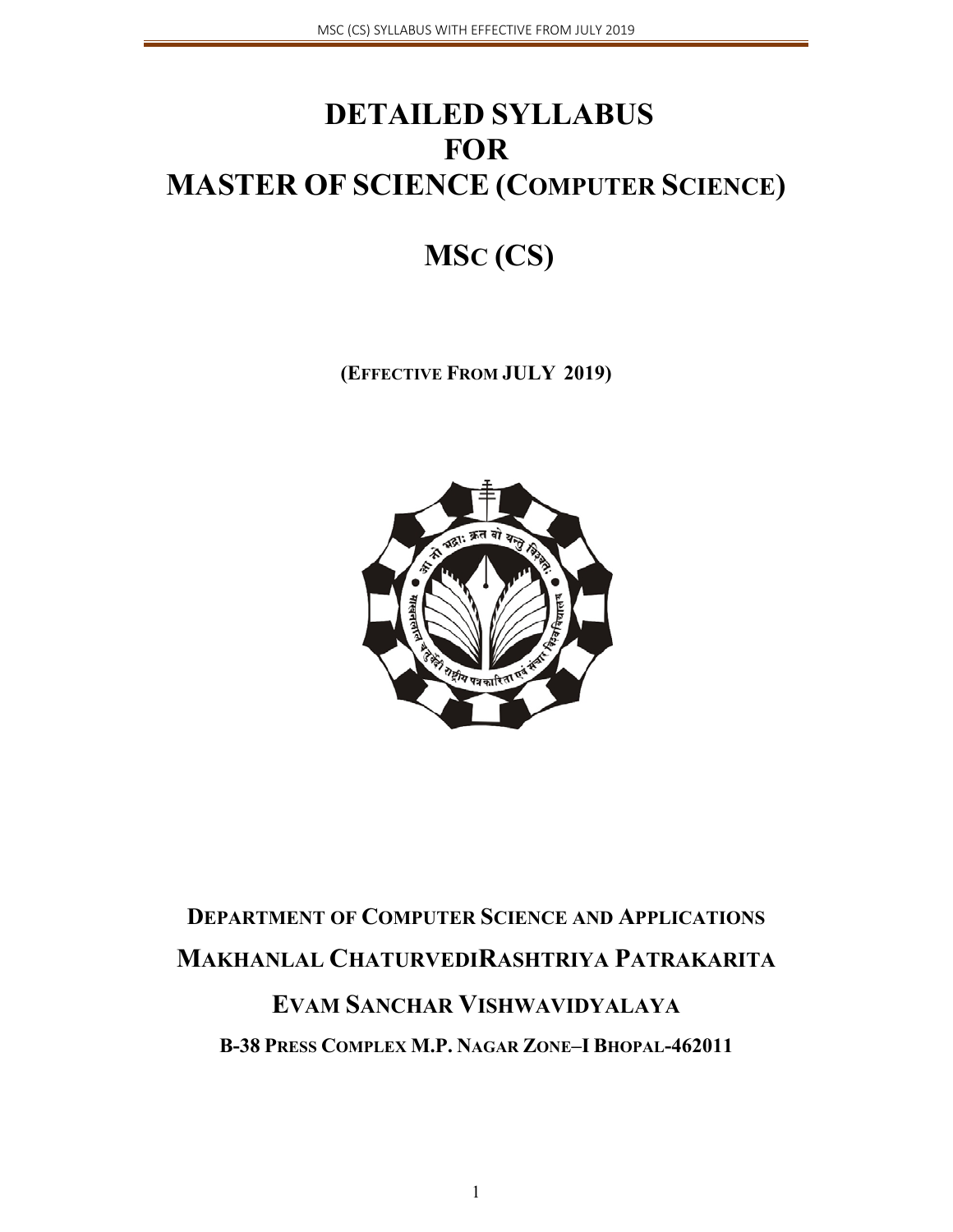# **MSC(CS) COURSE STRUCTURE**

### **SEMESTER I**

| <b>Subject Code</b> | <b>Subject Name</b>                              | L            | T        | P        | $\mathbf C$ | <b>Theory</b><br><b>Marks</b> | <b>Internal</b><br><b>Marks</b> | <b>Practical</b><br><b>Marks</b> | <b>Total</b><br><b>Marks</b> |
|---------------------|--------------------------------------------------|--------------|----------|----------|-------------|-------------------------------|---------------------------------|----------------------------------|------------------------------|
| 1MSC(CS)1           | Information<br>Technology                        | 5            | $\theta$ | $\theta$ | 5           | 80                            | 20                              |                                  | 100                          |
| $1$ MSC $(CS)2$     | PC Packages                                      | 5            | $\theta$ | $\theta$ | 5           | 80                            | 20                              |                                  | 100                          |
| 1MSC(CS)3           | Digital Electronics and<br>Computer Organization | 5            | $\theta$ | $\theta$ | 5           | 80                            | 20                              | $\overline{\phantom{a}}$         | 100                          |
| 1MSC(CS)4           | Programming in C                                 | 5            | $\theta$ | $\theta$ | 5           | 80                            | 20                              |                                  | 100                          |
| 1MSC(CS)5           | Communicative<br>English                         | 5            | $\theta$ | $\theta$ | 5           | 80                            | 20                              |                                  | 100                          |
| 1MSC(CS)6           | Computer Lab 1                                   | $\mathbf{0}$ | $\theta$ | 10       | 5           |                               | 20                              | 80                               | 100                          |
|                     | <b>Total Credits and</b><br><b>Marks</b>         |              |          |          | 30          |                               |                                 |                                  | 600                          |

### **SEMESTER II**

| <b>Subject Code</b> | <b>Subject Name</b>                          | L | T              | ${\bf P}$    | $\mathbf C$ | <b>Theory</b><br><b>Marks</b> | <b>Internal</b><br><b>Marks</b> | Practical<br><b>Marks</b> | <b>Total</b><br><b>Marks</b> |
|---------------------|----------------------------------------------|---|----------------|--------------|-------------|-------------------------------|---------------------------------|---------------------------|------------------------------|
| 2MSC(CS)1           | Data Structures and<br>Algorithms            |   | $\overline{0}$ | $\mathbf{0}$ | 5           | 80                            | 20                              | Ē,                        | 100                          |
| 2MSC(CS)2           | Database<br>Management<br>System             | 5 | $\overline{0}$ | $\theta$     | 5           | 80                            | 20                              | $\overline{\phantom{m}}$  | 100                          |
| 2MSC(CS)3           | <b>Computer Networks</b>                     | 5 | $\overline{0}$ | $\mathbf{0}$ | 5           | 80                            | 20                              | $\overline{\phantom{a}}$  | 100                          |
| 2MSC(CS)4           | Object Oriented<br>Programming with<br>$C++$ | 5 | $\mathbf{0}$   | $\mathbf{0}$ | 5           | 80                            | 20                              | $\overline{\phantom{a}}$  | 100                          |
|                     | Elective:                                    |   |                |              |             |                               |                                 |                           |                              |
| 2MSC(CS)5(A)        | Management<br>Theory and Practice            |   |                |              |             |                               |                                 |                           |                              |
| 2MSC(CS)5(B)        | <b>Numerical Methods</b>                     | 5 | $\overline{0}$ | $\mathbf{0}$ | 5           | 80                            | 20                              | $\overline{\phantom{a}}$  | 100                          |
| 2MSC(CS)5(C)        | Computerised<br>Accounting with<br>Tally     |   |                |              |             |                               |                                 |                           |                              |
| 2MSC(CS)6           | Computer Lab 2                               |   | $\mathbf{0}$   | 10           | 5           | $\overline{\phantom{a}}$      | 20                              | 80                        | 100                          |
|                     | <b>Total Credits and</b><br><b>Marks</b>     |   |                |              | 30          |                               |                                 |                           | 600                          |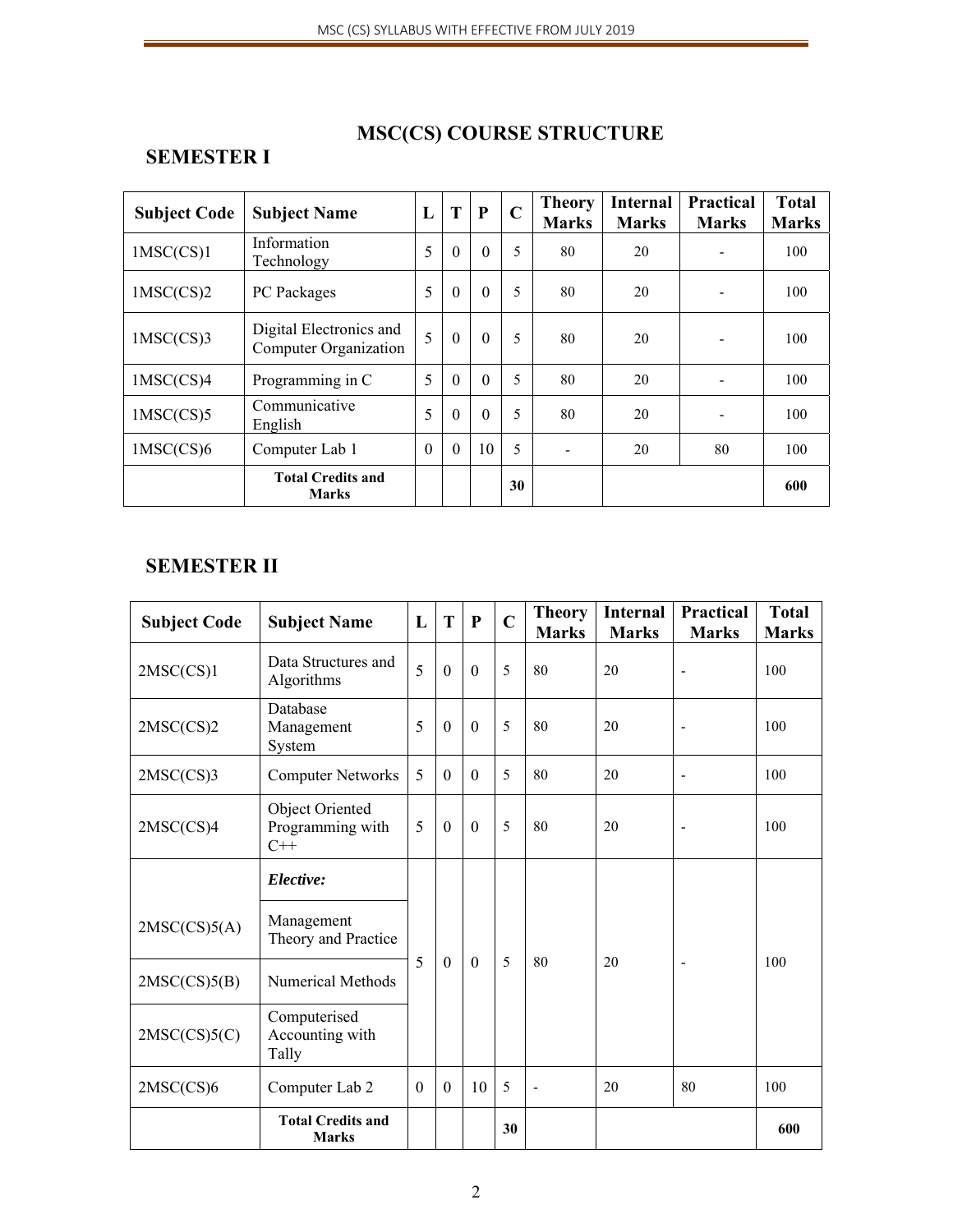| <b>Subject Code</b>                                                          | <b>Subject Name</b>                                                                                                                                              | L        | T        | P        | $\overline{C}$ | <b>Theory</b><br><b>Marks</b> | <b>Internal</b><br><b>Marks</b> | Practical<br><b>Marks</b> | <b>Total</b><br><b>Marks</b> |
|------------------------------------------------------------------------------|------------------------------------------------------------------------------------------------------------------------------------------------------------------|----------|----------|----------|----------------|-------------------------------|---------------------------------|---------------------------|------------------------------|
| 3MSC(CS)1                                                                    | Web Technology                                                                                                                                                   | 5        | $\theta$ | $\Omega$ | 5              | 80                            | 20                              |                           | 100                          |
| 3MSC(CS)2                                                                    | Software Engineering                                                                                                                                             | 5        | $\Omega$ | $\Omega$ | 5              | 80                            | 20                              |                           | 100                          |
| 3MSC(CS)3                                                                    | <b>Operating System</b>                                                                                                                                          | 5        | $\theta$ | $\theta$ | 5              | 80                            | 20                              |                           | 100                          |
| 3MSC(CS)4                                                                    | Programming with Java                                                                                                                                            | 5        | $\theta$ | $\Omega$ | 5              | 80                            | 20                              |                           | 100                          |
| 3MSC(CS)5(A)<br>3MSC(CS)5(B)<br>3MSC(CS)5(C)<br>3MSC(CS)5(D)<br>3MSC(CS)5(E) | Elective:<br>Multimedia<br>Applications<br>Data Warehousing and<br>Mining<br>Cloud Computing<br>E-Commerce and<br>E-Governance<br>Linux Server<br>Administration | 5        | $\Omega$ | $\Omega$ | 5              | 80                            | 20                              |                           | 100                          |
| 3MSC(CS)6                                                                    | Computer Lab 3                                                                                                                                                   | $\Omega$ | $\theta$ | 10       | 5              |                               | 20                              | 80                        | 100                          |
|                                                                              | <b>Total Credits and Marks</b>                                                                                                                                   |          |          |          | 30             |                               |                                 |                           | 600                          |

### **SEMESTER III**

### **SEMESTER IV**

| <b>Subject Code</b> | <b>Subject Name</b>                              | L | T        | $\mathbf{P}$ | $\overline{C}$ | <b>Theory</b><br><b>Marks</b> | Internal<br><b>Marks</b> | <b>Practical</b><br><b>Marks</b> | <b>Total</b><br><b>Marks</b> |
|---------------------|--------------------------------------------------|---|----------|--------------|----------------|-------------------------------|--------------------------|----------------------------------|------------------------------|
| 4MSC(CS)1           | <b>Python Programming</b>                        |   | $\theta$ | $\theta$     | 5              | 80                            | 20                       |                                  | 100                          |
| 4MSC(CS)2           | Dot Net Technology                               |   | $\theta$ | $\theta$     | 5              | 80                            | 20                       |                                  | 100                          |
|                     | Elective:                                        |   |          |              |                |                               |                          |                                  |                              |
| 4MSC(CS)3(A)        | Software Testing and<br><b>Quality Assurance</b> |   |          |              |                |                               |                          |                                  |                              |
| 4MSC(CS)3(B)        | <b>Big Data Analytics</b>                        |   |          |              |                |                               |                          |                                  |                              |
| 4MSC(CS)3(C)        | <b>Information Security</b>                      | 5 | $\theta$ | $\Omega$     | 5              | 80                            | 20                       |                                  | 100                          |
| 4MSC(CS)3(D)        | Artificial Intelligence<br>and Machine Learning  |   |          |              |                |                               |                          |                                  |                              |
| 4MSC(CS)3(E)        | Mobile Application<br>Development                |   |          |              |                |                               |                          |                                  |                              |
| 4MSC(CS)4           | Computer Lab 4                                   |   | $\theta$ | 10           | 5              |                               | 20                       | 80                               | 100                          |
| 4MSC(CS)5           | Project Work                                     |   | $\theta$ | 20           | 10             |                               | 40                       | 160                              | 200                          |
|                     | <b>Total Credits and Marks</b>                   |   |          |              | 30             |                               |                          |                                  | 600                          |

**(\*L-LectureT- Tutorial P-Practical C-Credit) General Instructions:**

**1. For passing the subject examination minimum 40% marks must be separately scored** 

**in Theory Paper PracticalExams and Internal Evaluation in the subject.** 

 **2. Please refer concerned regulation for details**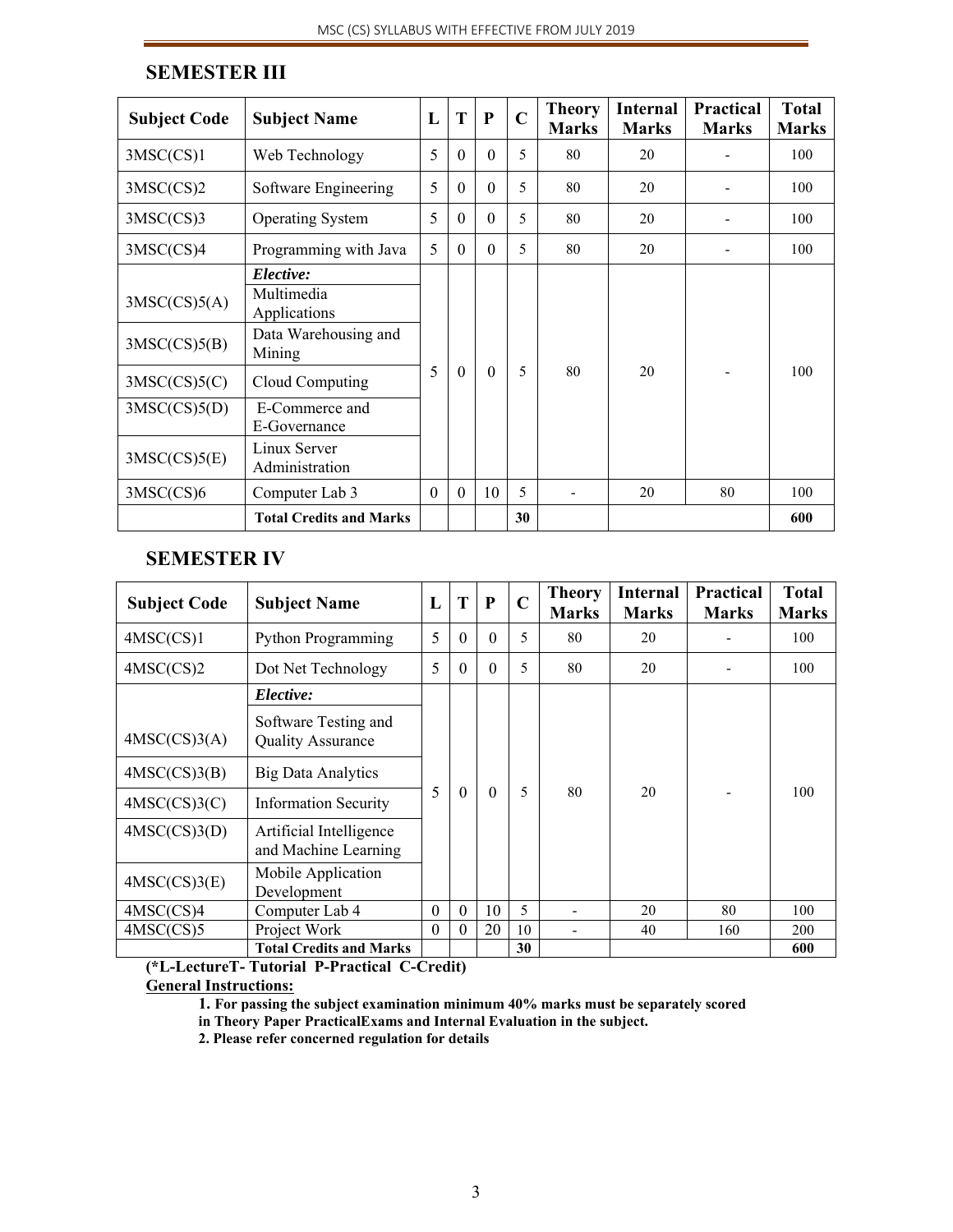### **SEMESTER I**

### **1MSC(CS)1- INFORMATION TECHNOLOGY**

| m | D | <b>Theory</b><br>Paper | <b>Practical</b><br>Exams | Internal<br><b>Evaluation</b> | <b>Total Marks</b> |
|---|---|------------------------|---------------------------|-------------------------------|--------------------|
|   | 0 | 80                     | --                        | 20                            | 100                |

#### *Course Objectives:*

- Identify all the parts and main functions of computers.
- Acquaint the students with the applications of computers and understanding latest trends in information technology.
- Learn Basics of software Systems and Linux operating systems

#### *Course Outcomes:*

- 1. Use and identify various part (input output devices) of computer system.
- 2. Explain functions of various parts and function of computer.
- 3. Use Linux operating system and create files and folders.
- 4. Explain Software Hardware Components of Computer system.

#### *Unit-wise Syllabus :*

#### **UNIT-1**

Introduction Evolution of ComputersComputer Generations Classification of Computers Computer Applications Introduction : Historical evolution of computers Classification of computers Block Diagram along with its components and characteristics Applications of computers. Number Systems: Definition of Number system necessity of binary number system ,Decimal, Octal,and Hexadecimal number system interconversion of numbers, Representation of integers fixed and floating points BCD codes Error Detecting and Correcting Codes character Representation-ASCII EBCDIC Binary arithmetic

#### **UNIT-2**

Computer Organization Memory and Storage: Introduction Basic Computer Organization Input Devices Output Devices Central Processing Unit The System Bus Architecture Memory or Storage Unit Input/Output Devices: Keyboards mouse joysticks trackballs digitizer voice-recognition opticalrecognition scanners terminals point-of-sale terminals machine-vision systems. Hard-copy devices: Impact printers -DMPs Daisy-wheel printers Line-printers. Non-impact printers - Inkjet Laser Thermal LED; Plotters. Monitors Memory & Mass Storage Devices: Characteristics of memory systems types of memory RAM ROM magnetic disks - floppy disk hard-disk; optical disks - CD; Magnetic tapes; Concepts of Virtual and Cache memory

#### **UNIT-3**

Software and its Need Types of Software - System software Application software System Software -Operating System Utility Program Programming languages Assemblers Compilers and Interpreter Introduction to operating system for PCs-DOS Windows Linux.

Programming languages- Machine Assembly High Level 4GL their merits and demerits Application Software and its types - Word-processing Spreadsheet Presentation Graphics Data Base Management Software characteristics Uses and examples and area of applications of each of them Virus working principles Types of viruses virus detection and prevention.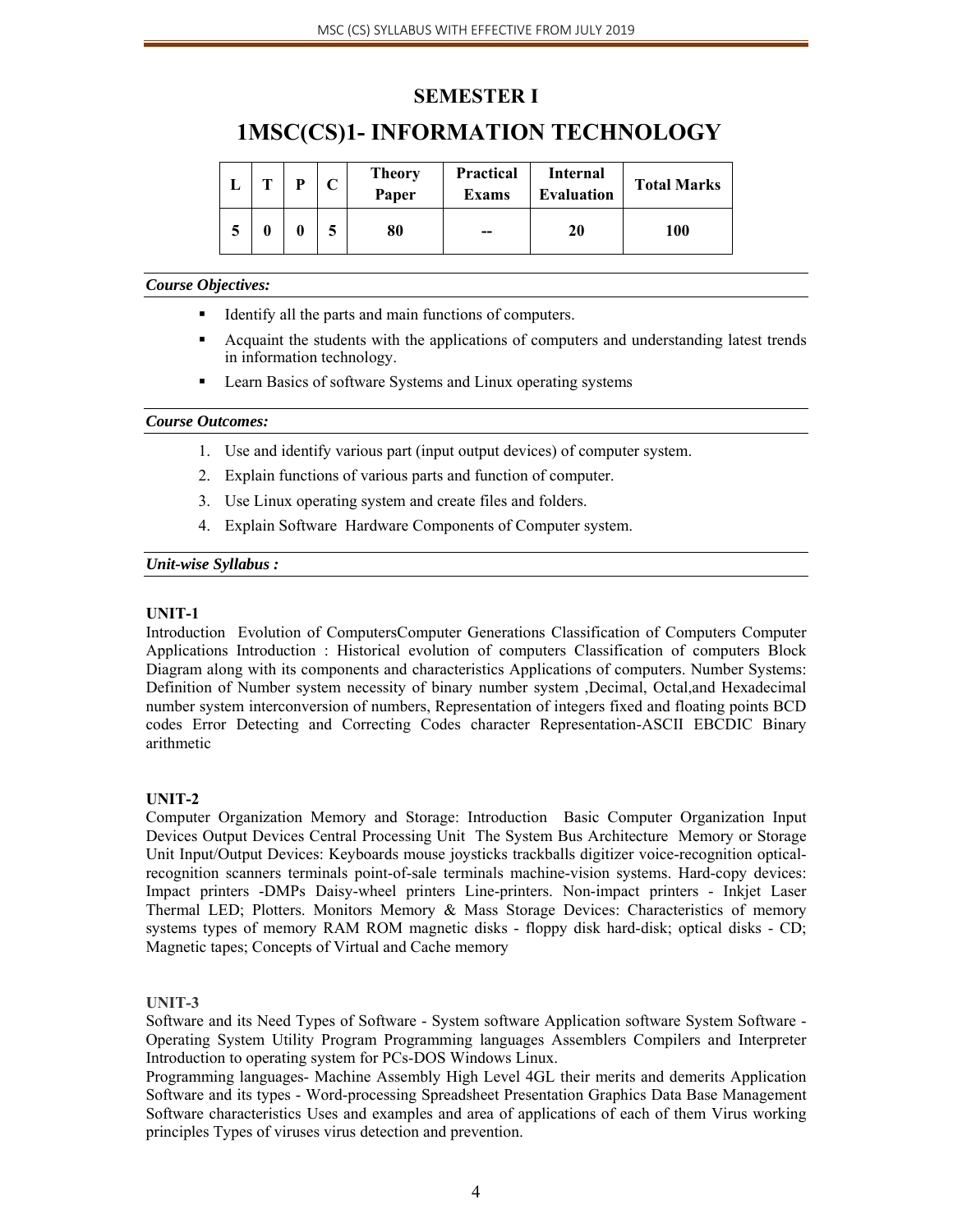#### **UNIT-4**

Introduction Electronic Commerce (E-Commerce) Electronic Data Interchange (EDI Smart Cards Mobile Communication Internet Protocol TV

Digital Marketing :E-Marketing in an Entrepreneurial Context The role of new media marketing in getting funds and support E models for revenue E-customers Social media marketing Developing New Products and Services E-CRMManaging digital marketing effort. Web Strategy Email marketing &Technology Internet marketing Consulting Affiliate marketing network creation and management Driving traffic through search engine marketing Search engine and directory submission services Signature based article marketing services Affiliate marketing network creation and management Paid Advertising (Banner Text adverts) Web Analytics based campaign management Customized internet Marketing Solution Social Media Optimization Services Brand Engagement Google Analytics Integration

#### **UNIT-5**

LINUX - Linux introduction Basic Features Advantages Installing requirement Basic Architecture of Unix/Linux system Kernel Shell start-up and shut-down process init and run levels. Essential Linux commands Understanding shells Commands for files and directories cd, ls, cp, md, rm, mkdir, rmdir pwd, file more less creating and viewing files using cat file comparisons – cmp & comm View files disk related commands checking disk free spaces. Batch commands kill ps who sleep Printing commands find sort touch file file related commands-ws,sat, cut,dd, etc. Mathematical commands- bc expr,factor,units Creating and editing files with vi, joe & vim editor

#### *REFERENCE BOOKS:*

- 1. Pradeep K Sinha Priti Sinha Computer Fundmentals Sixth Edn. BPB Publications
- 2. S.K.Basandra "Computers Today " Galgotia Publications.
- 3. Alexis Leon & Mathews Leon "Fundamentals of Information technology " Vikas Publishing House New Delhi.
- 4. V.Rajaraman Neeharika Adabala Computer Fundamentals PHI
- 5. Cristopher Negus "Red Hat Linux 9 Bible" IDG Books India Ltd.
- 6. Yashwant Kanetkar "Unix Shell Programming" BPB Publications
- 7. Red Hat Linux Unleashed Techmedia (Bpb Publications)
- 8. Jan Zimmerman and Deborah Ng -Social Media Marketing All-In-One for Dummies 2017
- 9. Ryan Deiss and Russ Hennesberry Digital Marketing for Dummies- 2017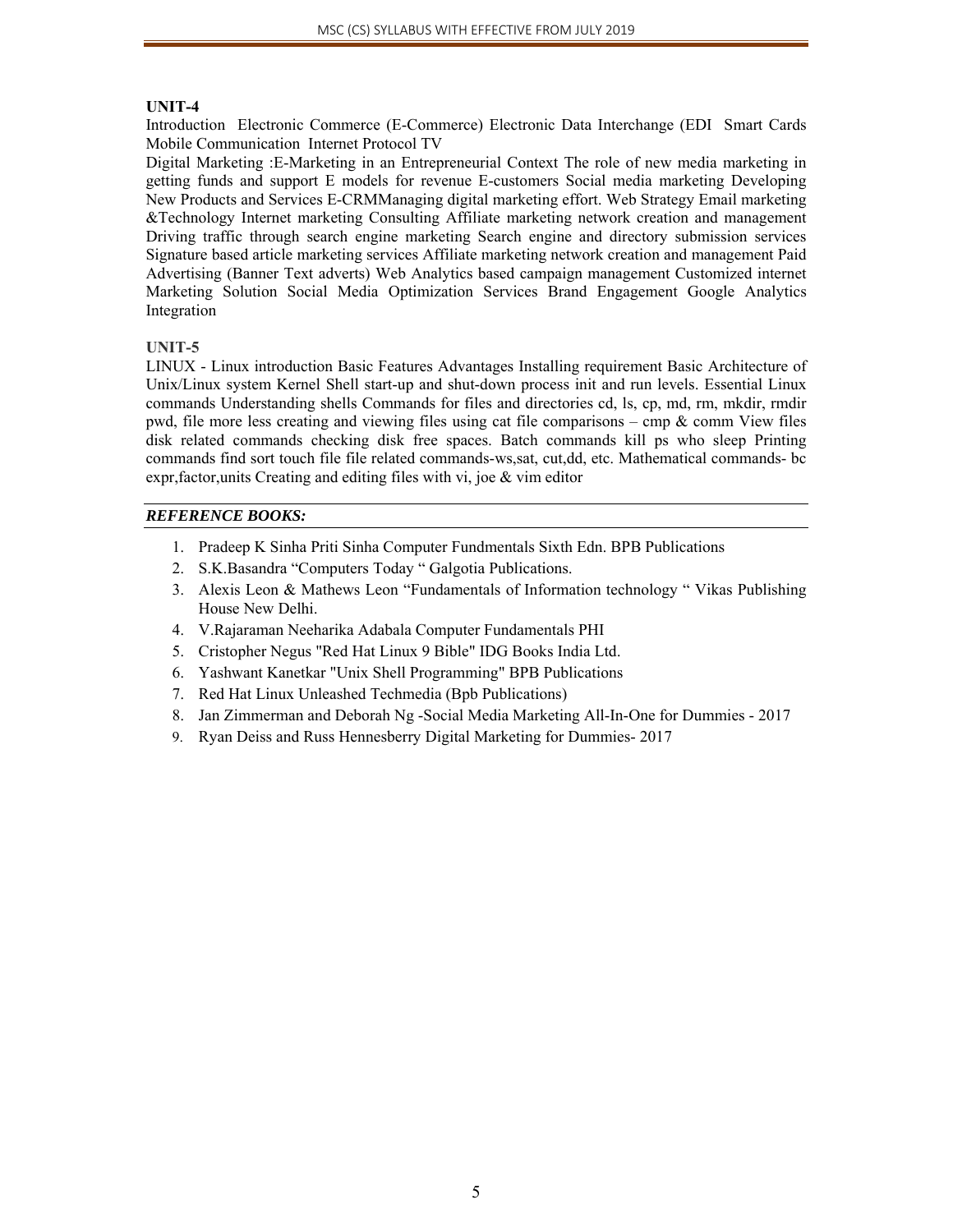# **1MSC (CS) 2- PC PACKAGES**

| m | D | <b>Theory</b><br>Paper | <b>Practical</b><br><b>Exams</b> | Internal<br><b>Evaluation</b> | <b>Total Marks</b> |
|---|---|------------------------|----------------------------------|-------------------------------|--------------------|
|   | 0 | 80                     | $- -$                            | 20                            | 100                |

#### *Course Objectives:*

- To provide an in-Depth Training in use of office Automation Packages.
- To Understand the Basics of Windows Operating Systems
- To Understand How to use Software Packages in Day to Day Activities

#### *Course Outcome:*

- 1. Creating Word Documents for office use Knowledge of Mail Merge.
- 2. Use of Formatting Techniques and Presentation Styles.
- 3. Provide Professional Services to the Society.
- 4. Create Presentation Using Animation and Transition and other features.
- 5. Construct Formulas Including the use of Built-in Functions and Relative and Absolute References and Create and Modify Charts and Preview and Print Worksheets.

#### *Unit-wise Syllabus :*

#### **UNIT-I**

**MS Windows:** Introduction to Ms Windows; Features of Windows; Various Versions of Windows & its use; Working with Windows; My Computer & Recycle Bin ; Desktop Icons and Windows Explorer; Screen Description & Working Styles of Windows; Dialog Boxes & Toolbars; Working with Files & Folders; Simple Operations Like Copy Delete Moving of Files and Folders from One Drive to Another Shortcuts & Autostarts; Accessories and Windows Settings Using Control Panel-Setting Common Devices Using Control Panel Modem Printers Audio Network Fonts Creating Users Internet Settings Start Button & Program Lists; Installing and Uninstalling New Hardware & Software Program on Your Computer.

#### **UNIT- II**

**Office Packages:** office Activates and Their Software Requirements Word-Processing Spreadsheet Presentation Graphics Database Introduction and Comparison of Various office Suites Like Ms-office Lotus-office Star-office Open-office etc.

**Ms Word Basics:** Introduction to Ms office Introduction to Ms Word Features & Area of use. Working with Ms Word Menus & Commands Toolbars & Buttons Shortcut Menus Wizards & Templates Creating a New Document Different Page Views and Layouts Applying Various Text Enhancements Working with -Styles Text Attributes Paragraph and Page Formatting Text Editing Using Various Features ; Bullets Numbering Auto Formatting Printing & Various Print Options

#### **UNIT- III**

**Advanced Features of Ms-Word:** Spell Check Thesaurus Find & Replace; Headers & Footers Inserting - Page Numbers Pictures Files Autotext Symbols etc. Working with Columns Tabs & Indents Creation & Working with Tables Including Conversion to and from Text Margins & Space Management in Document Adding References and Graphics Mail Merge Envelops & Mailing Labels. Importing and Exporting to and from Various Formats.

#### **UNIT- IV**

**Ms Excel:** Introduction and Area of use Working with Ms Excel Concepts of Workbook & Worksheets Using Wizards Various Data Types Using Different Features with Data Cell and Texts Inserting Removing & Resizing of Columns & Rows Working with Data & Ranges Different Views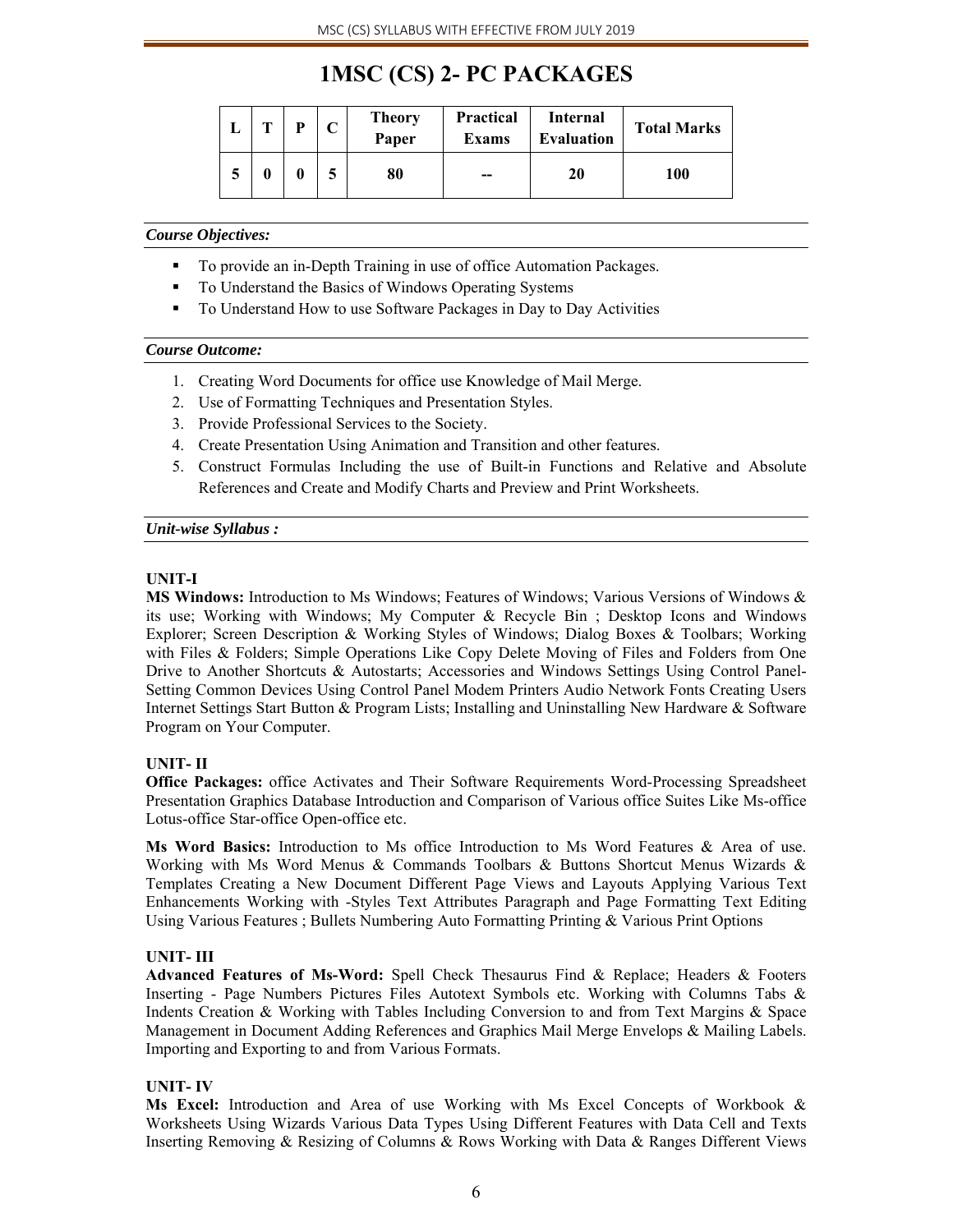of Worksheets Column Freezing Labels Hiding Splitting etc. Using Different Features with Data and Text; use of Formulas Calculations & Functions Cell Formatting Including Borders & Shading Working with Different Chart Types; Printing of Workbook & Worksheets with Various Options.

#### **UNIT- V**

**Ms PowerPoint:** Introduction & Area of use Working with Ms PowerPoint Creating a New Presentation Working with Presentation Using Wizards; Slides & its Different Views Inserting Deleting and Copying of Slides; Working with Notes Handouts Columns & Lists Adding Graphics Sounds and Movies to a Slide; Working with PowerPoint Objects Designing & Presentation of a Slide Show Printing Presentations Notes Handouts with Print Options.

**Outlook Express:** Features and Uses Configuration and Using Outlook Express for Accessing E-Mails in office.

#### *Reference Books:*

- 1. Windows XP Complete Reference. BPB Publications
- 2. Ms Office XPComplete BPB Publication
- 3. Ms Windows XP Home Edition Complete BPB Publication.
- 4. Joe Habraken-Microsoft Office 2000 8 in 1Prentice Hall of India
- 5. A. Mansoor I.T.Tools and Applications Pragya Publications Matura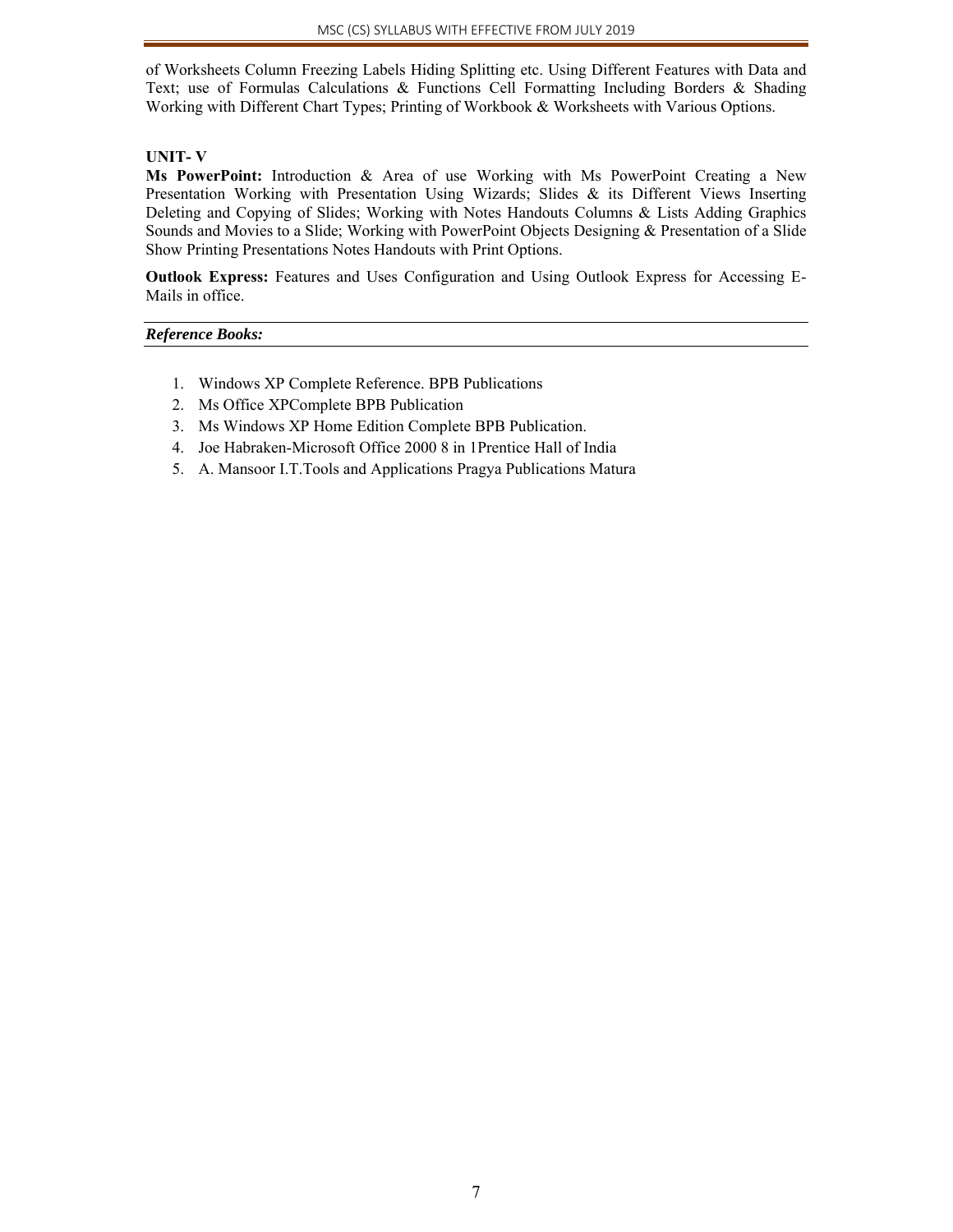# **1MSC (CS) 3-DIGITAL ELECTRONIC AND COMPUTER ORGANIZATION**

| m | D | <b>Theory</b><br>Paper | <b>Practical</b><br><b>Exams</b> | <b>Internal</b><br><b>Evaluation</b> | <b>Total Marks</b> |
|---|---|------------------------|----------------------------------|--------------------------------------|--------------------|
| 0 | 0 | 80                     | --                               | 20                                   | 100                |

#### *Course Objectives:*

- Understand Data Representation for Digital Logic
- Understand the Basic Blocks of Digital Logic
- Understand the Fundamental Organization of a Digital Computer
- Design Simple Combination & Sequential Circuits
- Examine the Basics of General Programming
- Learn the Microprogrammed Controls
- Learn the Memory and I/O Organization.

#### *Course Outcome:*

- 1. Understand and Represent Data in Different Binary Formats
- 2. Design Simplify and evaluate Boolean Equations and Circuits
- 3. Explain and Analyse Basic Building Blocks of Digital Electronics and Computer
- 4. Design and Analyse Simple Combination & Sequential Circuits
- 5. Analyse the Basic Computer Organisation and Programming
- 6. Understand the Organisation of I/O Devices and Computer Memory Mapping.

#### *Unit-wise Syllabus :*

#### **UNIT-I**

Data RepresentationData Types and Number Systems Binary Number System Octal & Hexa-Decimal Number System Fixed Point Representation 1's & 2's Complement Binary Fixed- Point Representation Arithmetic Operation On Binary Numbers Overflow & Underflow Floating Point Representation Codes ASCII EBCDIC Codes Gray Code Excess-3 & BCD Error Detection & Correcting Codes Binary Storage and Registers.

#### **UNIT- II**

Boolean Algebra and Digital Logic Circuits -Logic Gates and OR NOT Gates and Their Truth Tables NOR, NAND & XOR Gates Boolean Algebra Basic Definition and Properties Basic Boolean Law's Demorgan's Theorem Map Simplification Minimization Techniques K Map – Two Three and More Variables Maps Sum of Product & Product of Sums Don't Care Conditions Combination Circuits Half Adder & Full Adder, Full Subtractor, and Decimal Adder Code Conversion Multilevel NAND and NOR Circuits Multiplexers and Demultiplexers, RAM and ROM Working & Circuit

#### **UNIT- III**

Sequential Circuits Flip-Flops - RS D JK & T Flip-Flop Triggering in Flip Flops Analysis of Clocked Sequential Circuits State Reduction and Assignment Flip Flop Excitation Tables Registers Counters and the Memory UNIT Shift Registers Ripple Counters and Synchronous Counters Design of Counters. Common Bus System Computer Instructions Timing and Control Instruction Cycle Memory-Reference Instructions Complete Computer Description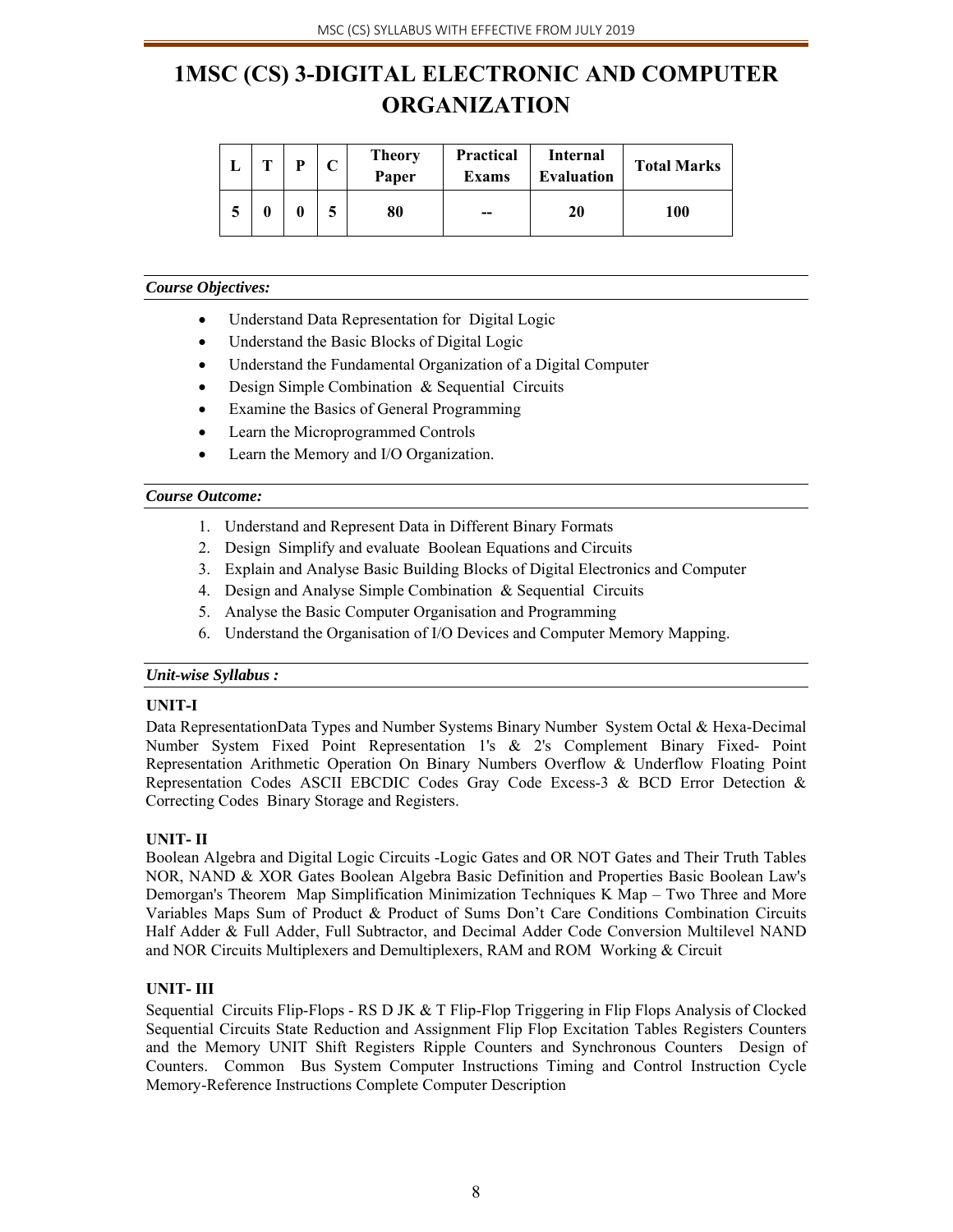#### **UNIT- IV**

Design of Basis Computer Control Logic Gates Control of Registers and Memory Design of Accumulator Logic Control of Ac Register Adder and Logic Circuit Multiple Bus Organization of Computer Memory Addressing Micro Program Programming the Basis Computer Machine Languages Assembly Language.

#### **UNIT- V**

Input-Output Organizations- I/O Interface I/O Devices Isolated Vs Memory-Mapped I/O Synchronous & Asynchronous Data Transfer. Memory Organization - Auxiliary Memory Magnetic Drum Disk & Tape Semi-Conductor Memories Direct Memory Access (DMA) Memory Hierarchy Main Memory Auxiliary Memory Associative Memory Cache Memory Virtual Memory Address Space & Memory Space Address Mapping Page Table Page Replacement Segmentation Cache Memory Hit Ratio Mapping Techniques Memory Management Hardware.

#### *Reference Books*

- 1. M. Morris Mano-Computer System Architecture Revised 3rd Edition Pearson Publication.
- 2. Morris Mano-Digital Logic and Computer Design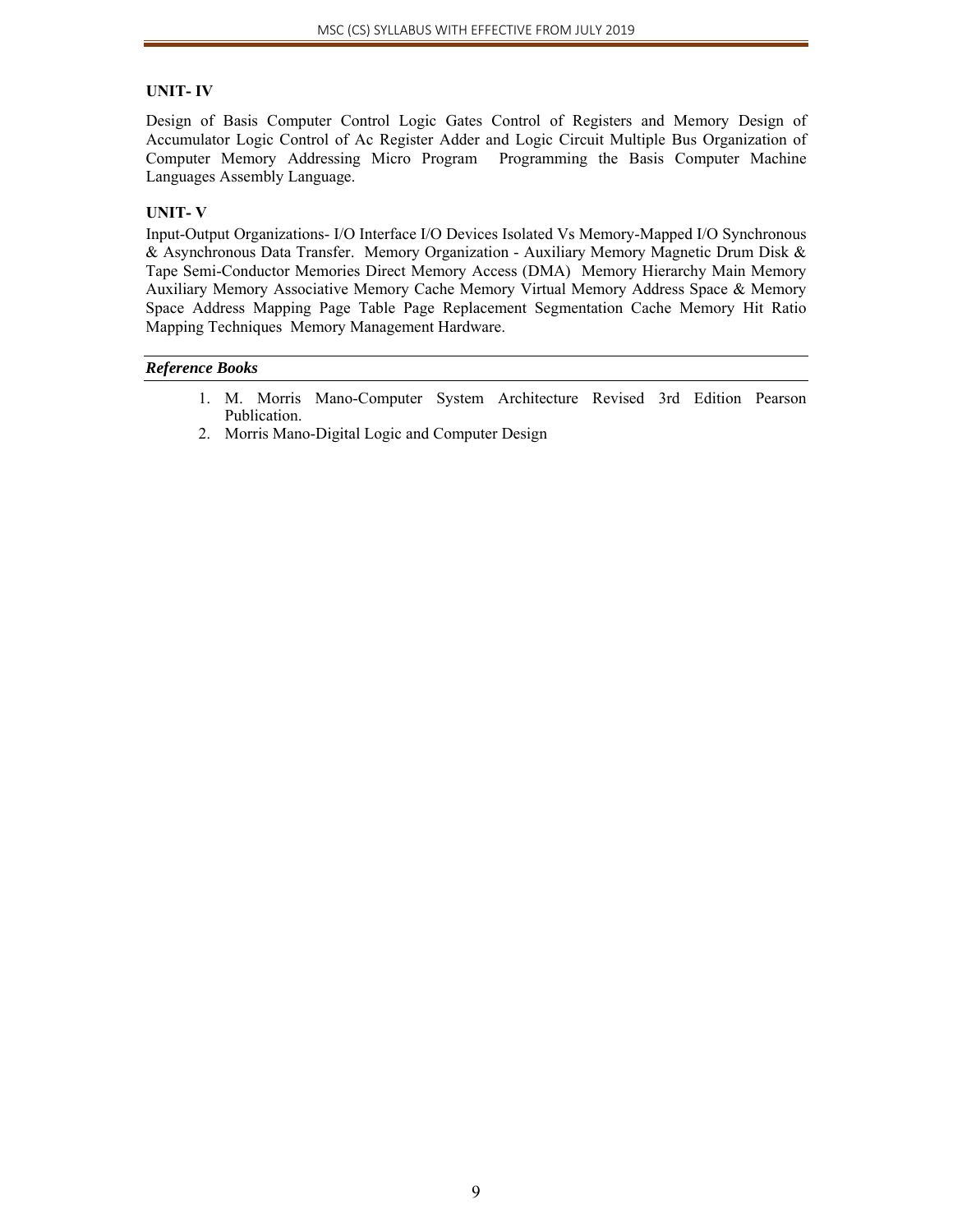# **1MSC(CS)4 -PROGRAMMING IN C**

| m | D | ⌒ | <b>Theory</b><br>Paper | <b>Practical</b><br><b>Exams</b> | Internal<br><b>Evaluation</b> | <b>Total Marks</b> |
|---|---|---|------------------------|----------------------------------|-------------------------------|--------------------|
|   |   | E | 80                     | $- -$                            | 20                            | 100                |

#### *Course Objectives:*

- To Make the Student Learn a C Programming Language.
- To Learn Problem Solving Techniques using C.
- To Teach the Student to Write Programs in C and to Solve the Problems.
- To Teach the Concepts of C Programming Like Control Structures Functions Learn About Arrays Structures and Union etc.

#### *Course Expected Outcome:*

- 1. Explain the Basic Terminology Used in Computer Programming.
- 2. Explain the Process of Problem Solving Using C Programming Language.
- 3. Write Compile and Debug Programs in C Language.
- 4. Analyze and Solve Complex and Real Life Problems by Developing Application Programs using C Programming Language.

#### *Unit-wise Syllabus :*

#### **UNIT-I**

Problem Identification Analysis Design Coding Testing & Debugging Implementation Modification & Maintenance; Algorithms & Flowcharts; Characteristics of a Good Program; Top Down Design; Bottom-Up Design.

#### **UNIT- II**

History of C; Structure of a C Program; Data Types; Constant & Variable Naming Variables, Operators & Expressions Priority &Associatively of Operators; Control Constructs; Case Switch Statement; Arrays and its Types; Formatted & Unformatted I/O; Type Modifiers & Storage Classes; Ternary Operator; Type Conversion & Type Casting.

#### **UNIT- III**

Functions Basics; Arguments; Return Value; Parameter Passing Techniques – Call by Value Call by Reference; Return Statement; Scope Visibility and Life-Time Rules for Various Types of Variable; Calling a Function; Recursion, Types of Recursion- Direct Indirect Tree and Tail Recursion When to Avoid Recursion.

#### **UNIT- IV**

Special Constructs: Break Continue Exit() Goto & Labels; Pointers: & and \* Operators Pointer Expression Pointer Arithmetic String; Pointer V/S Array; Pointer to Pointer; Array of Pointer & its Limitation; Function Returning Pointers; Pointer to Function ,Pointer as Function Parameter; Structure: Basics Pointer to Structure Referential Operator Self Referential Structures Structure Within Structure Array in Structure Array of Structures; Union: Basics Declaration and use; Difference B/W Structure and Union.

#### **UNIT- V**

DMA: Dynamic Memory Management Concept and its Functions; File Handling: File Handling Concept and its Related Functions; Types of File and Differences b/w Them; Command Line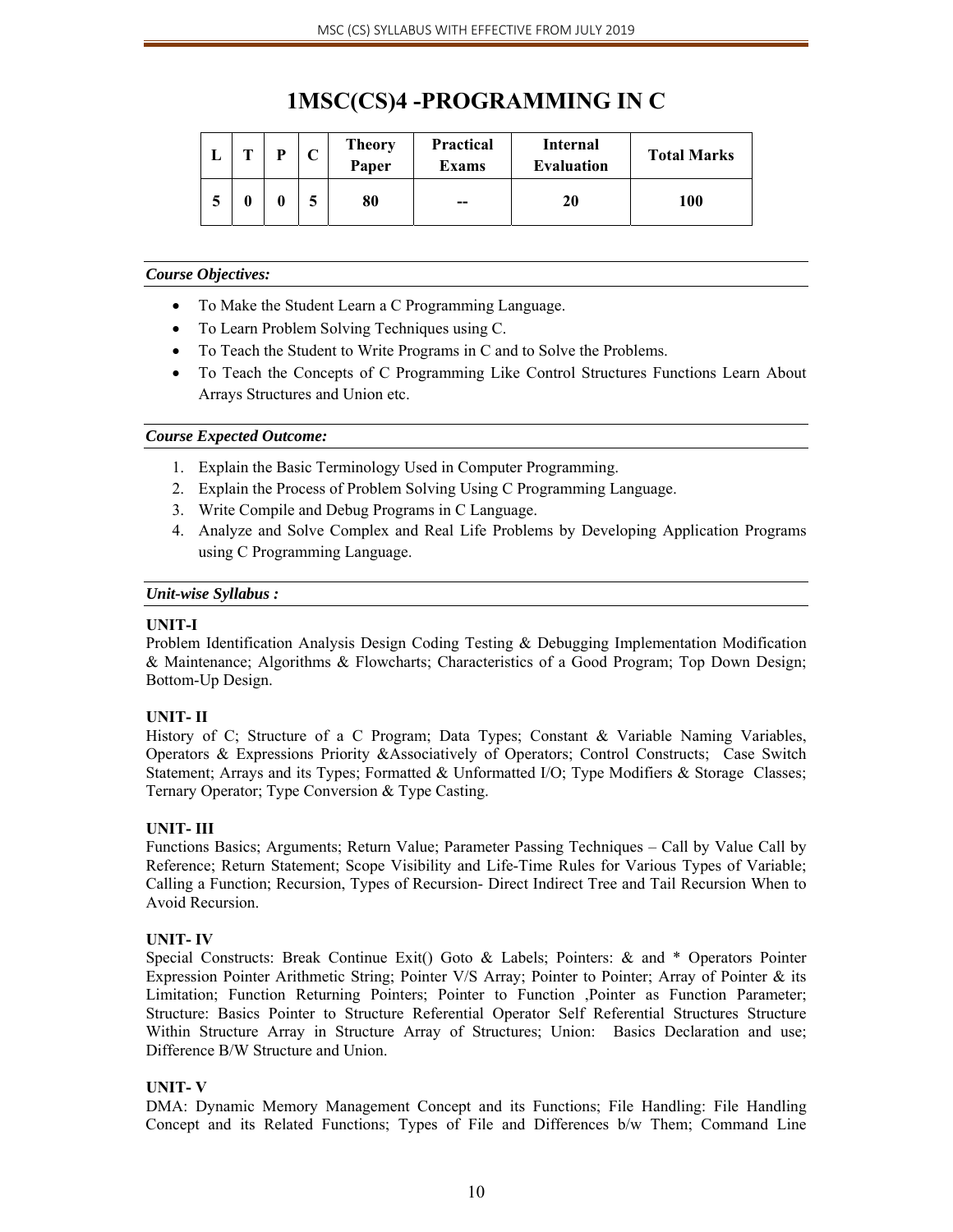Argument; File as Command Line Argument; C Preprocessor: Basics; Various Preprocessor Directives and Their use.

#### *Reference Books:*

- 1. Kerninghan & Ritchie "The C Programming Language" PHI
- 2. Schildt "C: the Complete Reference" 4th Ed TMH.
- 3. Kanetkar Y. "Let Us C" BPB.
- 4. Kanetkar Y.: "Pointers in C" BPB
- 5. Gottfried : "Problem Solving in C" Schaum Series
- 6. Balagurusami "Programming in ANSI C" 7th Ed McGraw Hill Education.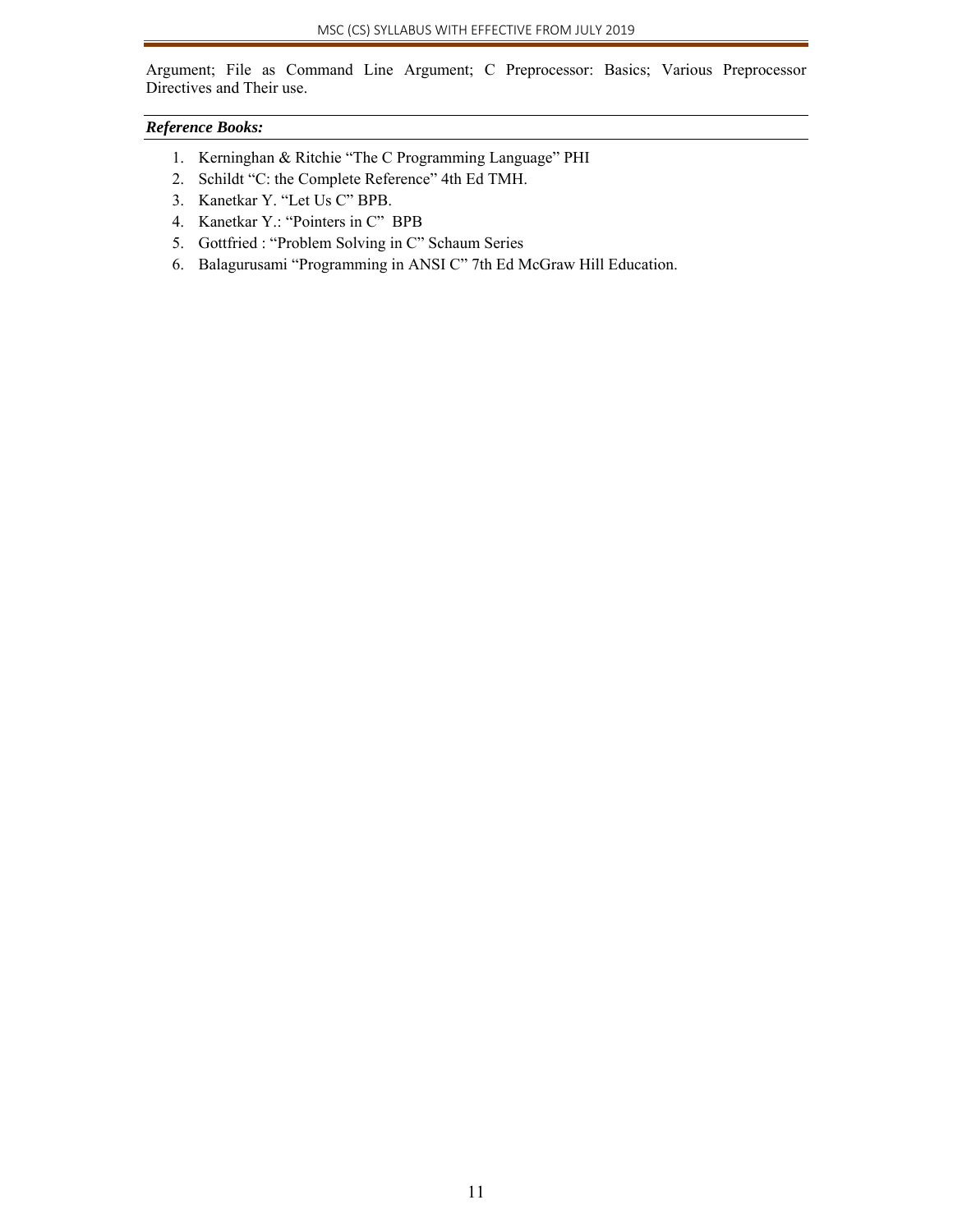# **1MSC (CS) 5 - COMMUNICATIVE ENGLISH**

|  | ⌒ | <b>Theory</b><br>Paper | <b>Practical</b><br><b>Exams</b> | Internal<br><b>Evaluation</b> | <b>Total Marks</b> |
|--|---|------------------------|----------------------------------|-------------------------------|--------------------|
|  | ┏ | 80                     | $-$                              | 20                            | 100                |

#### *Course Objectives:*

- Learn and Develop the Skills of Writing Speaking Reading and Listening.
- Learn how to write Effectively SRS and Project Reports in English.
- Gain the Knowledge and Develop Personality through Participation in Group Discussion Mock Interview Group and Individual Presentation

#### *Course Outcome:*

- 1. Demonstrate the Competency in English Language throughUnderstand ability and Practice in Four Skills of Language Such as Writing Speaking Reading and Listening.
- 2. Think Critically and Communicate Effectively in English and Prepare SRS and Project Reports.
- 3. Information Seeking Skills And Strategies Needed to be Conducted
- 4. Inculcate Soft Skills and Develop Personality through Participation in Group Discussion Mock Interview Group and Individual Presentation

#### *Unit-wise Syllabus :*

#### **UNIT-I**

The Process of Communication: Communication the Process of Communication Barriers of Communication Different Types of Communication Characteristics and Conventions of Conversation Conversational Problems of Second/Foreign Language Users Difference Between Conversation and Other Speech Events

#### **UNIT- II**

Telephone Techniques: Speaking and Listening Conference Calls Vocabulary Building Writing Grammar and Usage Pronunciation Job Applications and Interviews: Reading Curriculum Vitae Preparing for an Interview Listening and Speaking in the Interviews Group Discussions: Group-Discussion Study Skills Language Focus Speaking.

#### **UNIT- III**

Soft Skills Practice Personality Development Participating in Group Discussion and Job Interviews Time Management Presentation Skills Leadership Skills Assertiveness Lateral Thinking Team Work and Interpersonal Skills Emotional Intelligence Self-Confidence and Courage Attitude Presentation Skills: Presentation Skills Importance of Body Language in Presentations Pronunciation Visual Aids Podium Panic Speaking

#### **UNIT- IV**

Managing Organizational Structure: Role of a Manager Leadership Language Focus Writing Reports Pronunciation Meetings: Successful Meeting One to One Meeting Editing Criteria for Successful Meetings Reporting Verbs Memos Taking Notes and Preparing Minutes: Taking Notes Preparing Minutes Grammar

#### **UNIT- V**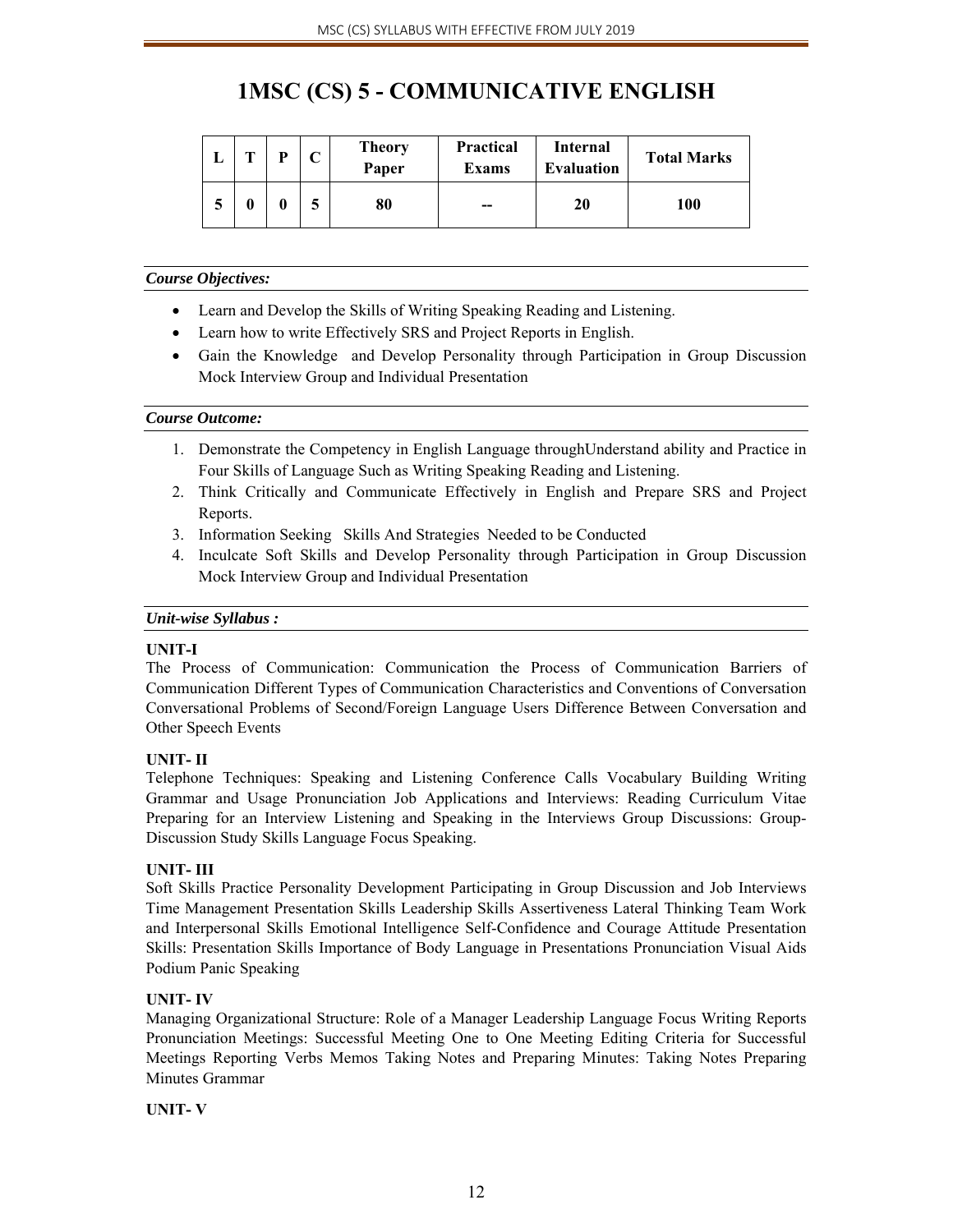Functional Grammar- Tenses: Simple Present Progressive Perfect Present Perfect Progressive Alongwith Past Tense and Indications of Futurity Reported Speech Modals: Will Shall Should Would and Others Voice: Active and Passive

#### *Reference Books*

- 1. Darer. Shankar-Communication Skills in English Language
- 2. Dr. Uremia Rai and S.M.Rai Business Communication
- 3. B. K. Das- an Introduction to Professional English and Soft Skills
- 4. Barun K. Mitra- Personality Development and Soft Skills
- 5. Shashikumar and Dhameja -Spoken English
- 6. Raymond Williams- English Grammar
- 7. Wren and Martin -English Grammar and Composition
- 8. Justin Seeley -Designing Presentation
- 9. Laura Bergelles- Public Speaking Foundations
- 10. M.A.K. Halliday- Spoken and Written Language
- 11. B Balasubriamaniam Phonetics for Indian Students
- 12. R C Sharma- Business Correspondence
- 13. Dowel Jones- the Handbook of English Phonetics
- 14. Merriam Webster Guide to Business Correspondence.
- 15. Ashish Singh How to Communicate Effectively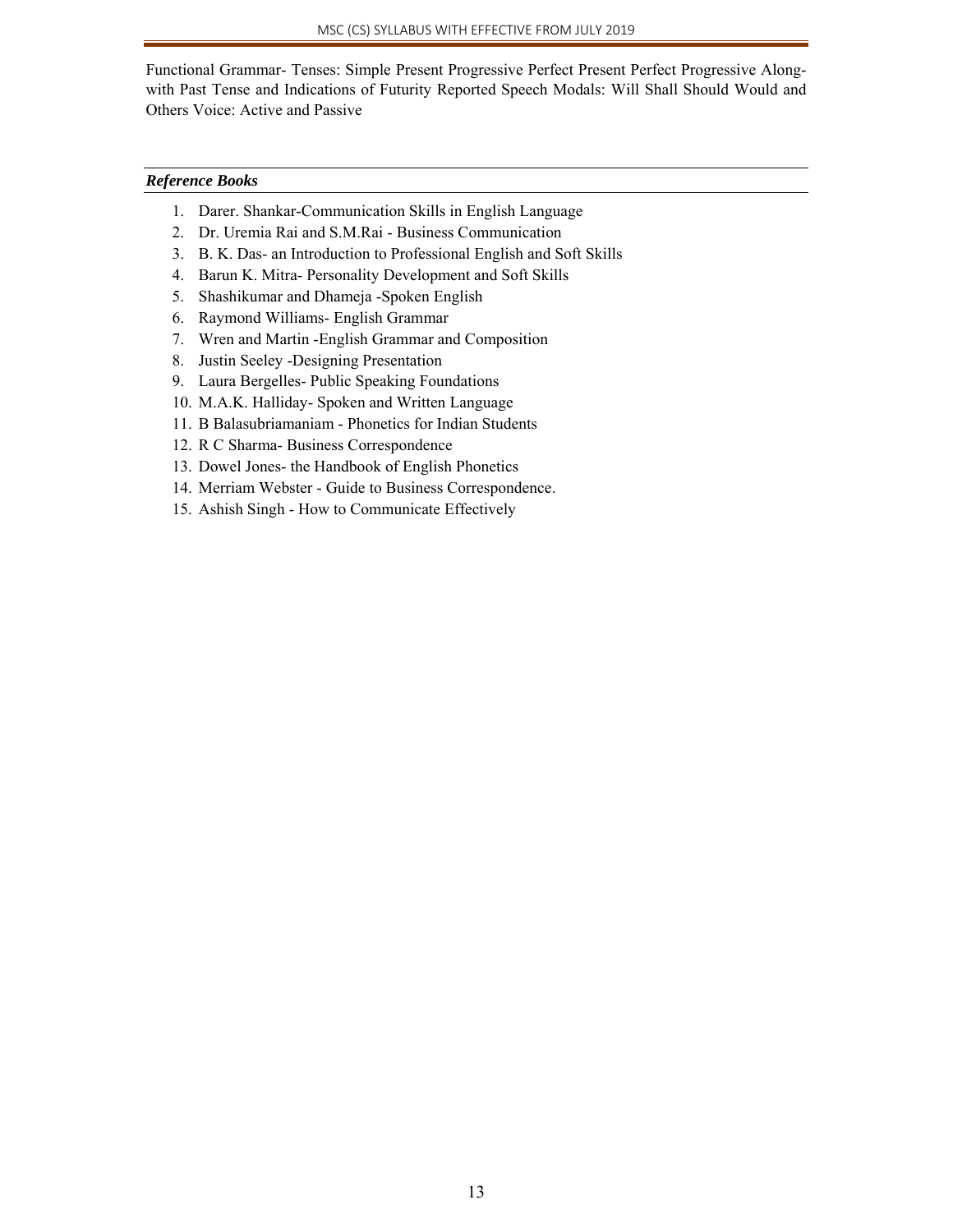### **1MSC (CS) 6-COMPUTER LAB 1**

| ∸ | m |  | Theory<br>Paper | Practical<br>Exams | Internal<br>Evaluation | <b>Total Marks</b> |
|---|---|--|-----------------|--------------------|------------------------|--------------------|
|   |   |  | $- -$           | 80                 | 20                     | 100                |

**Linux Lab**: Experiment with each of these commands:

mkdir rmdir cd ls pwd cat head more rm cp who date cal man

- 1. Type the command whoami
- 2. Create a new directory named lab2
- 3. Change directories into lab2
- 4. List all files even hidden files (directory should be blank)
- 5. Create a new file that contains the calendar for this month
- 6. List all files again even hidden files (there should be just one file)
- 7. Display the entire contents of that new file
- 8. Delete the file
- 9. Ask the system when is easter in 2012
- 10. Ask the system for today's date

#### **PC PACKAGE LAB: A. Experiment on Word Processing:**

1. Type the Following Paragraph as Given.

"My Dream Career"

 My Ambition of Life is to Become a Doctor. I Have Taken Up Science and Hygiene as Optional Subjects. When I Joint College I Shall Take UP Medical Group. I Shall Appear in the P.M.T. Examination to Qualify for Joining a Medical College. After Passing the P.M.T. I Shall Join the Medical College to Become a Doctor.

 I Would Like to Be a Doctor. My Country Has Become Free from Diseases Government Has Decided to Uproot the Diseases from the Country and Improve the Health of the People. Hospitals are Being Opened for This Purpose. There is Great Demand for Doctor. Taking All These Things into Consideration I Have Made Up Mind to Become a Doctor.

 I Do Not Want to Be Clerk. This Line Does Not Suit Me. I Do Not Want to Be a Teacher. Law is Not a Paying Profession These Days So Becoming Lawyer is Not My Goal.

- 2. Correct any Spelling Errors Displayed in the Given Text.
- 3. Save the Document as <My Dream > W01.
- 4. Change the Layout of the Page as Given Below.

>Page Size: A4 (8.27" X 11.69") >Page Orientation: Landscape

5. Change the Page Margins as Follows:

>Top: 1.25">Bottom: 1.25">Right: 1.25">Left: 1.25"

6. Format the Entire Document as Given Below.

>Line Spacing: 1.15" >Font: Times New Roman >Font Size: 14 >Align: Justify

7. Select the Heading "Academy Award" and Format It as Given Below.

>Font Color: Blue >Style: Bold and Underline >Align: Center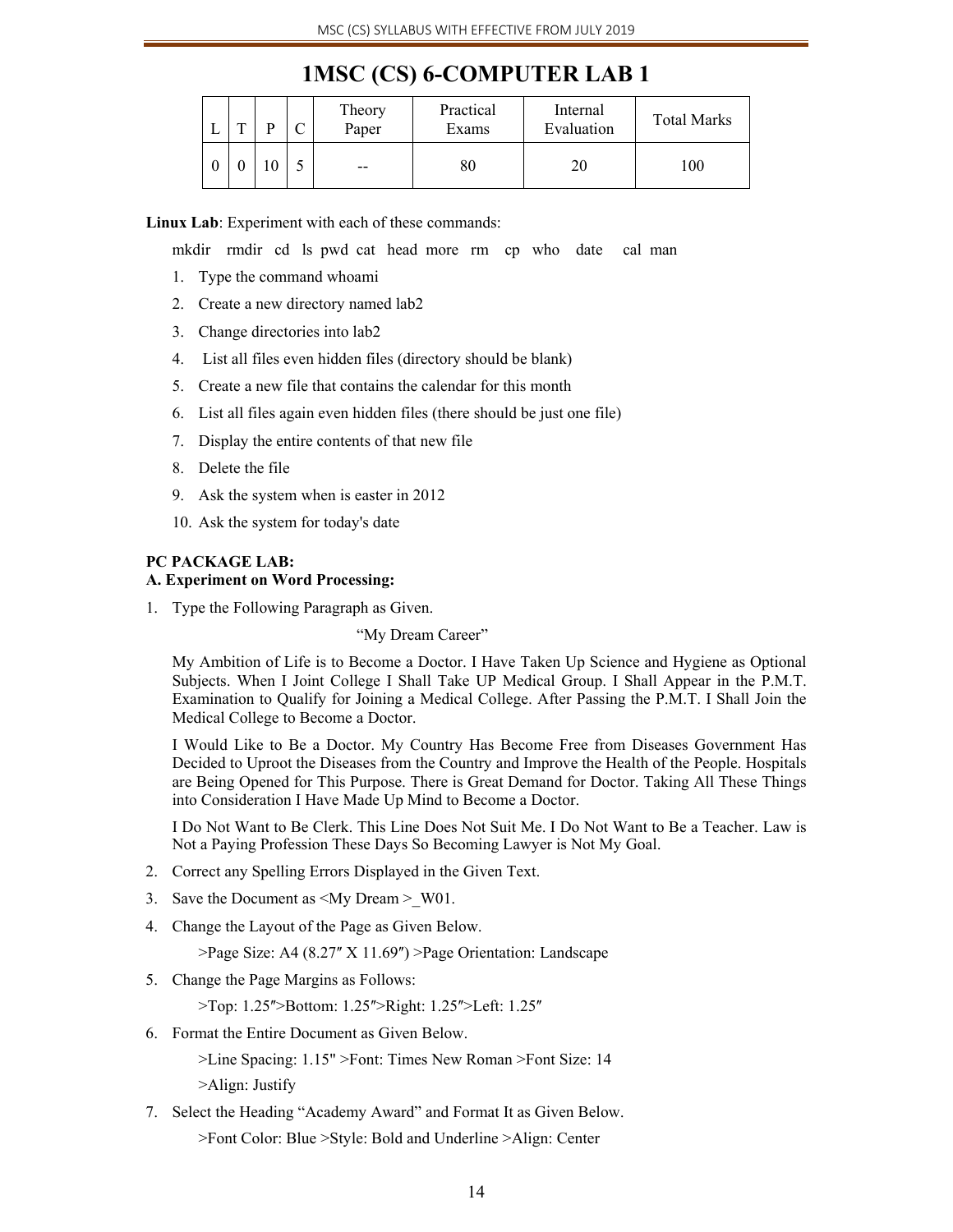>Change All the Letters to Uppercase

- 8. Make the First Letter of the Paragraph Larger and Fall into Three Lines (Drop Cap).
- 9. Format the Heading "My Dream Career" with Style: Heading 2.
- 10. Create a Bulleted List for the Last Paragraph Lines of Document.
- 11. Enter "My Document Tutorial" Text as the Heading of the Table and Format It to Get the Following Output Using a Word Art. (Font: Arial Black Font Size: 16 Align: Center)
- 12. Insert Footer with the Following Formatting Options.

>Caption: <My First Document>>Font: Times New Roman >Font Size: 12

- 13. Insert the W01 Image Given in the "Resources" Directory to the Right Hand Side of the Bulleted List of the Document.
- 14. Prepare Your Class Time Table Using and Format the Entire Table as Given Below.

> Change the Cell Size of the Table to Auto Fit to Contents. >Align: Center

- 15. Select the Heading Row and Format It as Given Below.
	- > Convert All Text in to Capital Letters >Style: Bold >Align: Center
- 16. Insert a New Row Just Below the Last Row of the Table and Enter the Following Information into the New

Row: >Saturday : Special Lecture On Cloud Computing > Merging All the Column.

- 17. Send a Call Letter for All Applicants to Inform Interview Details Using Mail Merge Base
- 18. Preparing a Govt. Order / official Letter / Business Letter / Circular Letter

Covering Formatting Commands - Font Size and Styles - Bold Underline Upper Case Lower Case Superscript Subscript Indenting Paragraphs Spacing Between Lines and Characters Tab Settings etc.

19. Preparing a News Letter:

To Prepare a Newsletter with Borders Two Columns Text Header and Footer and Inserting a Graphic Image and Page Layout.

20. Creating and Using Styles and Templates

To Create a Style and Apply That Style in a Document

To Create a Template for the Styles Created and Assemble the Styles for the Template.

21. Creating and Editing the Table

To Create a Table Using Table Menu

To Create a Monthly Calendar Using Cell Editing Operations Like Inserting Joining Deleting Splitting and Merging Cells

To Create a Simple Statement for Math Calculations Viz. Totaling the Column.

22. Creating Numbered Lists and Bulleted Lists

To Create Numbered List with Different Formats (with Numbers Alphabets Roman Letters) To Create a Bulleted List with Different Bullet Characters.

- 23. Printing Envelopes and Mail Merge.
	- a. To Print Envelopes with from Addresses and to Addresses
	- b. To use Mail Merge Facility for Sending a Circular Letter to Many Persons
	- c. To use Mail Merge Facility for Printing Mailing Labels.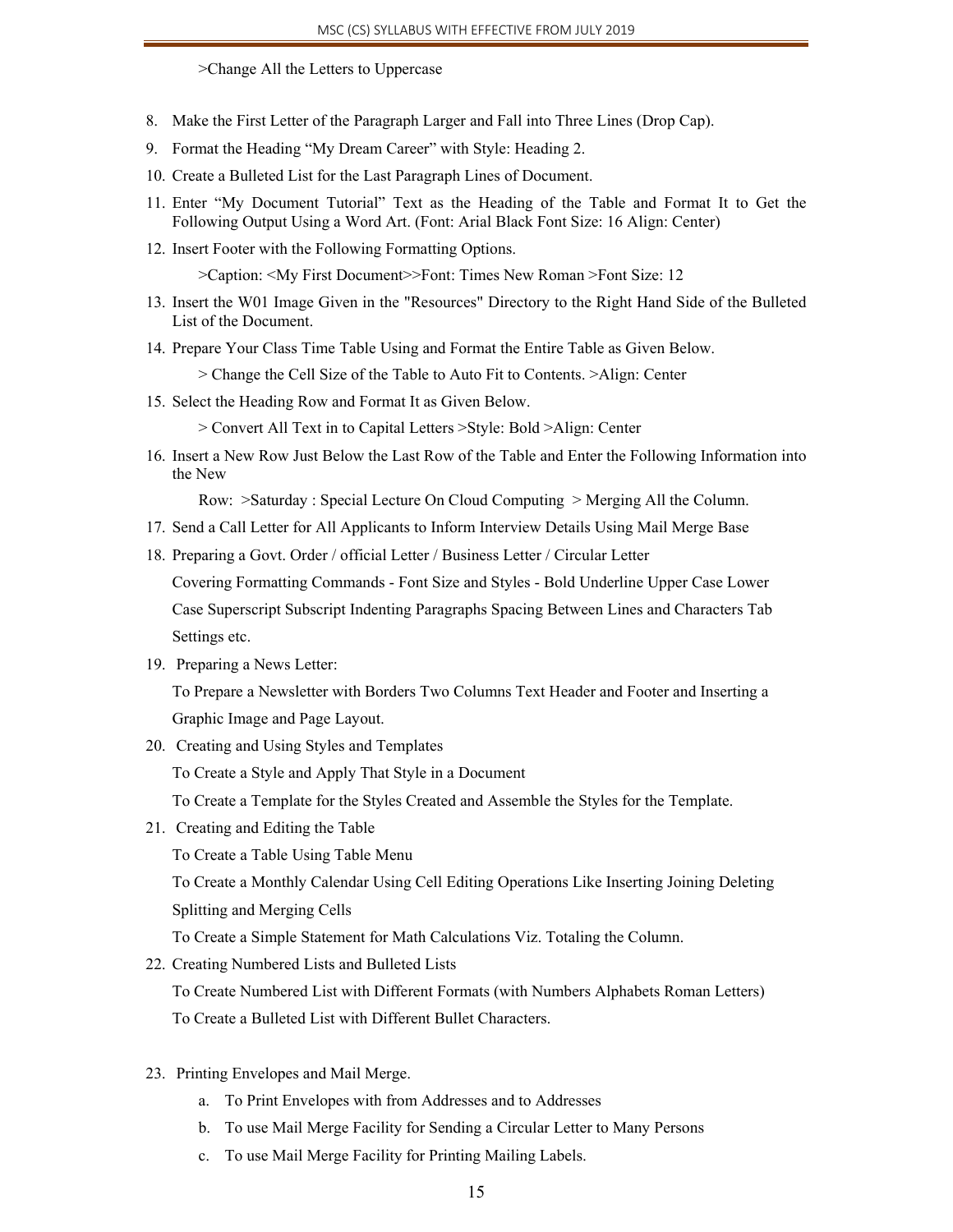- 24. Using the Special Features of Word
- 25. To Find and Replace the Text
- 26. To Spell Check and Correct.
- 27. To Generate Table of Contents for a Document
- 28. To Prepare Index for a Document.
- 29. Create an Advertisement
- 30. Prepare a Resume.
- 31. Prepare a Corporate Circular Letter Inviting the Share Holders to Attend the Annual Meeting

#### **B. Spreadsheet Experiment:**

- 1. Create a Blank Spreadsheet in and Save It as "<Your Index No>\_E01".
- 2. Create a Table with 7 Rows and 8 Columns in the Cell Range A3:H9.
- 3. Insert a Title "Vivekananda College " and a Sub Title "Mark Sheet for a/L Biology- Class a" by Centering It with the Table Making the Text Bold and Changing the Font Size 16 for Main Title and 14 for Subtitle.
- 4. Enter Data of 6 Students Under the Columns "Roll No" "Name" "Physics" "Chemistry" "Biology" and "English".
- 5. use the Relevant Formula to Calculate the Total Marks and Average and Copy the Formula to the Relevant Cells.
- 6. Format the "Average" Column with Two Decimal Places.
- 7. use Conditional Formatting to Change the Color of the Cells of Which the Average Mark is More Than 60 into Green.
- 8. Select the Columns "Roll No" "Physics" "Chemistry" "Biology" and "English" Column and Draw a Column Chart.
- 9. Insert the Title "Vivekananda College " and the Sub Title "Mark Sheet for a/L Biology Class a" to the Top of the Chart.
- 10. Set the X Axis Labels with the Index Numbers.
- 11. Label the X Axis Title as "Roll No" and Y Axis Title as "Marks".
- 12. Label the Legends for 4 Subjects "Physics" "Chemistry" "Biology" and "English".
- 13. Make Sure to Get a Graph Similar to the One Given Below.
- 14. Sorting Data Filtering Data and Creation of Pivot Tables.
- 15. Operating On the Sheets: Finding Deleting and Adding Records Formatting Columns Row Height Merging Splitting Columns etc. Connecting the Worksheets and Enter the Data.

#### **C.Presentation Experiments**

- 1. Create a Presentation with Four Blank Slides.
	- a. Insert a Suitable Design Template.
	- b. Insert a Footer to Show Your Name and Your Student Id.
	- c. Insert Today's Date as a Fixed Date in the Date Area.
	- d. Make Necessary Changes to Appear Slide Numbers in the Slide Number Area.
	- e. Make Necessary Changes So That the Footer Date and the Slide Number Do Not Appear On the Title Slide (First Slide).
	- f. Add Content to the Title Slide (First Slide) by Following the Instruction Given Below.
	- g. Type "River" as the Slide Title and It's Format Should Be Font Type: Arial Style: Bold Size:96 Color: Black [10 Marks]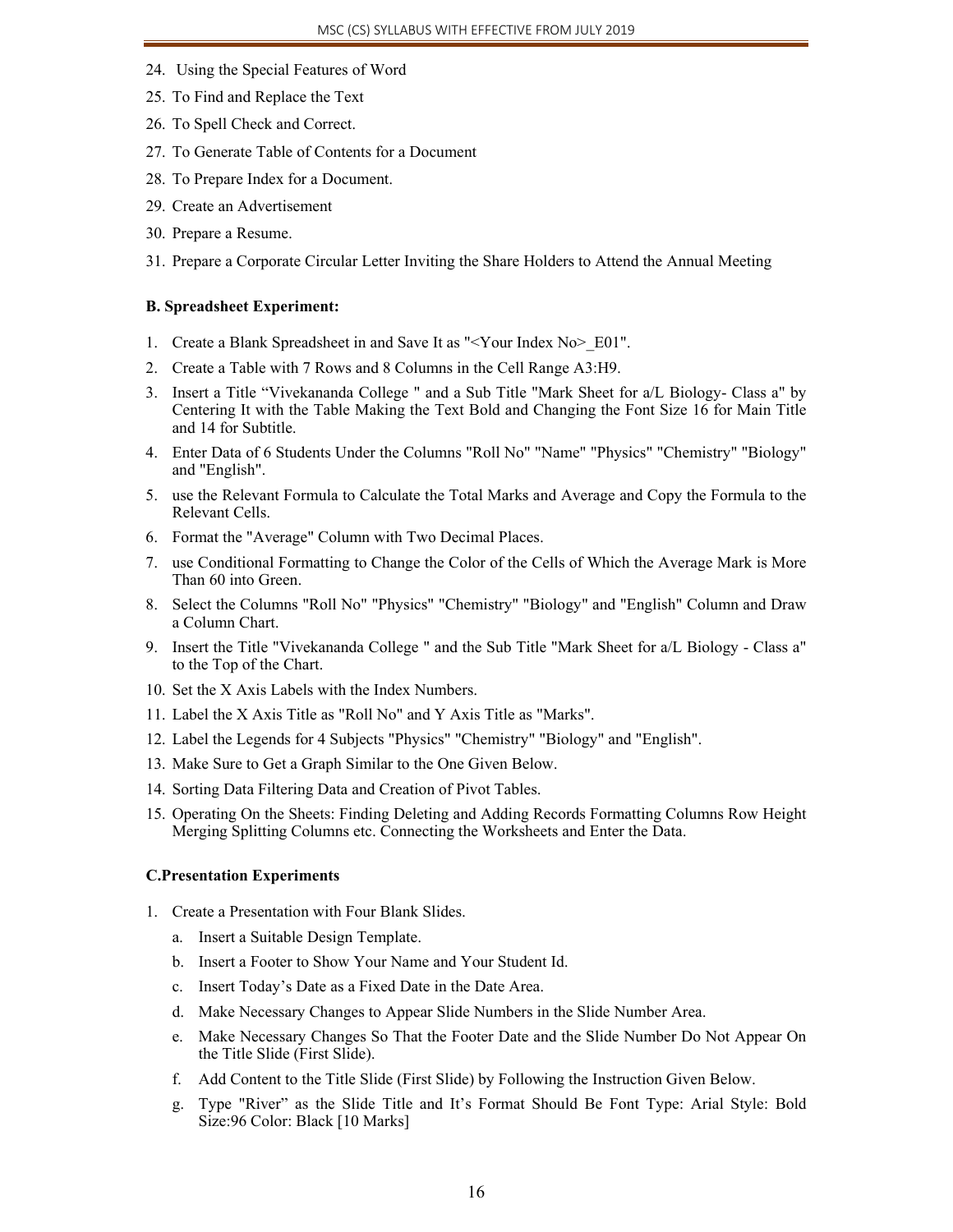- h. Type "Our Life Support" as the Sub Title and Insert an Image from the Resources Directory to a Suitable Location.
- i. Add Content to the Second Slide By Following the Instruction Given Below.
- j. Type the Slide Title as "Rivers of North India" and Format It as
	- Font Type: Arial Style: Bold Size: 44 Color: Black
- k. Insert the Following Content as Shown Below.
	- The Ganga
	- The Indus
	- The Brahmaputra

In the Third Slide Add the Following Components.

- a. Type the Slide Title as "Tributaries"
- b. Insert Rivers and Their Tributaries of Slide 2 in a Table.
- c. Insert Few More Important Rivers of India with Their Regions.
- d. Add the Following Animation Effects to Your Presentation.
- e. Apply Emphasis Animation Effect to Each Main Point and Sub Point in the Second Slide.
- f. Apply Sound Effect When the Second Slide Appears in the Slideshow.
- g. Hide the Fourth Slide from the Slide Show.
- h. Save Your Presentation with the Following File Name <Rivers of North India> P01.

#### **D. Additional Practicals**

- 1. Creating a New Presentation Based On a Template Using Auto Content Wizard Design Template and Plain Blank Presentation.
- 2. Creating a Presentation with Slide Transition Automatic and Manual with Different Effects.
- 3. Creating a Presentation Applying Custom Animation Effects –
- 4. Applying Multiple Effects to the Same Object and Changing to a Different Effect and Removing Effects.

#### **C Programming Lab:**

- 1. Write a Program in C to Calculate Simple Interest When the Values of Principal Rate and Time are given.
- 2. Write a Program in C to Calculate Area of a Circle When its Radius is Input from Keyboard.
- 3. Write a Program in C to Calculate Temperature in Centigrade When Temperature in Fahrenheit is Input from Keyboard.
- 4. Write a Program in C to Calculate Area of a Triangle When its Three Sides are Input from Keyboard (by Hero's Formula).
- 5. Write a Program in C to Determine Whether an Input Year is Leap Year or Not.
- 6. Write a Program in C to Display the Table of a Number Input from Keyboard in the Following Format:

 $N X 1 = N$ Eg:  $5 \text{ X } 1 = 5$ 

i.  $5 \text{ X } 2 = 10$ 

- 7. Write a Program in C to Display the Table of Tables from 1 to 10.
- 8. Write a Program in C to Display the Following Patterns
- 9. Write a Program to Calculate the Factorial of a Number Input from Keyboard Using Recursive Method.
- 10. Write a Program in C to Show How to Pass an Array to a User Defined Function.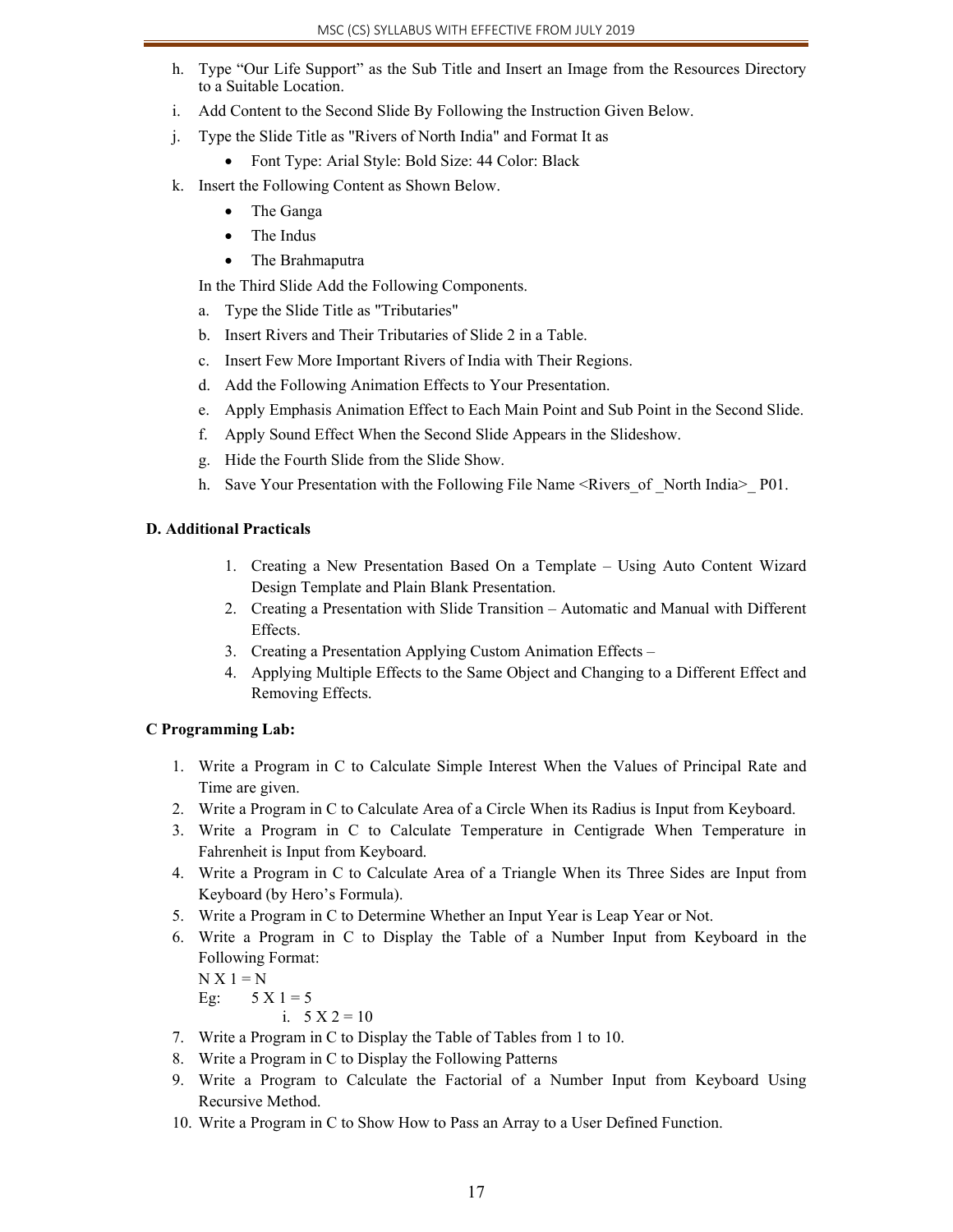- 11. Write a Program in C to Display Largest Element of an Array When the Elements of the Array are Input from Keyboard.
- 12. Write a Program in C to Calculate Area of a Circle in a User Defined Function.
- 13. Write a Program in C to Swap Two Numbers Using Call by Value and Call by Address.
- 14. Write a Program in C to Reads Name Roll No Percentage of Five Students and Display Them Using Array of Structures.
- 15. Write a Program in C to Show How to Pass a Structure to a User Defined Function.
- 16. Write a Program to Calculate Total Marks Percentage and Grade of a Student. Marks Obtained in Each of the Five Subjects are to Be Input by the User. Assign Grades According to the Following Criteria:
	- a. Grade a: Percentage >=80
	- b. Grade B: Percentage>=70 and <80
	- c. Grade C: Percentage>=60 and <70
	- d. Grade D: Percentage $>=$ 40 and  $\leq 60$
	- e. Grade E: Percentage<40
- 17. Write a Menu-Driven Program Using User-Defined Functions to Find the Area of Rectangle Square Circle and Triangle By Accepting Suitable Input Parameters from User.
- 18. Write a Program in C to Display the First N Terms of Fibonacci Series.
- 19. Write a Program in C to Calculate the Sum of Two Compatible Matrices.
- 20. Write a Program in C to Calculate the Product of Two Compatible Matrices.
- 21. Group Assignment
	- I. Design Simple Calculators
	- II. Design Marksheet for MCA
	- III. Design Ludo Game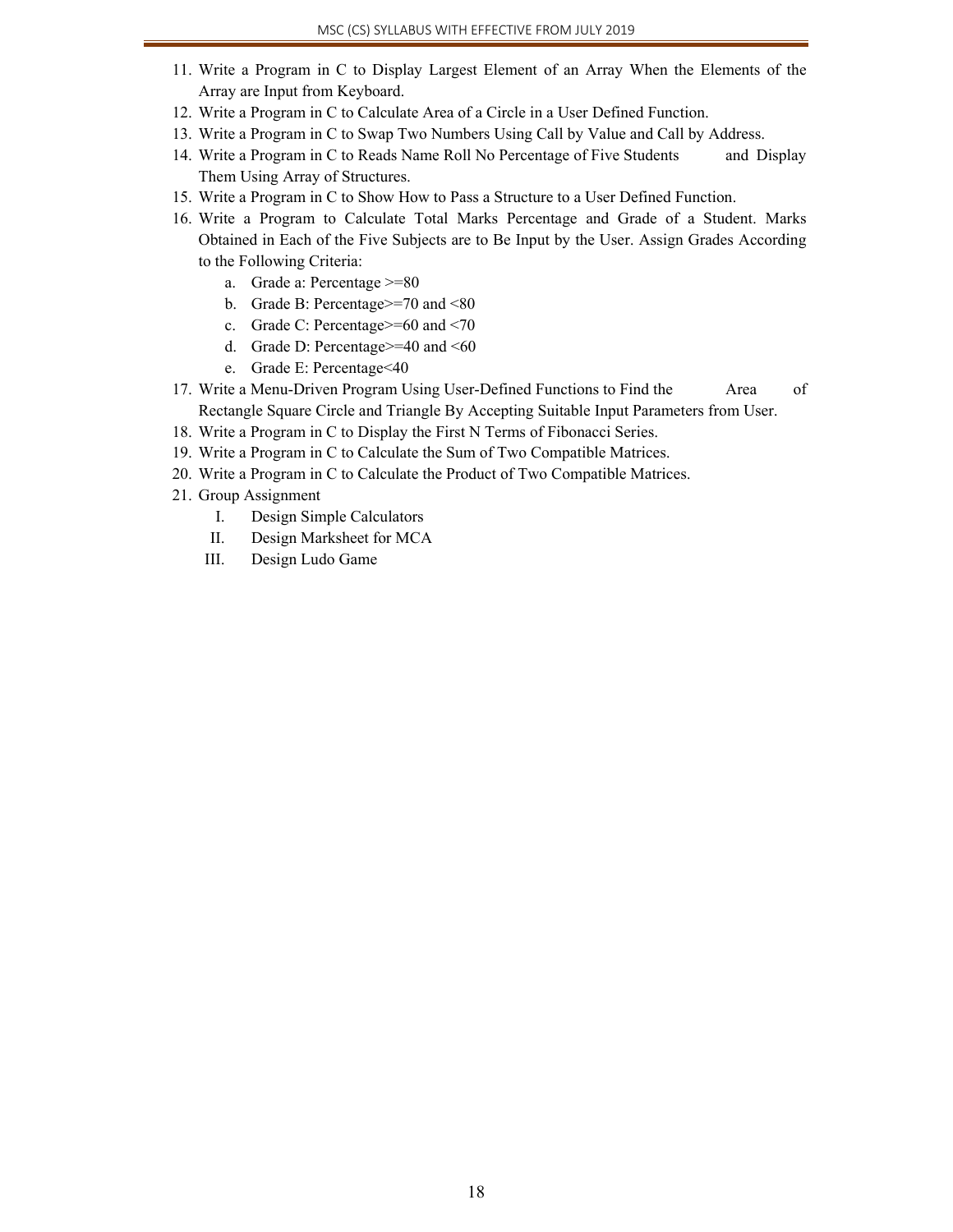### **SEMESTER II**

## **2MSC (CS) 1-DATA STRUCTURES AND ALGORITHMS**

| m | D | ◡ | <b>Theory</b><br>Paper | <b>Practical</b><br>Exams | Internal<br><b>Evaluation</b> | <b>Total Marks</b> |
|---|---|---|------------------------|---------------------------|-------------------------------|--------------------|
| 0 |   |   | 80                     | --                        | 20                            | 100                |

#### *Course Objectives:*

- Learn Basic Data Structures Such as Linked Lists Stacks and Queues Tree and Graph.
- Learn Algorithm for Solving Problems Like Sorting Searching Insertion and Deletion of Data
- Understand the Complexity of Various Algorithms.
- Introduce Various Techniques for Representation of the Data in in Memory.

#### *Course Outcomes:*

- 1. Understand and explain Basic Data Structures Such as Linked Lists Stacks and Queues Tree and Graph.
- 2. Select and apply Appropriate Data Structures to define the particular Problem statement.
- 3. Implement Operations Like Searching/Sorting Insertion and Deletion Traversing on Various Data Structures.
- 4. Determine and Analyze the Complexity of Given Algorithms

#### *Unit-wise Syllabus :*

#### **UNIT-I**

Algorithm Analysis and Complexity Data Structure- Definition Types of Data Structures Recursion: Definition Linear and Binary Recursion Searching Techniques Linear Search Binary Search.

#### **UNIT- II**

Sorting Techniques: Basic Concepts Sorting by: Insertion (Insertion Sort) Selection (Heap Sort) Exchange (Bubble Sort Quick Sort) Distribution (Radix Sort) and Merging (Merge Sort) Algorithms.

#### **UNIT- III**

Stacks and Queues: Stacks: Basic Stack Operations Representation of a Stack Using Arrays Stack Applications: Reversing List Factorial Calculation Infix to Postfix Transformation Evaluating Arithmetic Expressions.

Queues: Basic Queue Operations Representation of a Queue Using Array Implementation of Queue Operations Using Stack. Circular Queues Priority Queues. Applications of Queues- Round Robin Algorithm

#### **UNIT- IV**

Linked Lists: Introduction Single Linked List Representation of a Linked List in Memory Operations on a Single Linked List Circular Linked List Double Linked List Advantages and Disadvantages of Linked List.

#### **UNIT- V**

Trees: Terms Related to Tree Binary Tree Binary Tree Traversals Creation of Binary Tree from in-Order Pre-Order and Post-Order Traversals. Threaded Binary Trees. Binary Search Tree BST Operations: Insertion Deletion.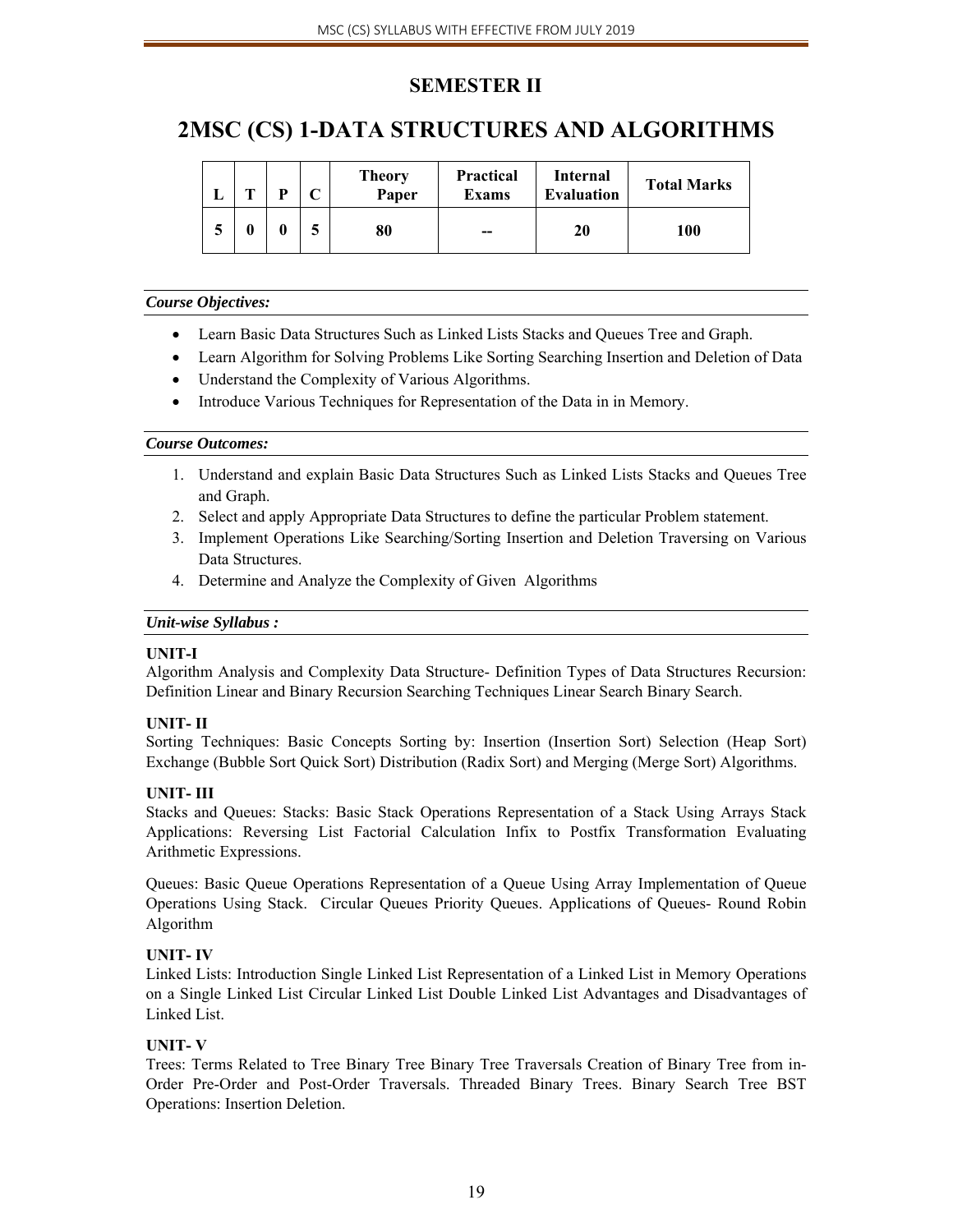Graphs: Basic Concepts Representations of Graphs: Using Linked List and Adjacency Matrix Graph Algorithms. Graph Traversals (BFS & DFS) App1ications: Dijkstra's Shortest Path Minimum Spanning Tree Using Prim's Algorithm Warshall's Algorithm

#### *Reference Books*

- 1. R. S. Salaria- Data Structures and Algorithm-Khanna Publishing
- 2. G. a. V. Pai Data Structures and Algorithms-2008 TMH
- 3. Debasis Sarnanta- Classic Data Structures- 2/E PHI2009
- 4. E. Horowitz Sartaj Sahni and Susan anderson W. H. Freeman -Fundamentals of Data Structures in C
- 5. Schaum"S Series- Introduction of Data Structure-Prentice Hall of India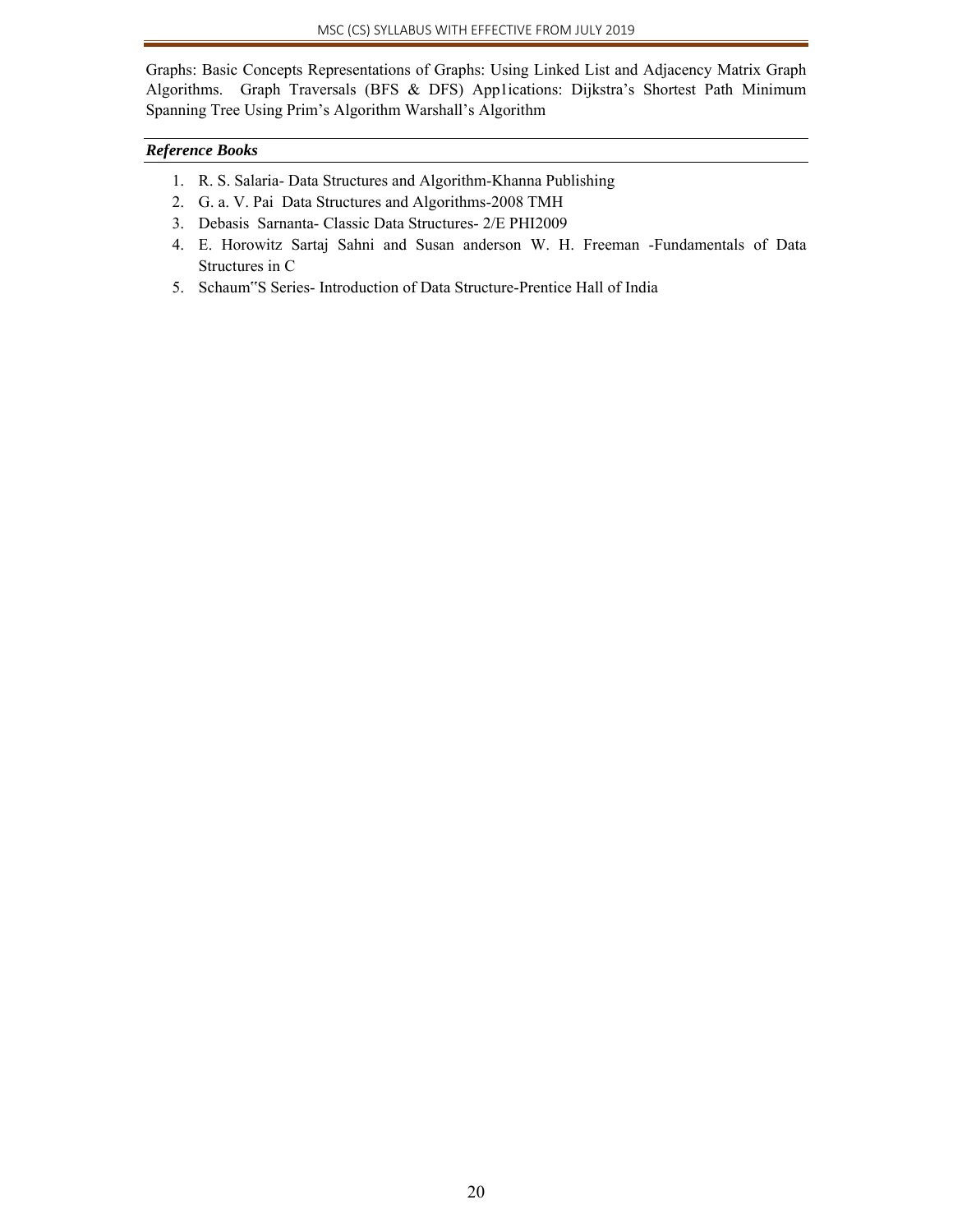# **2MSC (CS) 2-DATABASE MANAGEMENT SYSTEM**

|  | m | D |   | <b>Theory</b><br>Paper | <b>Practical</b><br><b>Exams</b> | Internal<br><b>Evaluation</b> | <b>Total Marks</b> |
|--|---|---|---|------------------------|----------------------------------|-------------------------------|--------------------|
|  |   |   | J | 80                     | $-$                              | 20                            | 100                |

#### *Course Objectives:*

- Understand the Fundamentals of Data Models and Conceptualize a Database System Using ER Diagram.
- Make a Study of Relational Database Design.
- Know About Data Storage Techniques and Query Processing.
- Impart Knowledge in Transaction Processing Concurrency Control Techniques and Recovery Procedures.
- To Understand MySQL Database Management System.

#### *Course Outcome:*

- 1. Understand and describe the basic concepts and terminology of Database Management System.
- 2. Analyze and Design the database of applications using ER modeling and Normalization.
- 3. Demonstrate the database schema data modeling and normalization process with the help of example.
- 4. Implement the database design using appropriate database tools.
- 5. Describe the transaction processing system locking techniques and data recovery.

#### *Unit-wise Syllabus :*

#### **UNIT-I**

Introduction: File Systems Versus Database Systems ,Introduction to Relational Model : Relational Model Concepts, Database Schema, Keys, Relational Operations, Formal Relational Query Languages, Relational Algebra, Relational Calculus, Tuple Relational Calculus, Domain Relational Calculus, Overview of Commercial RDBMS Packages, Database Design, ER Diagram.

#### **UNIT-II**

Normal Forms 1NF, 2NF, 3NF, BCNF, 4NF, 5NF, ACID Property Fundamentals Concurrency Control, Structured Query Language ,SQL Commands DDL, DML, DCL Table Fundamentals, Data Constraints, Computations on Table Data , Operators.

#### **UNIT-III**

Functions, Grouping Data, Sub Queries ,Join , Dynamic SQL , Index, Views, Clusters, Sequence Security Management, OOPs in SQL, Procedural SQL PL/SQL Block Structure, PL/SQL Tables, Cursor Management PL/SQL Transaction PL/SQL Security PLSQL Data Base Objects

#### **UNIT-IV**

Transaction Processing: Transaction Processing Locking Techniques Time Stamp Ordering Validation Techniques Recovery Concepts Shadow Paging Log Based Recovery Database Security Issues Access Control Statistical Database Security

#### **UNIT-V**

Introduction to MySQL , Applications of MySQL, Installing MySQL , MySQL Data Types Running and shuting Down MySQL Server , Making Account , Use Databasesname , Show Database ,show tables , MySQL Connections , Create Database , Drop database , Select database , Creating Tables, Drop Tables ,Inserting data , Select Query , Insert Query, Writing Query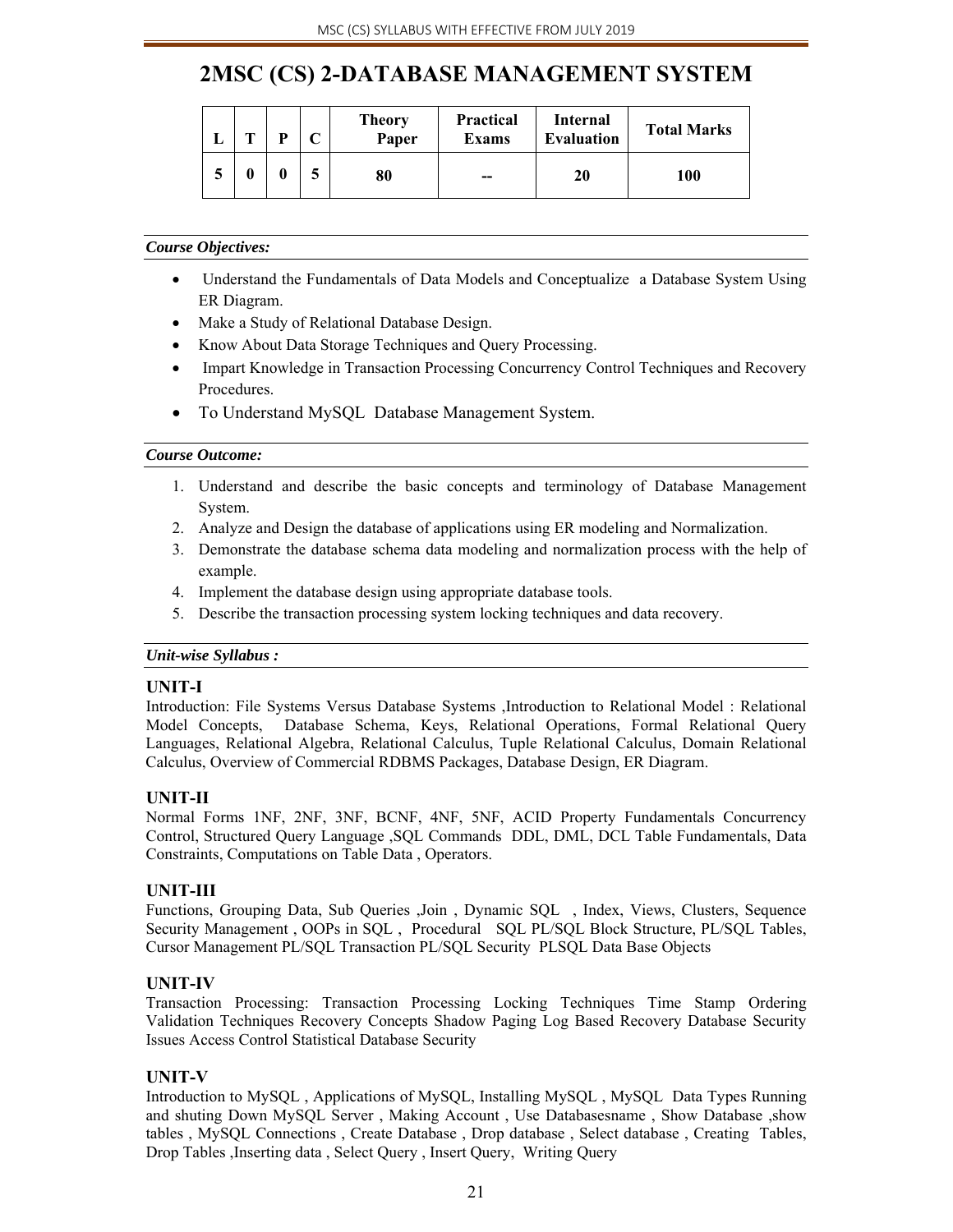#### *Reference Books*

- 1. Abraham Silberschatz, Henry Korth, S. Sudarshan, "Database Systems Concepts", 7<sup>th</sup> Edition, McGraw Hill
- 2. Ramakrishnan and Gherke, "Database Management Systems", TMH
- 3. Rajesh Narang "Database management System" PHI.
- 4. R. Elmarsi and SB Navathe, "Fundamentals of Database Systems", Pearson
- 5. Bipin Desai, "An Introduction to database Systems", Galgotia Publications.
- 6. MySQL (4th Edition) 4th Edition by Paul DuBois
- 7. MySQL(TM): The Complete Reference The Complete Reference Paperback by Vaswani Vikram)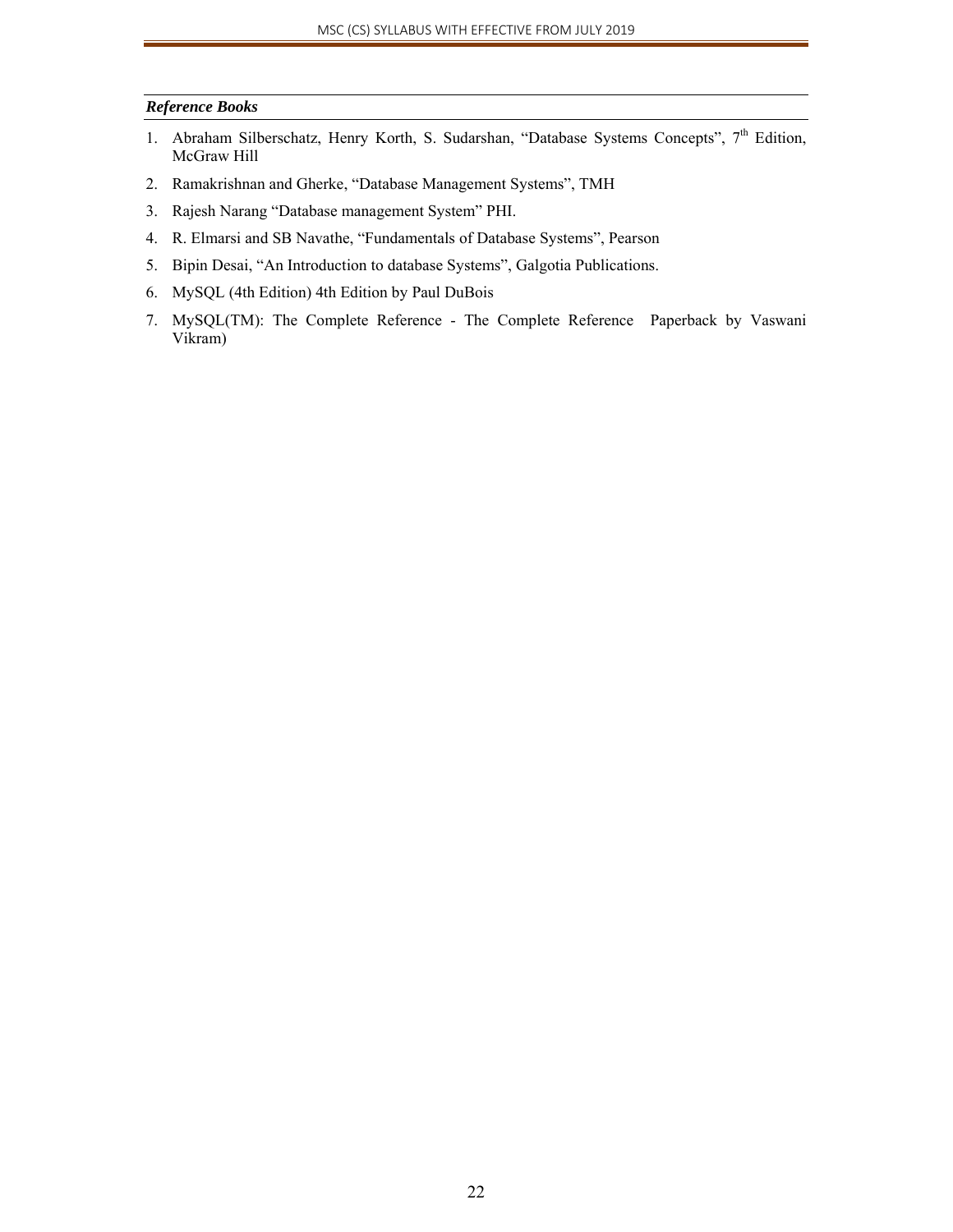# **2MSC (CS) 3-COMPUTER NETWORKS**

| т | D | $\mathbf C$ | <b>Theory</b><br><b>Paper</b> | <b>PracticalExams</b> InternalEvaluation | <b>Total</b><br>M<br>ar<br>ks |
|---|---|-------------|-------------------------------|------------------------------------------|-------------------------------|
| 0 |   |             | 80                            | 20                                       | 100                           |

#### *Course Objectives:*

- 1. Build an Understanding of the Fundamental Concepts of Computer Networking.
- 2. Familiarize the Student with the Basic Taxonomy and Terminology of the Computer Networking Area.
- 3. Introduce the Student to Advanced Networking Concepts Preparing the Student for Entry Advanced Courses in Computer Networking.

#### *Course Outcome:*

- 1. Demonstrate the Basic Concepts of Networking Networking Principles Routing Algorithms IP Addressing and Working of Networking Devices.
- 2. Demonstrate the Significance Purpose and application of Networking Protocols and Standards.
- 3. Describe compare and contrast LAN WAN MAN Intranet Internet AM FM PM and Various Switching Techniques.
- 4. Explain the working of Layers and apply the various protocols of OSI & TCP/IP model.
- 5. Analyze the Requirements for a Given Organizational Structure and Select the Most Appropriate Networking Architecture and Technologies.
- 6. Design the Network Diagram and Solve the Networking Problems of the Organizations with Consideration of Human and Environment.
- 7. Install and Configure the Networking Devices.

#### *Unit-wise Syllabus :*

#### **UNIT-I**

Introduction to Computer Networks Types of Network - LAN WAN MAN Internet Network Topologies Transmission Media Communication Mode- Simplex Half Duplex Full Duplex Analog& Digital Signals Base Band Broad Band Error Detection and Correction OSI Model:- Functions of Each Layer Services and Protocols Inter-Networking Devices Hub Repeater Bridge Switch Modem Routers Gateways.

#### **UNIT- II**

Multiplexing Multiplexer FDM TDM Statistical Multiplexing Modulation AM FM PM Switching Technique Message Switching Circuit Switching Packet Switching Virtual Circuit IEEE Standards 802.3 802.4 802.5. Fast Ethernet FDDI Token Ring.

#### **UNIT- III**

Rooting Algorithms:- Shortest Path Routing Distance Vector Routing Unicast Routing Multicast Routing Link State Routing Broadcast Routing Congestion Control Traffic Shaping. TCP/IP: Introduction History of TCP/IP Architecture Layers of TCP/IP Comparison Between OSI and TCP/IP Models Transmission Control Protocol User Datagram Protocol Internet Protocol IPAddressing IP Addressing Classes Internet Protocols – IP Packet ARP RARP ICMP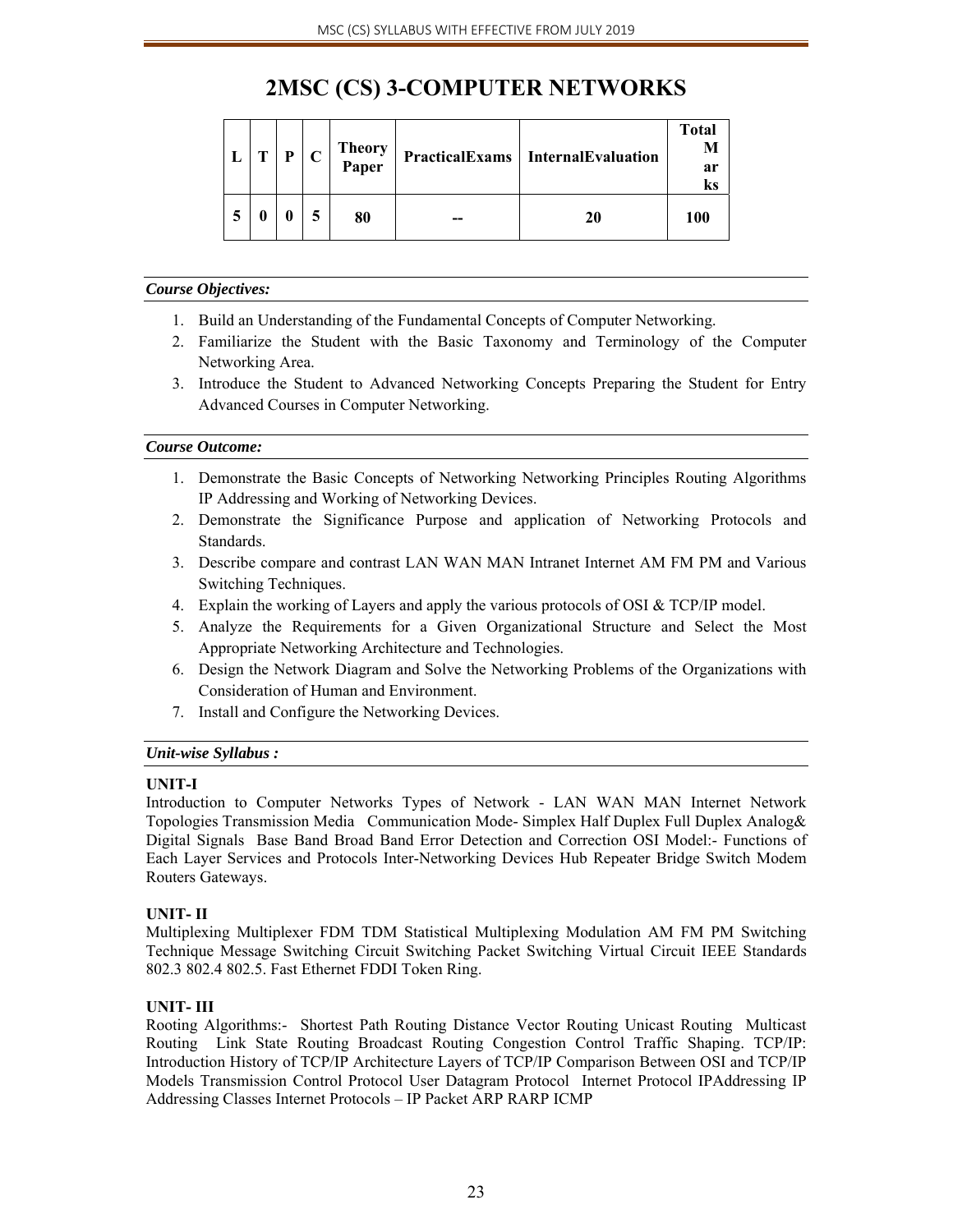#### **UNIT- IV**

Various Protocol HTTP Telnet FTP SMTP Mine UDP URL (Uniform Resource Locater) ISDN Channel ISDN Services Base Band ISDN Broadband ISDN Network Security : Network Security Issues Firewalls – Need and Features of Firewalls Types of Firewall Technology- Network Level and Application Level IP Packets Filter Screening Routers Limitations of Firewalls.

#### **UNIT- V**

Introduction to Wireless Network Fundamentals of Cellular Systems Mobile Ad-Hoc and Sensor Networks Wireless PAN/LAN/MAN Multi-Path Propagation Path Loss Slow Fading Fast Fading Frequency Reuse Cell Splitting Cell Sectoring.

#### *Reference Books*

- 1. Andrew S.Tanenbaum -Computer Networks Pearson- 4th Edition
- 2. Behrouz a.Forouzan Data Communications and Networking -Global Ed 5th Edition
- 3. William a Shay Understanding Data Communications and Networks -Course Technology Inc-3rd Revised Edition
- 4. Prakash C. Gupta -Data Communications and Computer Networks-PHI-2nd Edition
- 5. William Stallings- Data and Computer Communications Pearson Education India 10th Edition
- 6. Larry L.Peterson and Bruce S. Davie-Computer Networks a Systems Approach-Morgan Kaufmann Publishers- Fifth Edition 2011
- 7. Thomas D.Nadeau & Ken Gray-Software Defined Networks o'reilly 2013
- 8. Http://Nptel.Ac.in/Video.Php?Subjectid=106105081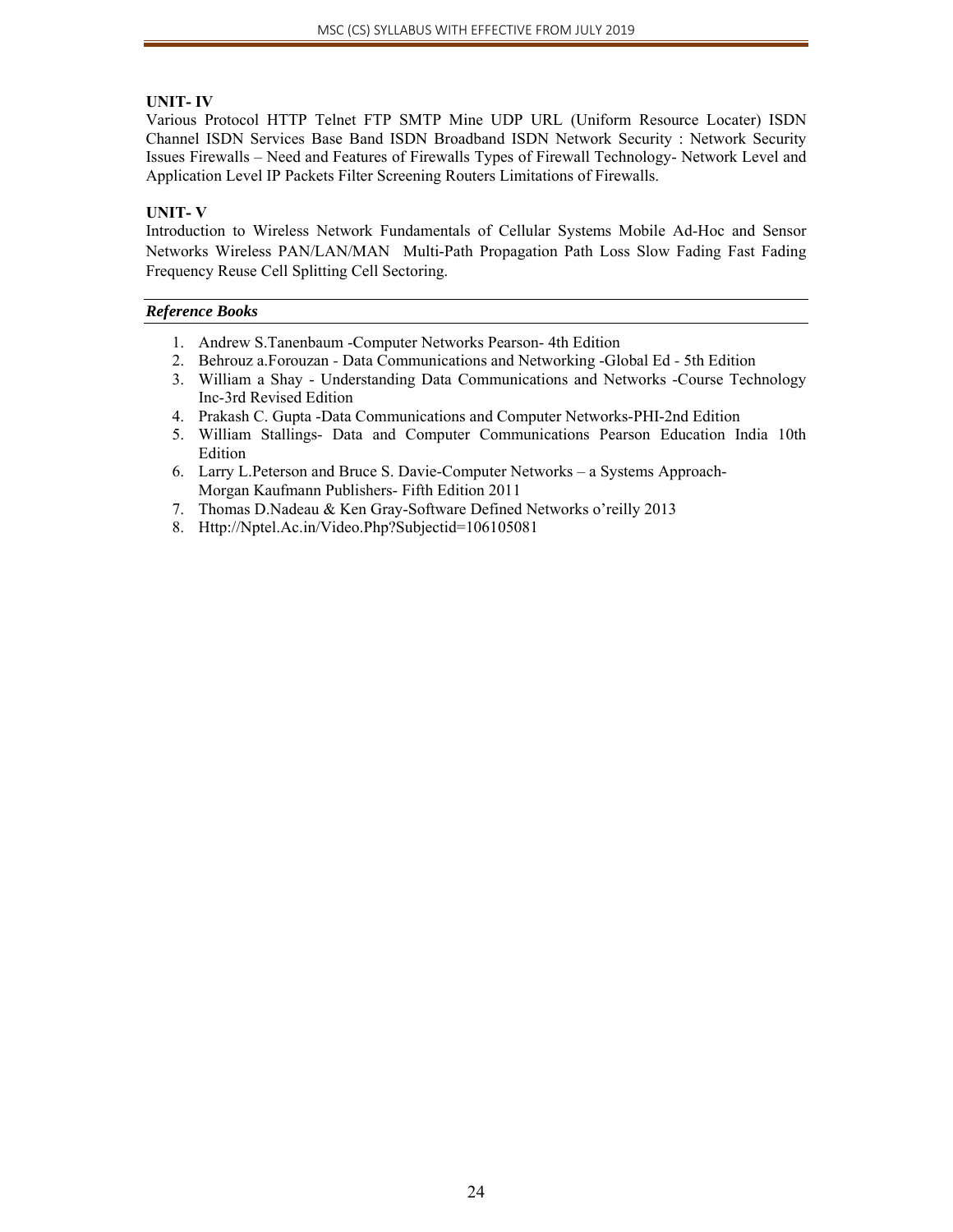# **2MSC (CS) 4- OBJECT ORIENTED PROGRAMMING WITH C++**

|   | m | D | <b>Theory</b><br>Paper | <b>Practical</b><br><b>Exams</b> | Internal<br><b>Evaluation</b> | <b>Total Marks</b> |
|---|---|---|------------------------|----------------------------------|-------------------------------|--------------------|
| э |   |   | 80                     | --                               | 20                            | 100                |

#### *Course Objectives:*

- To Understand how C++ Improves C with Object-Oriented Features.
- To Learn how to Write Inline Functions for Efficiency and Performance.
- To Learn the Syntax and Semantics of the C++ Programming Language.
- To Learn how to Design C++ Classes for Code Reuse.
- To Learn how to Implement Copy Constructors and Class Member Functions.
- To Learn how to Overload Functions and Operators in C++.
- To Learn how Containment and Inheritance Promote Code Reuse in C++.
- To Learn how to Use Exception Handling in C++ Programs.

#### *Course Outcomes:*

- 1. Explain Concepts and Advantages of Object Oriented Programming.
- 2. Apply and implement the concepts of the Object-Oriented paradigms to analyze design and develop the solutions of real world problems using the Principles of information Hiding Localization and Modularity.
- 3. Design Develop and maintain the small applications system utility for societal and academic problems using reusability concepts in team spirit.
- 4. Demonstrate the Advanced Features of C++ Specifically Stream I/O Templates and Operator Overloading and overriding.

#### *Unit-wise Syllabus :*

#### **UNIT-I**

Overview of C++: Object Oriented Programming Concepts Advantages Usage Program Development Environment C++ Language Standards Introduction to Various C++ Compilers C++ Standard Libraries Main Function in C++ Meaning of Empty Argument List Function Prototyping Default Arguments and Argument Matching User Defined Data Types Classes & Objects : Structure Union & Classes Inline Function Scope Resolution Operator Static Class Members: Static Data Member Static Member Function Passing Objects to Function Returning Objects Object Assignment Friend Function Friend Classes

#### **UNIT- II**

Array Pointers References & the Dynamic Allocation Operators: Array of Objects Pointers to Object Type Checking C++ Pointers This Pointer Pointer to Derived Types Pointer to Class Members References: Reference Parameter Call by Reference and Return by Reference Passing References to Objects Returning Reference Independent Reference C++'S Dynamic Allocation Operators Initializing Allocated Memory Allocating Array Allocating Objects. Constructor & Destructor: Introduction Constructor Access Specifiers for Constructors and Instantiation Parameterized Constructor Multiple Constructor in a Class Constructor with Default Argument Copy Constructor **Destructor**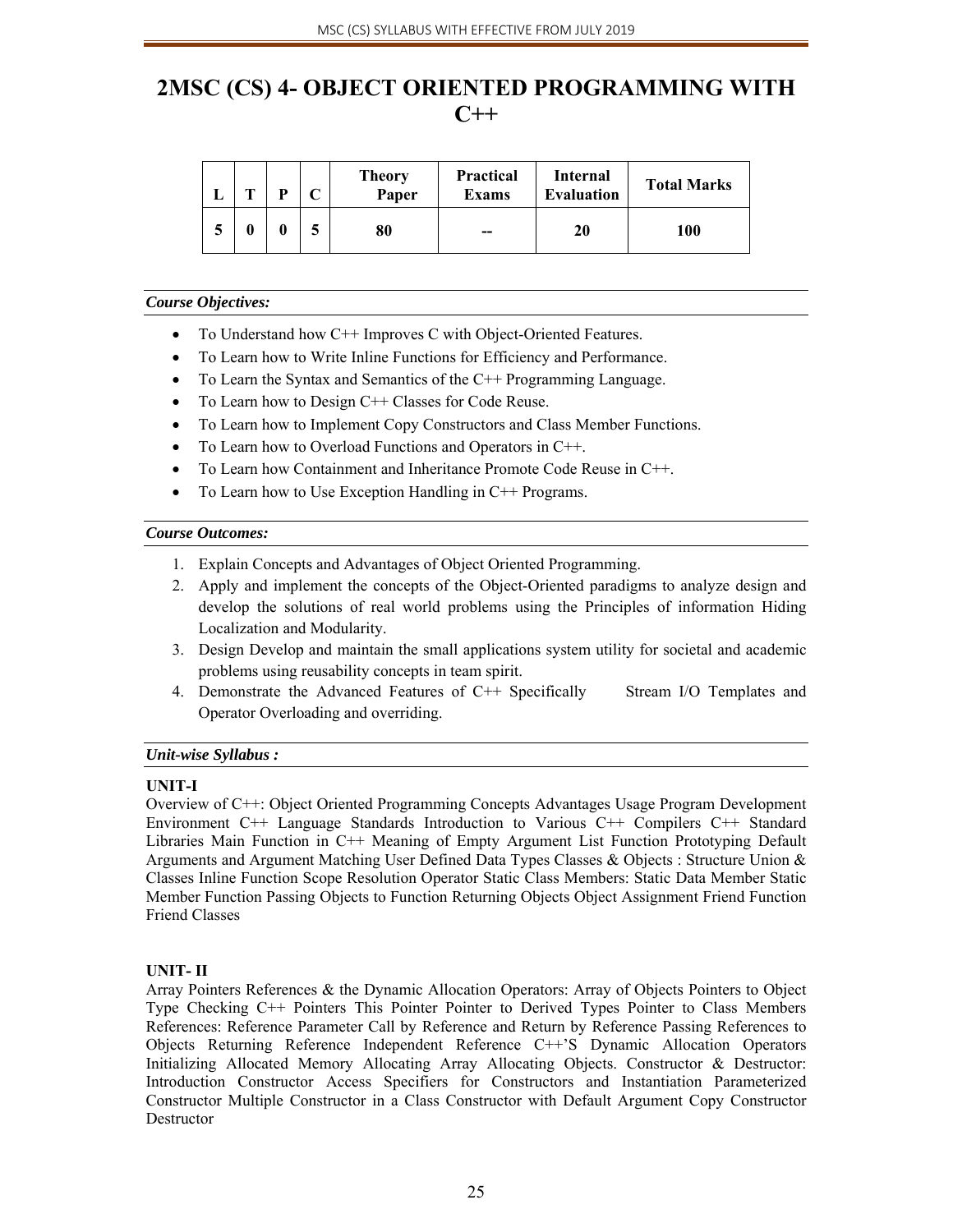#### **UNIT- III**

Overloading as Polymorphism Function & Operator Overloading Function Overloading Overloading Constructor Function Finding the Address of an Overloaded Function Operator Overloading: Creating a Member Operator Function Creating Prefix & Postfix Forms of the Increment & Decrement Operation Overloading the Shorthand Operation (I.E. +=-= etc.) Operator Overloading Restrictions Operator Overloading Using Friend Function Overloading New & Delete Overloading Some Special Operators Overloading [ ] ( ) - Comma Operator Overloading << and. Namespaces: Global Namespace and Namespace Standard Nested Namespaces

#### **UNIT- IV**

Inheritance: Base Class Access Control Protected Base Class Inheritance Inheriting Multiple Base Classes Constructors Destructors & Inheritance When Constructor & Destructor Function are Executed Passing Parameters to Base Class Constructors Granting Access Virtual Base Classes Virtual Functions & Polymorphism: Virtual Function Pure Virtual Functions Early Vs. Late Binding.

#### **UNIT- V**

Exception Handling Exception Handling in C++ Try Throw Catch Sequence Multiple Catch Blocks Uncaught Exceptions Catch-All Exception Handler the C++ I/O System Basics: C++ Streams the Basic Stream Classes C++ Predefined Streams Formatted I/O: Formatting Using the IOS Members Setting the Formal Flags Clearing Format Flags an Overloaded Form of Setf() Using Width() Precision() and Fill() Using Manipulators to Format I/O Creating Your Own Manipulators.

#### *Reference Books:*

- 1. B.S. Gottfried Programming with  $C$  Schaum's Outline Series Tata McGraw Hill  $2^{nd}$ Edition – 1998.
- 2. E. Balagurusamy Programming in  $C -$  Tata McGraw Hill  $3<sup>rd</sup>$  Edition–2004.
- 3. K.R. Venugopal Sudeep R. Prasad Programming with C Tata McGraw Hill 2002.
- 4. Yashavant Kanetkar Let Us C BPB Publications-  $5<sup>th</sup>$  Edition 2004.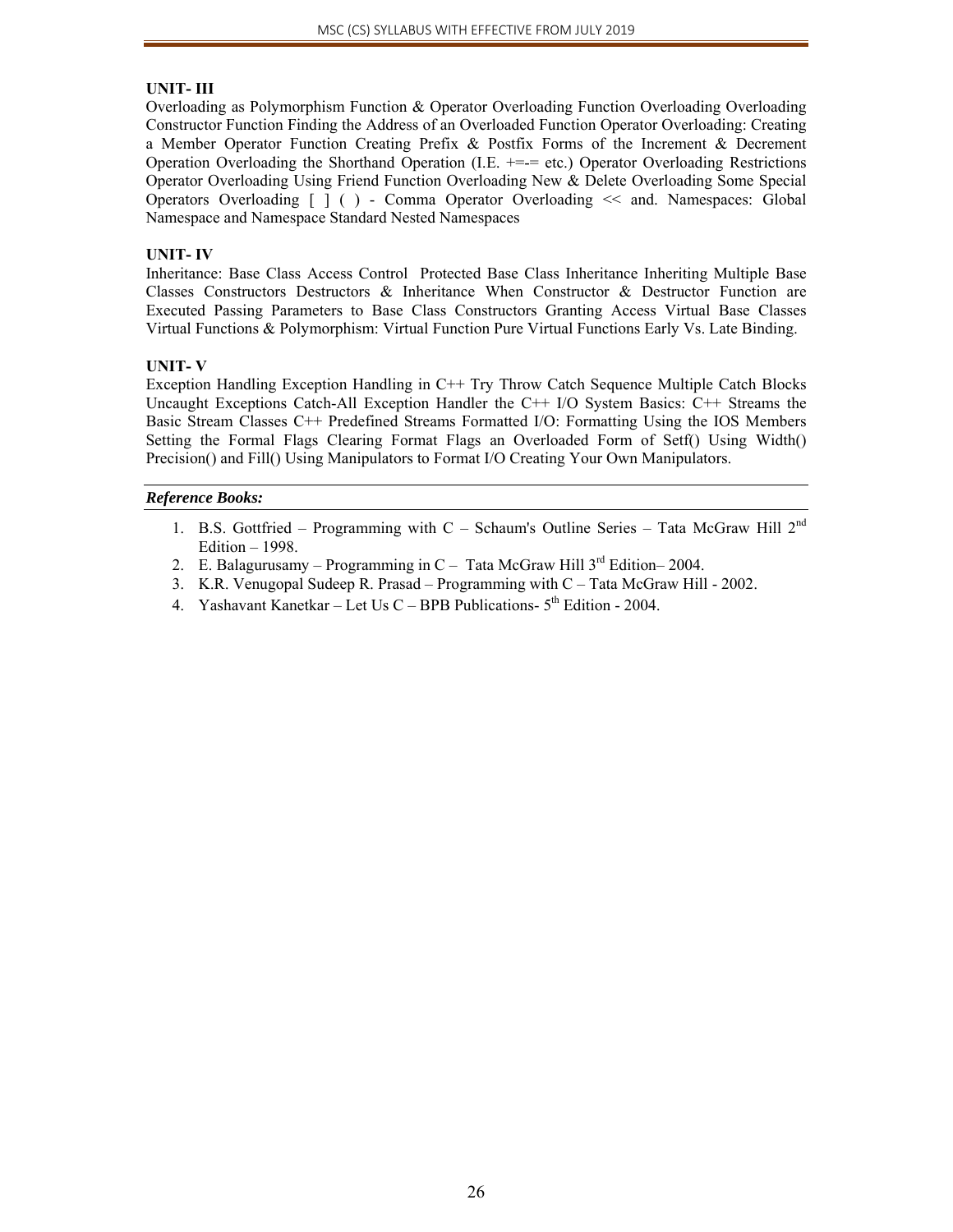# **2MSC (CS) 5(A) - MANAGEMENT THEORY AND PRACTICE**

|   | $\mathbf{r}$ | D | ◡  | <b>Theory</b><br>Paper | <b>Practical</b><br>Exams | Internal<br><b>Evaluation</b> | <b>Total Marks</b> |
|---|--------------|---|----|------------------------|---------------------------|-------------------------------|--------------------|
| J |              |   | نه | 80                     | -                         | 20                            | <b>100</b>         |

#### *Course Objectives:*

- Describe the nature and scope of management
- Understandvarious levels of management
- Describe the various skills thatare necessary for successful managers.

#### *Course Outcomes:*

- 1. Understand and demonstrate the process of planning decision making organizing staffing leading and controlling.
- 2. Describe Different leadership and Management Styles and Determine to Best Style for Organizational Problems
- 3. Discuss the Importance of Teamwork within an organization and the elements of effective team dynamics
- 4. Demonstrate Competence in planning and managing resources people and performance
- 5. Discuss the role of Planning and controlling

#### *Unit-wise Syllabus :*

#### **UNIT–I**

Management practices- Meaning and Functions Development of Management Thought F.W. Taylor and Herry Fayol's Theories of Management Qualities of an Efficient Management Management Principles of Modern Times (Empowerment Kaizen Quality Circles Total Quality Management.

#### **UNIT–II**

Planning- Plan Policies Strategies and Programs Steps in Planning & Decision Making Forecasting Qualities of an Effective Planner Relevant Case Study

#### **UNIT–III**

Organizing-Organizational Design Organizational Structure Centralization & Decentralization Delegation Gantt chart and PERT/CPM Relevant Case Study

#### **UNIT–IV**

Directing- Motivation and Team Building Theories of Motivation Factors Affecting Motivation. Leadership Leadership Styles Theories of Leadership Qualities of an Effective Leader Effective Communication and Presentation Skills Relevant Case Studies.

#### **UNIT-V**

Controlling Meaning and Basic Principles Types of Controls Budget and Budgetary Control Inventory Control and Quality Control Relevant Case Studies.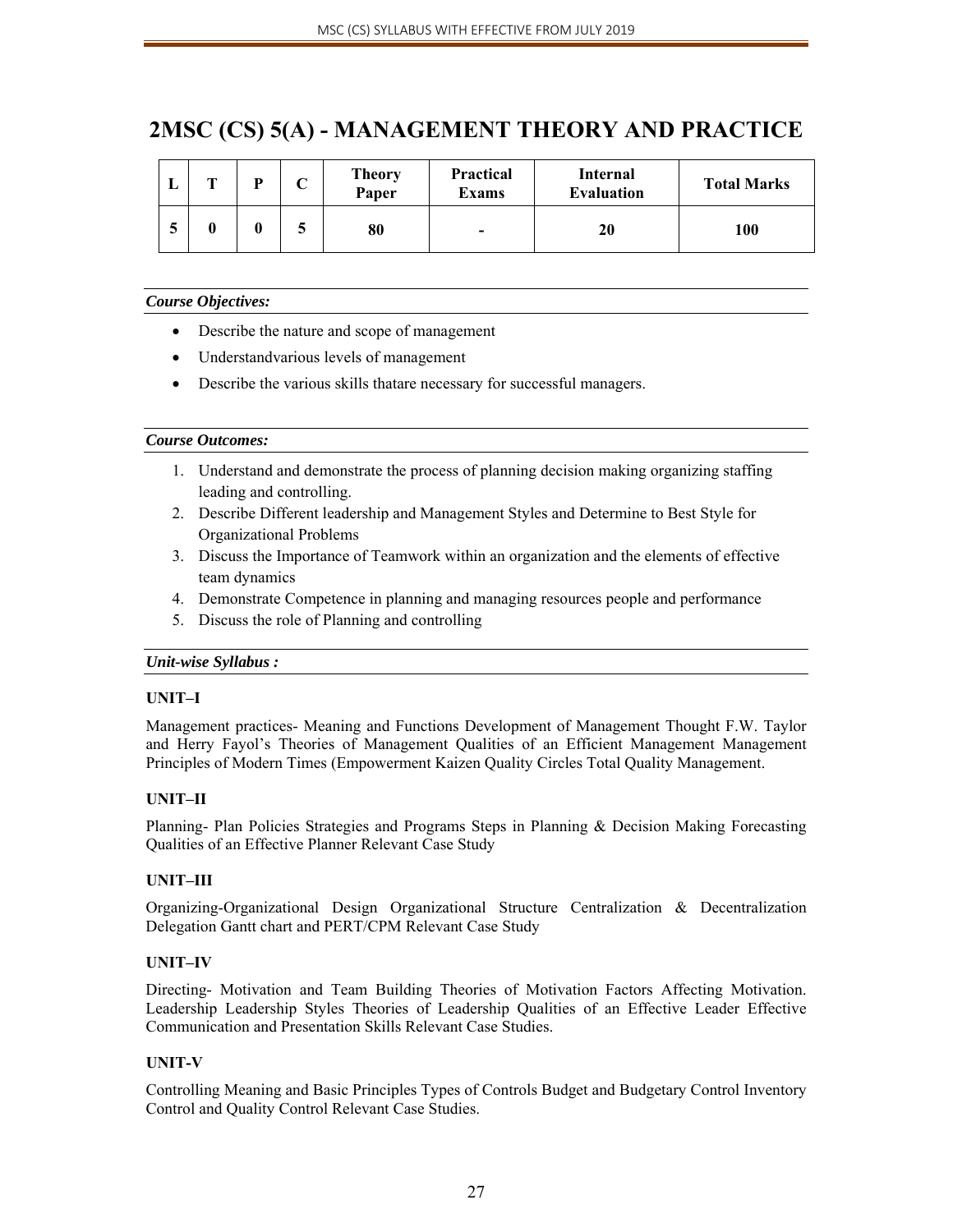#### *Reference Books:*

- 1. Joseph L. Massie Essentials of Management Prentice Hall of India
- 2. Biswajeet Patanayak Human Resource Management Prentice Hall of India
- 3. Gomes-Mejia Balkin & Hardy Managing Human Resource Prentice Hall of India
- 4. Lesslic W. Rue Llyod Byurs Management Tata Mc Graw hill 2009.
- 5. Joseph M. Putti Harold Koontz Essentials of Management An Asian Perspective 1998 Tata Mc Graw hill
- 6. David Boddy-Management: An Introduction Pearson
- 7. Laurie J. Mullins with Gill Christy-Management & Organisational Behaviour -Pearson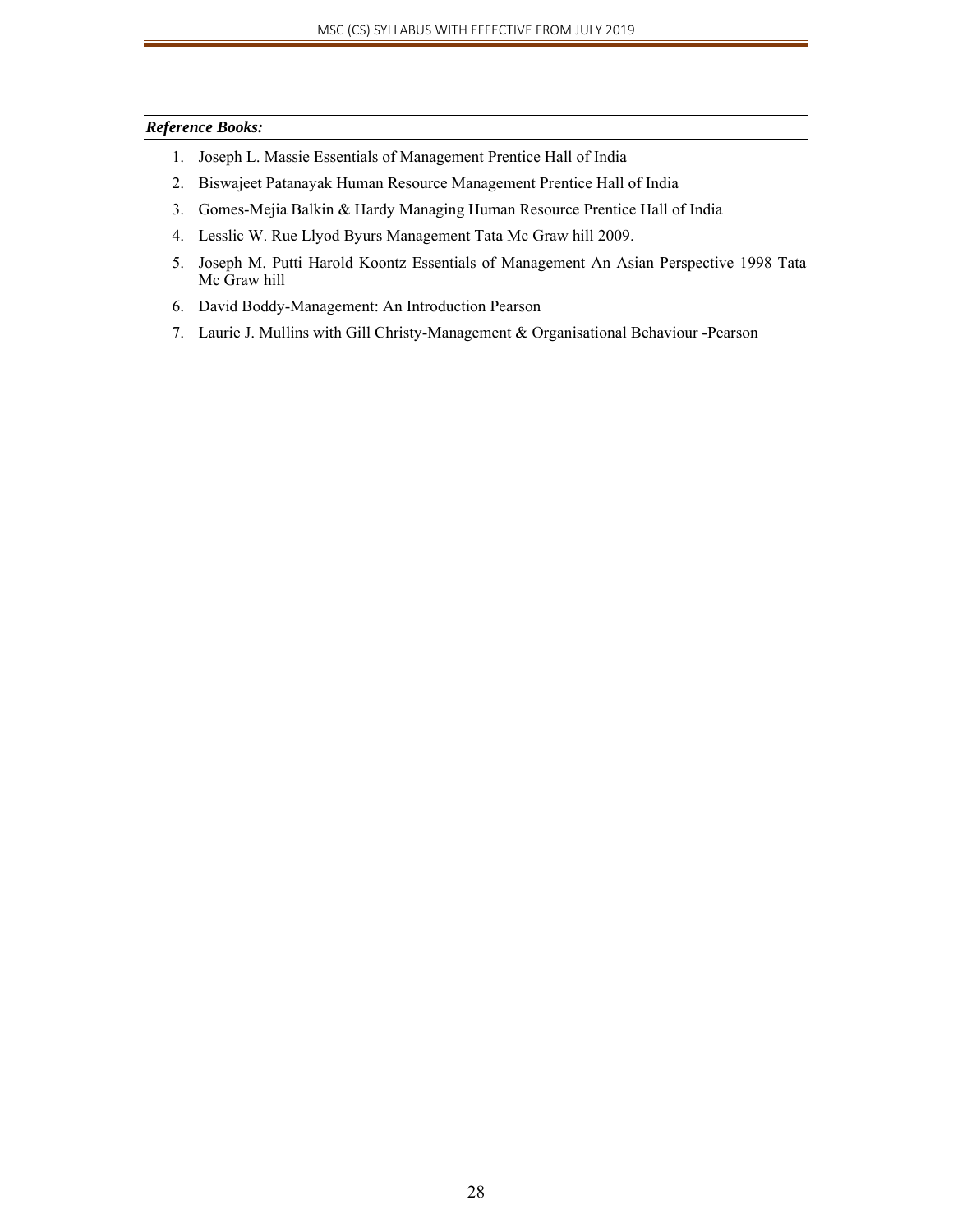# **2MSC (CS) 5(B)-NUMERICAL METHODS**

| т | P | TheoryPaper | <b>Practical</b><br><b>Exams</b> | Internal<br><b>Evaluation</b> | <b>Total</b><br>Ma<br>rks |
|---|---|-------------|----------------------------------|-------------------------------|---------------------------|
| 0 |   | 80          |                                  | 20                            | 100                       |

#### *Course Objectives:*

- To Make the Student's Aware of Need of Numerical Methods
- Cover the Classical Fundamental Topics in Numerical Methods: Approximation Numerical Integration Numerical Linear Algebra Solution of Nonlinear Algebraic Systems and Solution of Ordinary Differential Equations
- To Make Students Aware of Numerical Analysis Software and Computer Facilities

#### *Course Outcomes:*

- 1. Understand and analyze the real problems and formulate them into linear and non-linear equations
- 2. Gain the knowledge of various Optimization Techniques for finding the solutions of Non-Linear and Linear Equations.
- 3. Optimize the solutions by iteratively carrying out Error Analysis for Arithmetic Operations.
- 4. Understand and explain the Propagation of Errors with the help of Complex Numerical Algorithms.
- 5. Understand the usage of Interpolation techniques for Numerical Differentiation and Integration.

#### *Unit-wise Syllabus :*

#### **UNIT-I**

Solving Nonlinear Equations- Computer & Arithmetic Errors Method of Bisection the Secant Method Newton- Raphson Method Newtons's Method for Polynomial Horner's Method Muller's Method Order of Convergence of Other Method

#### **UNIT-II**

Solving Sets of Equations- Matrix Notation Determinants and Matrix Inversion Norms the Elimination Method Gauss and Gauss-Jordan Method Iterative Method

#### **UNIT-III**

Interpolation - Forward Differences Lagrangian Polynomial Divided Differences for a Polynomial Error of Interpolation Least Square Approximation

#### **UNIT-IV**

Numerical Differentiation and Integration - Derivatives from Difference Table Extrapolation Techniques Newton Cotes Integration Formula ,The Trapezoidal Rule ,The Simpson's Rule

#### **UNIT-V**

Numerical Solution of Ordinary Differential Equations – The Taylor-Series Method Euler and Modified Euler Methods Runge-Kutta Method

#### *Reference Books:*

- 1. B.S. Grewal -Numerical Methods in Engineering & Science- Khanna Publication Ed. 9th.
- 2. E. Balagurusamy -Numerical Method-Tata McGraw Hill Publication.
- 3. S.S. Sastry-Introductory Methods of Numerical Analysis-PHI Learning Pvt. Ltd.
- 4. F. Gerald Pitrick O-Wheatley.-Applied Numerical Analysis
- 5. J. Stoer and R. Bulirsch Introduction to Numerical Analysis Springer-Verlag ISBN 0-387- 90420-4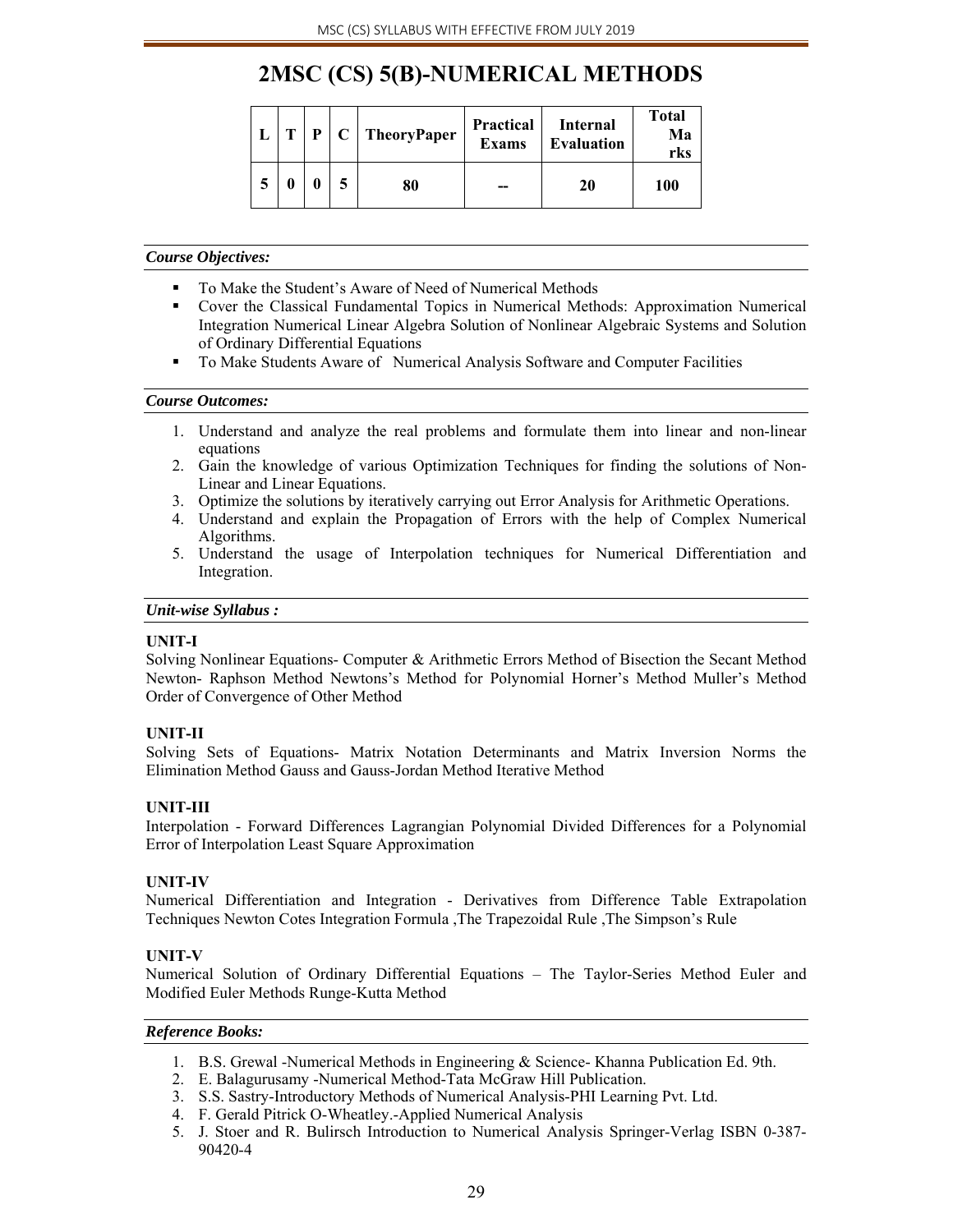### **2MSC (CS) 5(C) - COMPUTERISED ACCOUNTING WITH TALLY**

| m | D | <b>Theory</b><br>Paper | <b>Practical</b><br><b>Exams</b> | Internal<br><b>Evaluation</b> | <b>Total Marks</b> |
|---|---|------------------------|----------------------------------|-------------------------------|--------------------|
|   |   | 80                     | --                               | 20                            | 100                |

#### *Course Objectives:*

- To impart knowledge regarding concepts of Financial Accounting with Tally package
- Learn creating and maintaining of company General Voucher entries Profit & Loss Account Balance Sheets do reconcile bank statement do accrual adjustments and also print financial statements in Tally Package.
- To Learn and practice VAT and GST calculations.
- To make students ready with required skill for employability in the job market.

#### *Course Outcomes:*

- 1. Explain the basic concepts of Financial Accounting and features of Tally ERP Package
- 2. Create and maintain the various accounts of the company and prepare & Print Summary Statement of Profit & Loss Account Balance Sheets Bank statement and Adjustments
- 3. Practice and facilitate companies as Consultant for Income Tax Service Tax VAT and GST.
- 4. Start up Business by Working as Tally Data Entry Operator & Tax Consultant for different Organizations.

#### *Unit-wise Syllabus :*

#### **UNIT - I**

Tally Configuration & INI setup Data Directory & Folders configuration Single & Multiple User Tally Screen Components Mouse / Keyboard Conventions & Key Combinations Switching between screen areas Quitting Tally. Maintaining Company Data Basic Company Details Create/Alter/Select/Load/Close a Company Chart of Accounts Company Features Configuration.

#### **UNIT – II**

Create Alter & Display Groups and Ledgers All accounting vouchertypes and transactions Create and Alter new Voucher type Item and Account Invoice transactions Excise Invoice Export Invoice Transactions using Bill-wise details Create Alter & Display Cost Centre and Cost Categories Cost centre& Cost Category allocation in voucher entry Creating Cost centreClass Invoice entry in a Class situationCreate Alter & Delete Foreign Currencies Voucher entry using foreign currency Bank Reconciliation Interest calculations using simple &advance parameters Interest calculations on outstanding balances &on invoices Use of voucher class adjustment of interest Creation of voucher class Invoice entry in a class situation.

#### **UNIT – III**

Create Alter & Delete Budgets for groups ledgers & cost centres Defining credit limit & credit period Display Budgets & variances Create Alter & Delete a scenario. Enabling Job Costing in Tally Master creation& configuration for Job costing Creation of Voucher type & Voucher class for Stock Transactions Creation of Transfer journal for transfer of stockbetweengodowns Consumption journal Transactions paymentvoucher Godown summary Report Job Work Analysis Materialconsumptionsummary.Reports like balance sheet Profit & Loss account Ratio analysis TrialBalance.Accounts books like cash/bank book All ledgers Group summary &vouchers Sales purchase & journal registers Cost centre&category summary Cost centre breakup ledger & group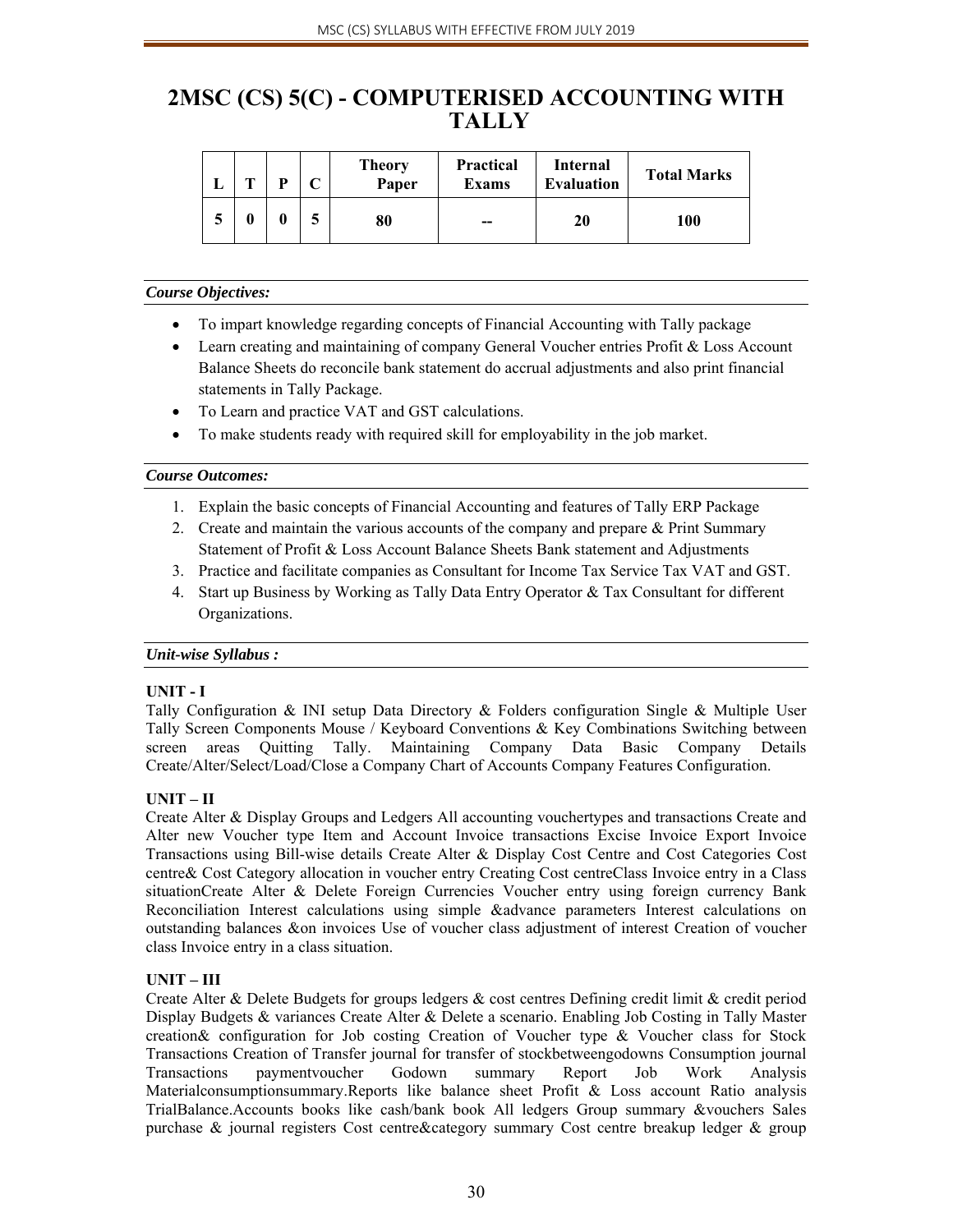breakup outstanding receivables & payables interest receivable &payable Statistics Cash & Fund flow Day book List of Accounts Reversing journals optional vouchers post-dated vouchers.

#### **UNIT – IV**

Create Alter & Display Stock Groups and Stock Items Stock item behaviour using costing and market valuation method other behaviour like treating all sales as new manufacture treating all purchases as consumed treating all rejections inward as scrap ignoring negative balances Treating difference due to physical counting Create Alter & Display Stock categories Create Alter Display simple & compound units of measures Stock items using alternate units Defining standard cost  $\&$  selling price Defining Rate of duty Defining MRP Create Alter & Display Godowns Allocation of items to the Godowns All inventory voucher types and transactions Inventory details in accounting vouchers Defining re-order level Transactions using tracking numbers Use of batch-wise details in voucher Additional cost details in vouchers Creating Bill of material Cost estimation Creating Price list &defining Price levels invoice using Price list Zero valued entries Transactions in case of Different actual & billed quantities. Reports like Stock summary Inventory books like Stock item Group summary Stock transfers Physical stock register Movement analysis Stock group  $\&$  item analysis stock category analysis Ageing analysis Sales order & Purchase order book Statement of inventory related to Godowns categories stock query Reorder status Purchase & Sales order summary Purchase & Sales bill pending Exception reports like negative stock & ledger overdue receivables& payables memorandum vouchers optional vouchers post-dated vouchers reversing journals.

#### $UNIT - V$

Cheque Printing Common printing options Different printing formats Multi-Account printing Dynamic- Report specific options. Creating Group Company Use of Tally vault Using Security control &defining different security levels Use of Tally Audit. Back-up & Restore Splitting company data Export & import of DataODBC compliance use of E-mail Internet publishing Upload web browser& online help Re-write data.

#### *REFERENCE BOOKS:*

- 1. Nadhani-Implementing Tally 6.3 BPB Publications ISBN:817656494X
- 2. BPB Tally 6.3 BPB Editorial Board (Hindi) BP Publications ISBN 81-7656-594-6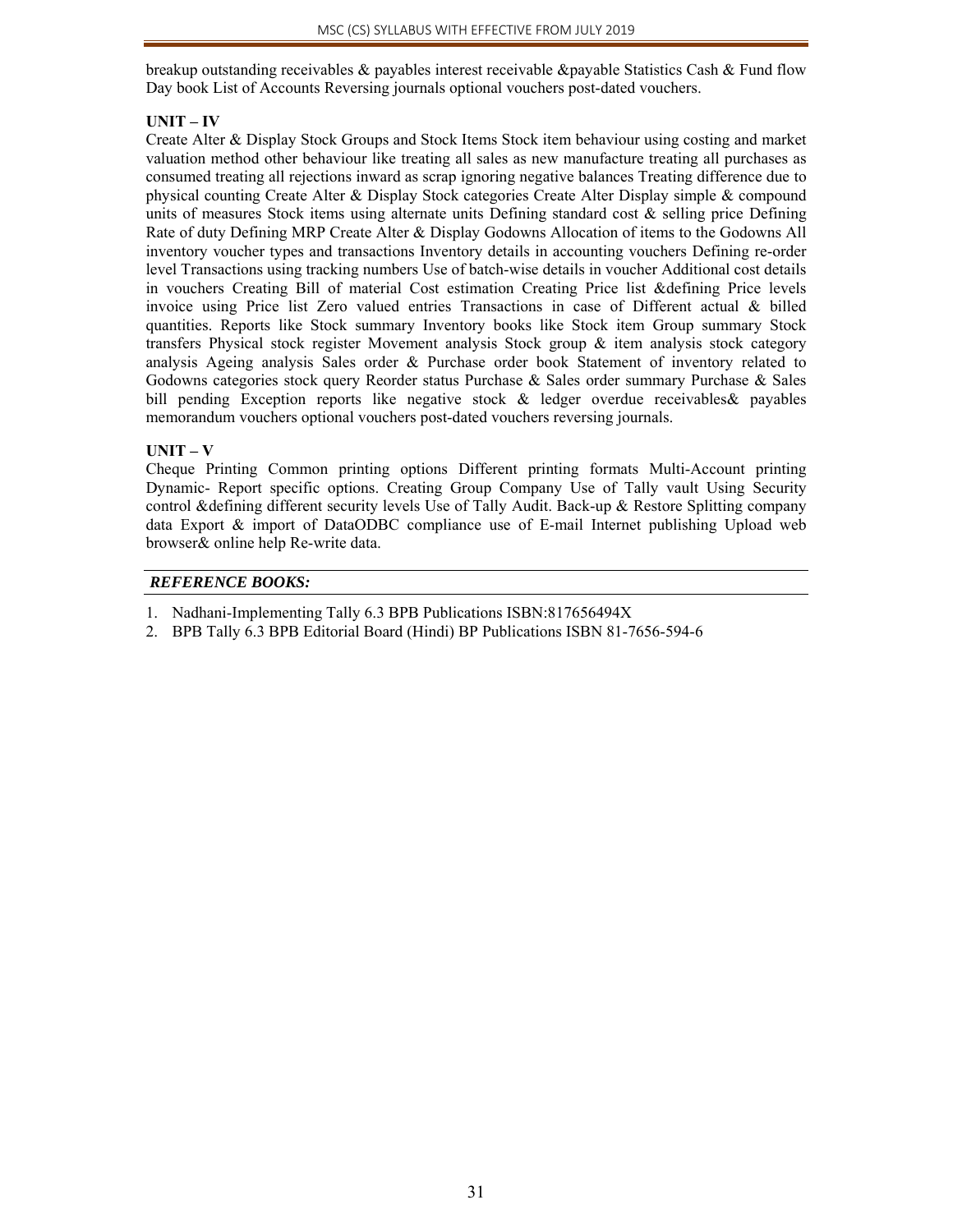# **PRACTICAL LIST OF TALLY**

#### **Practical Assignment -1**

- 1. Create a Company as "Sagar Industries Ltd." in Tally with inventory management. and Pass the following Entries :
	- a. Sagar started "Sagar Industries Ltd." by bringing Capital Rs.3 00000/- Cash.
	- b. He deposited Rs.1 00000/- cash at ICICI bank.
	- c. He paid electricity bill for Rs.1 200/- by cash.
	- d. He withdrawn Rs.10 000/- cash for his personal use.
	- e. He purchased the following item from Computer Lab. Ltd. on credit with 4% Vat rate.
	- f. Computer 10 Nos.  $\omega$ 20000/- each
	- g. He sold the following item to Somnath Traders in cash with 4% Vat rate.
	- h. Computer 5 Nos. @27500/- each
	- i. He received Rs.6 000/- as commission from Rohit by cash.
	- j. He paid House Rent for Rs.5 000/- by cash.
	- k. He withdrawn Rs.25 000/- cash from ICICI Bank.
	- l. He purchased furniture for Rs.25 000/- by cash for office use.
- 2. Show the Trial Balance and Balance Sheet of "Sagar Industries Ltd."
- 3. Show the Vat Computation report of the above company.
- 4. Show the Cash Book & Bank Book of the company.
- 5. Show the Day Book.

#### **Practical Assignment -2**

- i. Jyoti Printers over took all the printing Expenses is of Rs. 1500/-
- ii. Under packing Expenses& from Hariom packing lmt. Rs. 5000/-
- iii. Kashav & brother's help in fuelling of Rs. 300/-
- iv. Com. open in Bank of India an account with Rs. 100000./-
- v. From Ram lal & son's 4000/- is to be taken of previous year.
- vi. Under Medicalexpenses we purchase Rs. 750/- Medical from Mahima Medical.
- vii. One NANO car of RS.125000/- from TATA Moter's.
- viii. From M/s R.K. Investment's we purchase share's of SAMSUNG. of Rs.7500.
- ix. From Soni Brother's Gold  $\omega$  35000/- is purchased.
- x. From XYZ & son's Rs. 5000/- is due of previous year.
- xi. Payment is done to Hariom packing lmt. of Rs.3500/-.
- xii. Payment to Kulvinder & Son's is done of Rs.2700/-
- xiii. Payment to TATA Moter's is done by D.D. Rs 125000/- which is 1500/- bank commission paid by us.
- xiv. From Arjun Ltd. 7000/- is to be taken of previous year.
- xv. Payment to Soni Brother's has done by cheque of Rs. 35000/-
- xvi. From XYZ & son's we received Rs. 5000/-
- xvii. Payment to Jyoti Printer's has been done by cheque.
- xviii. Payment to Hariom packing lmt. we paid his whole amount by cheque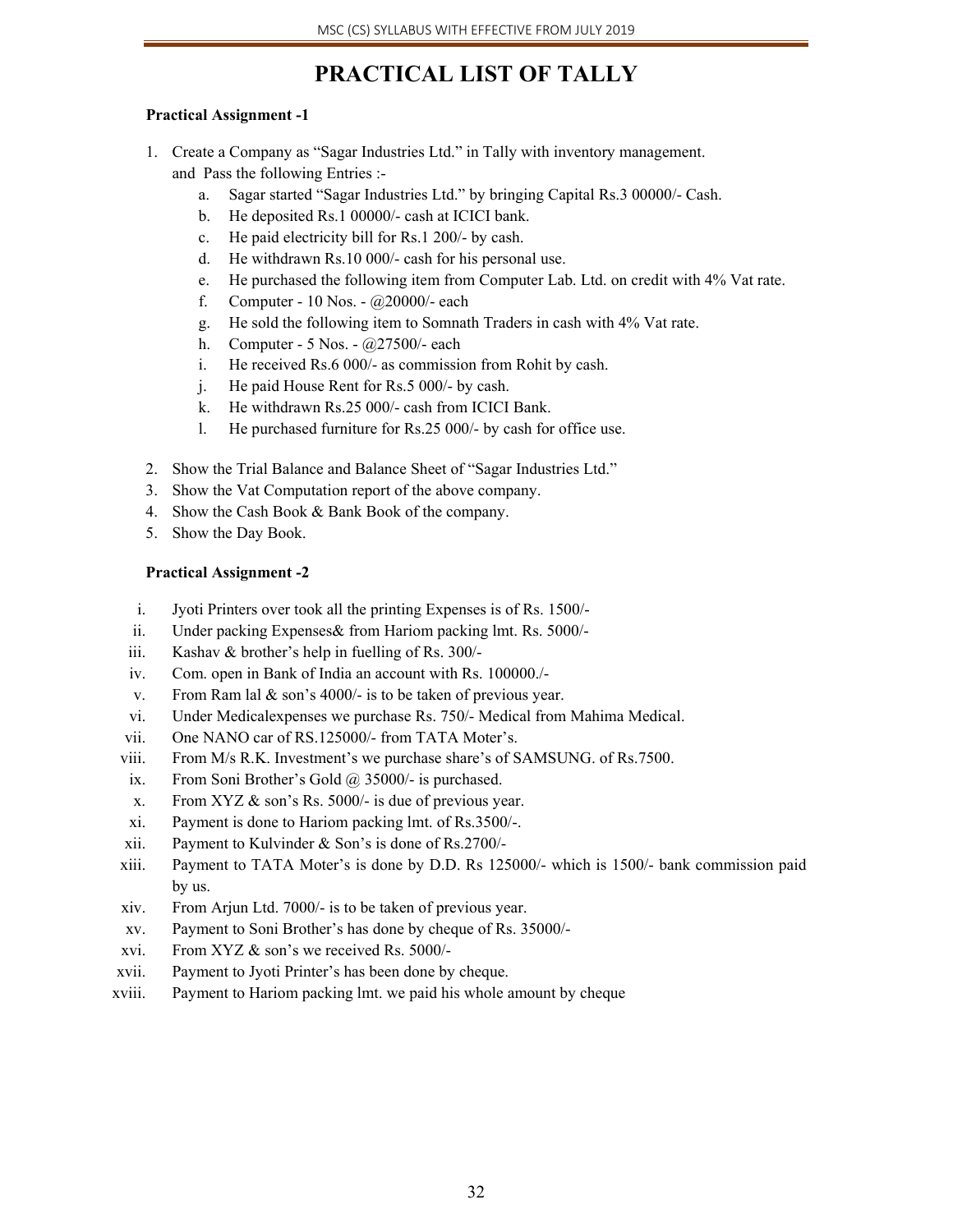#### **Practical Assignment -3**

#### **Payment &Receipt Voucher**

- i. Com. has opening cash Rs. 100000/-
- ii. Mr. Rajendra is the owner of the company his opening capital Rs. 200000/-
- iii. Com. has to receive from previous year. {1} VIKAS NAGAR 75000/- {2} HARISH KUMAR 75000/-
- iv. Com. paid for full charges Rs. 500/- in cash. 5. Com. purchase chairs in cash Rs. 2000/-.
- v. Com. Received from Harish Kumar Rs. 25000/- in cash.
- vi. Com. purchase packing material of Rs.5000/-
- vii. Paid to Vivek worker 25000/- as a loan.
- viii. Com paid to Vivek worker Rs. 2000/- in cash salary.
- ix. Com. Received from Vikas Nagar 35000/- in cash.
- x. Com. Purchase shares of Tata of Rs. 16000/- in cash.
- xi. Com. paid Building Rent Rs. 35000/- in cash.
- xii. Com. sales in cash Shares of Tata Rs. 26000/- in cash.
- xiii. Paid Mobile bill of Rs. 1250/- in cash.
- xiv. Com. paid water bill Rs. 750/- & Electricity bill Rs. 4500/- in cash.
- xv. Com. Received from Vivek Worker Rs. 25000/- in cash

#### **Practical Assignment -4**

- 1. Mr. RAJENDRA KUMAR is owner of the company his Capital opening balance is Rs. 2524125/-
	- 1. Company has taken Loan previous year there opening Balance is
		- a). ICICI Bank 567124/-
		- b). HDFC Bank 215724/-
	- 2. Company has to Pay of previous year
		- a). Kelash Chand & Com. 500000/-
		- b). Sunjay Singh& Com. 225000/-
		- c). Singh & Com. 225000/-
	- 3. Company has Opening Stock:- ITEM NAME Qun. Rate
		- i. Ashirwad Aata(5kg) 490 50/- Pkt.
		- ii. Ashirwad Aata(10kg) 513 95/- Pkt.
		- iii. Swastik Aata (5kg) 123 51/- Pkt.
		- iv. Swastik Aata (10kg) 50 95/- Pkt.
		- v. Madhushree Tea(50gm) 500 7/- Pkt.
		- vi. Madhushree Tea(100gm) 1000 13.50/- Pkt.
		- vii. Madhushree Tea(250gm) 700 31/- Pkt. 8. Madhushree Tea(500gm) 425 60/- Pkt.
		- viii. Madhushree Tea(1Kg) 200 95/- Pkt. 10.Tata Tea (100gm.) 1000 13/- Pkt
		- ix. Tata Tea(500gm.) 1000 75/- Pkt.
		- x. Zotex(100ml.) 2000 110/- Nos.
		- xi. Spicy Cool(100ml) 300 85/- Nos.
		- xii. Zotex(200ml.) 500 195/- Nos.
		- xiii. Java(50ml.) 200 45/- Nos. 16. Java(100ml.) 300 60/- Nos.
		- xiv. Axe(100ml.) 500 125/- Nos. 18. Axe(200ml.) 200 210/- Nos.
		- xv. Rexsona(100ml.) 1000 135/- Nos.
		- xvi. Rexsona(200ml.) 500 225/- Nos.
		- xvii. Lux Soap(75gm.) 2500 9.75/- Nos.
		- xviii. Lux Soap(100gm.) 1500 14.13/- Nos.
		- xix. Lux Soap(125gm.) 1000 15.50/- Nos.
		- xx. Breez(100gm.) 5000 6.00/- Nos.
		- xxi. Dove Soap(100gm.) 500 21/- Nos.
		- xxii. Dove Soap(200gm.) 500 40/- Nos.
		- xxiii. Pears Soap(100gm.) 225 25/- Nos.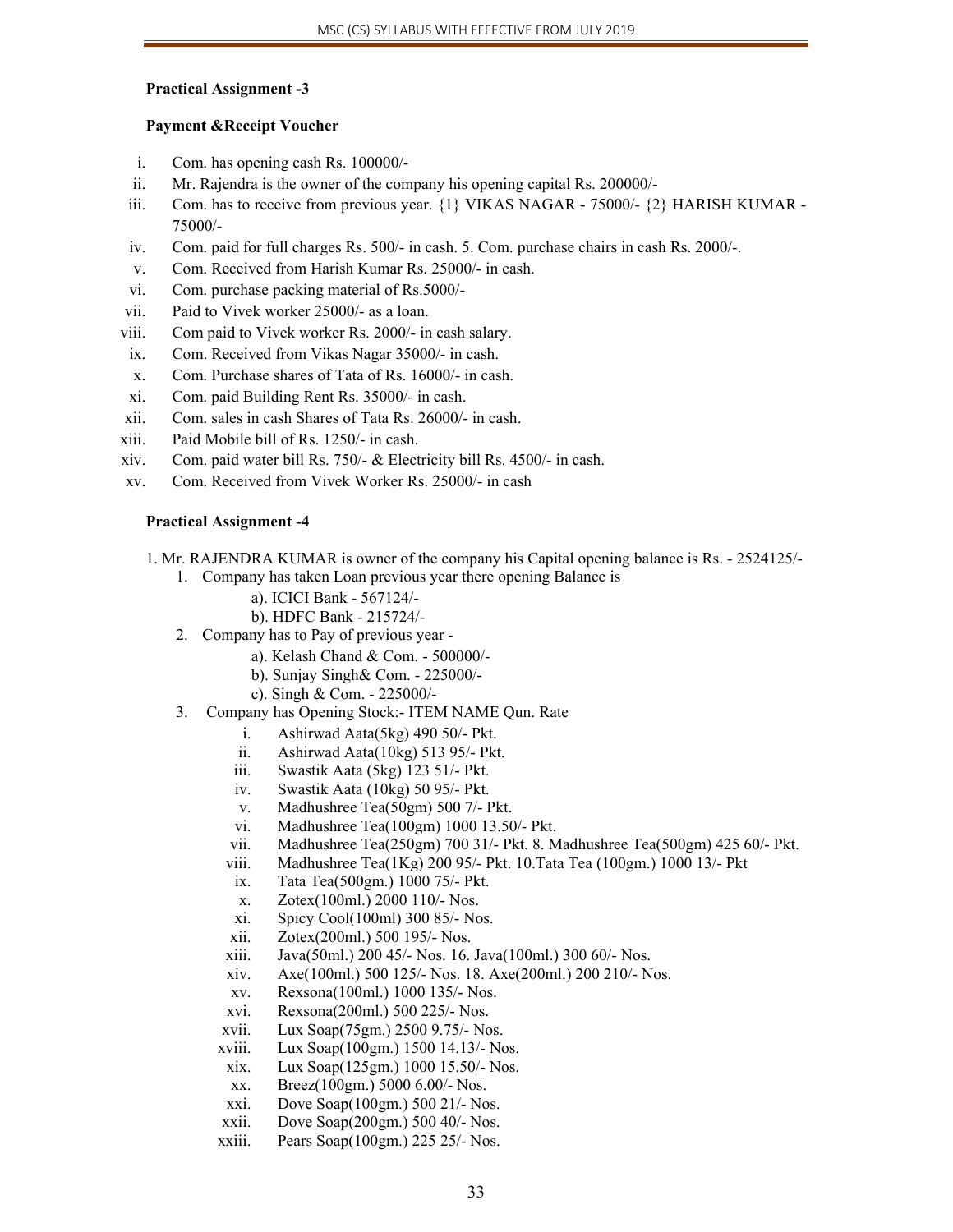| xxiv.    | Nia Soap(100gm.) 200 6.50/- Nos.        |
|----------|-----------------------------------------|
| XXV.     | Dabaur Awala(100ml.) 250 17/- Nos.      |
| xxvi.    | Dabaur Awala(200ml.) 250 31/- Nos.      |
| xxvii.   | Paracute Oil (100ml.) 500 15/- Nos.     |
| xxviii.  | Paracute Oil (200ml.) 600 25/- Nos.     |
| xxix.    | Shanti Awala(100ml.) 500 15/- Nos.      |
| XXX.     | Vatika Hair Oil (100ml.) 250 61/- Nos.  |
| xxxi.    | Sunsilk Shempoo(100ml.) 50 20/- Nos.    |
| xxxii.   | Sunsilk Shempoo(200ml.) 50 51/- Nos.    |
| xxxiii.  | Clinic Plus(100ml.) 100 30/- NosCont 15 |
| xxxiv.   | Clinic All Clear(100ml.) 100 35/- Nos.  |
| XXXV.    | Clinic All Clear(200ml.) 100 60/- Nos.  |
| xxxvi.   | Chik Shempoo(100ml.) 25 25/- Nos.       |
| xxxvii.  | Chik Shempoo(50ml.) 500 13/- Nos.       |
| xxxviii. | Ayur Shempoo(50ml.) 500 15/- Nos        |
| xxxix.   | Ayur Shempoo(100ml.) 500 28/- Nos.      |
| xl.      | Vatika Shempoo(100ml.) 200 40/- Nos     |
| xli.     | Vatika Shempoo(200ml.) 100 70/- Nos.    |
| xlii.    | Parle-G(100gm.) 5000 3.88/- Pkt.        |
| xliii.   | Parle-G(250gm.) 2000 12/- Pkt.          |
| xliv.    | Krack Jack (100gm.) 1000 5.00/- Pkt.    |
| xlv.     | Krack Jack(250gm.) 500 12/- Pkt.        |
| xlvi.    | Fair &Lovely(50gm.) 250 22/- Pkt.       |
| xlvii.   | Ayur Cold Cream(50gm.) 200 30/- Pkt.    |
|          |                                         |

- 4. Company. has some fixed Assets there Opening balance:-
	- (i) Maruti Swift 2 13232/-
	- (ii) Lang & Building 13 52232/-
	- (iii) Furniture 500000/-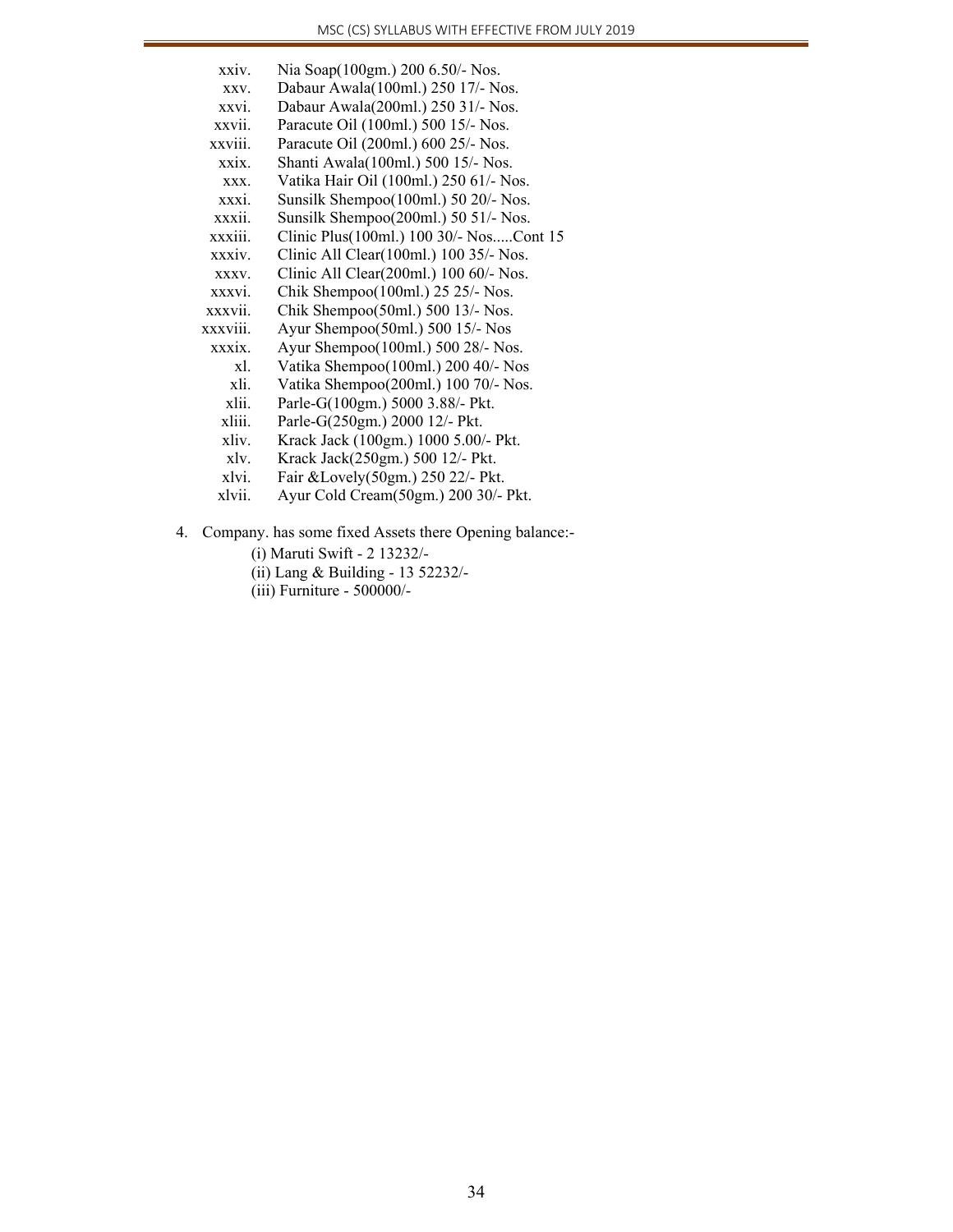| 2MSC(CS)6-COMPUTER LAB 2 |
|--------------------------|
|--------------------------|

| ≖ | œ | $\Gamma$ | Theory Paper | Internal Evaluation | Practical<br>Exams | <b>Total Marks</b> |
|---|---|----------|--------------|---------------------|--------------------|--------------------|
|   |   |          | $- -$        | 20                  | 80                 | 100                |

#### **LIST OF PRACTICALS OF C++**

- 1. Write a Program That Just Outputs `Hello World
- 2. Write a Program to Find Maximum and Minimum of Given 3 Numbers.
- 3. Write a Program That Output Value as Number and as Character.
- 4. Implementation of the Function That Calculates the Cross Sum of an Integer. (123 as  $1+2+3$ ).
- 5. Determine Number of Characters in a String.
- 6. Raising a Number N to a Power P is the Same as Multiplying N By Itself P Times. Write a Function Called Power ( ) That Takes a Double Value for N and an INT Value for P and Returns the Result as Double Value. use a Default Argument of 2 for P So That If This Argument is Omitted the Number Will Be Squared. Write a Main ( ) Function That Gets Values from the User to Test This Function.
- 7. Write a C++ Program to Sort an Array of Integer in Ascending Order Using a Function Called Exchange( ) Which Accepts Two Integer Arguments By Reference.
- 8. Write a C++ Program to Implement Function Overloading in Order to Compute.
- 9. Write a C++ Program to Implement Power(MN) Where
	- I) M is Double and N is Int III) M and N are Int.
- 10. Write a Program That Uses a Structure Called Point to Model a Point. Define Three Points and Have the User Input Values to Two of Them. Then Set the Third Point Equal to the Sum of the Other Two and Display the Value of the New Point. Interaction with the Program Might Look Like This:

Enter Coordinates for P1: 3 4

Enter Coordinates for P2: 5 7

Coordinates of  $P1 + P2$  are: 8 11

11. Create the Equivalent of a Four Function Calculator. the Program Should Request the User to Enter a Number an Operator and Another Number. It Should Then Carry Out the Specified Arithmetical Operation: Adding Subtracting Multiplying Or Dividing the Two Numbers. (It Should use a Switch Statement to Select the Operation). Finally It Should Display the Result. When It Finishes the Calculation the Program Should Ask If the User Wants to Do Another Calculation. the Response Can Be Y Or N. Some Sample Interaction with the Program Might Look Like This.

Enter First Number Operator Second Number: 10/ 3 Answer =  $3.333333$ Do Another (Y/ N)? Y Enter First Number Operator Second Number 12 + 100 Answer  $= 112$ 

- Do Another (Y/ N)? N
- 12. Create a 'Distance' Class with :
	- Feet and Inches as Data Members<br>Member Function to Input Distance
	- Member Function to Input Distance<br>• Member Function to Output Distance
	- Member Function to Output Distance
	- **Member Function to Add Two Distance Objects**
	- Write a Main Function to Create Objects of Distance Class. Input Two Distances and Output the Sum.
- 13. Create a Class Called 'Time' That Has
	- **Three Integer Data Members for Hours Minutes and Seconds**
	- **Constructor to Initialize the Object to Zero**
	- Constructor to Initialize the Object to Some Constant Value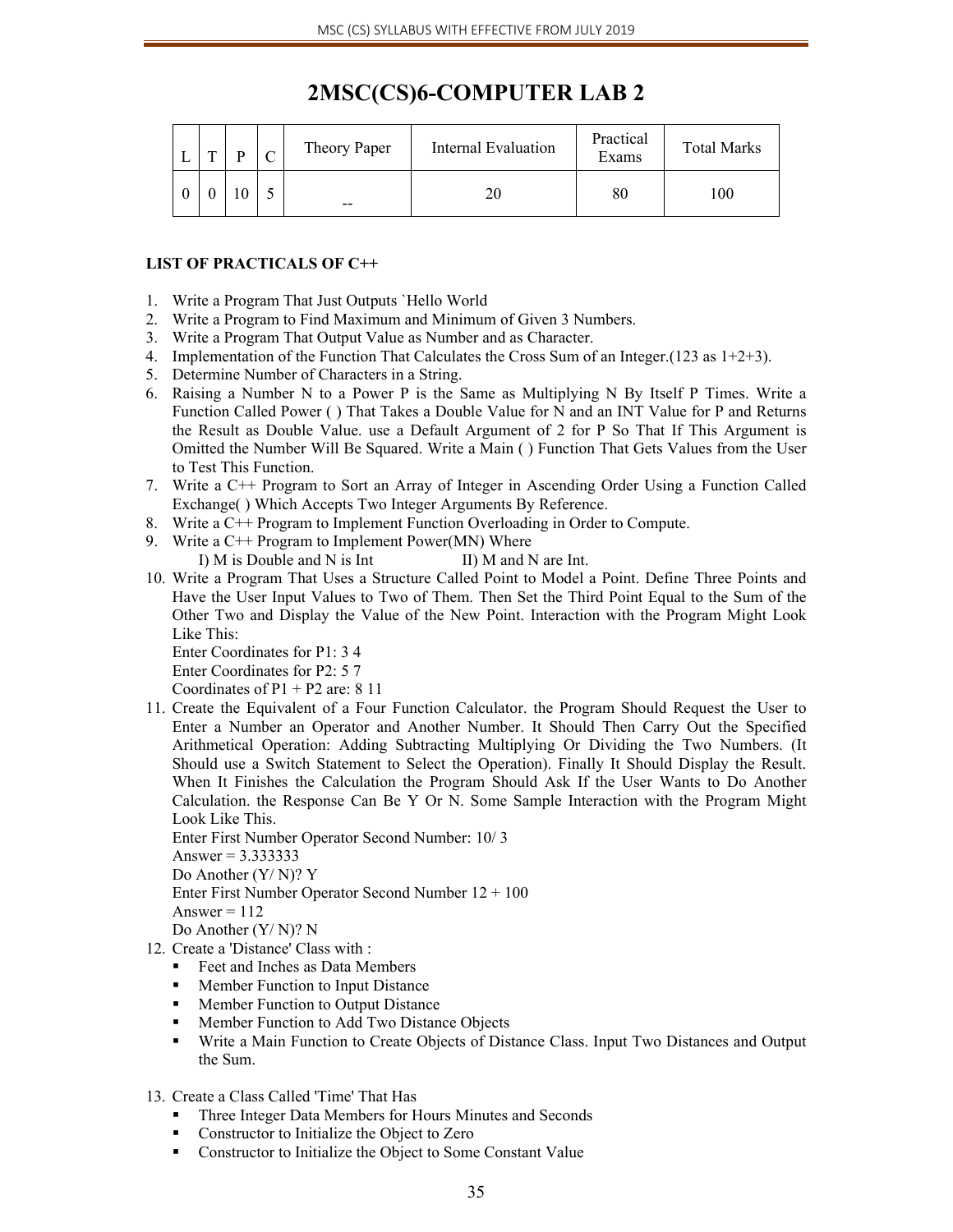- **Member Function to Add Two Time Objects**
- Member Function to Display Time in Hh:Mm:Ss Format
- Write a Main Function to Create Two Time Objects Add Them and Display the Result in Hh:Mm:Ss Format.
- 14. Create a Class Called 'Employee' That Has
	- **Empcode and Empname as Data Members**
	- **Member Function Getdata** ( ) to Input Data
	- **Member Function Display() to Output Data**
	- Write a Main Function to Create Emp an Array of Employee Objects. Accept and
	- Display the Details of At Least 6 Employees.
- 15. Create a Class Rational Which Represents a Numerical Value by Two Double Values-Numerator& Denominator. Include the Following Public Member Functions: Constructor with No Arguments (Default). Constructor with Two Arguments.
	- Void Reduce( ) That Reduces the Rational Number By Eliminating the Highest Common Factor Between the Numerator and Denominator.
	- $\blacksquare$  Overload + Operator to Add Two Rational Number.
	- Overload >> Operator to Enable Input Through Cin.
	- Overload << Operator to Enable Output Through Cout.
	- Write a Main ( ) to Test All the Functions in the Class.
- 16. Create a Class 'Complex' to Hold a Complex Number. Write a Friend Function to add Two Complex Numbers. Write a Main Function to Add Two Complex Objects.
- 17. Create a 'Matrix' Class of Size M X N. Overload the '+' Operator to Add Twomatrix Objects. Write a Main Function to Implement It.
- 18. Create a 'String' Class Which Overloads ' = = ' Operator to Compare Two Stringobjects.
- 19. Create a Base Class Called 'Shape' Having
	- Two Data Members of Type Double.
	- Member Function *Get-Data*( ) to Initialize Base Class Data Members.
	- **Pure Virtual Member Function** *Display-Area*( ) to Compute and Display the Area of the Geometrical Object.
	- **•** Derive Two Specific Classes 'Triangle' and 'Rectangle' from the Base Class.
	- Using These Three Classes Design a Program That Will Accept Dimension of a Triangle/Rectangle Interactively and Display the Area.

20. Consider the Following Class Definition

Class Father { Protected: Int Age;

Public;

Father (Int X)  ${Age = X;}$ 

Virtual Void Iam ( )

{ Cout<< I Am the Father My Age is : << Age<< End1:}

- };
- **•** Derive the Two Classes Son and Daughter from the Above Class and for Each Define Iam () to Write Our Similar But Appropriate Messages. You Should Also Define Suitable Constructors for These Classes.
- Now Write a Main ( ) That Creates Objects of the Three Classes and Then Calls Iam ( ) for Them. Declare Pointer to Father. Successively Assign Addresses of Objects of the Two Derived Classes to This Pointer and in Each Case Call Iam ( ) Through the Pointer to Demonstrate Polymorphism in Action.
- 21. Write a C++ Program That Displays the Size (in Bytes) of a Given File. The Name ofthe File is specified as Command Line Argument.
- 22. Design Your Own Manipulator to Provide the Following Output Specification For printing Money Value:
	- a. 10 Columns Width
	- b. The Character '\$' At the Beginning
	- c. Two Digits Precision
	- d. Filling of Unused Spaces with ' \* '
	- e. Trailing Zeros Shown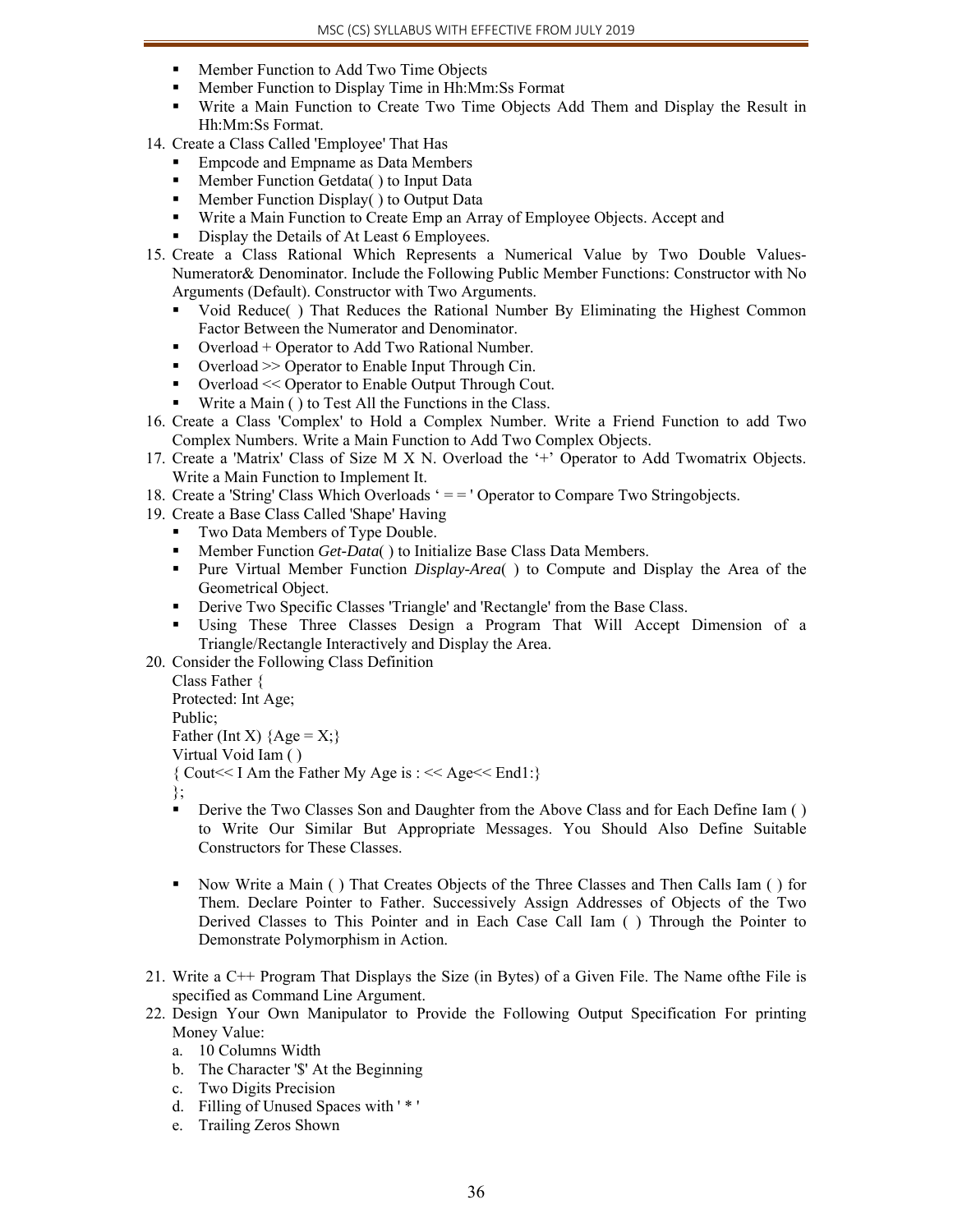# **DBMS LAB**

5.

- 1. Draw an ER Diagram for University Database.
- 2. Draw an ER Diagram for Library Management System. Convert it to Tables.
- 3. Create a Library Management Schema/ Database and Search Anomalies in it.
- 4. Assume a Video Library Maintains a Database of Movies Rented Out. Without Any Normalization All Information is Stored in One Table as Shown Below.

| <b>Full Names</b> | Physical Address                 | Movies Rented                                           | Salutation | Category        |
|-------------------|----------------------------------|---------------------------------------------------------|------------|-----------------|
| Janet Jones       | <b>First Street</b><br>Plot No 4 | Pirates of the Caribbean<br>Clash of the Titans         | Ms.        | ActionAction    |
| Robert Phill      | $3rd$ Street 34                  | <b>Forgetting Sarah Marshal</b><br>Daddy's Little Girls | Mr.        | Romance Romance |
| Robert Phill      | $5th$ Avenue                     | Clash of the Titans                                     | Mr.        | Action          |

6. Normalize the Following Schema with Given Constraints.

Books (AccessionnoIsbn Title Author Publisher) Users (UseridNameDeptidDeptname) Accessionno ->ISBN ISBN ->Title ISBN -> Publisher ISBN ->Title Userid -> Name Userid ->Deptid Deptid -> Department

7. Compare 3NF and BCNF with Appropriate Example

# **Database Query**

- 8. Give Exercise on DDL and DML.
- 9. Create a Database Named "School.Mdb" and Perform the Following Tasks Using Ms Access or My SQL
- 10. Create a Table Named "Studentinfo" Having Following Table Structure.

| <b>Field Name</b> | Data Type     | <b>Structure</b>             |
|-------------------|---------------|------------------------------|
| Class             | Number        |                              |
| Section           | Text          |                              |
| Roll No.          | Number        |                              |
| Name              | Text          | 40 Characters Long           |
| <b>Status</b>     | Lookup Wizard | Two Value: Senior and Junior |
| Photo             | Ole Object    | Photos of Student            |
| Dob               | Date/Time     | Date of Birth of Students    |
| Remarks           | Memo          |                              |

- a. Fill At Least 5 Records.
- b. Prepare a Query to Display All Records and Name Should Be in Ascending Order.
- c. Prepare a Query Named "Senior" to Display Records Including Fields Name Class Sec Rollno Status Photo and Value of "Status" Field Must Be Senior.
- d. Prepare a Form of Above Query "Senior".
- e. Prepare a Report of All the Fields of Above Table

# **Forms and Report**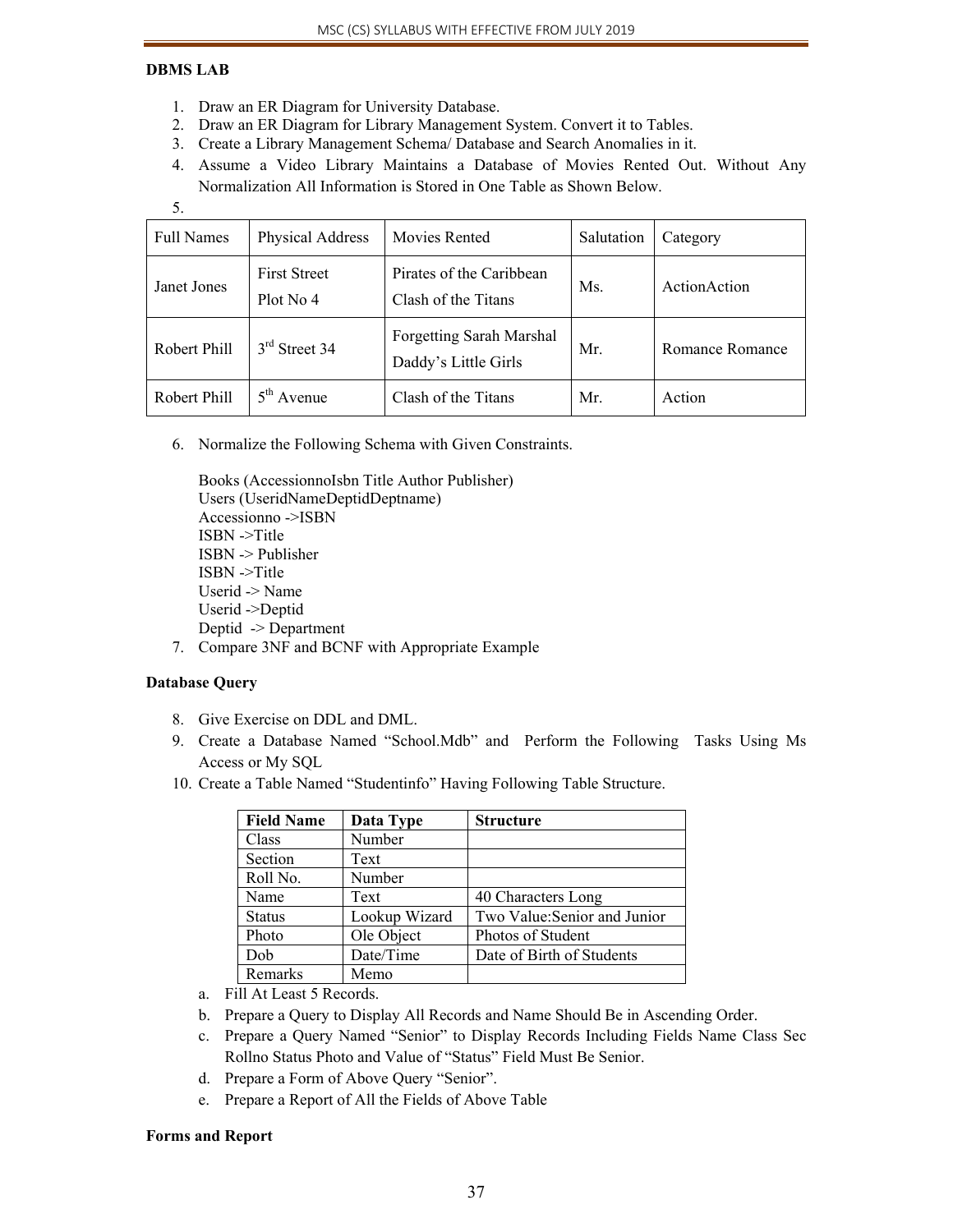- 11. Create a Database Named "Library.Mdb" and Perform the Following Tasks:
- 12. Create a Table Named "Book" Having Following Structure:

| <b>Field Name</b> | Data Type |
|-------------------|-----------|
| Bookid            | Text      |
| Bname             | Text      |
| Wname             | Text      |
| Pyear             | Date/Time |
| Pname             | Text      |
| Price             | Currency  |

- a. Add at Least 5 Records.
- b. Prepare a Query to Display Only Records Including Book Name Writer Name and Publication Name. Save the Query as "Q\_Book".
- c. Prepare a Query to Display All Records On the Basis of Price which is More Than Rs500.
- d. Prepare a Form On the Basis of Table.
- e. Prepare a Report On the Basis of Query Named "Q\_Book".
- 13. Create Tables According to the following Definition.

CREATE TABLE DEPOSIT (ACTNO VARCHAR2(5) CNAME VARCHAR2(18) BNAME VARCHAR2(18) AMOUNT NUMBER(82) ADATE DATE); CREATE TABLE BRANCH(BNAME VARCHAR2(18)CITY VARCHAR2(18)); CREATE TABLE CUSTOMERS(CNAME VARCHAR2(19) CITY VARCHAR2(18)); CREATE TABLE BORROW(LOANNO VARCHAR2(5) CNAME VARCHAR2(18) BNAMEVARCHAR2(18) AMOUNT NUMBER (82));

i. Insert the data as shown below.

### **Deposit**

| <b>ACTNO</b> | <b>CNAME</b>   | <b>BNAME</b>       | <b>AMOUNT</b> | <b>ADATE</b> |
|--------------|----------------|--------------------|---------------|--------------|
| 100          | <b>ANIL</b>    | VRCE               | 1000.00       | $1-MAR-95$   |
| 101          | <b>SUNIL</b>   | <b>AJNI</b>        | 5000.00       | $4-JAN-96$   |
| 102          | <b>MEHUL</b>   | <b>KAROLBAGH</b>   | 3500.00       | 17-NOV-95    |
| 104          | <b>MADHURI</b> | <b>CHANDI</b>      | 1200.00       | 17-DEC-95    |
| 105          | <b>PRMOD</b>   | M.G.ROAD           | 3000.00       | 27-MAR-96    |
| 106          | <b>SANDIP</b>  | <b>ANDHERI</b>     | 2000.00       | 31-MAR-96    |
| 107          | <b>SHIVANI</b> | <b>VIRAR</b>       | 1000.00       | 5-SEP-95     |
| 108          | <b>KRANTI</b>  | <b>NEHRU PLACE</b> | 5000.00       | 2-JUL-95     |
| 109          | <b>MINU</b>    | <b>POWAI</b>       | 7000.00       | 10-AUG-95    |

#### **Branch**

| <b>VRCE</b>        | <b>NAGPUR</b>   |
|--------------------|-----------------|
| <b>AJNI</b>        | <b>NAGPUR</b>   |
| KAROLBAGH          | <b>DELHI</b>    |
| <b>CHANDI</b>      | <b>DELHI</b>    |
| <b>DHARAMPETH</b>  | <b>NAGPUR</b>   |
| M.G.ROAD           | <b>BANGLORE</b> |
| <b>ANDHERI</b>     | <b>BOMBAY</b>   |
| <b>VIRAR</b>       | <b>BOMBAY</b>   |
| <b>NEHRU PLACE</b> | <b>DELHI</b>    |
| <b>POWAI</b>       | <b>BOMBAY</b>   |

#### **Customers**

| <b>ANIL</b>    | <b>CALCUTTA</b> |
|----------------|-----------------|
| <b>SUNIL</b>   | <b>DELHI</b>    |
| <b>MEHUL</b>   | <b>BARODA</b>   |
| <b>MANDAR</b>  | <b>PATNA</b>    |
| <b>MADHURI</b> | <b>NAGPUR</b>   |
| <b>PRAMOD</b>  | <b>NAGPUR</b>   |
| <b>SANDIP</b>  | <b>SURAT</b>    |
| <b>SHIVANI</b> | <b>BOMBAY</b>   |
| <b>KRANTI</b>  | <b>BOMBAY</b>   |
| <b>NAREN</b>   | <b>BOMBAY</b>   |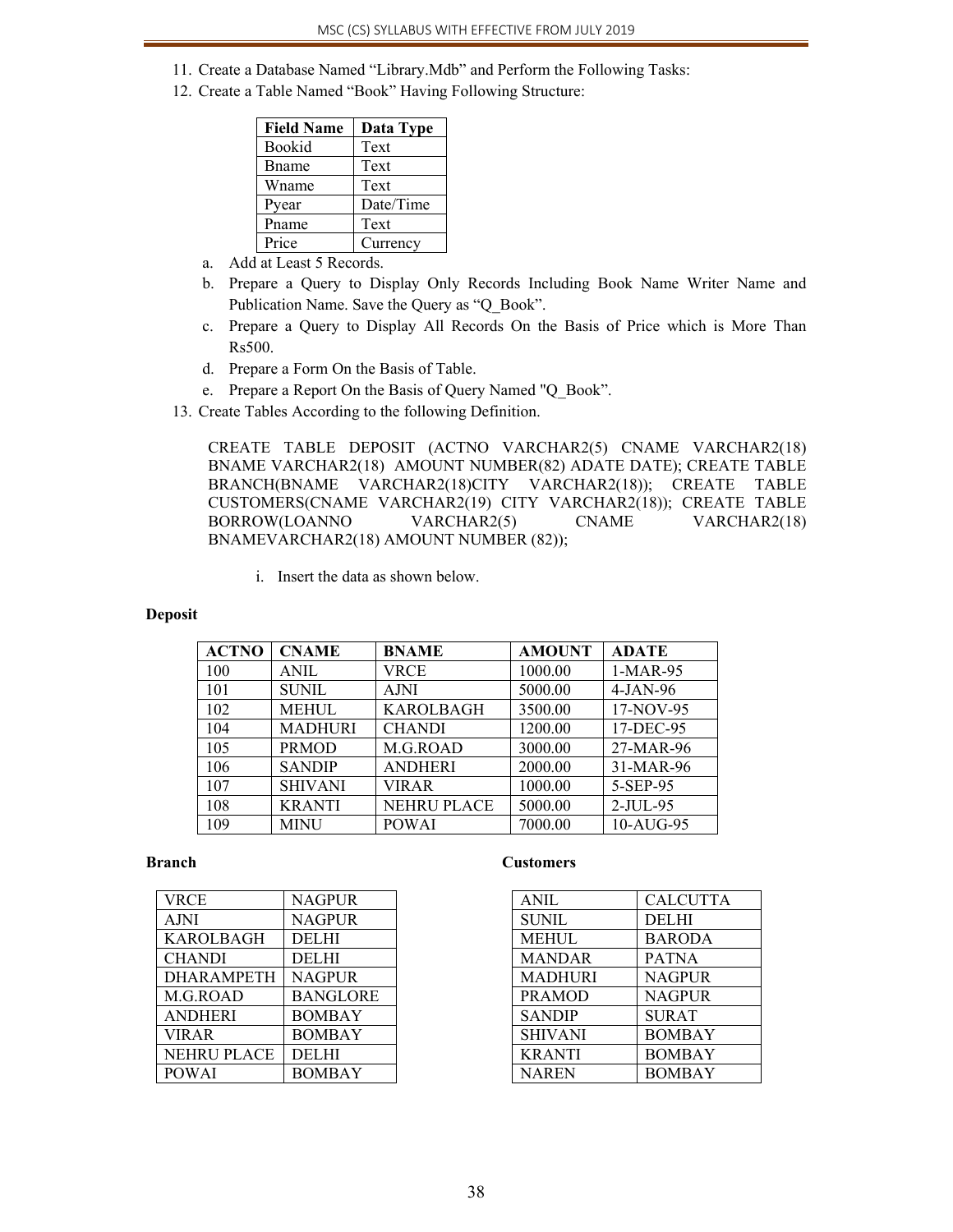### **Borrow**

| <b>LOANNO</b> | <b>CNAME</b>   | <b>BNAME</b>       | <b>AMOUNT</b> |
|---------------|----------------|--------------------|---------------|
| 201           | <b>ANIL</b>    | <b>VRCE</b>        | 1000.00       |
| 206           | <b>MEHUL</b>   | <b>AJNI</b>        | 5000.00       |
| 311           | SUNIL.         | <b>DHARAMPETH</b>  | 3000.00       |
| 321           | <b>MADHURI</b> | <b>ANDHERI</b>     | 2000.00       |
| 375           | <b>PRAMOD</b>  | <b>VIRAR</b>       | 8000.00       |
| 481           | <b>KRANTI</b>  | <b>NEHRU PLACE</b> | 3000.00       |

ii. From the above given tables perform the following queries:

- a. Describe deposit branch.
- b. Describe borrow customers.
- c. List all data from table DEPOSIT.
- d. List all data from table BORROW.
- e. List all data from table CUSTOMERS.
- f. List all data from table BRANCH.
- g. Give account no and amount of depositors.
- h. Give name of depositors having amount greater than 4000.
- i. Give name of customers who opened account after date '1-12-96'.
- 14. Create the below given table and insert the data accordingly.

| <b>COLUMN NAME</b> | <b>DATA TYPE</b> |
|--------------------|------------------|
| job id             | Varchar $2(15)$  |
| job title          | Varchar $2(30)$  |
| Min sal            | Number $(72)$    |
| max sal            | Number(72)       |

a. Create Table Job (job id job\_title min\_sal max\_sal)

b. Create table Employee (emp\_no emp\_name emp sal emp comm dept\_no)

| <b>COLUMN NAME</b> | <b>DATA TYPE</b> |  |
|--------------------|------------------|--|
| $Emp$ no           | Number $\{3\}$   |  |
| Emp name           | Varchar $2(30)$  |  |
| Emp sal            | Number $(82)$    |  |
| $Emp$ comm         | Number $(61)$    |  |
| dept no            | Number(3)        |  |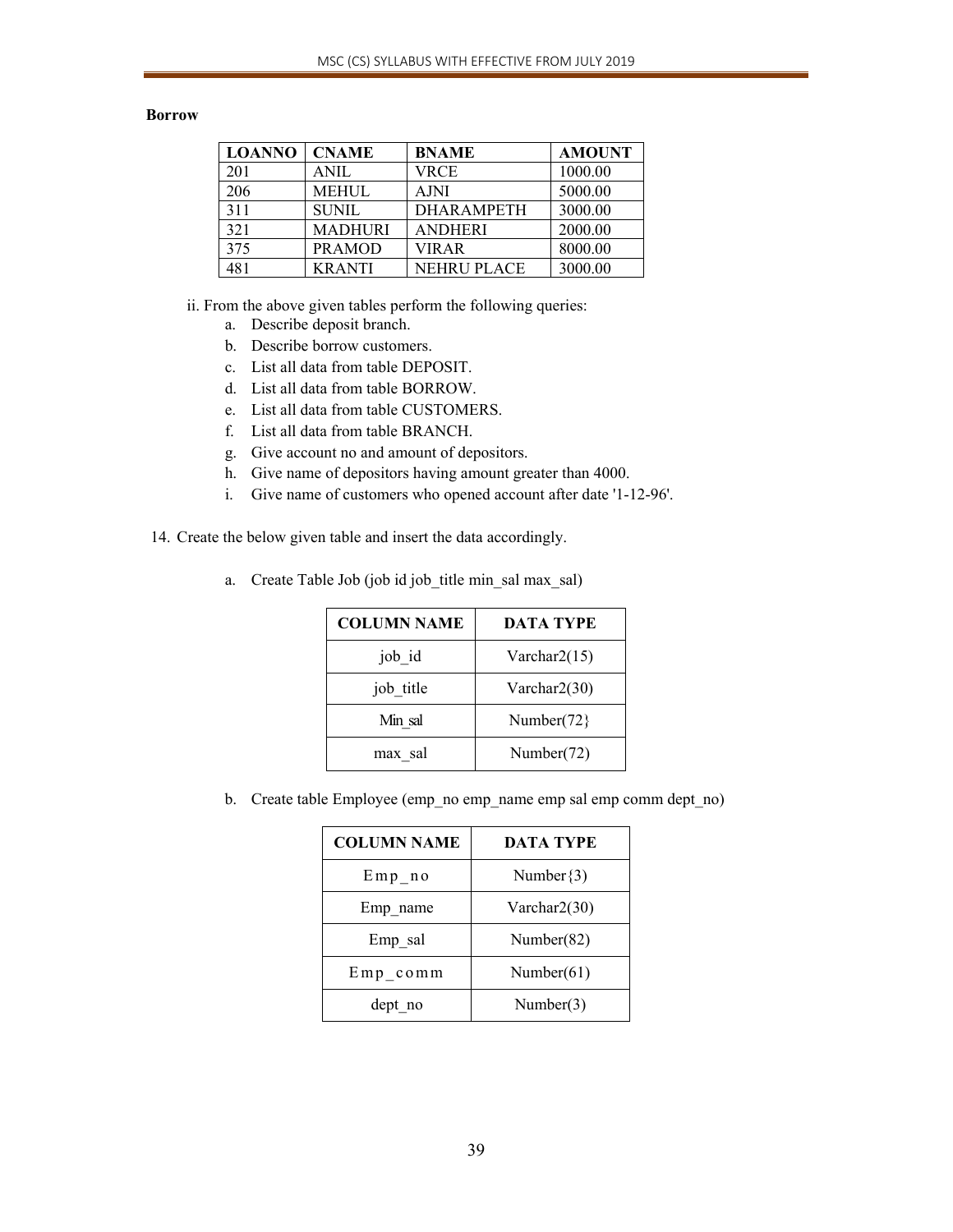| <b>COLUMN NAME</b> | <b>DATA TYPE</b> |  |
|--------------------|------------------|--|
| a no               | Varchar $2(5)$   |  |
| cname              | Varchar $2(15)$  |  |
| hname              | Varchar $2(10)$  |  |
| amount             | Number(72)       |  |
| a date             | Date             |  |

c. Create table deposit (a\_no cname bname amount a\_date).

d. Create table borrow(loannocnamebnameamount)

| <b>COLUMN NAME</b> | <b>DATA TYPE</b> |
|--------------------|------------------|
| loanno             | Varchar $2(5)$   |
| cname              | Varchar $2(15)$  |
| hname              | Varchar $2(10)$  |
| amount             | Varchar2(72)     |

d. Insert following values in the table Employee.

| $E$ m p n o | emp_name |      | emp sal Emp comm | Dept no |
|-------------|----------|------|------------------|---------|
| 101         | Smith    | 800  |                  | 20      |
| 102         | Snehal   | 1600 | 300              | 25      |
| 103         | Adama    | 1100 | $\theta$         | 20      |
| 104         | Aman     | 3000 |                  | 15      |
| 105         | Anita    | 5000 | 50000            | 10      |
| 106         | Sneha    | 2450 | 24500            | 10      |
| 107         | Anamika  | 2975 |                  | 30      |

e. Insert following values in the table job.

| job id         | job_name          | min sal | max sal |
|----------------|-------------------|---------|---------|
| <b>IT PROG</b> | Programmer        | 4000    | 10000   |
| MK MGR         | Marketing manager | 9000    | 15000   |
| F1 MGR         | Finance manager   | 8200    | 12000   |
| F1 ACC         | Account           | 4200    | 9000    |
| <b>LEC</b>     | Lecturer          | 6000    | 17000   |
| COMP OP        | Computer Operator | 1500    | 3000    |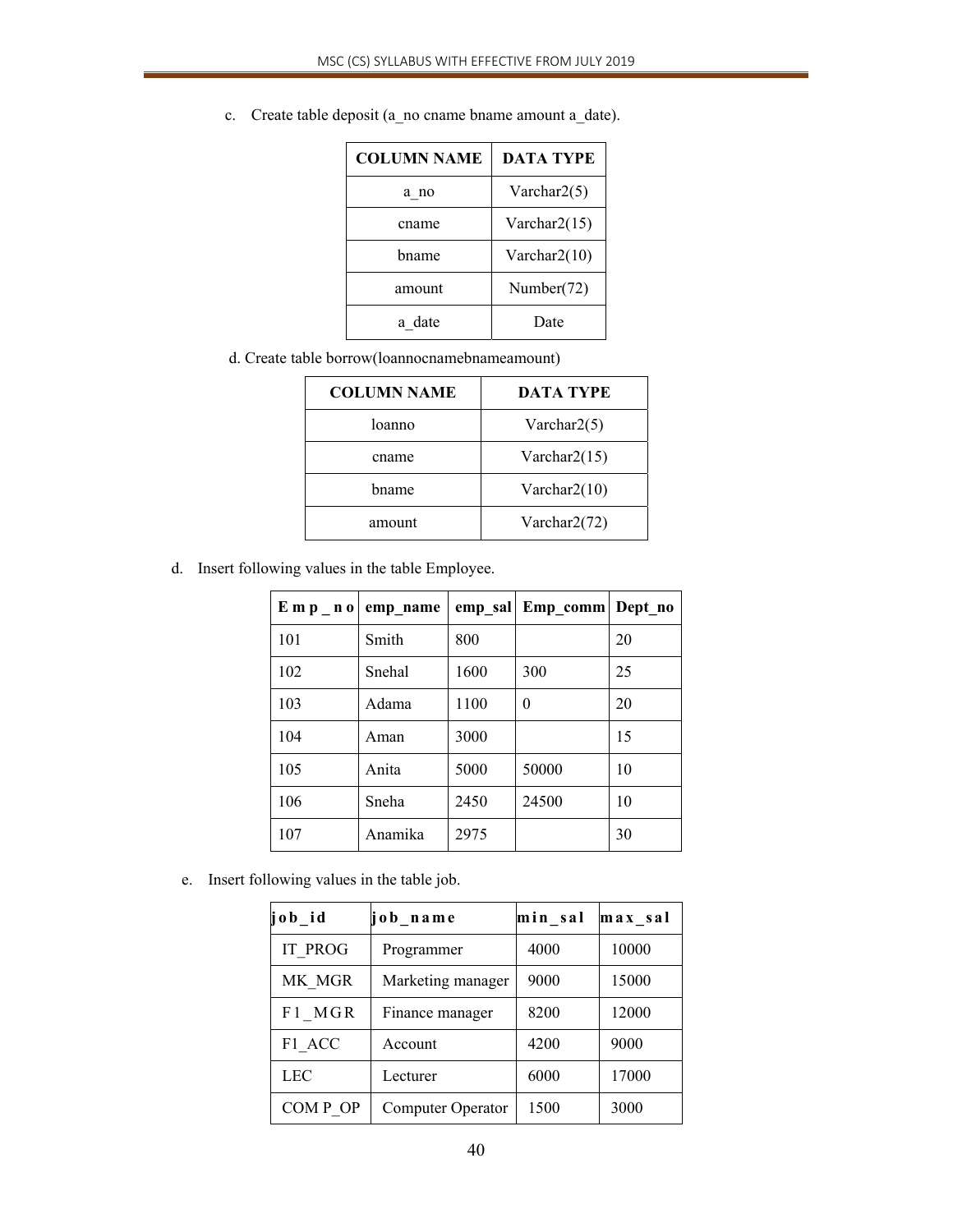| A no | ename | Bname      | Amount | date         |
|------|-------|------------|--------|--------------|
| 101  | Anil  | andheri    | 7000   | $01$ -jan-06 |
| 102  | Sunil | Virar      | 5000   | $15$ -jul-06 |
| 103  | 1ay   | villeparle | 6500   | $12$ -mar-06 |
| 104  | vijay | andheri    | 8000   | $17$ -sep-06 |
| 105  | keyur | dadar      | 7500   | 19-nov-06    |
| 106  | mayur | Borivali   | 5500   | 21-dec-06    |

g. Insert following values in the table **deposit**

### Perform following queries

- i. Retrieve all data from employee jobs and deposit.
- ii. Give details of account no. and deposited rupees of customers having account opened between dates 01-01-06 and 25-07-06.
- iii. Display all jobs with minimum salary is greater than 4000.
- iv. Display name and salary of employee whose department no is 20. Give alias name to name of employee.
- v. Display employee noname and department details of those employee whose department lies in( 1020)
- 14. To study various options of LIKE predicate
	- i. Display all employee whose name start with 'A' and third character is ' 'a'.
	- ii. Display name number and salary of those employees whose name is 5 characters long and first three characters are 'Ani'
	- iii. Display the non-null values of employees and also employee name second character should be 'n' and string should be 5 characters long.
	- iv. Display the null values of employee and also employee name's third character should be "a"
	- v. What will be output if you are giving LIKE predicate as '%\\_%' ESCAPE 'V
- 15. To perform various data manipulation commands aggregate functions and sorting concept on all created tables.
	- i. List total deposit from deposit.
	- ii. List total loan from karolbagh branch
	- iii. Give maximum loan from branch vrce.
	- iv. Count total number of customers
	- v. Count total number of customer's cities.
	- vi. Create table supplier from employee with all the columns.
	- vii. Create table supl from employee with first two columns.
	- viii. Create table sup2 from employee with no data
	- ix. Insert the data into sup2 from employee whose second character should be 'n' and string should be 5 characters long in employee name field.
	- x. Delete all the rows from sup1.
	- xi. Delete the detail of supplier whose sup no is 103.
	- xii. Rename the table sup2.
	- xiii. Destroy table sup 1 with all the data.
	- xiv. Update the value dept no to 10 where second character of emp. name is 'm'.
	- xv. Update the value of employee name whose employee number is 103.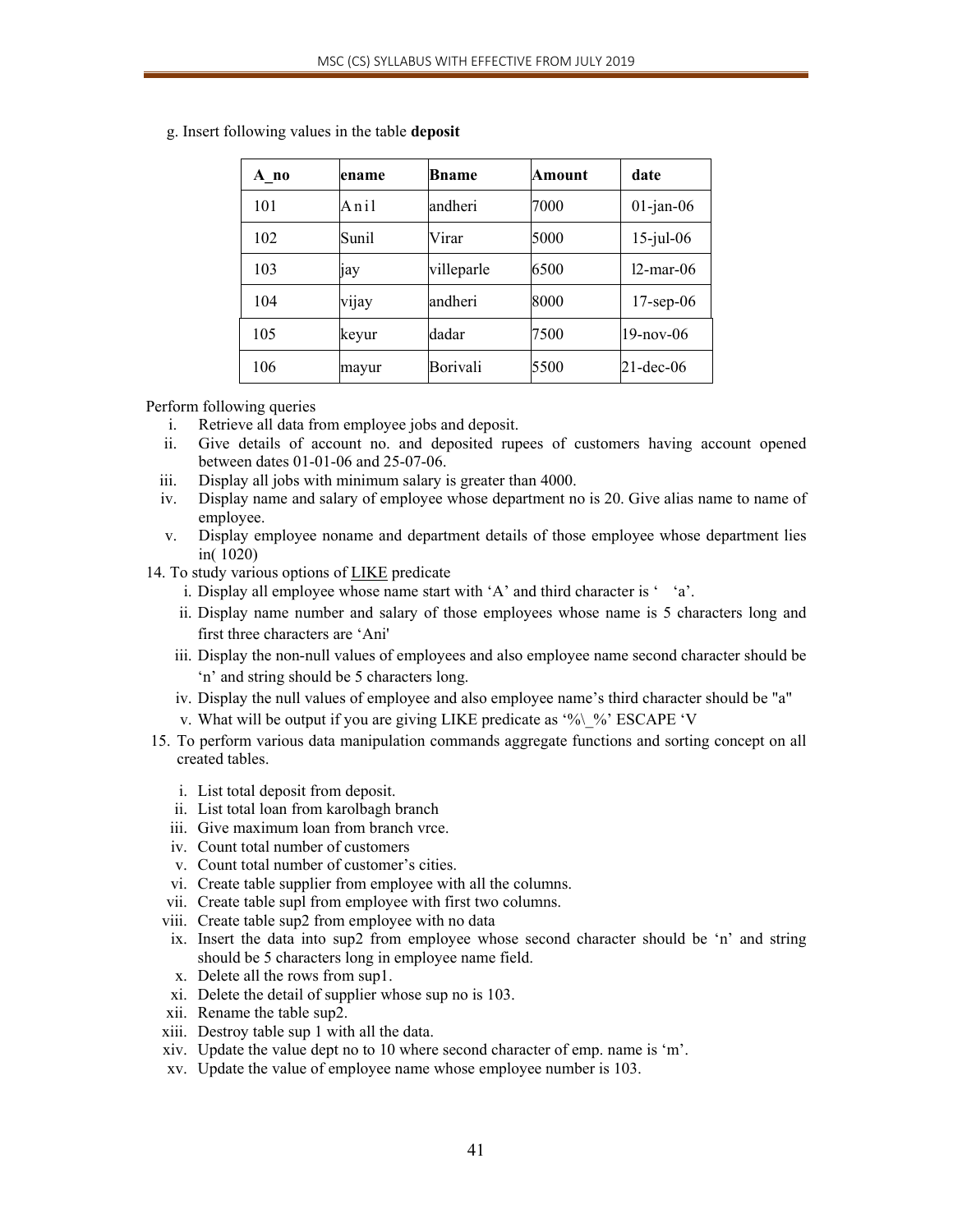16. To study Single-row functions.

- i. Write a query to display the current date. Label the column Date
- ii. For each employee display the employee number job salary and salary increased by 15% and expressed as a whole number. Label the column New Salary
- iii. Modify your query no 4. (2) to add a column that subtracts the old salary from the new salary. Label the column Increase
- iv. Write a query that displays the employee's names with the first letter capitalized and all other letters lowercase and the length of the names for all employees whose name starts with J A or M. Give each column an appropriate label. Sort the results by the employees' last names.
- v. Write a query that produces the following for each employee: <employee last name> earns <salary> monthly
- vi. Display the name hire date number of months employed and day of the week on which the employee has started. Order the results by the day of the week starting with Monday.
- vii. Display the hiredate of emp in a format that appears as Seventh of June 1994 12:00:00 AM.
- viii. Write a query to calculate the annual compensation of all employees (sal+comm.).

17. Displaying data from Multiple Tables (join)

- i. Give details of customers ANIL.
- ii. Give name of customer who are borrowers and depositors and having living city Nagpur
- iii. Give city as their city name of customers having same living branch.
- iv. Write a query to display the last name department number and department name for all employees.
- v. Create a unique listing of all jobs that are in department 30. Include the location of the department in the output
- vi. Write a query to display the employee name department number and department name for all employees who work in NEW YORK.
- vii. Display the employee last name and employee number along with their manager's last name and manager number. Label the columns Employee Emp# Manager and Mgr# respectively.
- viii. Create a query to display the name and hire date of any employee hired after employee SCOTT.

18. To apply the concept of Aggregating Data using Group functions.

- i. List total deposit of customer having account date after 1-jan-96.
- ii. List total deposit of customers living in city Nagpur.
- iii. List maximum deposit of customers living in bombay.
- iv. Display the highest lowest sum and average salary of all employees. Label the columns Maximum Minimum Sum and Average respectively. Round your results to the nearest whole number.
- v. Write a query that displays the difference between the highest and lowest salaries. Label the column DIFFERENCE.
- vi. Create a query that will display the total number of employees and of that total the number of employees hired in 1995 1996 1997 and 1998
- vii. Find the average salaries for each department without displaying the respective department numbers.
- viii. Write a query to display the total salary being paid to each job title within each department.
- ix. Find the average salaries  $> 2000$  for each department without displaying the respective department numbers.
- x. Display the job and total salary for each job with a total salary amount exceeding 3000 in which excludes president and sorts the list by the total salary.
- xi. List the branches having sum of deposit more than 5000 and located in city Bombay.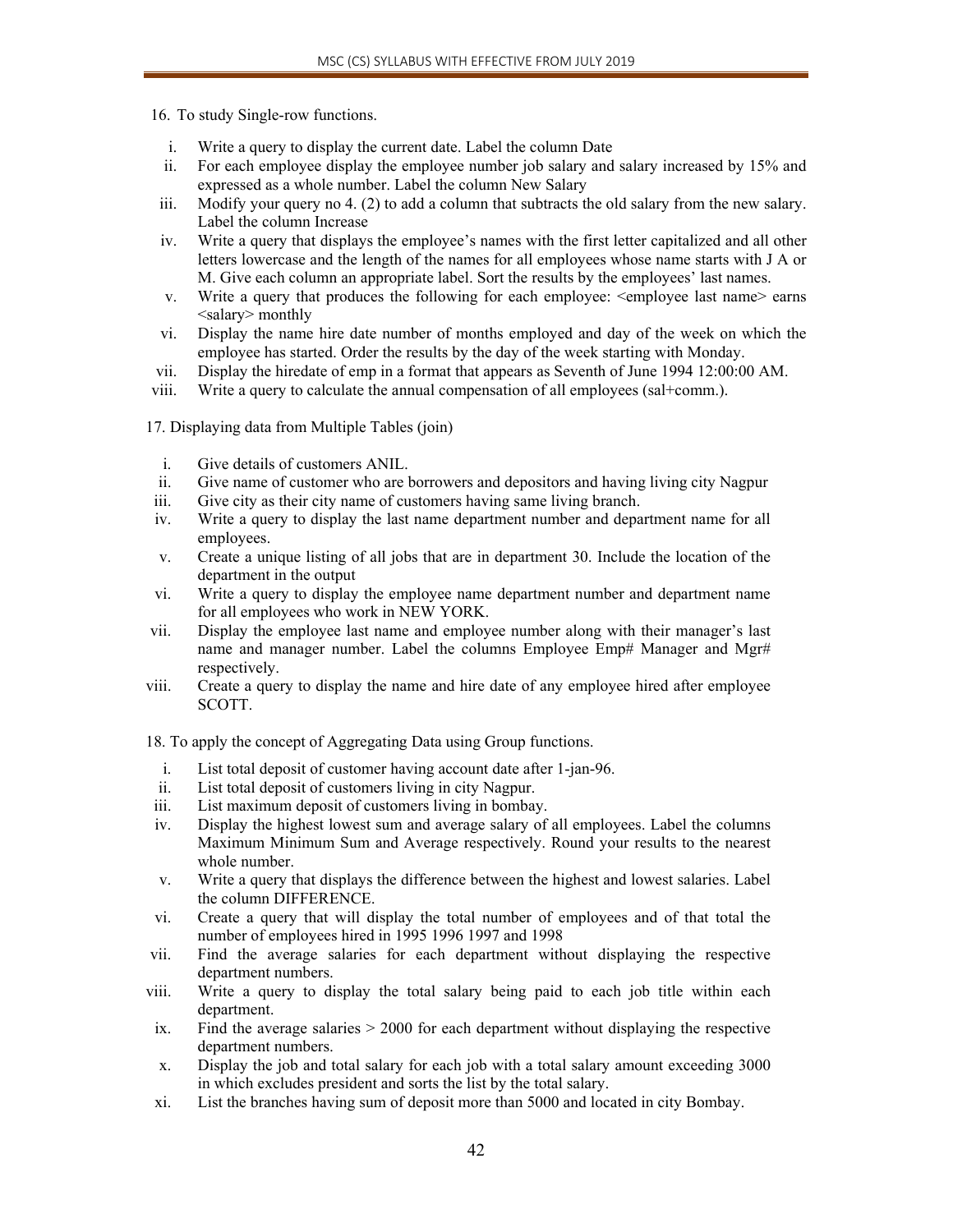19.To solve queries using the concept of sub query.

- i. Write a query to display the last name and hire date of any employee in the same department as SCOTT. Exclude SCOTT
- ii. Give name of customers who are depositors having same branch city of mr. sunil.
- iii. Give deposit details and loan details of customer in same city where pramod is living.
- iv. Create a query' to display the employee numbers and last names of all employees who earn more than the average salary. Sort the results in ascending order of salary.
- v. Give names of depositors having same living city as mr. anil and having deposit amount greater than 2000
- vi. Display the last name and salary of every employee who reports to ford.
- vii. Display the department number name and job for every employee in the Accounting department.
- viii. List the name of branch having highest number of depositors.
- ix. Give the name of cities where in which the maximum numbers of branches are located.
- x. Give name of customers living in same city where maximum depositors are located.

### 20. Manipulating Data

- i. Give 10% interest to all depositors.
- ii. Give 10% interest to all depositors having branch vree
- iii. Give 10% interest to all depositors living in nagpur and having branch city Bombay.
- iv. Write a query which changes the department number of all employees with empno 7788's job to employee 7844' current department number.
- v. Transfer 10 Rs from account of anil to sunil if both are having same branch.
- vi. Give 100 Rs more to all depositors if they are maximum depositors in their respective branch.
- vii. Delete depositors of branches having number of customers between I to 3.
- viii. Delete deposit of vijay.
- ix. Delete borrower of branches having average loan less than 1000.

# **Data Structure Lab**

- 1. Program to Maintain a Linked List.
- 2. Program to Add a New Node to the Ascending Order Linked List.
- 3. Program to Maintain a Doubly Linked List.
- 4. Program to Implement Stack as an Array.
- 5. Program to Implement Stack as a Linked List.
- 6. Program to convert an a.E. from Infix Form to Postfix Form.
- 7. Program to Evaluate an Expression Entered in Postfix Form.
- 8. Program to Implement Non-Recursive Function for Factorial of a Number.
- 9. Program to Implement Recursive Function for Factorial of a Number.
- 10. Program to Implement a Queue as an Array.
- 11. Program to Implement a Queue as a Linked List.
- 12. Program to Implement a Circular Queue as an Array.
- 13. Program to Implement a Circular Queue as a Linked List.
- 14. Program to Implement a Dequeue Using an Array.
- 15. Program to Implement Linear Search in an Unsorted Array.
- 16. Program to Implement Binary Search in a Sorted Array.
- 17. Program to Implement Selection Sort.
- 18. Program to Implement Insertion Sort (the Program Should Report the Number of Comparisons).
- 19. Program to Implement Bubble Sort.
- 20. Program to Implement Quick Sort.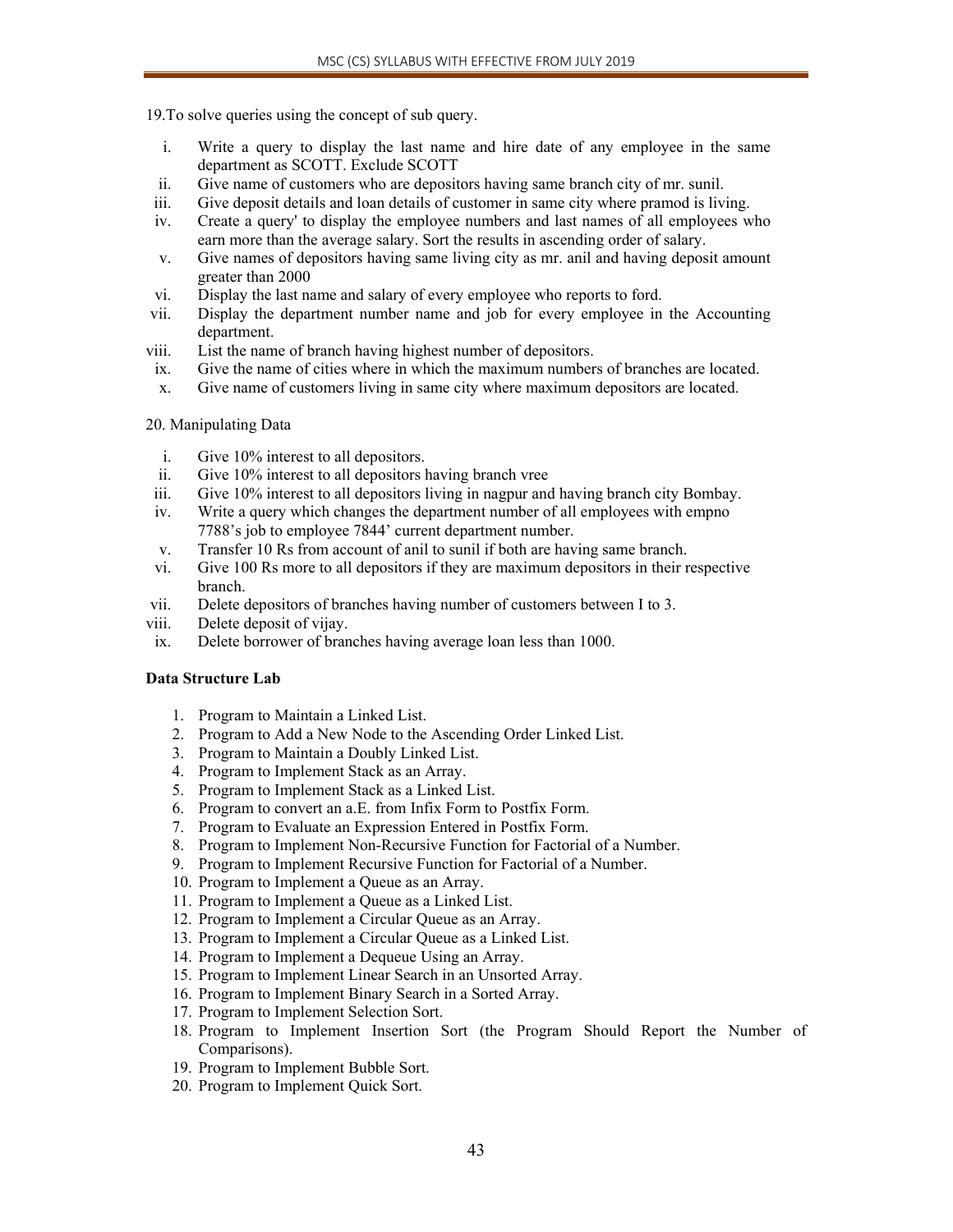# **SEMESTER III**

# **3MSC (CS)1 - WEB TECHNOLOGY**

| m | D | ◡ | <b>Theory</b><br>Paper | <b>Practical</b><br><b>Exams</b> | Internal<br><b>Evaluation</b> | <b>Total Marks</b> |
|---|---|---|------------------------|----------------------------------|-------------------------------|--------------------|
| 0 |   |   | 80                     | --                               | 20                            | 100                |

# *Course Objectives:*

- **EXECUTE:** Learn How to Design and Develop a Web Page Using HTML and CSS
- Learn How to Link Pages So that they Create a Web Site.
- Design and Develop a Web Site Using Text Images Links Lists and Tables for Navigation and Layout.
- Style Your Page Using CSS Internal Style Sheets and External Style Sheets.
- Learn to use JavaScript & XML in Web Design.
- **Learn How to use Database in Web Design.**

# *Course Outcome:*

- 1. Describe the concepts of WWW including Browser and HTTP Protocol.
- 2. List the Various HTML Tags and use them to develop the User Friendly Web Pages.
- 3. Define the CSS with its Types and use them to provide the Styles to the Web Pages at Various Levels.
- 4. Develop the Modern Web Pages using the HTML and CSS Features with different layouts as per Need of Applications.
- 5. Use the Javascript to develop the dynamic Web Pages.
- 6. Use Server Side Scripting with PHP to Generate the Web Pages dynamically using the Database Connectivity.
- 7. Develop the Modern Web Applications using the Client and Server Side Technologies and the Web Design Fundamentals.

# *Unit-wise Syllabus :*

# **UNIT-I**

Introduction to Web Web Designing and Website Planning :concept of WWW Internet and WWW HTTP Protocol : Request and Response Web Browser and Web Servers Website Hosting-Free Vs. Paid Linux Vs. Windows Hosting Concepts & use of Database & Mail Servers Associated with Web Sites Features of Web 2.0 Concepts of Effective Web Design Web Design Issues Including Browser Bandwidth and Cache Display Resolution Look and Feel of the Website Page Layout and Linking User Centric Design Sitemap Planning and Publishing Website Designing Effective Navigation. Website Hosting Issues C panel and FTP.

# **UNIT-II**

Web Development with HTML : Basics of HTML Formatting and Fonts Commenting Code Color Hyperlink Lists Tables Images Forms Meta Tags Character Entities Frames and Frame Sets Browser Architecture and Web Site Structure. Overview and Features of HTML5 use of HTML Code Editor & WYSIWYG Editor.

Cascading Style Sheets (CSS): Style Sheets : Need for CSS Introduction to CSS Basic Syntax and Structure Using CSS Background Images Colors and Properties Manipulating Texts Using Fonts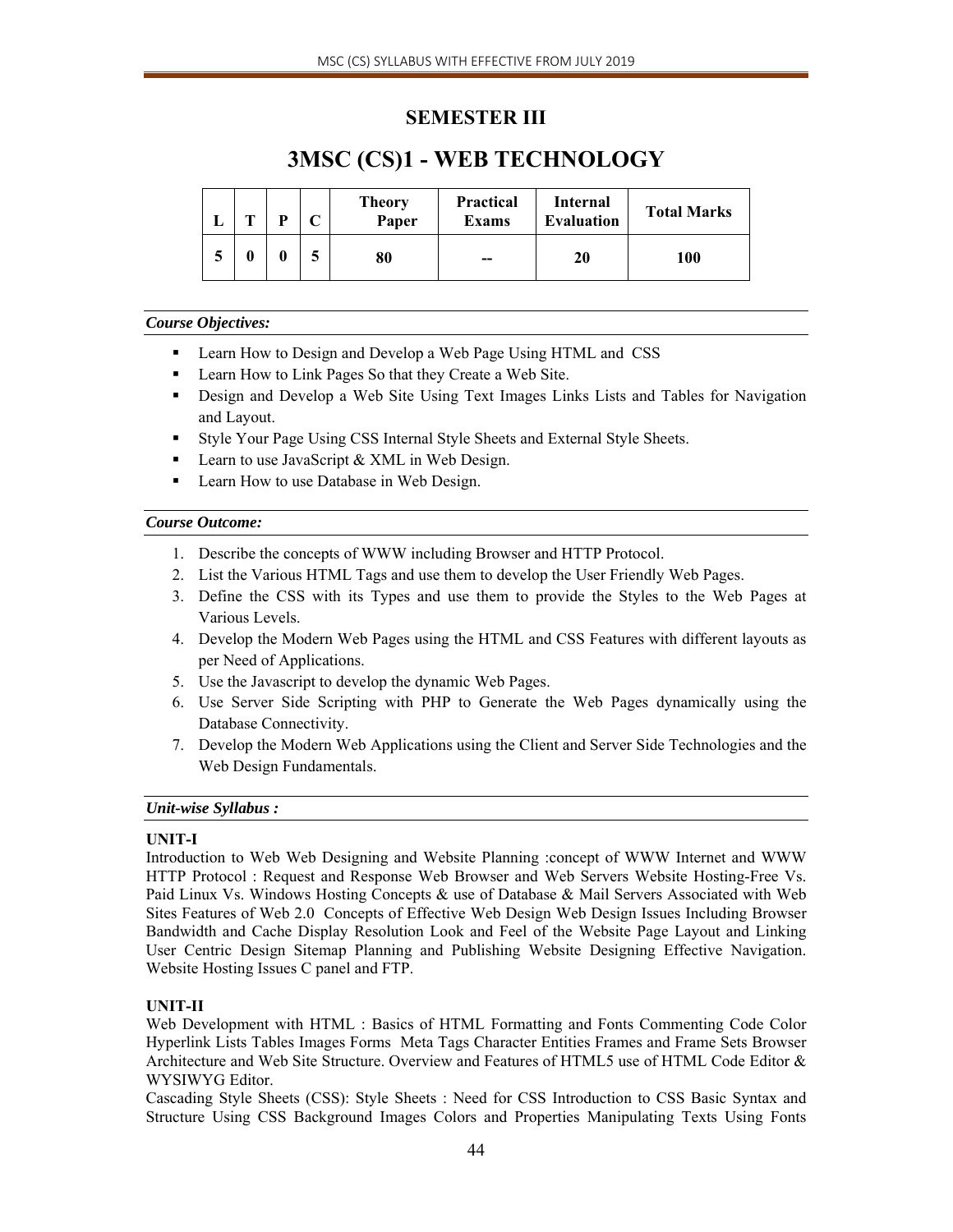Borders and Boxes Margins Padding Lists Positioning Using CSS CSS2 Overview and Features of CSS3

# **UNIT-III**

Technologies for Web Applications Javascript & XML: Javascript : Client Side Scripting with Javascript Variables Functions Conditions Loops and Repetition Pop Up Boxes Advance Javascript: Javascript and Objects Javascript Own Objects the Dom and Web Browser Environments Manipulation Using Dom Forms and Validations DHTML : Combining HTML, CSS and Javascript Events and Buttons. XML : Introduction of XML Validation of XML Documents DTD Ways to use XML, XML for Data Files Html Vs XML Embedding XML into HTML Documents Converting XML to HTML for Display Displaying XML Using CSS and XSL Rewriting HTML as XML Relationship Between HTML SGML and XML Web Personalization Semantic Web Semantic Web Services. Transforming XML Using XSL and XSLT

# **UNIT-IV**

Web Design with PHP : Introduction and Basic Syntax of PHP Decision and Looping with Examples PHP and HTML Arrays Functions Browser Control and Detection String Form Processing Files Advance Features: Cookies and Sessions Object Oriented Programming with PHP

# **UNIT-V**

Introduction to Database Driven Websites with PHP: PHP and MYSQL: Basic Commands with PHP Examples Connection to Server Creating Database Selecting a Database Listing Database Listing Table Names Creating a Table Inserting Data Altering Tables Queries Deleting Database Deleting Data and Tables PHP Myadmin and Database Bugs

Introduction to Search Engine Types of Search Engine Working Process of Search Engine Introduction Search Engine Optimization Need of Search Engine Optimization Search Engine Optimization Process.

# *Reference Books:*

- 1. Roger S.Pressman David Lowe "Web Engineering" Tata McGraw Hill Publication 2007
- 2. Achyut S Godbole and Atul Kahate "Web Technologies" Tata McGraw Hill
- 3. Gopalan N P Akilandeswari "Web Technology: a Developer S Perspective" PHI
- 4. Chris Bates Web Programming :Building Internet Applications Wiley
- 5. C. Xavier "Web Technology &Design" Tata McGraw Hill.
- 6. Ivan Bay Ross "HTML DHTML Java Script Perl CGI" BPB.
- 7. Ralph Moseley and M. T. Savaliya-Developing Web Applications Wiley-India
- 8. Web Technologies Black Book Dreamtech Press
- 9. HTML 5 Black Book Dreamtech Press
- 10. Joel Sklar- Web Design Cengage Learning
- 11. Harwani-Developing Web Applications in PHP and Ajax Mcgrawhill
- 12. P.J. Deitel & H.M. Deitel Internet and World Wide Web How to Program Pearson

# **List of Open Source Software/Learning Website:**

- Browsers Like Ie Mozila Firefox etc.
- Server Software Xampp/Wamp/Lamp
- Www.Apachefriends.Org
- Www.W3.Org
- Www.w3schools.Com
- Www.Php.Net
- Www.Mysql.Com
- Www.Phpmyadmin.Net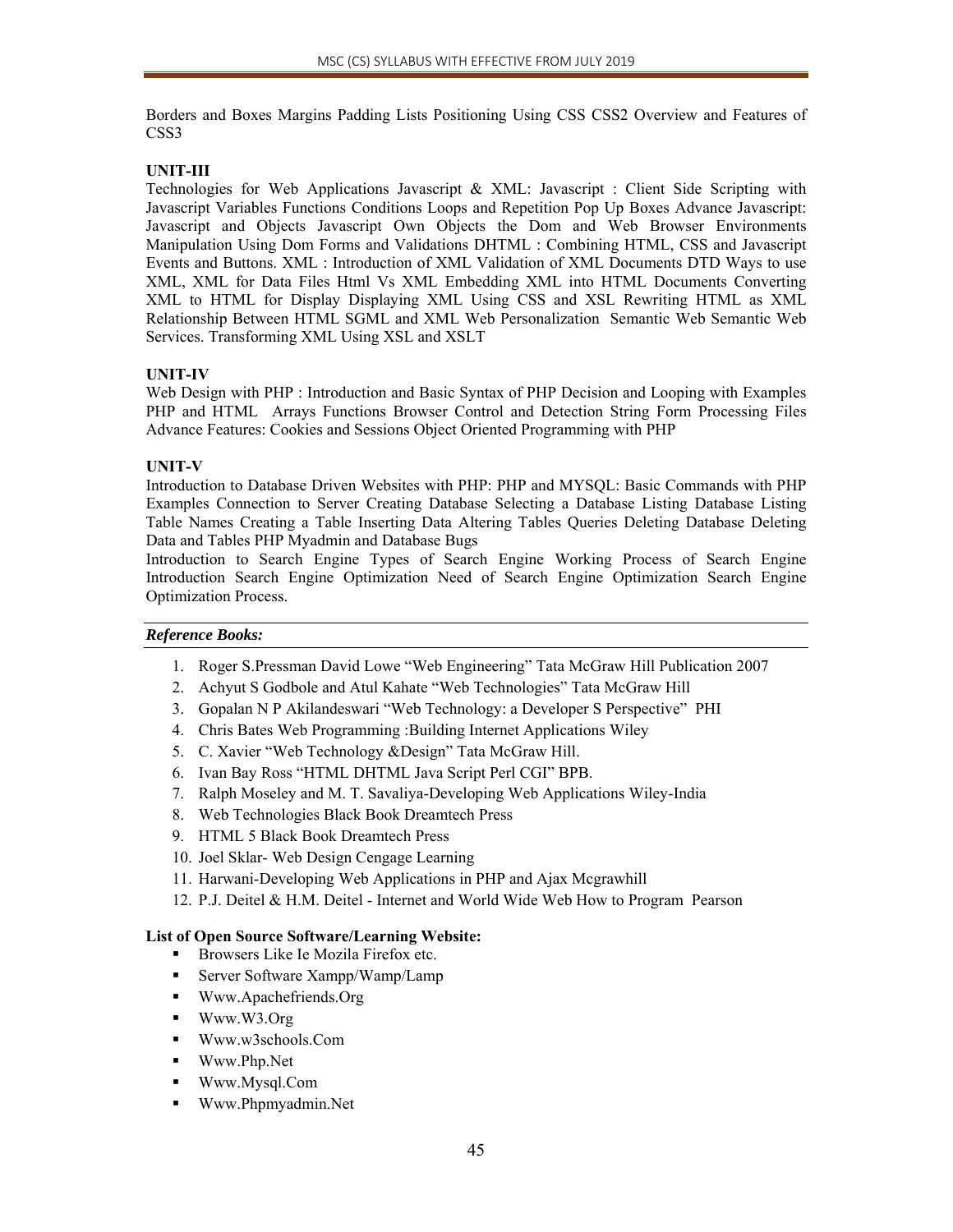|  | D | <b>Theory</b><br>Paper | <b>Practical</b><br><b>Exams</b> | <b>Internal</b><br><b>Evaluation</b> | <b>Total</b><br><b>Marks</b> |
|--|---|------------------------|----------------------------------|--------------------------------------|------------------------------|
|  |   | 80                     | $- -$                            | 20                                   | 100                          |

# **3MSC (CS) 2– SOFTWARE ENGINEERING**

### *Course Objectives:*

- Understand Learn and Apply the Theoretical and Practical Knowledge of Software Development Such as Software Development Paradigms Process Models Tools and Techniques.
- Understand and Learn the Process of Software Requirements Identification Analysis Review and Learn Recording Requirements in the IEEE Format of the SRS Document.
- Understand the Various Types and Levels of Software Testing and Basic Approaches of Test Case Designing.
- Gain the Knowledge of the Various Models of Software Quality Estimation Quality Assurance and Control.

### *Course Outcomes:*

- 1. Identify Analyze Review and Validate the Requirement of Software Components and System and Also Prepare Software Requirement Specification (SRS) Document Using Relevant Standards Tools and Methodologies.
- 2. Manage a Software Project by Applying Project Management Concepts Such as Planning Scheduling and Risk Management for Developing Qualitative and Economic Software.
- 3. Work Effectively in Various Profiles of Software Developing Team Such as Software Analyst Architecture Programmer Tester Quality Assurance and Control officer Project Manager and Leaders.
- 4. Communicate and Coordinate Competently by Listening Speaking Reading and Writing Software Documents
- 5. Apply Coding Standards & Guidelines and Quality Norms in Coding of Software Systems to Satisfy the Requirements and Quality.
- 6. Design Test Cases and Optimize the Test Suite for Unit Integration and System-Level Testing Using Various Techniques and Tools for Adequately Testing the Software Components and Systems.

# *Unit-wise Syllabus :*

# **UNIT-I**

Software: Software Characteristics Components and Applications Software Engineering a Layered Technology Software Development Life Cycle Software Process Models- Linear Sequential Model Prototype & RAD Model Incremental and Evolutionary Process Models. Introduction of Agile Software Development

# **UNIT-II**

Analysis Concept and Principles: Requirement Analysis Analysis Principles Requirement Elicitation Information Gathering Techniques Requirements Specification Requirements Verification and Validation Requirements Management. Documenting Software Requirement Specification (SRS) Characteristics of SRS Format of SRS Software Project Planning: Objectives Decomposition Techniques and Empirical Estimation Models. Project Metrics: Software Measurement–Size Oriented Function Oriented Metrics.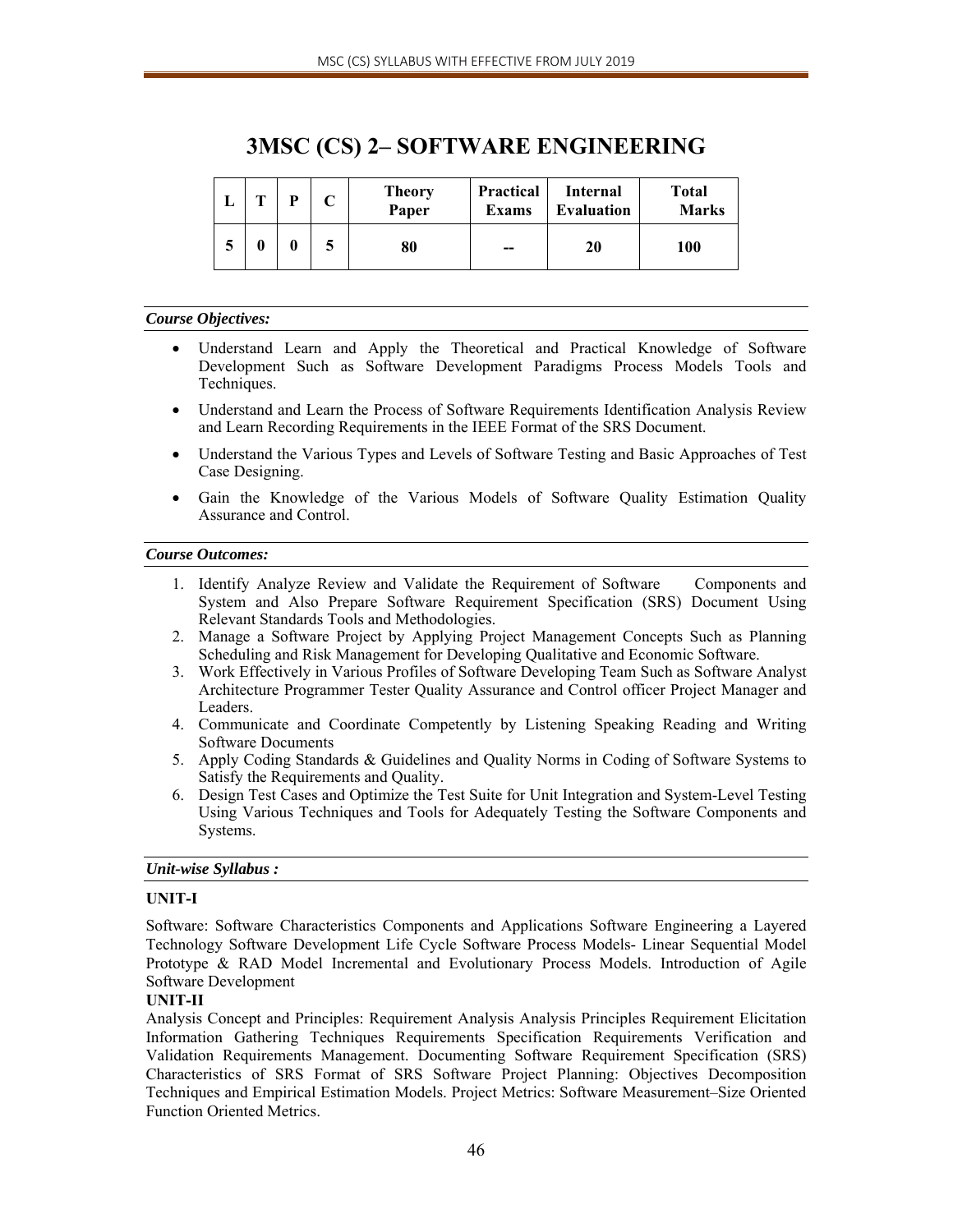# **UNIT-III**

Design Concepts and Principles: Design Process Design Concepts Design Principles Effective Modular Design Human Computer Interface Design Interface Design Guidelines. System Design: Design Models for Architecture Component Data and User Interfaces; Problem Partitioning Abstraction Cohesiveness Coupling Top Down and Bottom Up Design Approaches; Functional Versus Object Oriented Approach Design Specification. Coding: Top-Down and Bottom-Up Structure Programming Information Hiding Programming Style and Internal Documentation Verification.

# **UNIT-IV**

Software Testing: White and Black Box Testing Levels of Testing UNIT Integration System Testing Functional Testing Structural Testing Test Plan Software Testing Strategies Verification & Validation Incremental & Non-Incremental Testing Top Down and Bottom Up Integration Testing Alpha & Beta Testing White Box and Black Box Testing Techniques Debugging Techniques. Software Quality Quality Models Quality Control and Quality Assurance ISO SEI Capability Maturity Model (CMM) and Comparison between ISO& SEI CMM.

# **UNIT-V**

Software Maintenance Need and Categories of Maintenance Software Configuration Management Software Reverse and Reengineering Models S/W Reuse Benefits of S/W Reuse Reuse Process Classification and Retrieving Components Economics of S/W Reuse Case : Introducing to Case Taxonomy of Case Tools Case and its Scope Case Support in Software Life Cycle Documentation Support Architecture of Case Environment.

- 1. Roger S. Pressman Software Engineering-a Practitioner's Approach McGraw Hill International Edition
- 2. K. K. Aggarwal Yogesh Singh Software Engineering
- 3. Ian Sommerville- Software Engineering Addison-Wesley Publishing Company
- 4. James F. Peter Software Engineering an Engineering Approach John Wiley
- 5. Fairley Richard Software Engineering Concepts Tata McGraw Hill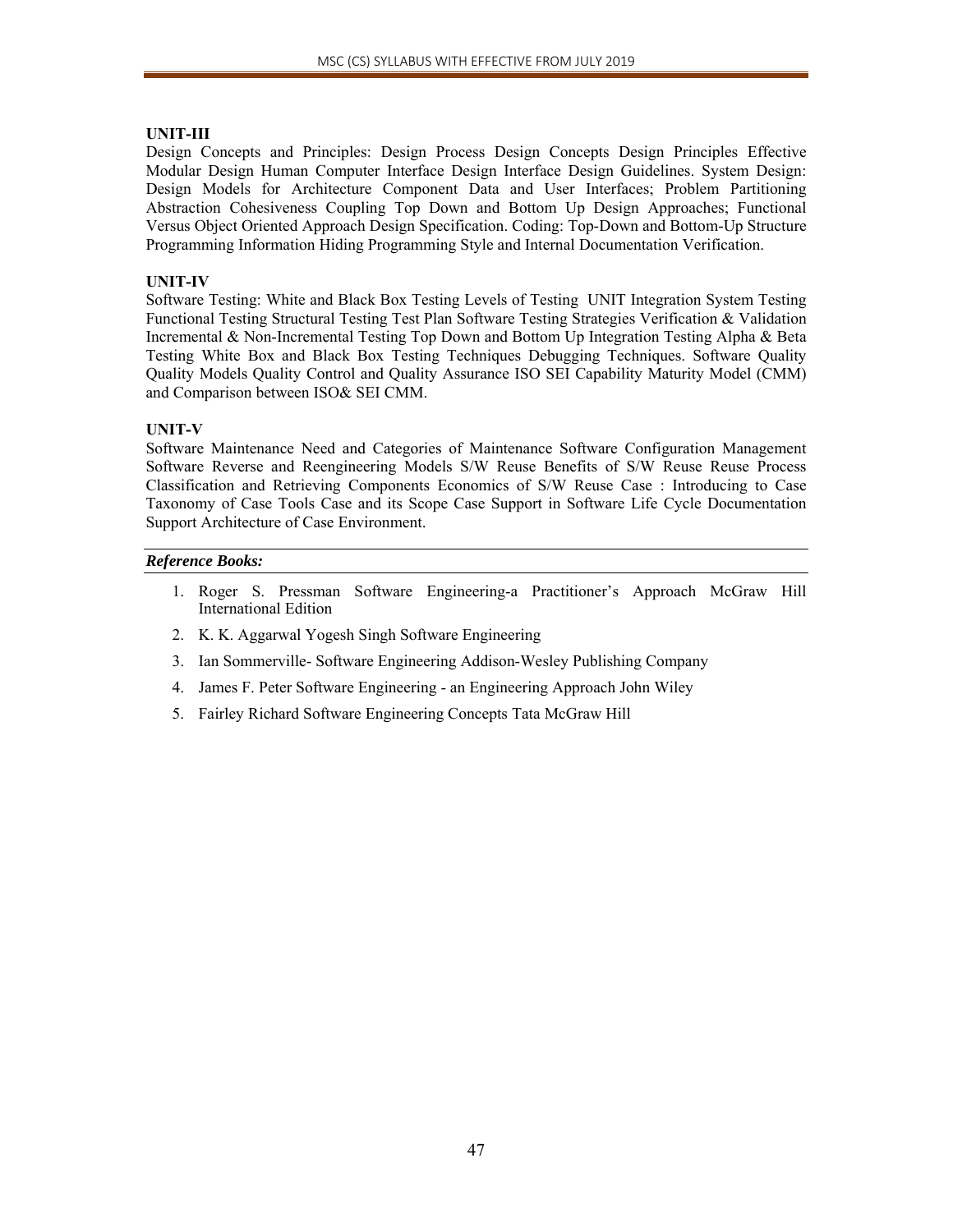# **3MSC (CS) 3-OPERATING SYSTEM**

|        | m | D | ⌒<br>◡ | Theory<br>Paper | <b>Practical</b><br><b>Exams</b> | Internal<br><b>Evaluation</b> | <b>Total Marks</b> |
|--------|---|---|--------|-----------------|----------------------------------|-------------------------------|--------------------|
| ►<br>J |   |   | E      | 80              | $-$                              | 20                            | 100                |

#### *Course Objectives:*

- **■** Understand the Services provided by Operating System
- Understand the Working and Organization of Process and its Scheduling and Synchronization.
- Understand Different Approaches of Memory Management Techniques.
- Understand the Structure and Organization of the File System.

# *Course Outcomes:*

- 1. Identify and describe the Services Provided by Operating Systems.
- 2. Understand and Solve the Problems Involving Process Control Mutual Exclusion Synchronization and Deadlock.
- 3. Apply Various Approaches of Memory Management
- 4. Analyze Various Operating System Approaches in Linux and Windows

# *Unit-wise Syllabus :*

# **UNIT– I**

Definitions Components and Types of Operating System Operating System Services System Calls System Programs Process Concepts Process State & Process Control Block Process Scheduling Scheduling Criteria Scheduling Algorithms Multiple-Processor Scheduling Real-Time Scheduling Threads Introduction

# **UNIT–II**

The Critical Sections Problem Semaphores Classical Problem of Synchronization Deadlock Characterizations Method for Handling Deadlocks Deadlock Prevention Deadlock Avoidance Deadlock Detection Recovery from Deadlock Combined Approach to Deadlock

# **UNIT–III**

Storage Management Logical Versus Physical Address Space Swapping Contiguous Allocating Paging Segmentation Virtual Memory Demand Paging Performance of Demand Paging Page Replacement Page Replacement Algorithms Thrashing Demand Segmentation

# **UNIT–IV**

Disk Structure Disk Scheduling Disk Management Swap Space Management Disk Reliability Stable Storage Implementation File Concepts Directory Structure Protecting I/O Subsystem Overview I/O Hardware Application I/O Interface Kernel I/O Subsystem

# **UNIT–V**

Case Studies: Linux System: History Components Kernel Modules Process Management – Model Identity Context Scheduling – Kernel Synchronization Process Scheduling Memory Management of Physical MemoryWindows 2000 System: History Design Principal Components

- 1. Silberschatz Galvin Gagne -Operating System Concepts Wiley Student Edition
- 2. Milan Milenkovic Operating System Concepts & Design-TMH Publication
- **3.** Andrew S. Tanenbaum -Modern Operating System PHI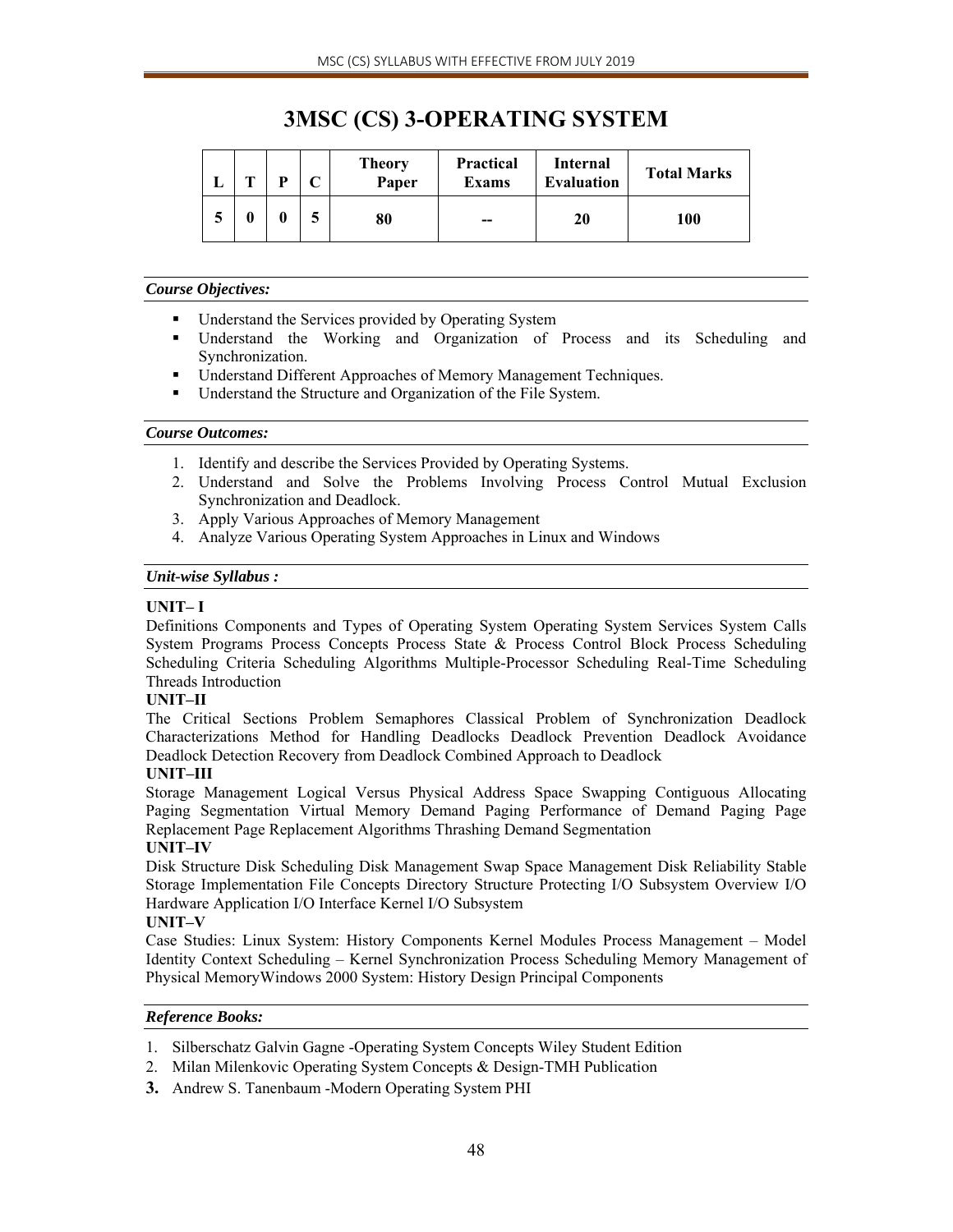# **3MSC (CS) 4– JAVA PROGRAMMING**

|     | m | D | <b>Theory</b><br>Paper | <b>Practical</b><br><b>Exams</b> | Internal<br><b>Evaluation</b> | <b>Total</b><br><b>Marks</b> |
|-----|---|---|------------------------|----------------------------------|-------------------------------|------------------------------|
| - 1 |   | 0 | 80                     | $- -$                            | 20                            | 100                          |

# *Course Objectives:*

- Introduce and Learn the Usage of the Java SDK Environment to Create Debug and Run Java Programs.
- Understand Fundamentals of Java Programming Such as Character Set Variables Data Types and Control Structures Array Class and Methods etc.
- Understand the Concepts of OOPs and Learn Implementation of them in Java by Defining Classes Invoking Methods using Class Libraries.
- Introduce Strings Vectors Interfaces Packages and Threads Handling in Java.
- Gain the Knowledge of Java Applets AWT Swings Servelet.
- Learn and Understand the GUI Application Web Applications N-Tier Architecture.
- Develop the Understandings of the Basic Knowledge of File Handling Database Connectivity Java Servlets and Web Application.

# *Course Outcomes:*

- 1. Explain and apply the Object Oriented Concepts for Solving Real Problem.
- 2. Use the Java SDK Environment to Create Debug and Run Simple Java Programs.
- 3. Apply Java Technology to Develop the Small Applications Utilities and Web Applications.
- 4. Apply Event Management and Layout Managers Using AWT Swing JDBC and Servlet for Developing the Software for Various Problems.

# *Unit-wise Syllabus :*

# **UNIT-I**

Basics of Java : History and Basics of Java Java Environment JDK Tools Java Virtual Machine Java Program Structure Java Language- Tokens Keywords Constants Variables and Data Types. Operators and Expressions Statements - Decision Making Branching and Looping Labeled Loops Statement Jump Statements: Break Continue and Return Command Line Argument.

# **UNIT-II**

Classes and Objects: Classes Objects Defining a Class Adding Variables and Methods Creating Objects Accessing Class Members Constructors Static Members Nesting of Methods Inheritance and Polymorphism: Basics Types Extending a Class Using Super Method Overloading Method Overriding Final Variables and Methods Final Classes Finalize Method Abstract Methods and Classes Visibility Control.

# **UNIT-III**

One and Two Dimension Arrays String Array String and String Buffer Classes Vectors Wrapper Classes, Interfaces: Defining Interfaces Extending Interfaces Implementing Interfaces Accessing Interface Variables Packages: System Packages Naming Conventions Creating Packages Accessing a Package Using Package Adding a Class to a Package Hiding Classes,Exception Handling: Introduction to Exception Handling Try-Catch Finally Throws Throw, Java Thread Model: Life Cycle of a Thread Thread Class Runnable Interface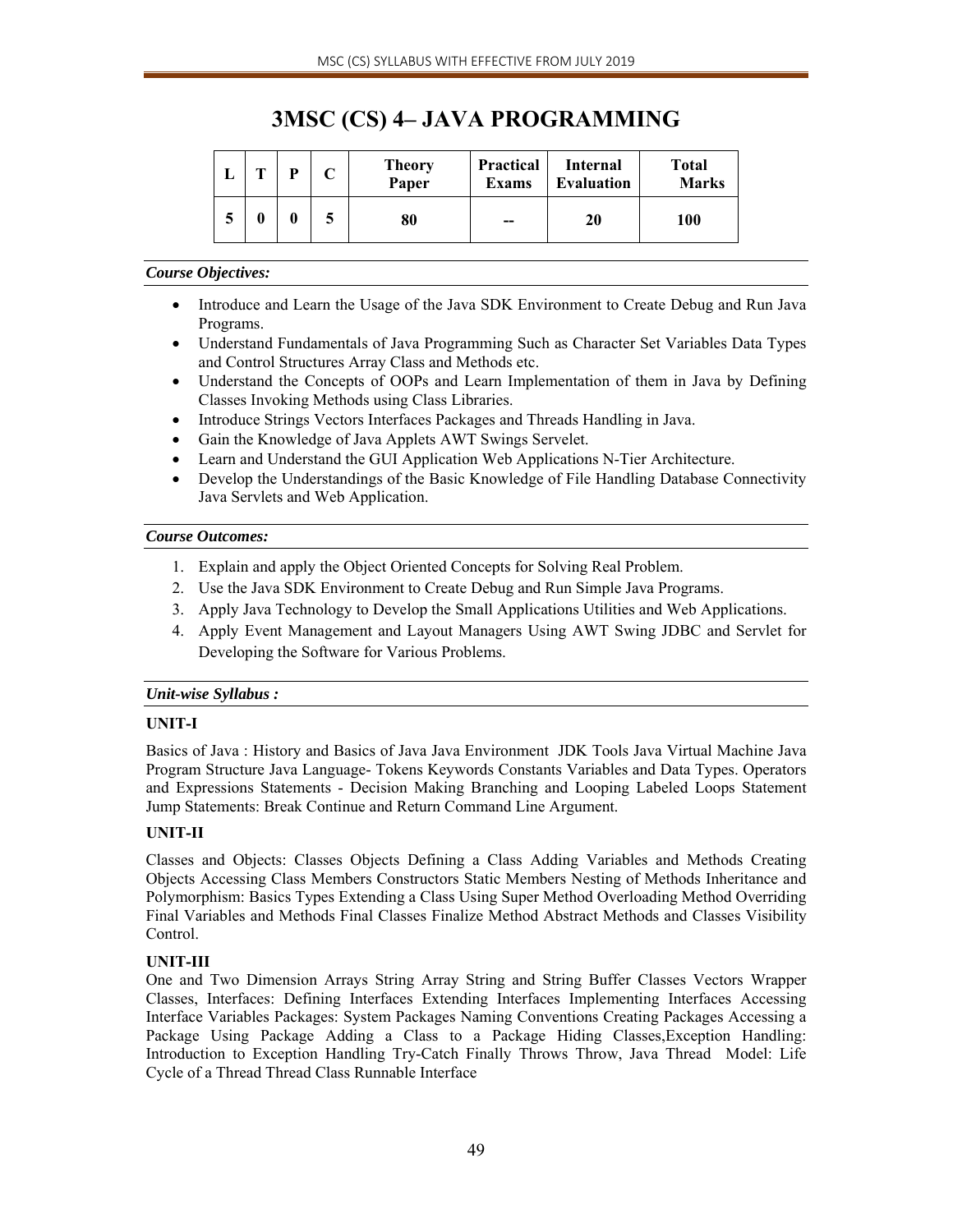# **UNIT-IV**

Applet Programming : Creating and Executing Java Applets Inserting Applets in a Web Page Applet Tag Local and Remote Applets Applets Vs. Applications Applets Life Cycle. AWT Classes Swing Classes Event Handling AWT Programming: Working with Windows Graphics and Text Using AWT Controls Layout Managers and Menus Handling Image Animation Sound and Video. Java Swing: Japplet Icons and Labels Text Fields Buttons Radio Buttons Check Boxes Combo Boxes List Boxes Tabbed and Scroll Panes Tables. Event Handling:

# **UNIT-V**

I/O Stream : Introduction of I/O Stream Types of Streams Stream Class Hierarchy Using File Class Byte Streams Vs Character Streams Textfile Vs Binary File Standard I/O Streams and Random Access File Serialization.

Database Programming Using JDBC:-Introduction to JDBC JDBC Drivers Types of JDBC Drivers Connecting with Database.

J2EE: Introduction of J2EE Web Application Basics Architecture and Challenges of Web Application Servlet Servlet Life Cycle Developing and Deploying Servlets.

- 1. E. Balagurusamy "Programming with Java a Primer"TMH ISBN-13: 978-0-07-061713-1 Isbn-10: 0-07-061713-9.
- 2. Patrick Naughton and Herbert Schildt "Java: the Complete Reference" TMH Publication ISBN 0-07-463769-X.
- 3. Yashavantkanetkar "Let us Java" BPB Publications.
- 4. Ivan Bayross "Web Enabled Commercial Application Development Using HTML DHTML Javascript Perl CGI" BPB Publications
- 5. Cay Horstmann "Big Java" Wiley Publication
- 6. Peter Norton "Java Programming" Techmedia Publications.
- 7. Joseph Weber "Using Java 1.2" PHI Isbn-81-203-1558-8.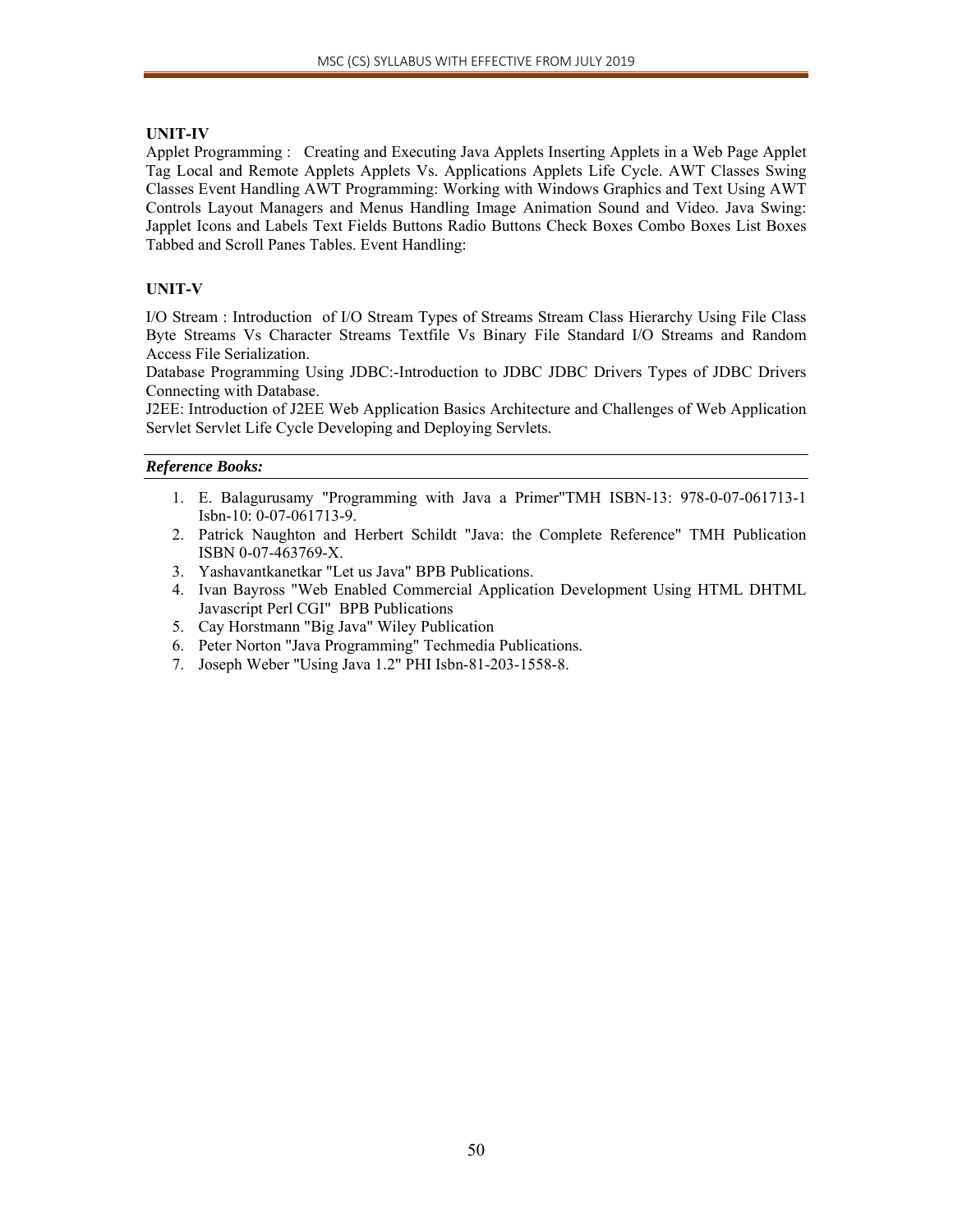# **3MSC (CS) 5(A) - MULTIMEDIA APPLICATIONS**

| $\mathbf{r}$ | D | Theory Paper | Practical<br>Exams | Internal<br>Evaluation | <b>Total Marks</b> |
|--------------|---|--------------|--------------------|------------------------|--------------------|
|              |   | 8U           | $- -$              |                        | 100                |

# *Course Objectives:*

- To Provide Students with the Basic Understanding of Multimedia Systems and its Components.
- To Provide Information about the Standard Tools and Techniques used in Development of Multimedia Components for Productions
- To Create Simple Multimedia Applications and Products for using Standalone Networked or Web Based Computers.

# *Course Outcomes:*

- 1. Develop Understanding of Technical Aspect of Multimedia Systems.
- 2. Understand and explain the storage mechanism and applicability of Various File Formats for Audio Video and Text Media.
- 3. Develop Various Multimedia Systems Applicable in Real Time.
- 4. Create a Multimedia Component Using Various Tools and Techniques.
- **5.** Apply the Guidelines and Standards of Multimedia Systems and to analyze the performance of Multimedia System.

# *Unit-wise Syllabus :*

# **UNIT-I**

Introduction to Multimedia, Needs and Areas of use Development Platforms for Multimedia Identifying Multimedia Elements Text Images Sound Animation and Video Making Simple Multimedia with PowerPoint.

Concepts of Plain & Formatted Text RTF & HTML Texts Using Common Text Preparation Tools Conversion to and from of Various Text Formats Using Standard Software Object Linking and Embedding Concept.

# **UNIT-II**

Sound - Sound and its Attributes Sound and its Effects in Multimedia Frequency Sound Depth Channels and its Effects on Quality and Storage Size Estimation of Space of a Sound File Sound Card Standard – FM Synthesis Cards Waves Table Cards Midi and MP3 Files and Devices 3D Sounds Recording and Editing Sound Using Sound Editors Like Audacity Sound Forge etc.

Importance of Images Graphics in Multimedia Vector and Raster Graphics Regular Graphics Vs. Interlaced Graphics Image Capturing Methods - Scanner Digital Camera etc. Color Models-RGB CYMK HUE Saturation and Brightness Various Attributes of Images Size Color Depth etc Various Image File Format BMP DIB CIF PIC and TIF Format Their Features and Limitations Image Format Conversion Various Effects on Images, Create Images Using Photoshop CorelDraw and Apply Various Effects Using Layers Channels and Masks in Images.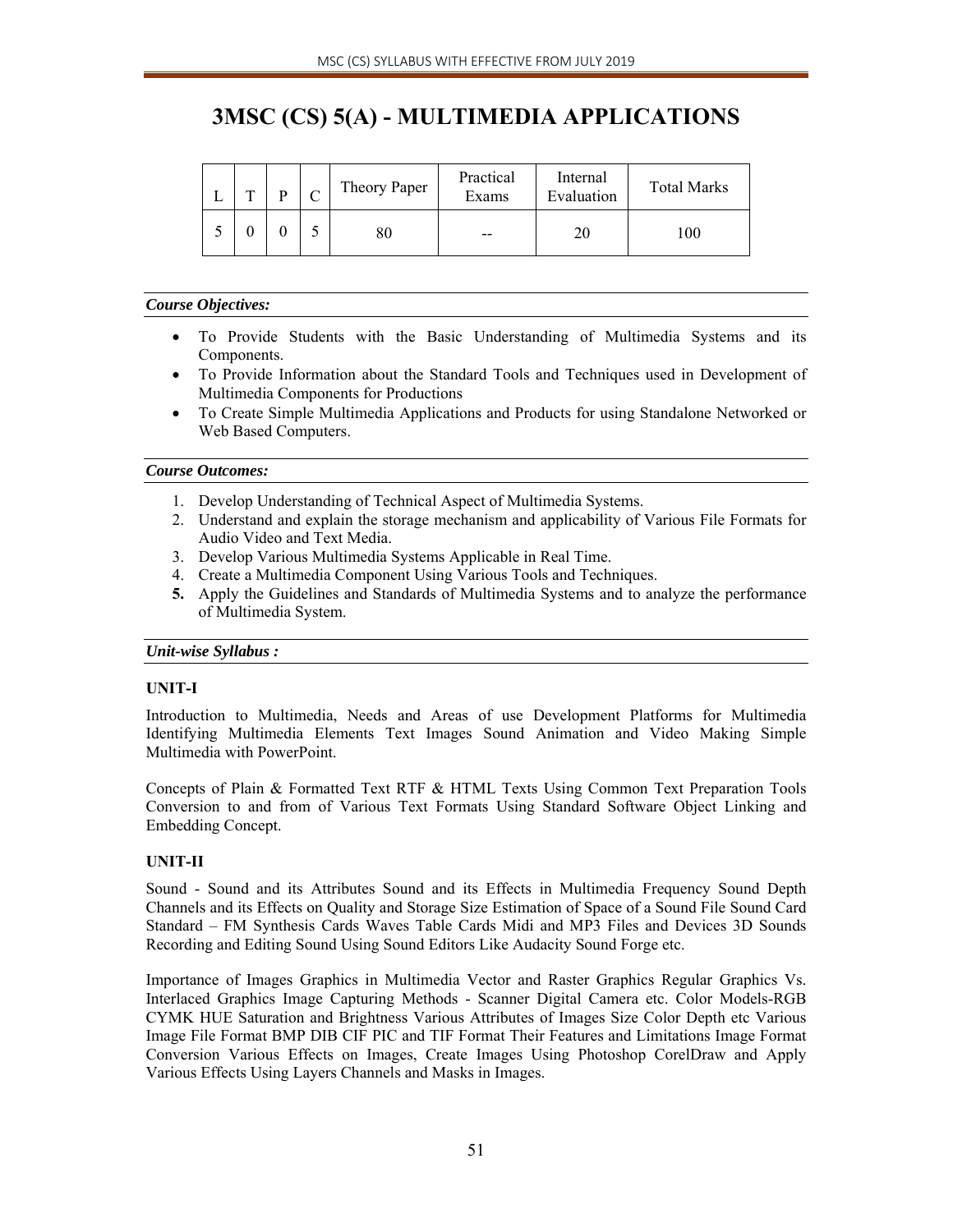# **UNIT-III**

Video- Basic of Video Analog and Digital Video Type of Video Digitization of Analog Video Video Standard – NTSC PAL HDTV Video Capturing Media /Instruments Videodisk Camcorder Compression Techniques File Formats AVI JPG MPEG Video Editing and Movie Making Tools Converting Formats of Videos Recording and Editing Videos Using Video Editing Software Like Adobe Premiere or Sony Vegas.

# **UNIT-IV**

Animation and its Basic – Principals of Animation and its use in Multimedia Computer System Configuration and Peripherals Requirements Software for Animation Effects of Resolution Pixel Depth Image Size on Quality and Storage Types of Animation and Applications.

Authoring Tools for Multimedia – Introduction to Various Types of Multimedia Authoring Tools CD/DVD Based and Web Based Tools Features and Limitations Creating Multimedia Package Using All Components.

# **UNIT-V**

Introduction to Virtual Reality and its Applications Virtual Reality Terminology Head Mounts Display (HMD) Boom Cave Input Devices and Sensual Technology Characteristic If Immersive vs. Shared Augmented and Mixed Reality

- 1. Ramesh Bangia -Introduction to Multimedia Laxmi Publications Pvt. Ltd.
- 2. Tay Vaughan -Multimedia: Making It Work -Tata Mc-Graw Hill.
- 3. Bhatnager G. Elsevier-Introduction to Multimedia Systems
- 4. Satish Jain-Introduction to Multimedia (M4.2-R4)-BPB Publications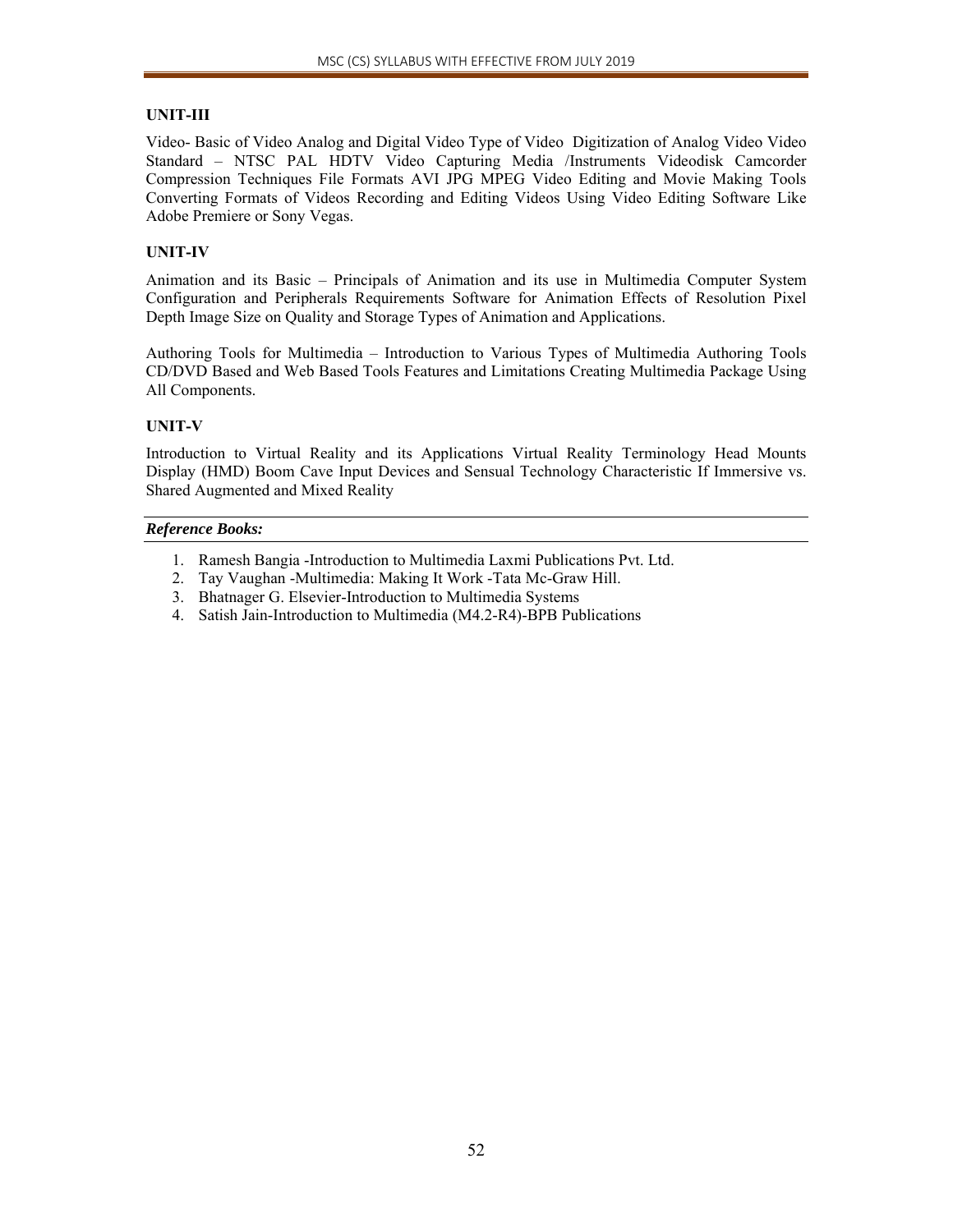# **3MSC (CS) 5(B)-DATA WAREHOUSING & MINING**

| m |   |   | <b>Theory</b><br>Paper | <b>Practical</b><br><b>Exams</b> | Internal<br><b>Evaluation</b> | <b>Total Marks</b> |
|---|---|---|------------------------|----------------------------------|-------------------------------|--------------------|
|   | 0 | - | 80                     | $- -$                            | 20                            | 100                |

### *Course Objectives:*

- Introduce the Basic Concepts of DataBase Data Warehouse and Data Mining
- Understand the Concept of Knowledge Discovery
- Understand the process of deriving Information from data with Different Perspectives
- Understand and apply Preprocessing Methods On Raw Data
- Discover Interesting and useful Patterns and associations Analyze Supervised and Unsupervised Models
- Understand the concept of Business Intelligence and different types of databases.

### *Course Outcome:*

- 1. Demonstrate an Understanding and knowledge of the Data Warehousing Data Mining and Business Intelligence
- 2. Explain the Data Analysis and Knowledge Delivery Stages.
- 3. Organize and Prepare the Data Needed for Data Mining Using Pre Preprocessing Techniques
- 4. Implement the Appropriate Data Mining Methods Like Association Classification Clustering
- 5. Apply Data Mining Methods to Solve Practical Problems. (Analyze the Problem Domain Data Collection Preprocessing Apply Suitable Data Mining Method Interpret and Visualize the Results and Provide Decision Support.)

# *Unit-wise Syllabus :*

# **UNIT-I**

Data Ware Housing Definition Usage and Trends DBMSVs. Data Warehouse Data Marts Metadata Data Mining Definition & Application DBMS Vs. Data Mining KDD Versus Data Mining Data Mining Techniques Business Intelligence Introduction Cycle of a Business Intelligence Analysis Data Preprocessing: Need Data Cleaning Integration & Transformation

# **UNIT-II**

Data Warehouse Process & Architecture OLAP and OLTP Definitions Difference Between OLAP and OLTP Dimensional Analysis Multidimensional Data Mode Data Cubes Drill-Down and Roll-Up – Slice and Dice or Rotation Operations Types of OLAP ROLAPvs. MOLAP Schemas for Multidimensional Database: Stars Snowflakes and Fact Constellations

Relation betweenBusiness Intelligence I and Data Warehouse the Business Intelligence User Types Standard Reports Interactive Analysis and Ad Hoc Querying Parameterized Reports and Self-Service Reporting Dimensional Analysis Alerts/Notifications Visualization: Charts Graphs Widgets Scorecards and Dashboards

# **UNIT-III**

Association Rule Mining Single-Dimensional Boolean Association Rules Incremental Database Dynamic Database Apoiri Algorithm FP Growth Multi-Level Association Rules from Transaction Databases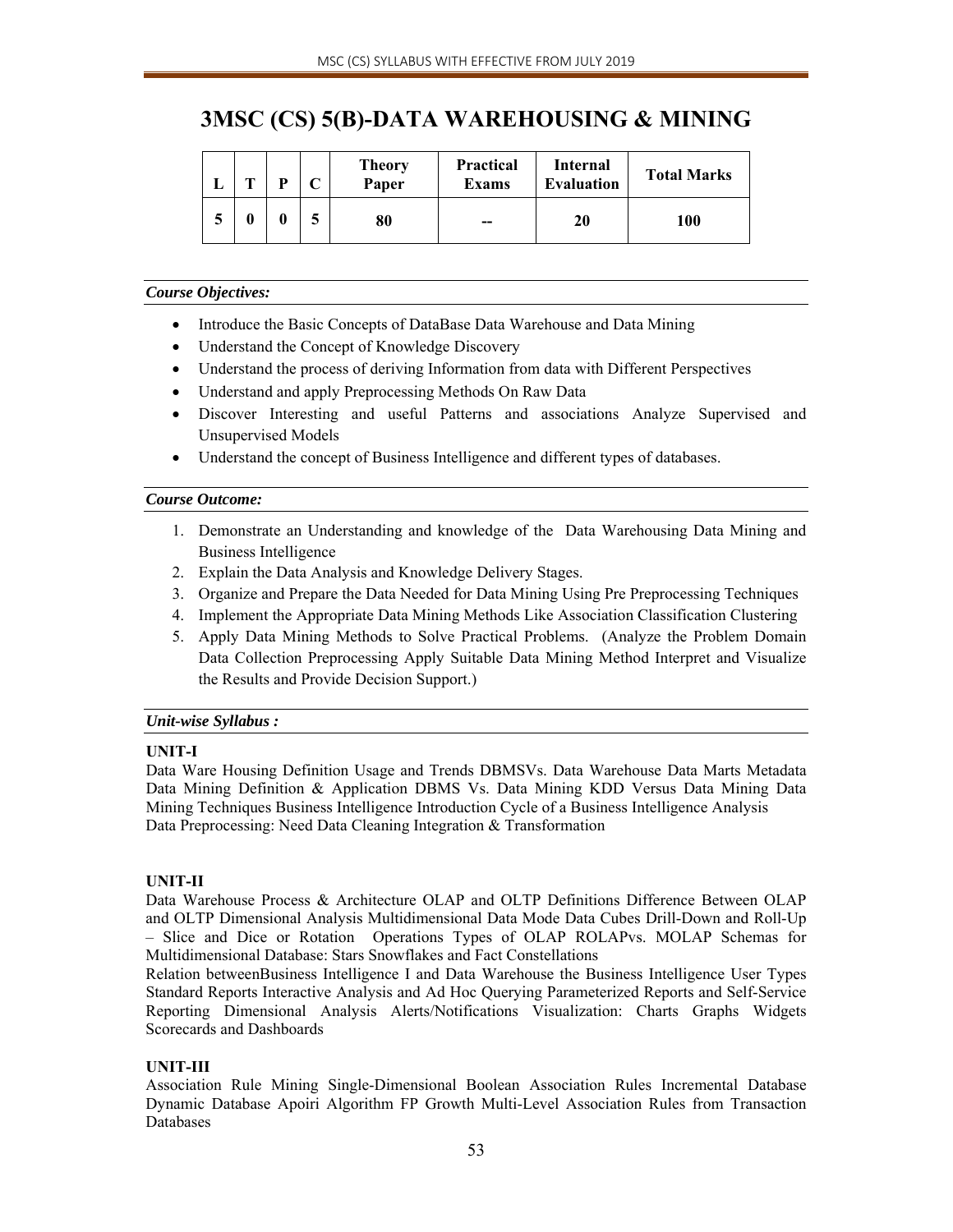# **UNIT-IV**

Classification and Prediction Concepts of Decision Tree Induction and Bayesian Classification Cluster Analysis Categorization of Methods Partitioning Methods K-Means Algorithm Outlier Analysis Hierarchical Methods

# **UNIT-V**

Emerging Technologies - Machine Learning Big Data: Introduction Importance Four vsData Mining for Business Applications Like Fraud Detection Market Segmentation Retail Industry Telecommunications Industry Banking & Finance and CRM etc.Spatial Databases Multimedia Databases Time Series and Sequence Data Text Databases Web Mining Concepts.

- 1. Jiawei Han Michelinekamber "Data Mining Concepts and Techniques" Morgan Kaufmann Publishers
- 2. Arun K Pujari "Data Mining Concepts and Techniques" University Press
- 3. G.K.Gupta"Data Mining with Case Studies" PHI Pvt Ltd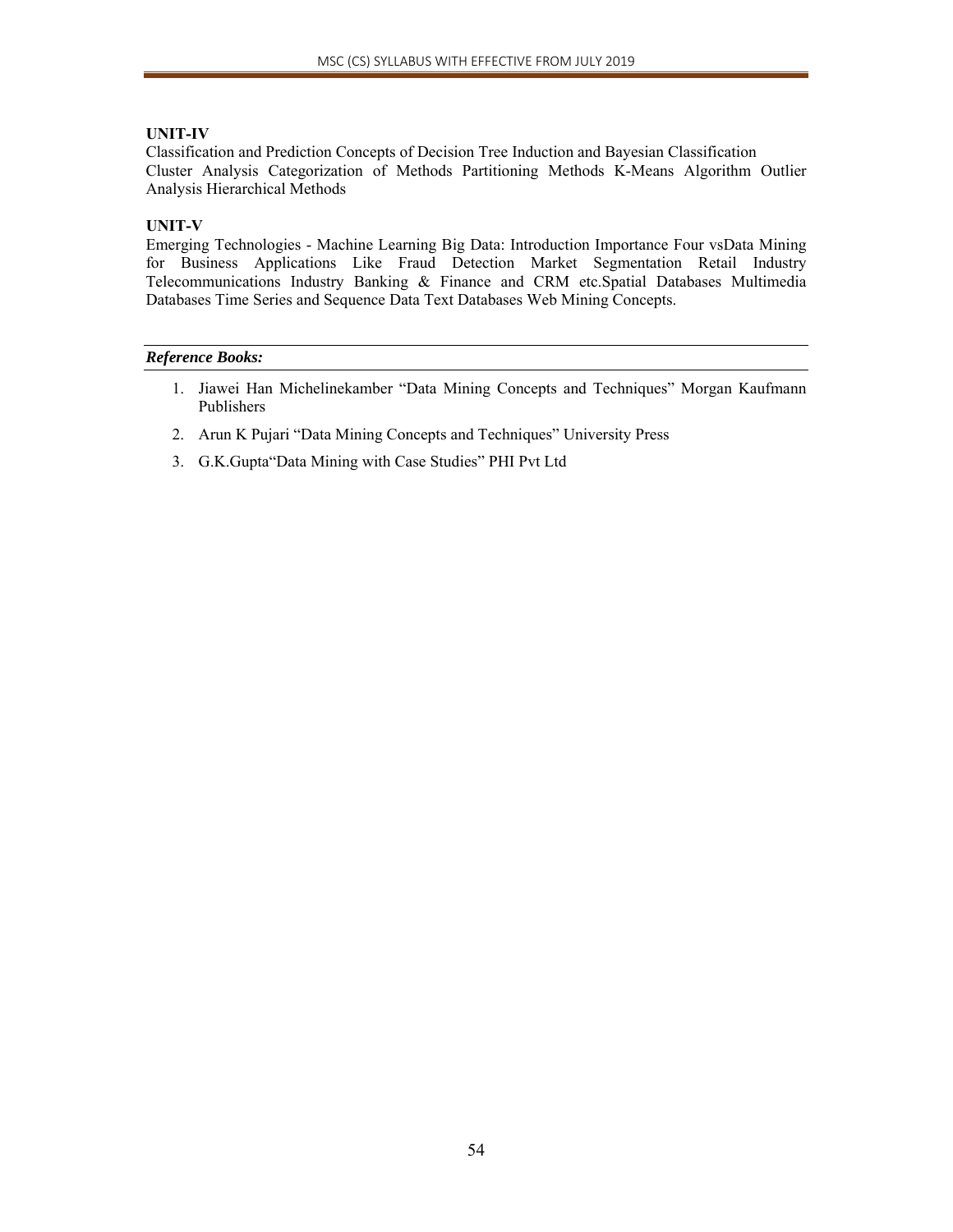# **3MSC (CS) 5(C)**-**CLOUD COMPUTING**

| . . | m | D | $\sqrt{ }$ | <b>Theory</b><br>Paper | <b>Practical</b><br><b>Exams</b> | Internal<br><b>Evaluation</b> | <b>Total Marks</b> |
|-----|---|---|------------|------------------------|----------------------------------|-------------------------------|--------------------|
|     |   |   | ┍          | 80                     | $- -$                            | 20                            | 100                |

# *Course Objectives:*

- To Learn Fundamentals of Cloud Computing.
- To Know Various Cloud Computing Technologies
- To Understand Virtualization Fundamentals Foundation
- To Introduce Data Storage in Cloud
- To Learn Elements and Services in Cloud Computing
- To Learn Application Platform for Cloud Applications.
- To Introduce Various Cloud Services.
- To Know Tools of Cloud Computing

# *Course Outcome:*

- 1. Describe the Key concepts Advantages Limitations and Applications of Cloud Computing
- 2. Explain the various Models and services of Cloud.
- 3. Understand and Describe the Core Issues and challenges of cloud computing Such as Security Privacy and Interoperability.
- 4. Select and Apply Suitable Technologies Tools and Applications in the Cloud Computing Driven Systems
- 5. Design and develop the efficient solutions of the Cloud Computing problems and issues with consideration of environment and sustainable development.
- 6. Analyze the interface requirement for deploying the Applications in Cloud

# *Unit-wise Syllabus :*

# **UNIT-I**

Introduction to Cloud Computing Definition History Importance Characteristics Pros & Cons Cloud Computing Technologies Types of Cloud- Public & Private Clouds Community Cloud Hybrid Cloud Infrastructure Cloud Service Models Cloud Deployment Models.

# **UNIT- II**

Virtualization Characteristics Benefits Virtualization in Cloud Computing Hypervisors Multitenancy Types of Tenancy Virtualization - Architecture Clustering Grid Computing andVirtualization Virtual Infrastructure CPU Virtualization Network and Storage Virtualization Cloud Tools - VMware Eucalyptus Cloudsim Opennebula.

# **UNIT- III**

Cloud Computing Application Platform Tools for Building Cloud Programming in the Cloud Moving Applications to Cloud Microsoft Cloud Services - Azure Google Cloud Applications -Gmail Calendar Docs Video etc. Google App Engine Amazon Cloud Services EC2 Other Cloud Services - Cisco Webex Mail Yahoo Zimbra Elasticemail Salesforce.Com. IBM.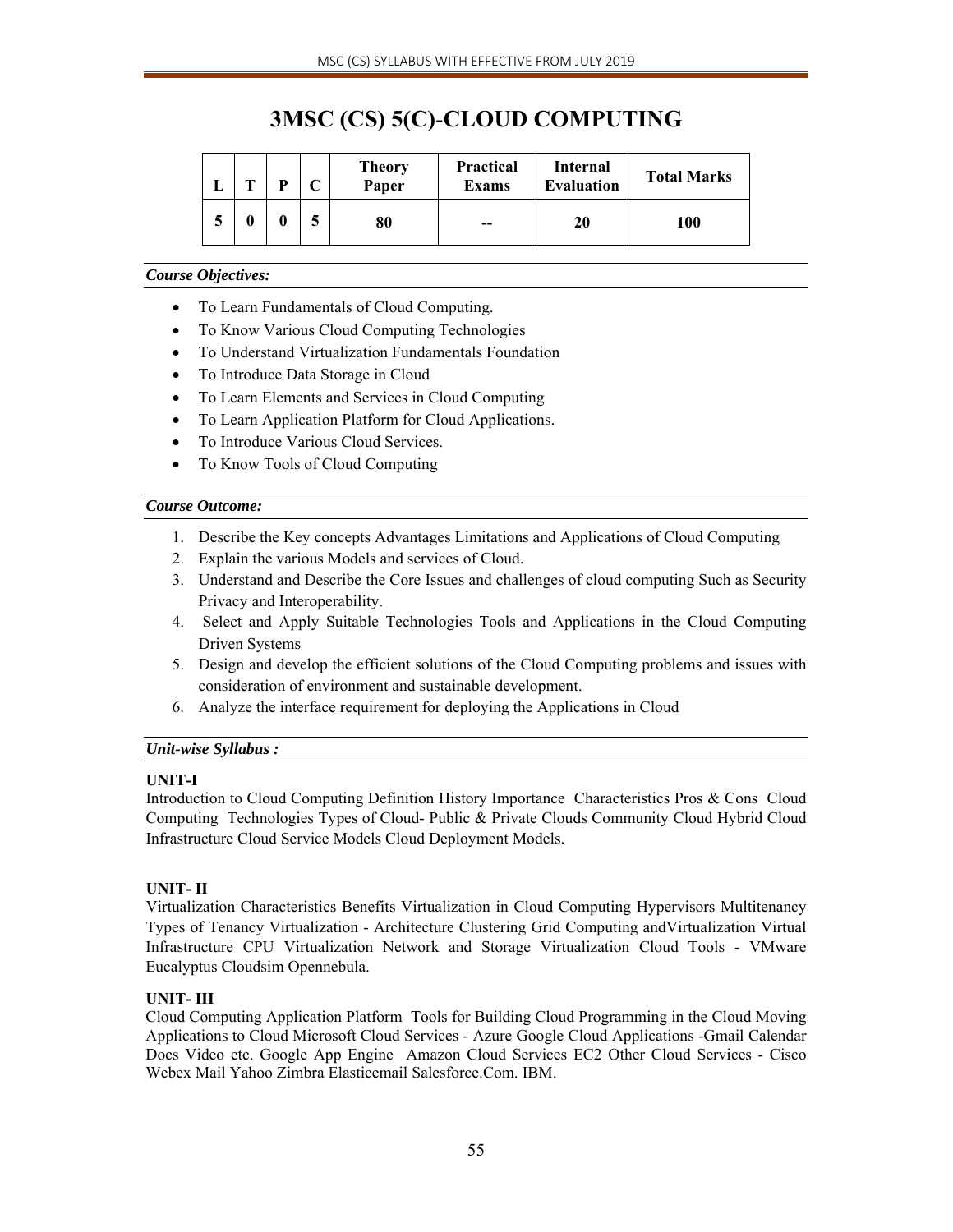# **UNIT- IV**

Data Storage and Cloud Computing - Introduction to Enterprise Data Storage-DAS SAN NAS Data Storage Management FAT NTFS Cloud File Systems Distributed Data Storage - Amazon Dynamo Couchdb Thrudbetc Online File Storage Amazon Storage System.

# **UNIT- V**

Cloud Computing Services -Cloud Computing Elements Cloud Do's and Don'ts Understanding Services and Applications by Types - Web Based Services Infrastructure Services On-Demand Computing Other Cloud Services- STAAS DAAS INAAS Future Trends in Cloud Computing Mobile Cloud Multimedia Cloud Energy Aware Cloud Computing Jungle Computing Online Photo Editing Services.

- 1. Raj Kumar Buyya James Broberg andrezei M.Goscinski -Cloud Computing: Principles and Paradigms-Wiley 2011.
- 2. Srinivasan J.Suresh-Cloud Computing a Practical Approach for Learning and Implementation Pearson India [ISBN-978131776513]
- 3. Toby Velte Anthony Velte Robert Elsenpeter-Cloud Computing a Practical Approach McGraw Hill 2010 [ISBN: 0071626948]
- 4. Greg Schulz -Cloud and Virtual Data Storage Networking Auerbach Publications [ISBN: 978- 1439851739].
- 5. Marty Poniatowski-Foundations of Green IT- [ISBN: 978-0137043750].
- 6. Ravi Kant Soni Learning Spring Application Development Packt Publishing.
- 7. Michael Miller Cloud Computing 2008.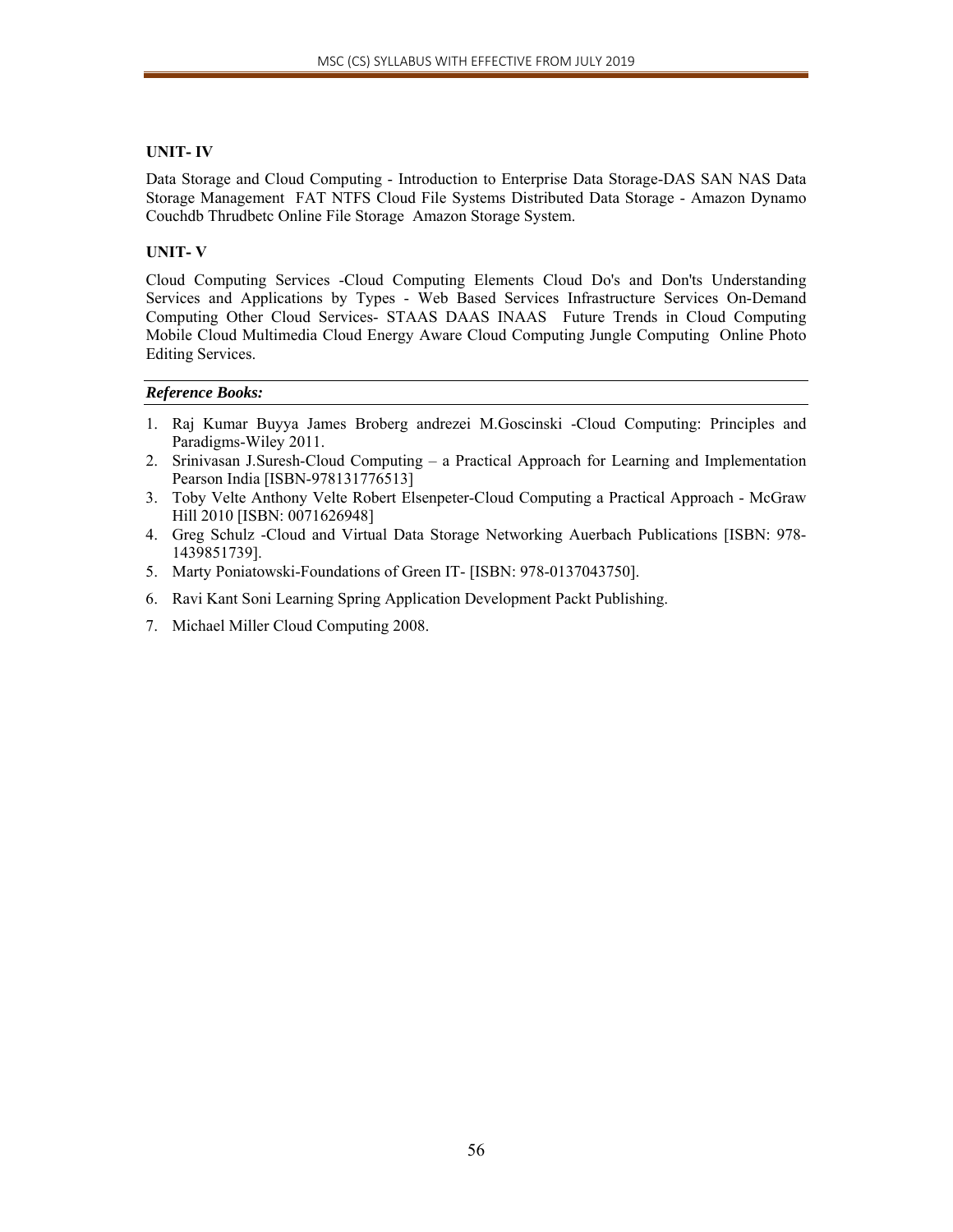# **3MSC (CS) 5(D) E-COMMERCE AND E-GOVERNANCE**

| m | D | <b>Theory</b><br>Paper | <b>Practical</b><br><b>Exams</b> | Internal<br><b>Evaluation</b> | <b>Total Marks</b> |
|---|---|------------------------|----------------------------------|-------------------------------|--------------------|
|   |   | 80                     | $- -$                            | 20                            | 100                |

# *Course Objectives:*

- To Develop Skills in Understanding Strategic Issues Related to E- Commerce and E-Governance
- To Develop a Broad Knowledge of E-Governance and E-Commerce Activities in India
- To Understand the Electronic Payment Systems
- To Develop Knowledge of How the Government May Contribute in Moving the Country Towards E-Commerce and E- Governance

# *Course Outcome:*

- 1. Explain and demonstrate E-Governance Initiatives at the National Level in India
- 2. Make Classification of E-Commerce and E- Governance
- 3. Students Able to Think Critically and Analytically to New Successful Business Ideas.

# *Unit-wise Syllabus :*

# **UNIT-I**

Introduction to E-Commerce: Definition History of E-Commerce E-Business Models B2B B2C C2C C2B Environment of E-Commerce Dimensions of E-Commerce Ethical Issues Electronic Data Interchange Value Chain and Supply Chain E-Commerce Marketing E-Commerce Strategy E-Commerce Infrastructure Advantages and Disadvantages of E-Commerce.

# **UNIT- II**

Electronic Payment Systems: Payment Gateways, Payment Cards, Credit Cards, Debit Cards, Smart Cards E-Credit Accounts E-Money Marketing on the Web Categories of E-Commerce Edi Marketing Strategies Advertising on the Web Customer Service and Support Internet Banking Introduction to M-Commerce Case Study: E-Commerce in Passenger Air Transport Element of E-Commerce Issues of E-Commerce

# **UNIT- III**

E-Government Theoretical Background of E-Governance Issues in E-Governance Applications Evolution of E-Governance its Scope and Content Benefits and Reasons for the Introduction of E-Governance E-Governance Models- Broadcasting Critical Flow Comparative Analysis Mobilization and Lobbying Interactive Services / G2CC2G

# **UNIT- IV**

E-Readiness E-Government Readiness E- Framework Step & Issues Application of Data Warehousing and Data Mining in E-Government Case Studies: Nicnet-Role of Nationwide Networking in E- Governance E-Seva. E-Governance Projects in India, Measures to be considered before going for E-Governance Workplan and Infrastructure

# **UNIT- V**

E-Government Systems Security: Challenges and Approach to Security of E-Government Security Concern in E-Commerce Security for Server Computers Communication Channel Security Security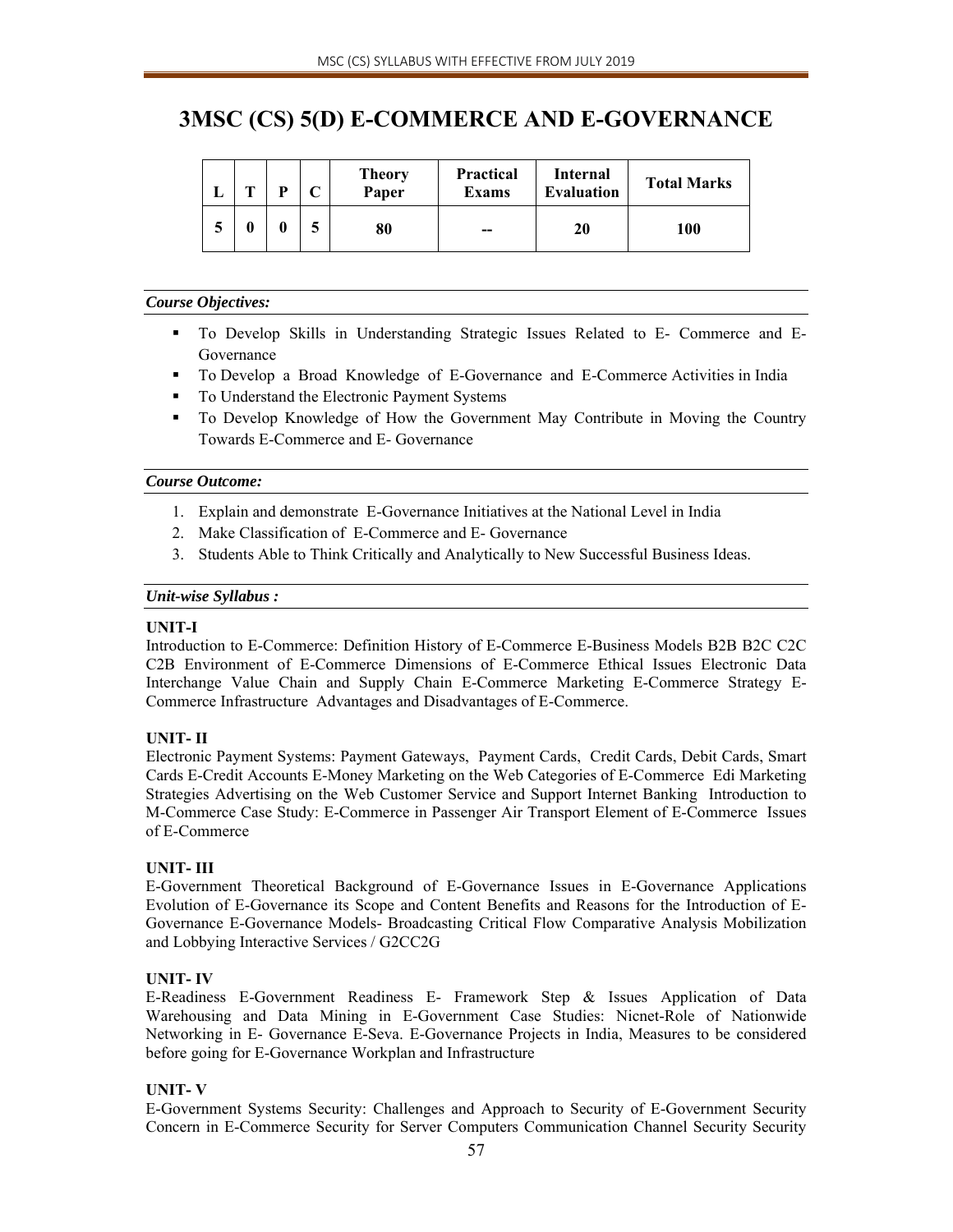for Client Computers. E-Security Network and Web Site Risk for E-Business Information Technology ACT 2000 and its Highlights Related to E-Commerce E-Security Firewalls Electronic Market / E-Shop Introduction to Security Types of Securities Security Tools Network Security.

- 1. Gary P. Schneider "E-Commerce" Cengage Learning India.
- 2. C.S.R. Prabhu "E-Governence: Concept and Case Study" PHI Learning Private Limited.
- 3. P. Tjoseph S.J."E-Commerce an Indian Perspective" Prentice-Hall of India.
- 4. V. Rajaraamn "Essentials of E-Commerce Technology" PHI Learning Private Limited.
- 5. Amir Manzoor " E-Commerce: an Introduction" Lambert.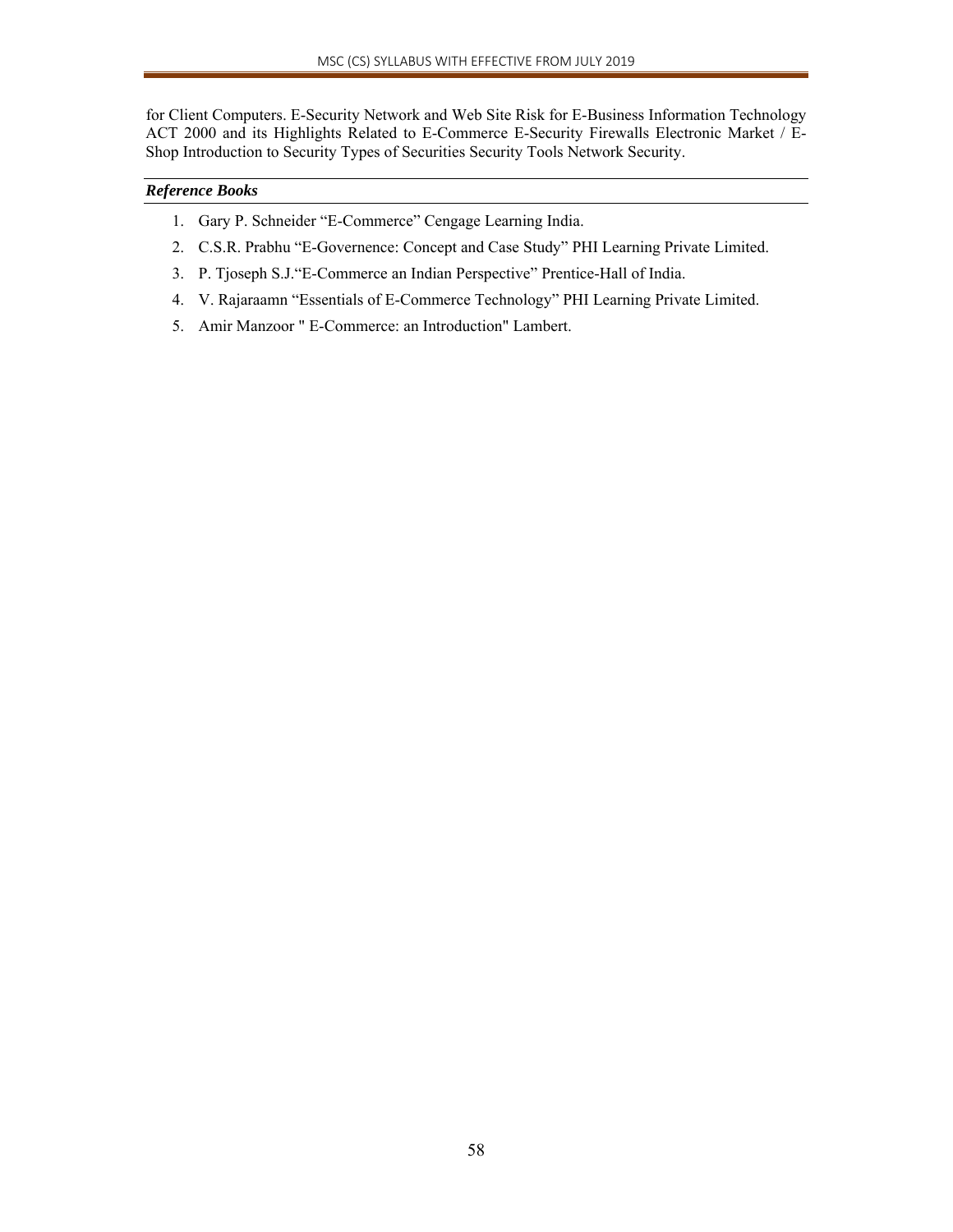# **3MSC(CS)5(E) -LINUX SERVER ADMINISTRATION**

|   | m | D | $\mathbf{C}$ | <b>Theory</b><br>Paper | <b>Practical</b><br><b>Exams</b> | Internal<br><b>Evaluation</b> | <b>Total Marks</b> |
|---|---|---|--------------|------------------------|----------------------------------|-------------------------------|--------------------|
| € |   |   |              | 80                     | $- -$                            | 20                            | 100                |

### *Course Objectives*

- Fully Understand the Most Important and Fundamental Concepts of Linux Server Administration
- Understand How to Install and Customize Linux (Administration of Linux Servers from the GUI); Manage Users Permissions Folders and Native Applications;
- Configure Internet and Intranet Services (Understanding and Managing the Linux TCP/IP Networking Stack and Services);
- **Performance Tuning Security (Building Robust Firewalls and Routers) and**
- Creating and Maintaining Print E-Mail FTP and Web Servers.

# *Course Outcome:*

- 1. Make Appropriate Decisions During the Configuration Process to Create a Properly Functioning Linux Environment.
- 2. Use Programs and Utilities to Administer a Linux Machine.
- 3. Explain How a Linux Server Can Be Integrated Within a Multi-Platform Environment.
- 4. Analyze the Need for Security Measures for a Linux Environment.
- **5.** Develop shall program

# *Unit-wise Syllabus :*

# **UNIT–I**

Installing Requirement Partitioning the Hard Drive for Linux Installing the Linux System System Startup and Shut-Down Process System Administration: Common Administrative Tasks Configuration and Log Files Role of System Administrator.Introduction to Shell Programming-Develop Some Shell Programs.

# **UNIT–II**

Managing User Accounts-Adding & Deleting Users Changing Permissions and Ownerships Creating and Managing Groups Modifying Group Attributes Temporary Disable User's Accounts Creating and Mounting File System File Security & Permissions Becoming Super User Using su (super user),Host Name Disk Partitions & Sizes Users Kernel. Backup and Restore Files Installing and Removing Packages. Starting & Using KDE & GNOME Graphical Interfaces.

Basic Networking Administration: Setting up a LAN Using Linux Choosing Peer to Peer Vs Client/Server Model Setting up an Ethernet LAN Configuring Host Computers Checking Ethernet Connecting Connecting to Internet Common Networking Administrative Tasks Configuring Ethernet Initializing Ethernet Interface IPconfig Netstat and Netconfig Commands TCP/IP Network DNS Services.

# **UNIT-III**

Installation Configuration & Administration of Following Servers in Linux

- Mail Server
- Remote Access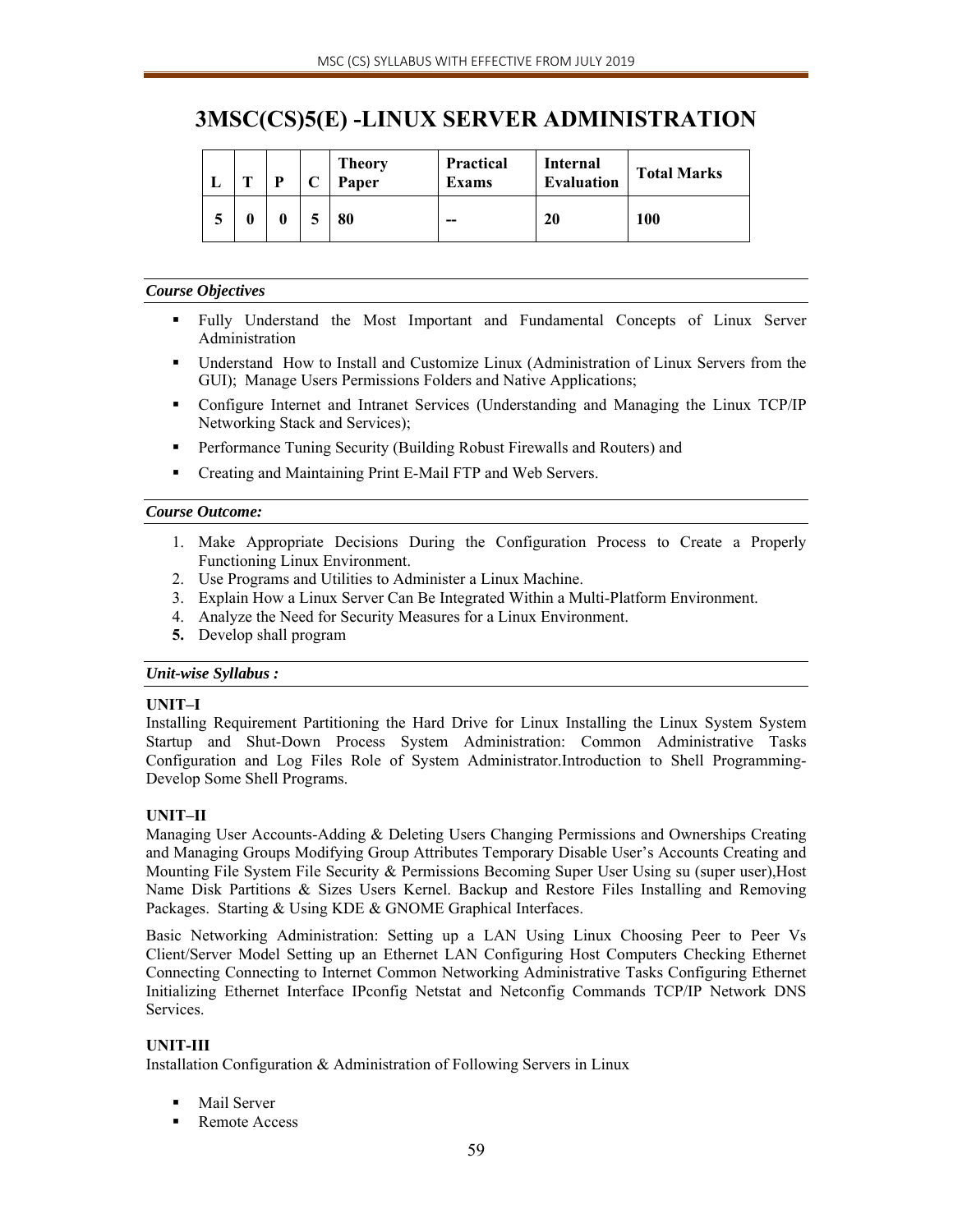- **DHCP**
- **Ftp Server**

# **UNIT-IV**

Installation Configuration & Administration of Following Servers in Linux

### **DNS**

- Apache Web Server
- **NFS**
- Samba
- **VNC** Serve

# **UNIT-V**

- Using Mysql Databases Mysqldb Commands Managing Database Users and Access Rights
- Creating and Restoring Mysqldb Backups Configuring Mysqldb Databases

# *Reference Books:*

- 1. Fedora and Red Hat Enterprise Linux Bibile by Christopher Negus Wiley India Ltd.
- 2. Christopher Negus -Linux Bible Wiley India Ltd
- 3. Linux Administration Kogent Learning Solutions Inc. ISBN 13- 9789350044209 ISBN 10- 935004420x Wiley India
- 4. Forouzan Unix & Shell Programming -Cengage Publications

# **List of Experimentson Linux Server administration**

# **System Startup and Shutdown**

This module explains how to manage startup and shutdown processes in Linux.

# **Topics**

- Understanding the Boot Sequence
- The Grand Unified Boot Loader
- GRUB Configuration Files
- System Configuration Files in /etc
- The init Process
- SysVinit Startup
- chkconfig and service
- Upstart
- systemd
- Shutting down/Rebooting the System

- Boot into non-graphical mode using GRUB
- Add a new startup service with System V
- Add a new startup services with system
- Run Shutdown vs. Halt vs. Reboot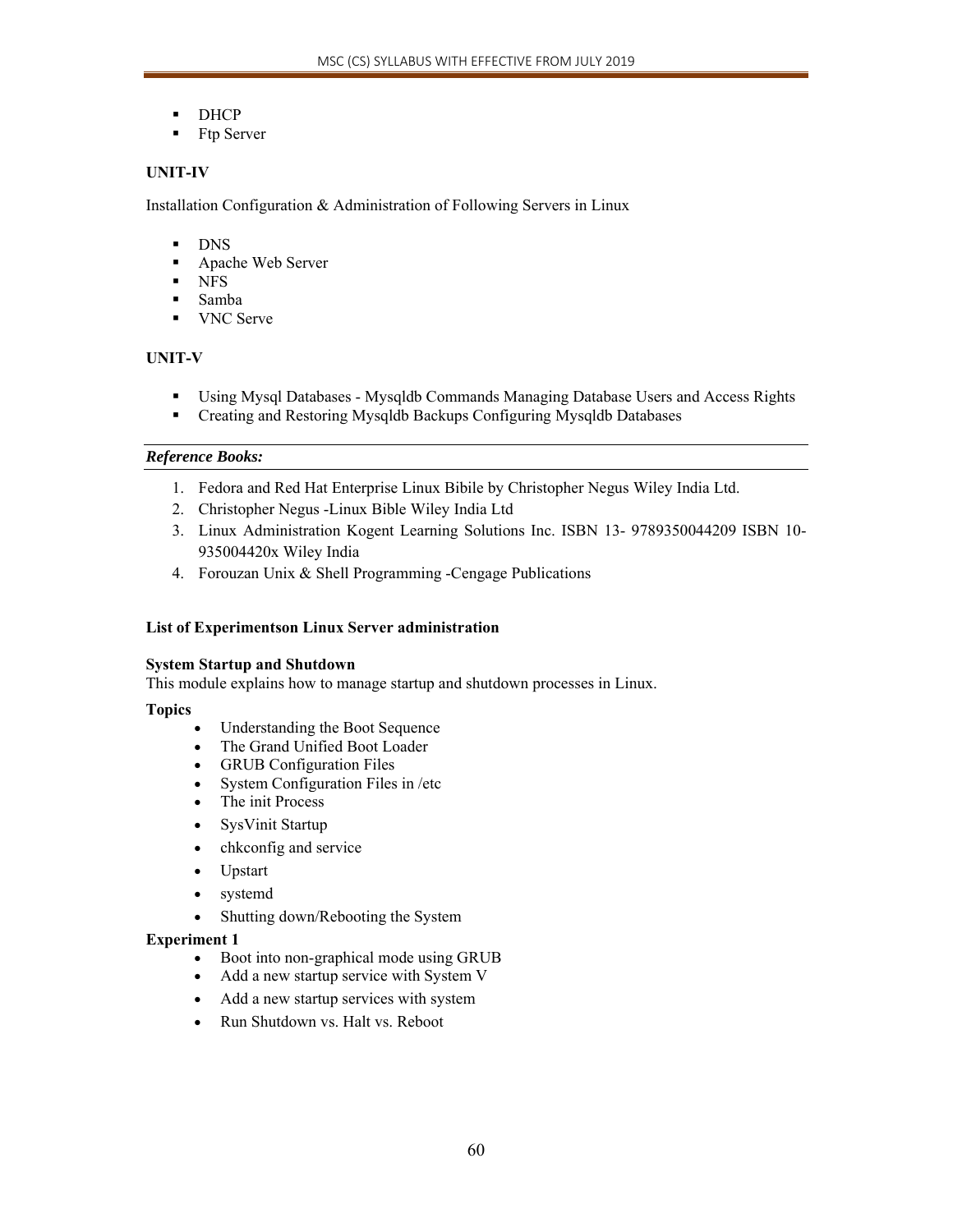# **Linux File Tree System Layout**

This module explains how the Linux File system is organized and points out the key directories and their roles.

- **Topics** 
	- Data Distinctions
	- FHS Linux Standard Directory Tree
	- $\bullet$  root (/) directory
	- $\bullet$  /bin
	- $\bullet$  /dev
	- $\bullet$  /etc
	- /home
	- $\bullet$  /lib and /lib64
	- /media
	- $\bullet$  /mnt
	- $\bullet$  /opt
	- $\bullet$  /proc
	- $\bullet$  /sys
	- /root
	- $\bullet$  /sbin
	- /tmp
	- $\bullet$  /usr
	- $\bullet$  /var
	- $\bullet$  /run

# **Experiment 2**

- Change size of the default directories
- Touring the /proc Filesystem

# **Kernel Services and Configuration**

This module explains how the Linux Kernel is configured how the modules and utilities work the function of sysctl and udev and Device Management.

# **Lessons**

- Kernel Overview
- Kernel Configuration
- sysctl
- Kernel Modules
- Module Utilities
- Module Configuration
- udev and Device Management

- Manipulating system tunables with sysctl
- Changing the maximum process ID
- Working with Kernel modules
- Working with udev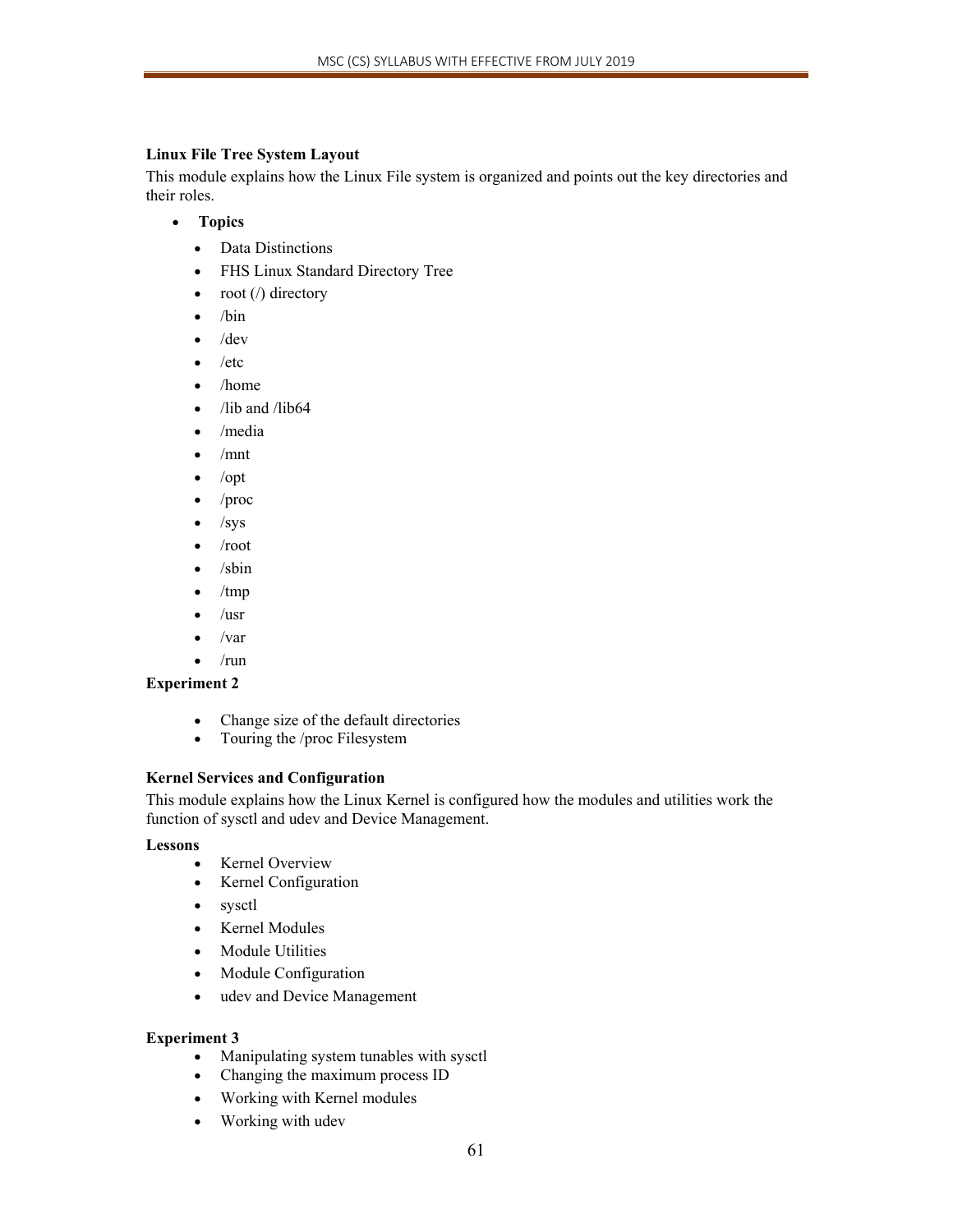# **Partitioning and Formatting Disks**

This module explains how to work with disks in Linux by naming partitioning and sizing them.

# **Topics**

- Common Disk Types
- Disk Geometry
- Partitioning
- Naming Disk Devices
- Sizing up partitions
- Partition table editors

# **Experiment 4**

- Using a file as a disk partition image
- Partitioning a Disk Image file
- Using losetup and parted
- Partitioning a real hard disk

# **Linux Filesystems**

This module explains how to work with Linux Filesystems starting with the understanding that Linux treats everything as a file. IT covers Virtual filesystem (VFS) Filesystem Usage and Attributes Major types (ext4 XFS btrfs) and how to create format mount swap and repair Filesystems.

# **Topics**

- Some Notes About Filesystems
- Virtual Filesystem (VFS)
- Filesystem Concepts
- Disk and Filesystem Usage
- Extended Attributes
- $\bullet$  ext4
- XFS
- btrfs
- Creating and formatting filesystems
- Checking and Repairing Filesystems
- Mounting filesystems
- Swap
- Filesystem Quotas

- Defragmenting a system
- Modifying Filesystem parameters using tune2fs
- Working with file attributes
- Mounting options
- Managing swap space
- Filesystem quotas
- Working with XFS
- Working with btrfs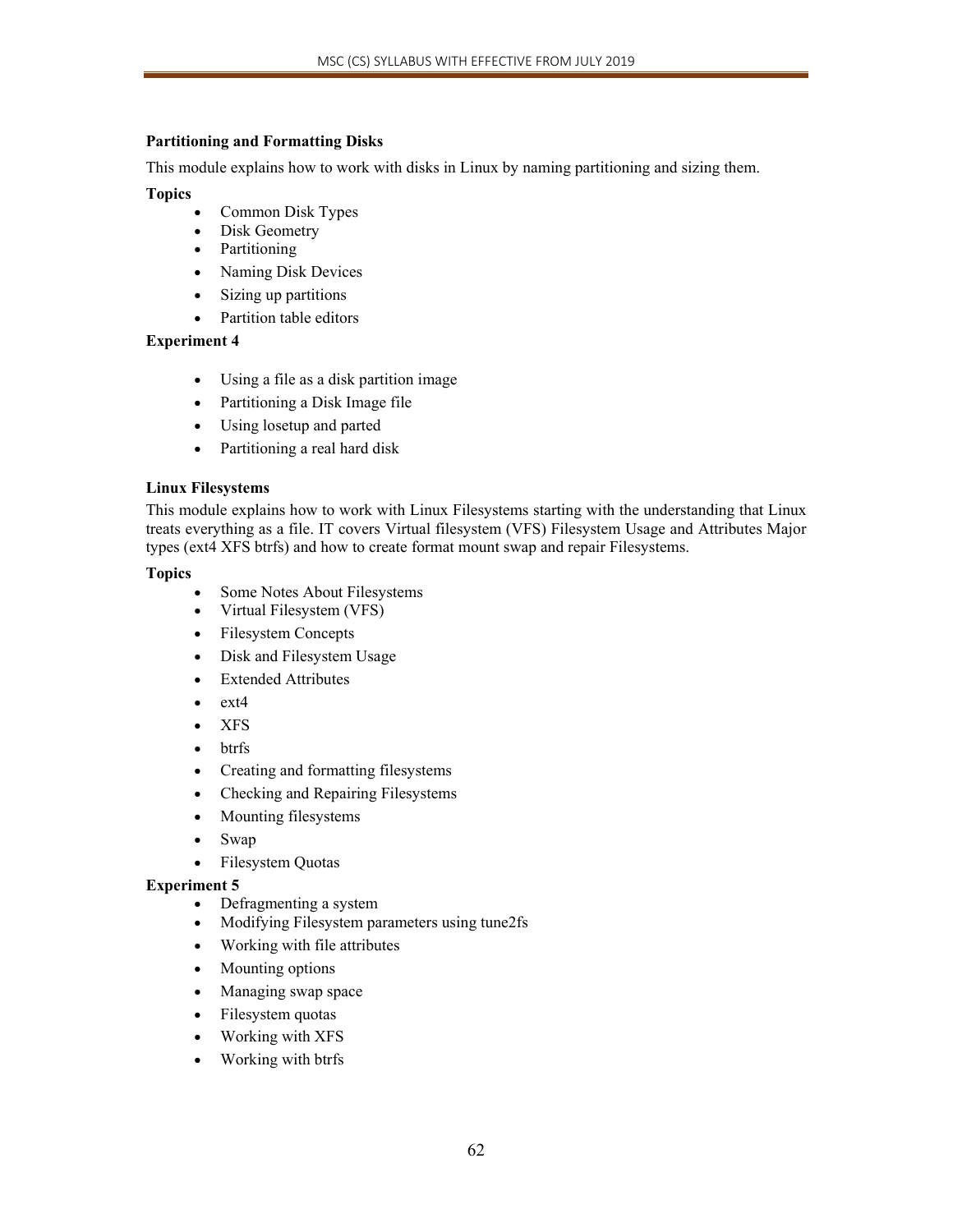# **RAID and LVM**

This module explains how to work with RAID and Logical Volume Management (LVM).

# **Topics**

- RAID
- RAID Levels
- Software RAID Configuration
- Logical Volume Management (LVM)
- Volumes and Volume Groups
- Working with Logical Volumes
- Resizing Logical Volumes
- LVM Snapshots

# **Experiment 6**

- Creating a RAID device
- Creating Logical Volumes

# **Processes**

This module explains how to work with Linux processes. It begins with an overview of what processes are and how they work before proceeding to illustrate how to create monitor prioritize and limit processes.

# **Topics**

- Programs and Processes
- Process States
- **Execution Modes**
- Daemons
- Creating Processes
- Process Limits
- Process Monitoring
- Signals
- niceness
- Libraries

# **Experiment 7**

- Controlling processes with ulimit
- Using ps and top
- Monitoring process states
- Examining signal priorities and execution

# **Package Management Systems**

This module explains how to work with the major package management systems used in Linux distributions. Covers both RPM and DKPG as well as the use of version control systems such as git.

# **Topics**

- Software Packaging Concepts
- RPM (Red Hat Package Manager)
- DPKG (Debian Package)
- Revision Control Systems

- Using RPM
- Rebuilding the RPM database
- Using DKPG
- Version control with git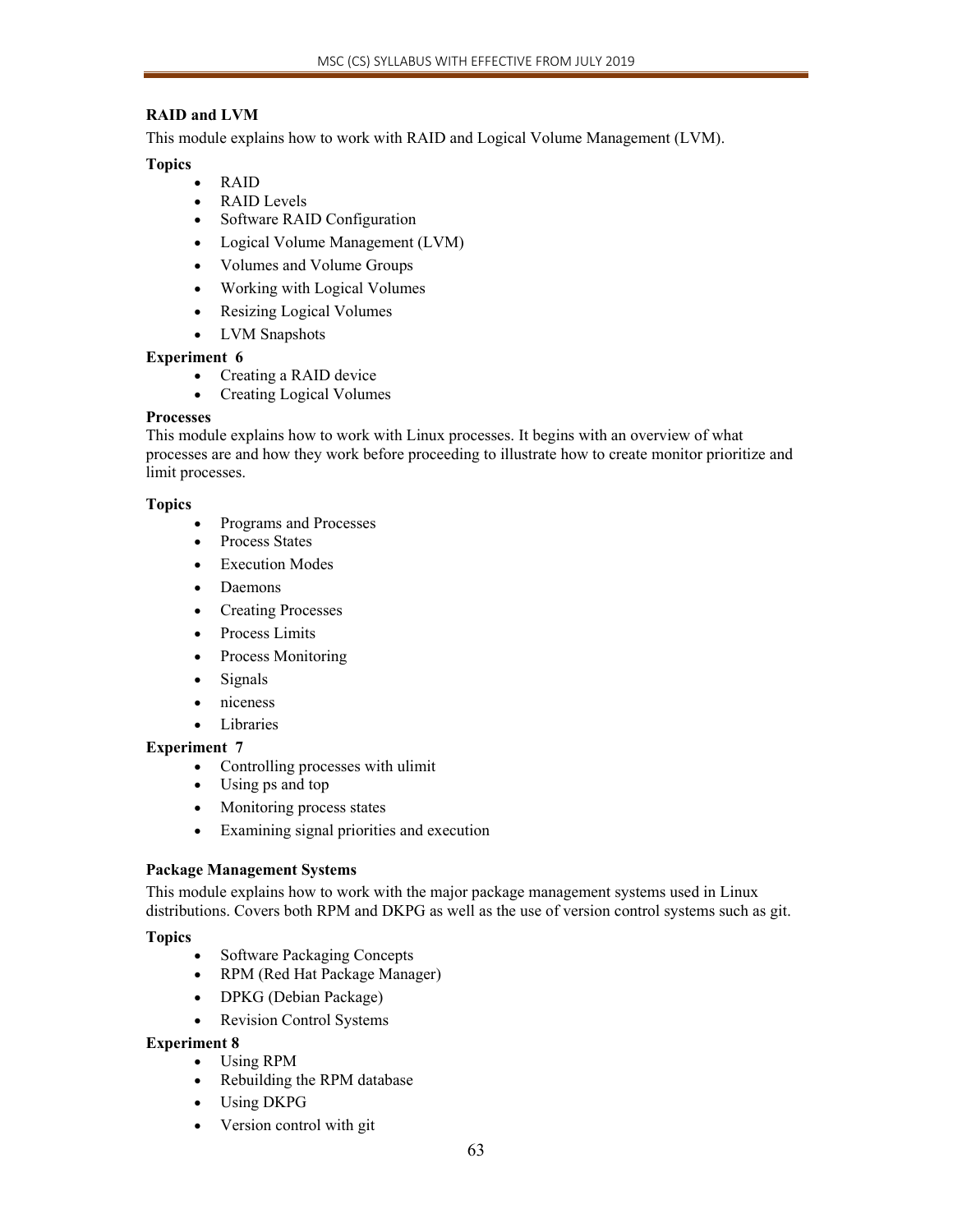# **Package Installers**

This module explains how to use the major package installers including yum zypper and APT. It also explains the role that package installers play in automating software management and dealing with dependencies.

**Topics** 

- Package Installers
- yum
- zypper
- $APT$

# **Experiment 9**

- Basic yum commands
- Using yum to find information about a package
- Managing groups of packages with yum
- Adding a new yum repository
- Basic zypper commands
- Using zypper to find information about a package
- Basic APT commands
- Using APT to find information about a package
- Managing groups of packages using APT

# **User and Group Account Management**

This module explains how to work with users and groups in Linux. It also covers how to work with passwords restricted shells the root account Pluggable Authentication Modules (PAM) LDAP and SSH.

# **Topics**

- User Accounts
- Management
- Passwords
- Restricted Shells and Accounts
- The root Account
- Group Management
- PAM (Pluggable Authentication Modules)
- Authentication Process
- Configuring PAM
- LDAP Authentication
- File Permissions and Ownership
- SSH

- Working with user accounts
- Working with groups
- Configuring PAM
- Using chmod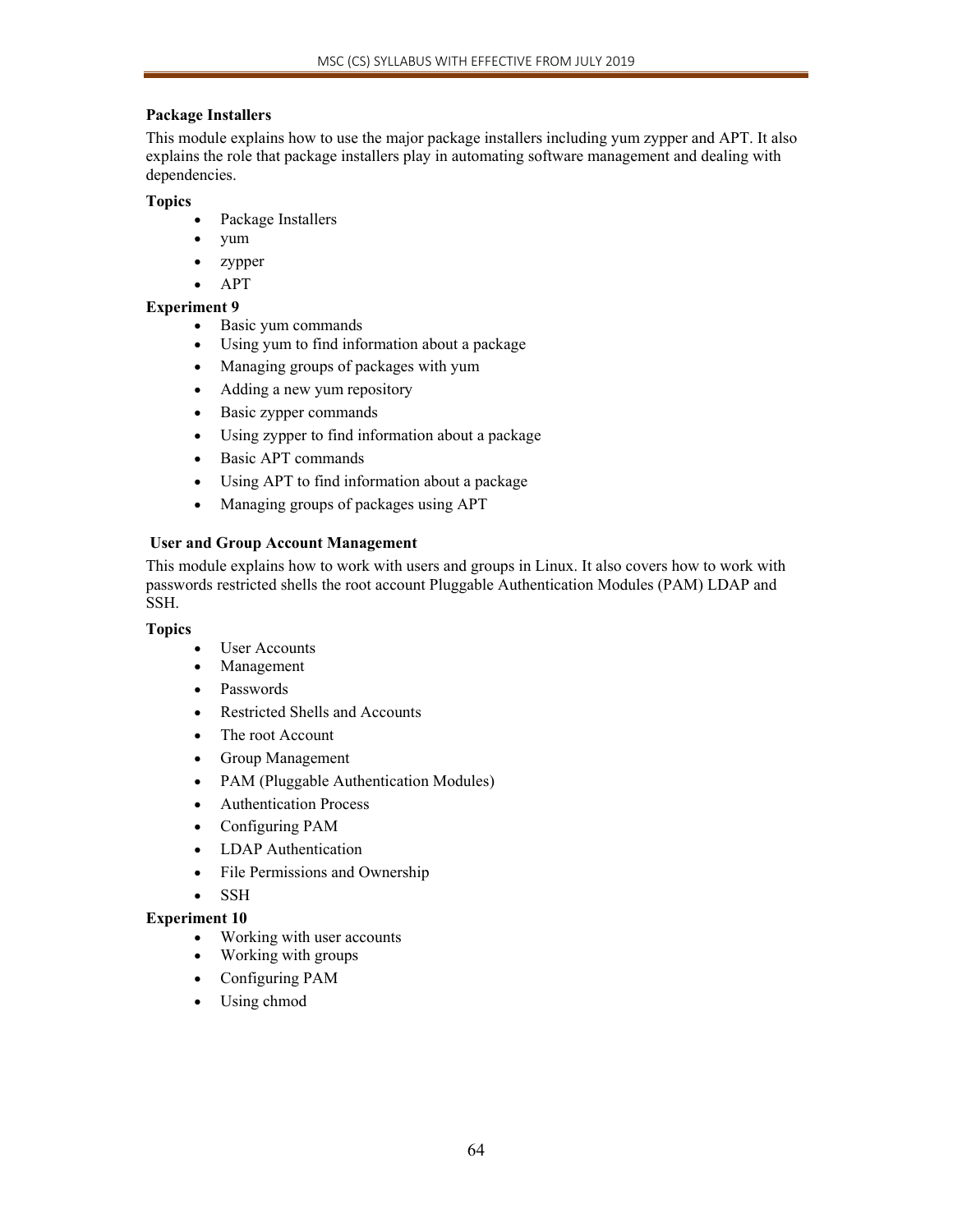# **Backup and Recovery Methods**

This module explains how to backup data in Linux. It covers the tools that are used for backup and compression as well as for moving and copying files and also for restoring files.

### **Topics**

- Backup Basics
- $\bullet$  cpio
- tar
- Compression: gzip bzip2 and xz and Backups
- dd
- rsync
- dump and restore
- mt
- Backup Programs

# **Experiment 11**

- Using tar for backup
- Using cpio for backup
- Using rsync for backup

# **Networking**

This module explains how to conduct basic networking in Linux. It covers IP addresses Hostnames Network Interfaces Routing and Name Resolution.

### **Topics**

- IP Addresses
- Hostnames
- Configuring Network Interfaces
- Routing
- Name Resolution
- Network Diagnostics

# **Experiment 12**

- Static configuration of a network interface
- Adding a static hostname
- Adding a network interface alias

# **Firewalls**

This module explains how to work with firewalls in Linux. It covers command line tools and GUI tools as well as firewalld. Zones and source management are discussed as is service and port management.

# **Topics**

- Firewalls
- Interfaces
- firewalld
- Zones
- Source Management
- Service and Port Management

- Installing firewalld
- Examining firewall-cmd
- Adding services to a zone
- Using the firewall GUI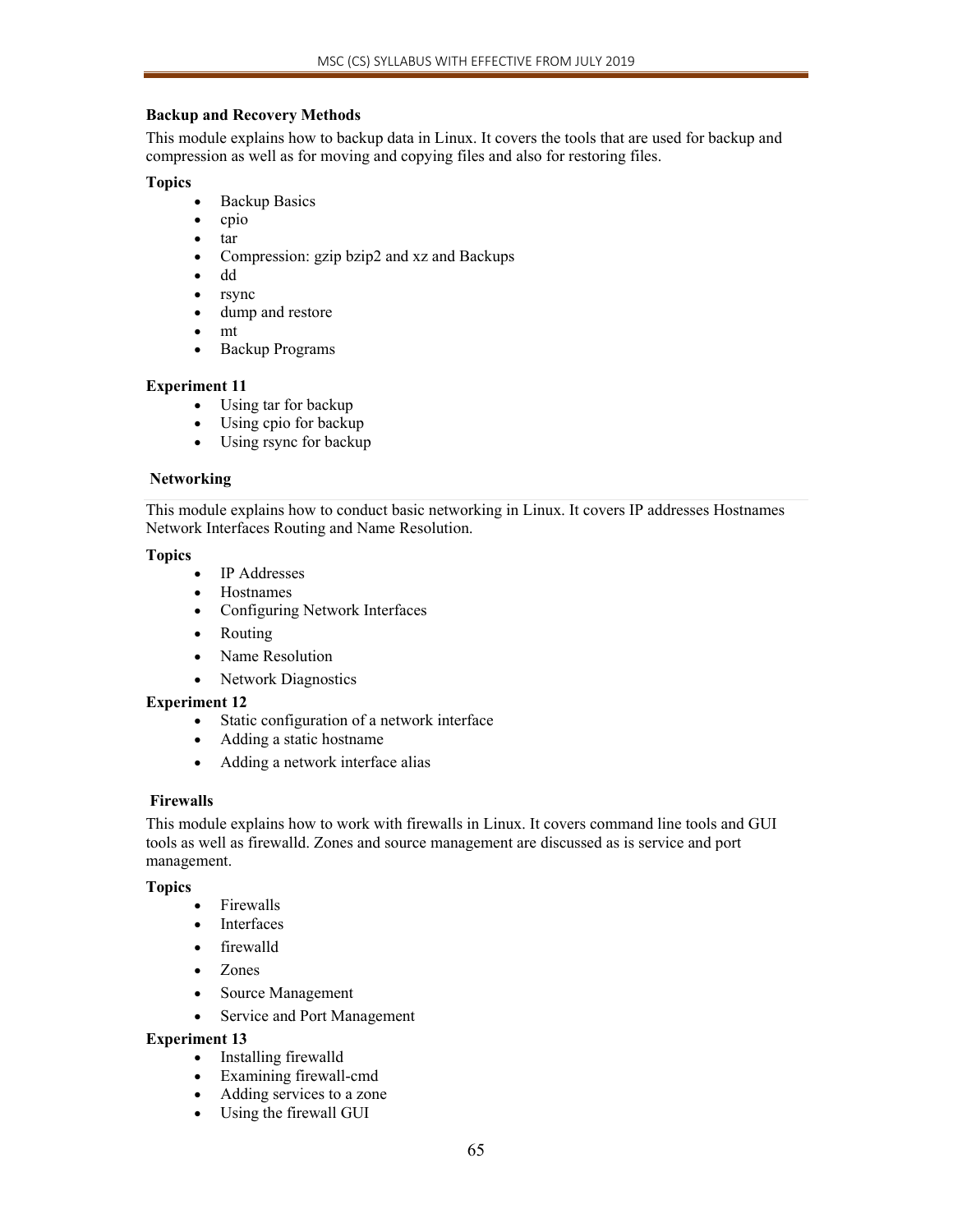# **Local System Security**

This module explains how to secure systems against both internal and external threats. It covers how to identify risks and provides guidance on how to decide what protection is appropriate. Finally it covers the basic types of security available (physical filesystem and security modules e.g. SELinux).

# **Topics**

- Local System Security
- Creating a Security Policy
- Updates and Security
- Physical Security
- Filesystem Security
- Linux Security Modules

# **Experiment 14**

- Using SELinux
- Security and mount options
- Using umask
- Using setuid and scripts

# **Basic Troubleshoot and System Rescue**

This module explains how to conduct troubleshooting in Linux as well as likely sources of issues. It covers basic concepts in system rescue and recovery and how to identify corrupted filesystems.

### **Topics**

- Troubleshooting Overview
- Things to Check: Networking
- Boot Process Failures
- Filesystem Corruption and Recovery
- Virtual Consoles
- Rescue Media and Troubleshooting
- System Rescue and Recovery

- Preparing to use Rescue/Recover media
- Recovering from a corrupted GRUB configuration
- Recovering from a password failure
- Recovering from partition table corruption
- Recovering using the install image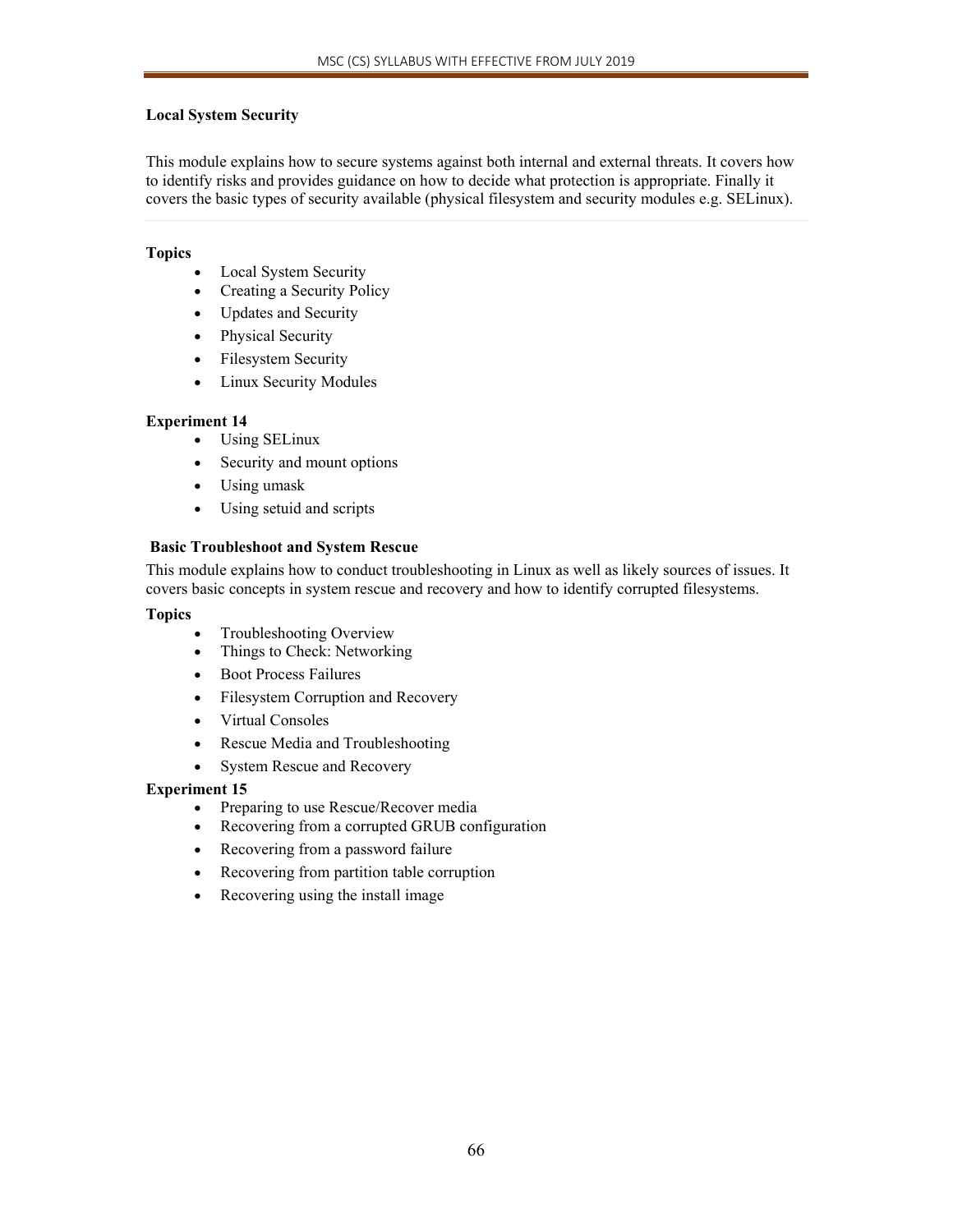# **3MSC (CS) 6-COMPUTER LAB 3**

|  | ᠇᠇ |  | Internal<br>Evaluation | Practical<br>Exams | <b>Total Marks</b> |
|--|----|--|------------------------|--------------------|--------------------|
|  |    |  |                        |                    | $\Omega$           |

#### **JAVA Programming Lab**

- 1. Write a Program in Java to Calculate the Simple Interest.
- 2. Write a Program in Java to Calculate Sum of Two Numbers Input from Command Line Argument.
- 3. Write a Program in Java to Calculate Area of Circle Using Scanner Class.
- 4. Write a Program in Java to Calculate Square Root of a Number.
- 5. Write a Program in Java to Display Name Age Calendar and Salary of a Person Input from the Keyboard.
- 6. Write a Program in Java to Display Grading of Student When His Percentage is Input from Keyboard.
- 7. Write a Program in Java to Display Odd Number from 1 to 100.

8. Write a Program in Java to Display the Following Pattern.

- 1 2 2 3 3 3 4 4 4 4 5 5 5 5 5
- 9. Write a Program in Java to Display the Following Pattern Using Function.
	- 1 2 2 3 3 3 4 4 4 4 5 5 5 5 5
- 10. Write a Program in Java to Display the Following Pattern Using Function.
	- 1 1 2 1 2 3 1 2 3 4 1 2 3 4 5

11. Write a Program in Java to Display the Following Pattern Using Function.

- 1 2 3 4 5 6 7 8 9 10 11 12 13 14
- 12. Write a Program in Java to Calculate the Factorial of a Number.
- 13. Write a Program in Java to Determine Whether a Number Input from Keyboard is Prime Number or Not.
- 14. Write a Program in Java to Display the Prime Numbers from 1 to 500 Using Function.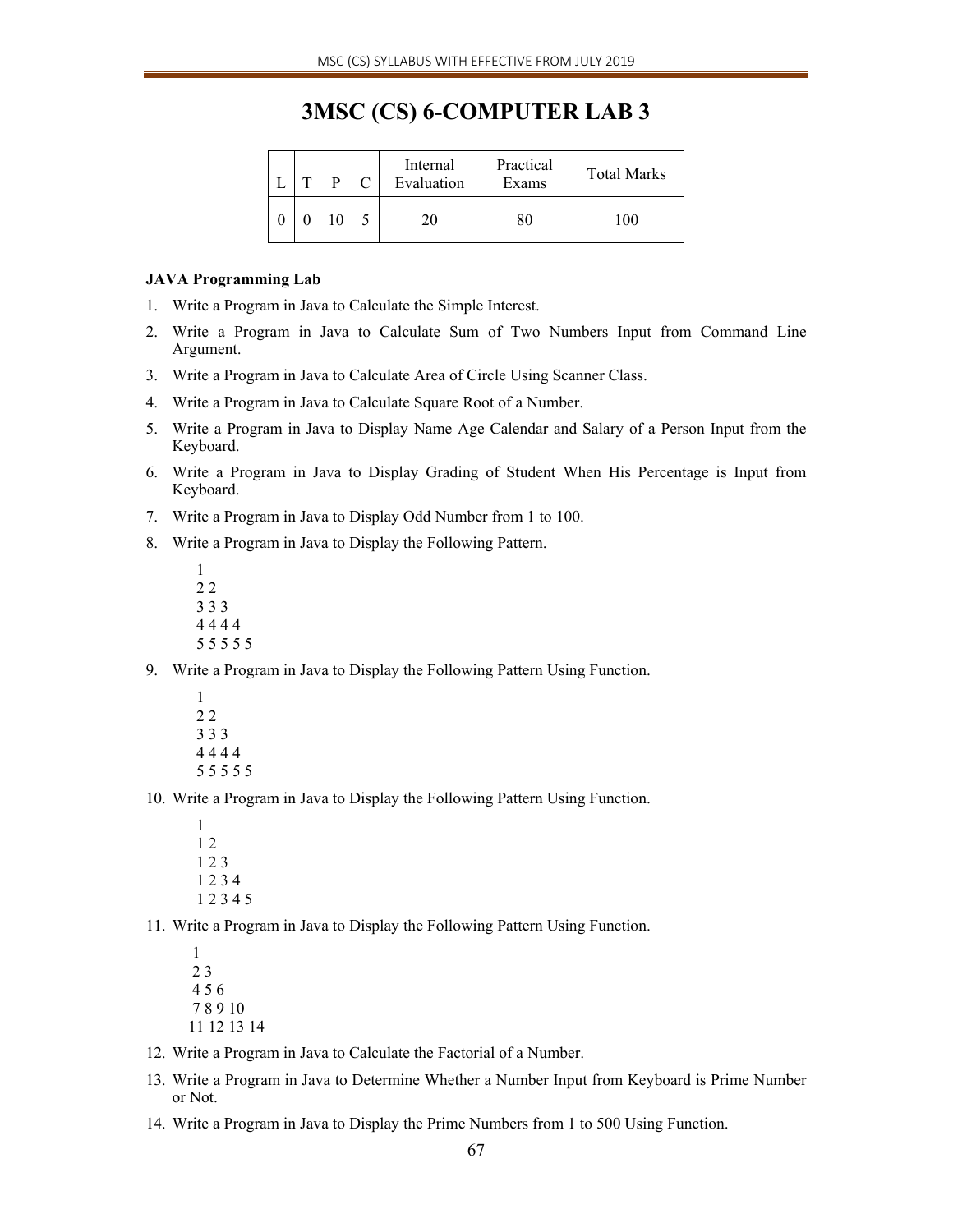- 15. Write a Program in Java to Show Accessing Class Members and use a Dot(.).
- 16. Write a Program in Java to Show Multilevel Inheritance.
- 17. Write a Program in Java to Show Single Inheritance.
- 18. Write a Program in Java to Concatenate Two Strings Without Using Library Function.
- 19. Write a Program in Java to Make First Alphabet Capital of Each Word in a String.
- 20. Write a Program in Java to Get the Last Index of Any Given Character in a String.
- 21. Write a Program in Java to Reverse Words of a String.
- 22. Write a Program in Java to Find Occurrences of Each Character in a String.
- 23. Java Program to Get String and Count Number of Words in Provided String.
- 24. Write a Program in Java to Check Given String is Palindrome String or Not in Java.
- 25. Write a Program in Java to Reverse Each Word of Given String.
- 26. Write a Program in Java to Get Sub String from a Given String.
- 27. Java Program to Convert String to Lowercase and Uppercase.
- 28. Create a Java Applet and Show the use of Drawstring() Function.
- 29. Create a Java Applet to Show How to use Various Methods of Applet Class and Graphics Class in a Java Applet.
- 30. Write a Program in Java to Show the use of Interface.
- 31. Create a Java GUIApplication Using Labels and Textfields.
- 32. Create a Java GUI Application Using Radiobuttons.
- 33. Create a Java GUI Application Using Checkboxes.
- 34. Create a Java GUI Application Using Comboboxes.
- 35. Create a Java GUI Application Using Listboxes.
- 36. Create Two Html Pages with Links to Navigate from One Page to Other Page.
- 37. Write a Servlet to Display Current Date and Time of Server On Client : Date Servlet
- 38. Write a Servlet to Display Natural Numbers from 1 to 100 : Numberservlet
- 39. Create a JSP to Display Natural Numbers from 1 to 50 :Number.Jsp and Write Down the Process of Running It Step by Step.
- 40. Create a JSP to Display Current Date and Time of Server onClient :Date.Jsp and Write down the Process of running it Step by Step.

#### **Group Assignment**

- 1. Scientific Calculator utility
- 2. Chat Application
- 3. Text Editor Like Notepad/Wordpad
- 4. Paint Application

#### **Web Technologies Lab**

- 1. Write an HTML code to display your education details in a tabular format.
- 2. Write an HTML code to display your CV on a web page.
- 3. Write an HTML code to create a Home page having three links: About Us Our
- 4. Services and Contact Us. Create separate web pages for the three links.
- 5. Write an HTML code to create a login form. On submitting the form the user
- 6. Should get navigated to a profile page.
- 7. Write an HTML code to create a Registration Form. On submitting the form the
- 8. User should be asked to login with this new credentials.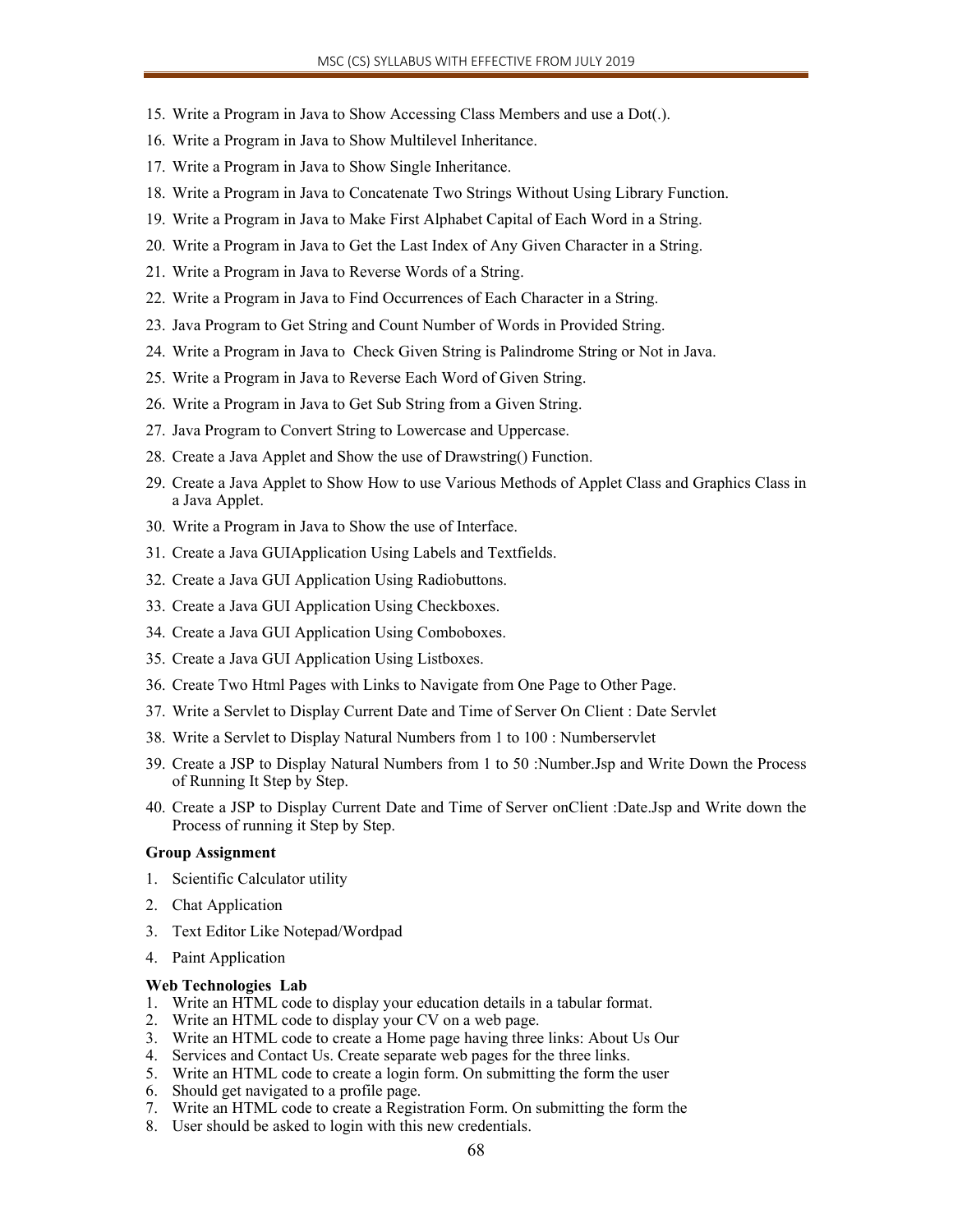- 9. Write an HTML code to create your Institute website Department Website and
- 10. Tutorial website for specific subject.
- 11. Write an HTML code to illustrate the usage of the following: Ordered List Unordered List Definition List
- 12. Write an HTML code to create a frameset having header navigation and
- 13. content sections.
- 14. Write an HTML code to demonstrate the usage of inline CSS.
- 15. Write an HTML code to demonstrate the usage of internal CSS.
- 16. Write an HTML code to demonstrate the usage of external CSS.
- 17. Write a Java script to prompt for users name and display it on the screen.
- 18. Design HTML form for keeping student record and validate it using Java script.
- 19. Write an HTML program to design an entry form of student details and send it to store at database server like SQL Oracle or MS Access.
- 20. Write programs using Java script for Web Page to display browsers information.
- 21. Create an applet which will have a line an Oval & a Rectangle
- 22. Writing program in XML and create a style sheet in CSS & display the document in internet explorer.
- 23. Write an XML program to display products
- 24. Write a program using PHP and HTML to create a form and display the details
- 25. entered by the user
- 26. Create a PHP page using functions for comparing three integers and print the largest number.
- 27. Write a function to calculate the factorial of a number (non-negative integer). The function accept the number as an argument.
- 28. Write a PHP script that finds out the sum of first n odd numbers.
- 29. WAP to check whether the given number is prime or not.
- 30. Create a PHP page which accepts string from user. After submission that page displays the reverse of provided string.
- 31. Write a PHP function that checks if a string is all lower case.
- 32. Write a PHP script that checks whether a passed string is palindrome or not? ( A palindrome is word phrase or sequence that reads the same backward as forward e.g. madam or nurses run)
- 33. WAP to create and sort an array.
- 34. WAP to create an associative array.
- 35. Write a PHP script to read a file character by character
- 36. Write a PHP script to append text to a file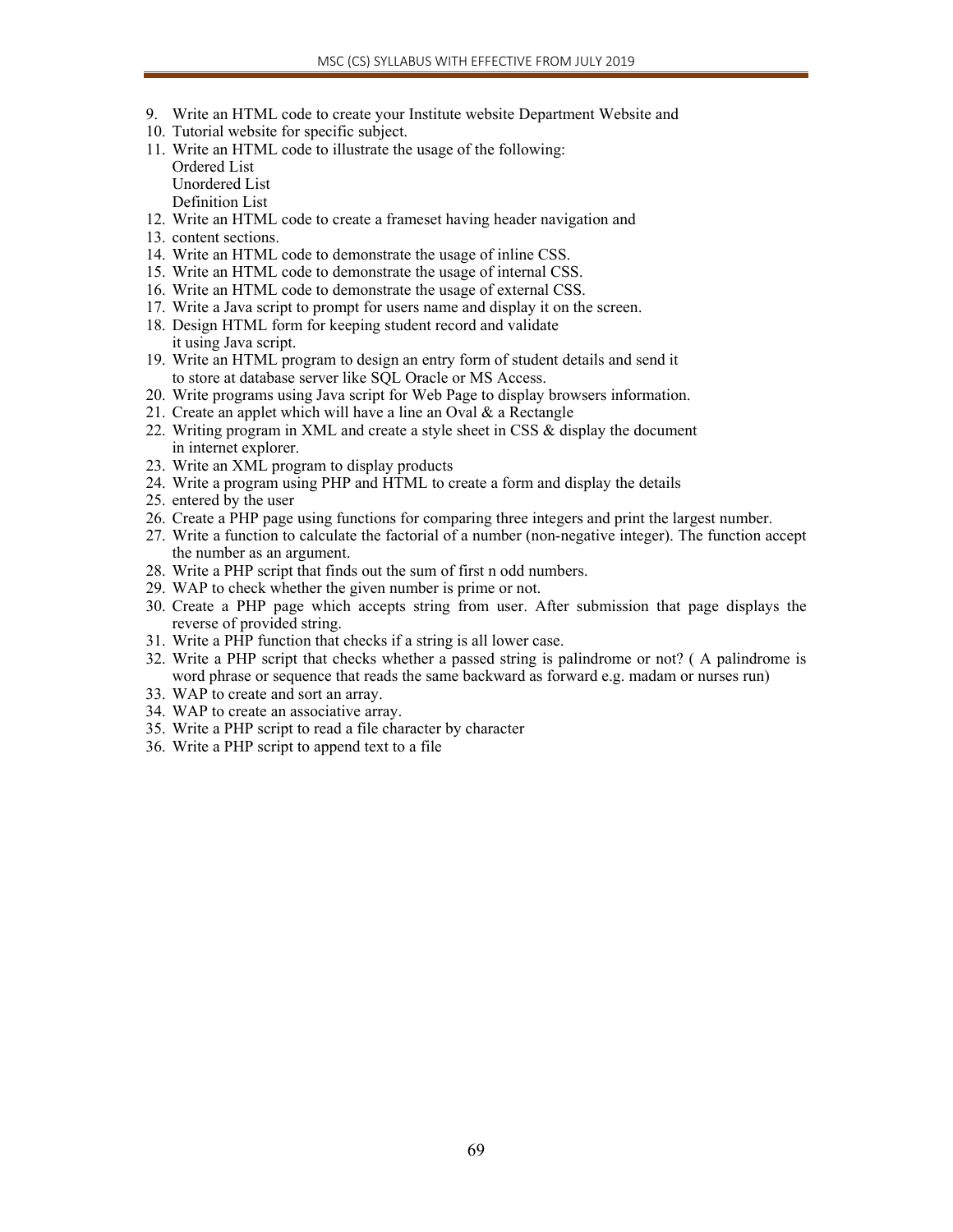# **SEMESTER-IV**

# **4MSC (CS) 1** -**PYTHON PROGRAMMING**

| m | D | <b>Theory</b><br>Paper | <b>Practical</b><br><b>Exams</b> | Internal<br><b>Evaluation</b> | <b>Total Marks</b> |
|---|---|------------------------|----------------------------------|-------------------------------|--------------------|
|   |   | 80                     | $- -$                            | 20                            | 100                |

# *Course Objectives:*

- To Introduce Python Programming Language as Multipurpose Programming Language with Features and Applications.
- To Learn Installing Python and Introducing Cross Multiplatform Usage of Python.
- To Practice Basic Language Features of Python.
- To Implement Oops Concepts Using Python.
- To Work with Files in Python

# *Course Expected Outcome:*

- 1. Install and use Python on Various Platform.
- 2. Understand and Explain the features of Python language
- 3. Design and Develop Python Applications for Data Analysis using Object‐Oriented concept.
- 4. Build Package and Modules in Python with Reusability and Exception Aspect
- 5. Write Programs for Reading and Writing Files in Python.

# *Unit-wise Syllabus :*

# **UNIT-I**

Environment Setup of Python Application Area Interactive Mode and Script Mode Data Types Mutable and Immutable Variables Expressions and Statements Variables and Keywords Operators and Operands in Python Expressions and Statements; Taking Input (Using Raw\_Input( ) and Input( ) and Displaying Output.

Functions: Importing Modules Invoking Built in Functions Functions from Math Module Functions from Random Module. Function from Date Time Module Functions from Remodule Composition

Defining Functions Invoking Functions Scope Passing Parameters Scope of Variables Void Functions and Functions Returning Values Recursion

Conditional and Looping Construct use of Compound Expression in Conditional and Looping Construct

# **UNIT- II**

Strings: String Operators Comparing Strings Using Relational Operators; String Functions & Methods Regular Expressions and Pattern Matching

Lists: Concept of Mutable Lists Creating Initializing and Accessing the Elements Traversing Appending Updating and Deleting Elements Composition Lists as Arguments List Operations List Functions and Methods

Dictionaries: Concept of Key-Value Pair Creating Initializing and Accessing the Elements in a Dictionary Traversing Appending Updating and Deleting Elements. Dictionary Functions and Methods

Tuples: Immutable Concept Creating Initializing and Accessing Elements in a Tuple Tuple Assignment Tuple Slices Tuple Indexing Tuple Functions.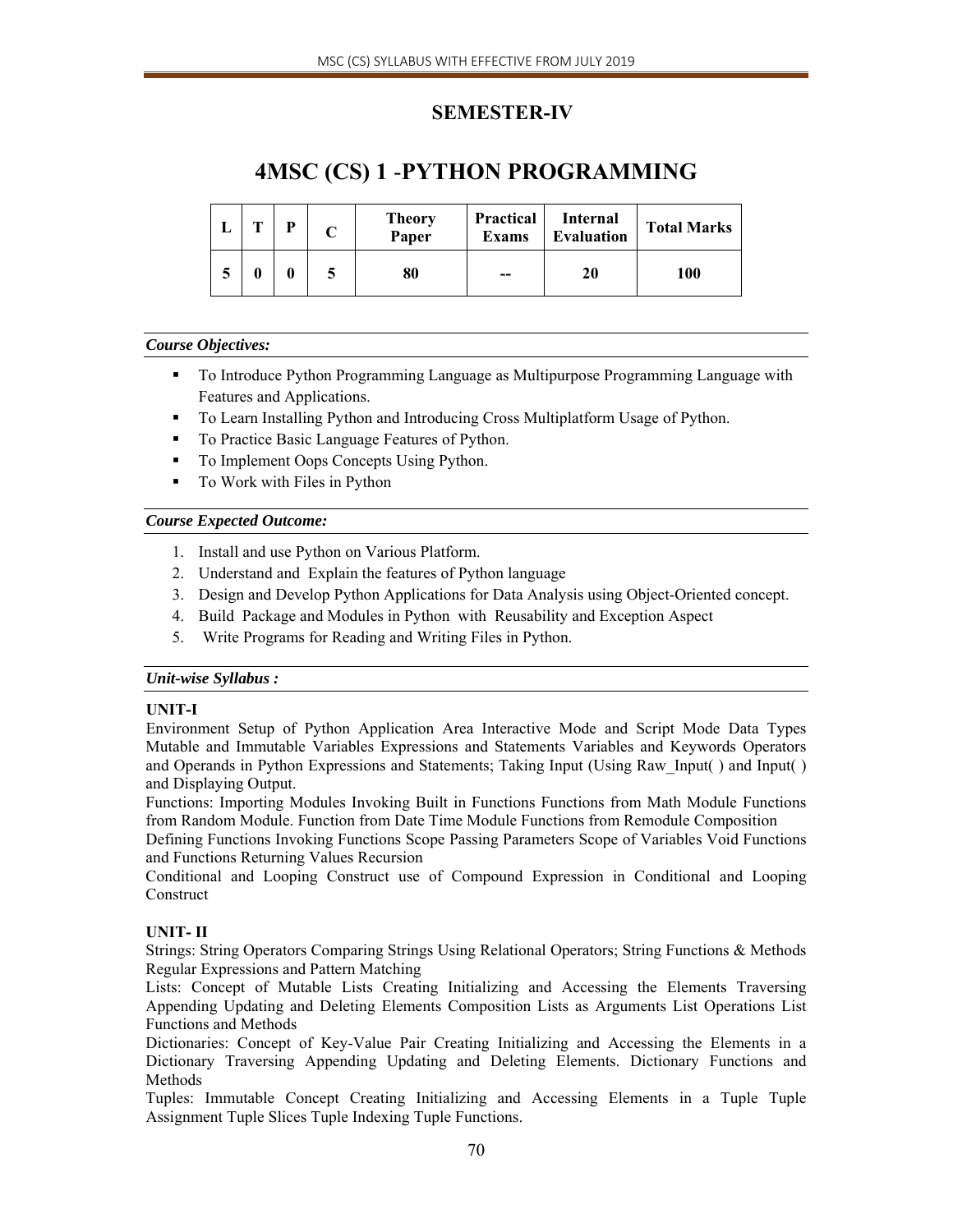# **UNIT- III**

Concept of Object Oriented Programming: Data Hiding Data Encapsulation Class and Object Polymorphism Inheritance Advantages of Object Oriented Programming over Earlier Programming MethodologiesClasses: Defining Classes (Attributes Methods) Creating Instance Objects Accessing Attributes and Methods Using Built in Class Attributes (Diet Doc Name Module Bases) Constructor (Init() Del() and Str()) Methods in a Class Private Attributes (Limited Support) Importance of "Self" (Acts as a Pointer to Current Calling Object) Operator Overloading with Methods

# **UNIT- IV**

Inheritance: Concept of Base Class and Derived Class: Single Multilevelandmultiple Inheritance-Overriding Methods Using Super() in Derived Class to Invoke Init() or Overridden Methods of Parent Class

Data File: Need for Non-Bold for Data File Types of Data File-Text and Binary Opening and Closing Files- Open() Close() Access Modes (Output Input Default) File Object Access Modes Reading and Writing a File Read() Readline() Readlines() Write() Writeliness File Positions (Seek() Tell()) Renaming and Deleting a File Flush()

# **UNIT- V**

Implementation of Basic File Operations on Text and Binary File in Python: Creating/Writing Data into File Reading and Displaying Data from File Searching for Particular Data from a File Insertion and Deletion of Data from an Already Existing File Modification of Data in File

Error and Exceptions: Name error Indexerror Typeerror I/O Error Importerror Valueerror Eoferror Generator Function Using Yield

- 1. Mark Lutz o-'Learning Python 5th Edition reilly Publication
- 2. Fabrizio Romano-Learning Python Download Link Https://Www.Packtpub.Com/ Packt/Free-Ebook/Learning-Python
- 3. Mark Lutz-Learning Python (Fourth Edition) –Download Link Http://Freebook. Qiniudn.Com/Learning%20python%204th%20edition.Pdf
- 4. HTTPS://Docs.Python.Org/3/Tutorial/Index.Html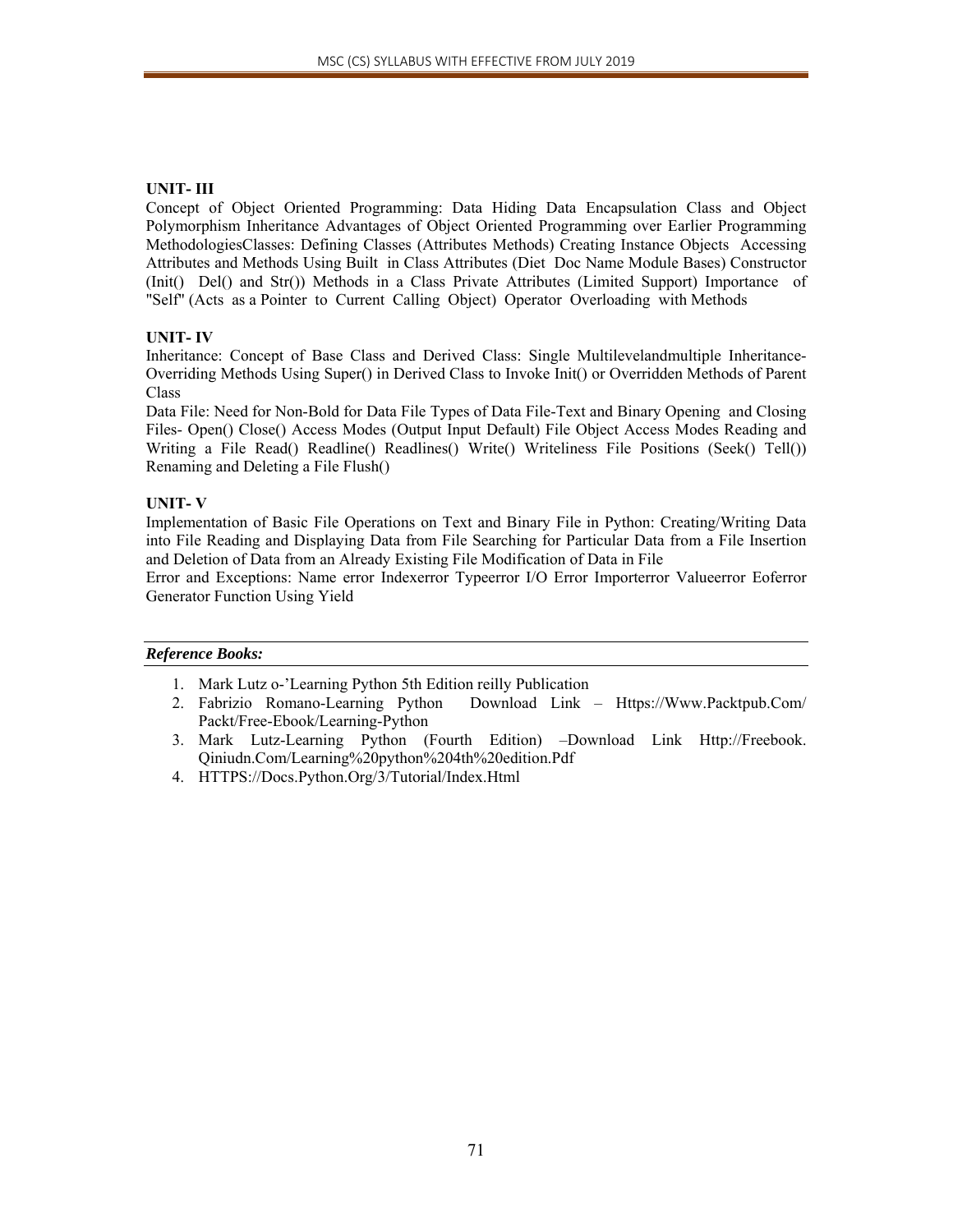# **4MSC (CS) 2- DOT NET TECHNOLOGY**

| $\mathbf{r}$ | D | <b>Theory</b><br>Paper | <b>Practical</b><br><b>Exams</b> | <b>Internal</b><br><b>Evaluation</b> | <b>Total Marks</b> |
|--------------|---|------------------------|----------------------------------|--------------------------------------|--------------------|
|              |   | 80                     | --                               | 20                                   | 100                |

# *Course Objectives:*

- Identify the Basics of. Net Framework Architecture and User Programs
- Do GUI Programming Using Vb.Net and C#
- Examine the Challenges Involved in.Net Framework Programming
- Do Event Driven Programming Projects
- Learn the Ado.Net Database Usages in Website Creation
- Empower the Websites with use of Xml.

# *Course Outcome:*

- 1. Understand and explore various Features of.Net Framework
- 2. Analyze Design and Develop the GUI of Applications software Using VB.Net and C#
- 3. Design Develop and Implement Complete software Projects Using VB.Net and C# with consideration of Environment in team spirit.
- 4. Analyze the requirement design and develop Dynamic and Static Websites and web applications using.Net technology.
- 5. Integrate and Apply Different Components Including Database Xml with Proper Choice of Languages Mapping

# *Unit-wise Syllabus :*

# **UNIT-I**

Introduction to.Net.Net Framework Features & Architecture CL Common Type System MSIL Assemblies: Types of Assemblies Class Libraries. Event Drive Programming Methods and Events Related with Mouse and Keyboard. Programming in to Visual Studio Types of Project in.Net IDE of Vb.Net- Menu Bar Toolbar Project Explorer Toolbox Properties Window Form Designer Form Layout Immediate Window Asp & Html Forms

# **UNIT- II**

the Vb.Net Language- Variables Declaring Variables Data Types Scope & Lifetime of a Variable Arrays Types of Array Control Array Subroutine Functions Passing Argument to Functions Optional Argument Returning Value from Function. Control Flow Statements: Conditional Statement Loop Statement. Forms: Loading Showing and Hiding Forms Working with Multiple Forms Controlling One Form within Another Overview of C# Structure of C# Program C# in.Net.

# **UNIT- III**

GUI Programming with Windows Form with Properties Methods and Events: Text Box Control Label Control Button Control Listbox Combo Box Checked Box Picture Box Radio Button Pannel Scroll Bar Timer Control Adding Controls At Runtime Common Dialog Control: File Save Print Help. Designing Menus MDI Forms Overview of Dynamic Web Page Asp.Net Controls Applications Web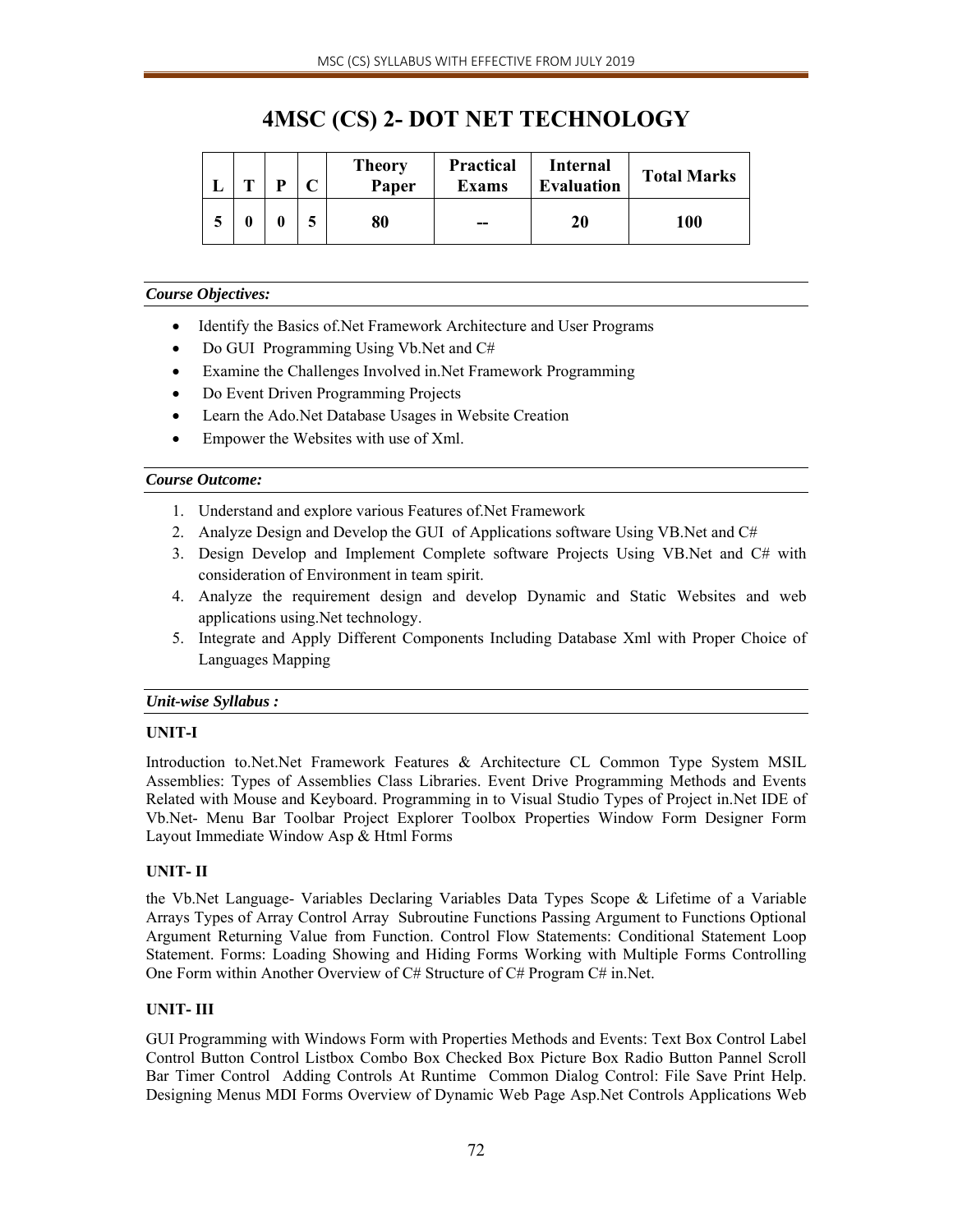Servers Web Form Controls Server Controls Client Controls Adding Controls to a Web Form Form Validation Controls: Client Side Validation Server Side Validation

#### **UNIT- IV**

Ado.Net Architecture Create Connection Accessing Data Using Data Adapters and Datasets Using Command & Data Reader Data Bind Controls Displaying Data in Data Grid. Data Form Wizard Processing SQLl & Access Database Using Ado.Net Object Model Connection Object Command Object Add Delete Move & Update Records to Dataset Executing Queries

## **UNIT- V**

XMLl in.Net XML Basics Attributes Fundamental XML, Classes: Document Textwriter Textreader XML, Validations XML,in Ado.Net the Xmldatadocument. Web Services: State Management- View State Session State Application State Web Service Description Language Building & Consuming a Web Service. Web Application Deployment Caching

#### *Reference Books*

- 1. Steven Holzner Vb.Net Programming Black Book Dreamtech Publications
- 2. Evangelospetroutsos-Mastering VB.Net -BPB Publications
- 3. Mathew -The Complete Reference ASP.Net Macdonald TMH
- 4. Professional ASP.Net- Wrox Publication
- 5. Stephen Walther-Active Server Pages 2.0 (Unleashed) : Techmedia
- 6. Eric a. Smith -Asp 3 Programming Bible: IDG Books
- 7. C# Programming Wrox Publication
- 8. Matt Telles -C# Programming Black Book Dreamtech Publication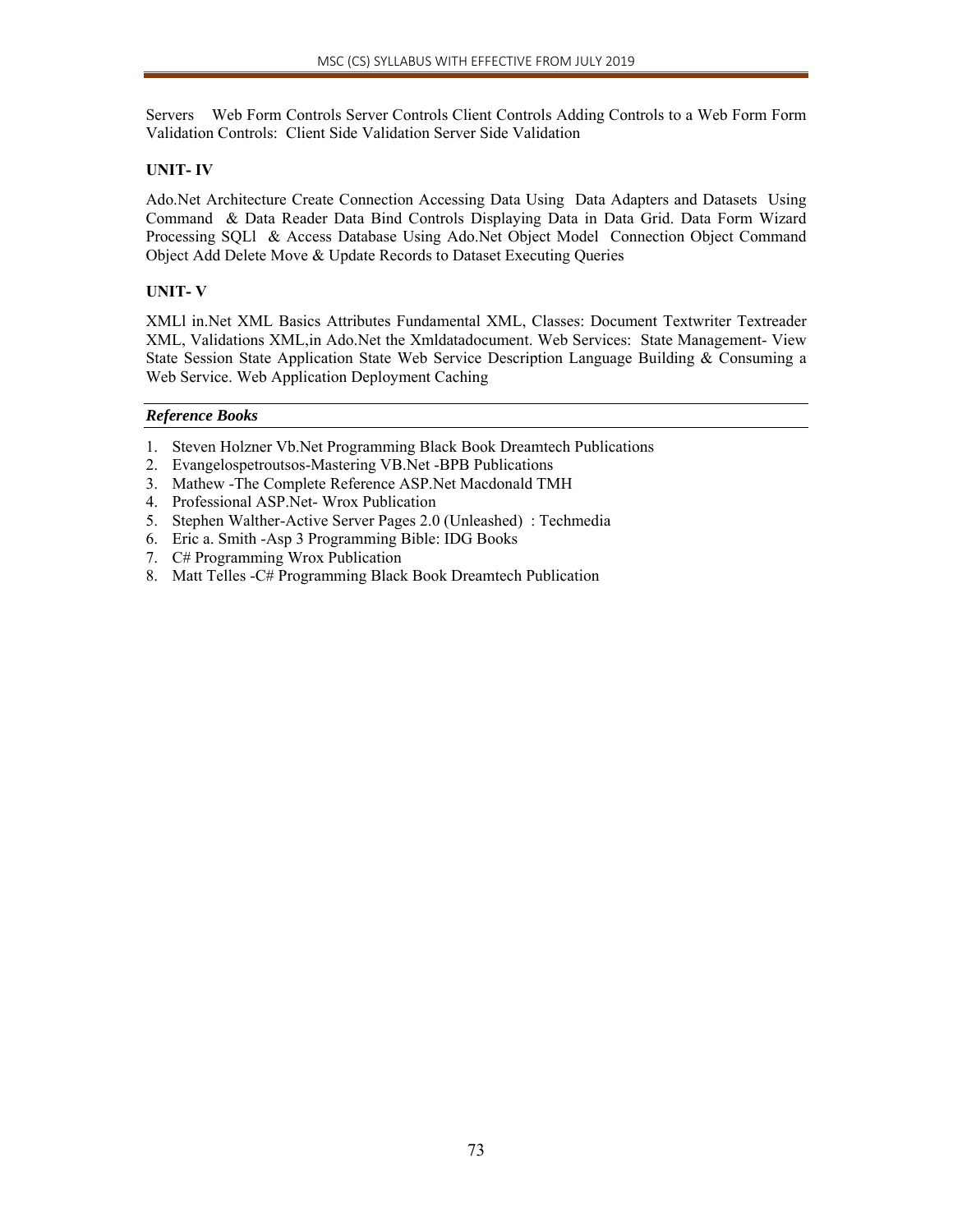# **4MSC (CS) 3(A) – SOFTWARE TESTING AND QUALITY ASSURANCE**

|   | m | D | <b>Theory</b><br>Paper | <b>Practical</b><br><b>Exams</b> | Internal<br><b>Evaluation</b> | <b>Total Marks</b> |  |
|---|---|---|------------------------|----------------------------------|-------------------------------|--------------------|--|
| ⊃ |   |   | 80                     | --                               | 20                            | 100                |  |

#### *Course Objectives:*

- Understand Learn and Apply the Theoretical and Practical Knowledge of Software Testing.
- Introduce Quality Models Factors Affecting Quality Various Characteristics and Relationship Quality Metrics Estimation Techniques Quality Assurance and Control and Certification.
- Understand Learn and Analyze the Code by Applying Code Inspection Review and Structured Walkthrough Approaches for Static Testing Software Product.
- Understand the Key Concepts of Software Testing Such as Types Levels Process Strategies and Metrics of Software Testing and Defect Management.
- Learn the Various Testing Techniques and Hands on Testing Tool for Designing Exercising the Test Case on SUT and Auditing the Results.
- Introduce Understand and Learn Features and Working of Various Tools of Software Testing and Apply on Different Software Artifacts.

#### *Course Outcomes:*

- 1. Explain and Apply Knowledge of Key Concepts of Software Testing Quality and Testing Tools.
- 2. Draw the DD Graph and Identify the Various Test Cases from Paths of Flow Graph of Software Testing Problem and Determine the Complexity of Software.
- 3. Design Test Cases and Develop Test Suite Write Test Scripts Set Environmental Variables for Carrying Out the Various Levels of Testing Manually and Automatically.
- 4. Manage Software Defects and Risks Within a Software Project.
- 5. Work Effectively in Profile of Software Tester Quality Assurance and Control officer Project Manager and Leaders.

#### *Unit-wise Syllabus :*

## **UNIT-I**

Software Testing Process Objectives Testing Techniques Software Testing Life Cycle Concept of Testing Types of Errors Stubs and Drivers Verification and Validation Different Types of Verification & Validations Mechanisms Concepts of Software Reviews Code Inspection and Code Walkthrough Testing of Component Based Software System Energy Efficient Testing Mobile Application Testing.

## **UNIT-II**

Software Testing Methods Testing Fundamentals Test Case Design White Box Testing and its Types Black Box Testing and its Types Software Testing Strategies Strategic Approach to Software Testing UNIT Testing Integration Testing Validation Testing System Testing Test Planning Budgeting and Scheduling.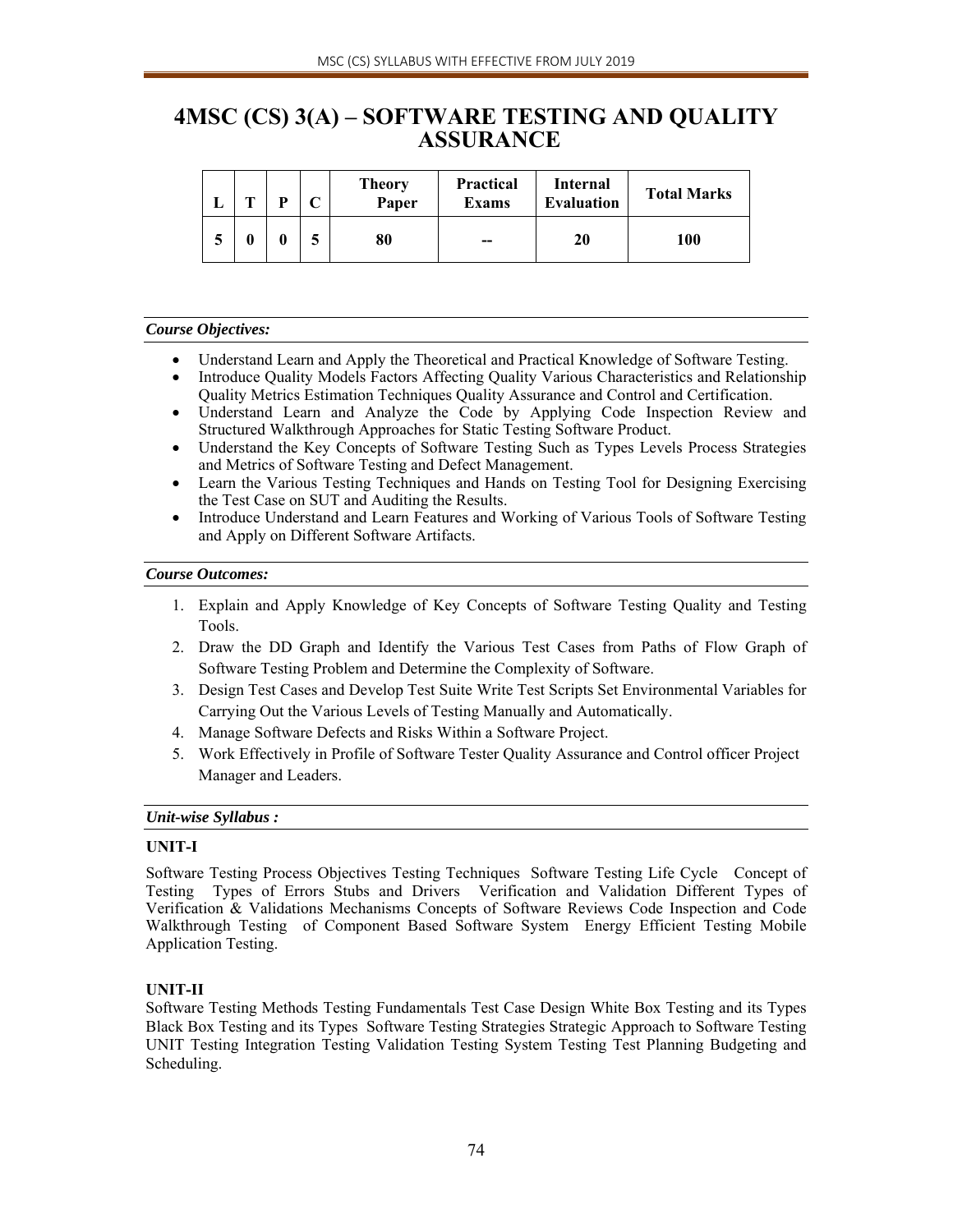## **UNIT-III**

Software Testing Metrics Concept and Developing Testing Metrics Different Types of Metrics Complexity Metrics Defect Management Definition of Defects Defect Management Process Defect Reporting Metrics Related to Defects Using Defects for Process Improvement.

#### **UNIT-IV**

Software Quality Factors Affecting Software Quality Quality Models Software Quality Estimation Quality Metrics Quality Assurance SQA Activities Software Reviews Formal Technical Reviews Quality Control Quality Management and SQA Plan. Quality Improvement Pareto Diagrams Cause-Effect Diagrams Scatter Diagrams Run Charts Total Quality Management Statistical Quality Assurance Software Reliability the ISO 9001 Quality Standard Six Sigma Informal Reviews.

#### **UNIT-V**

Quality Costs Quality Cost Measurement Utilizing Quality Costs for Decision-Making. Manual Vs Automatic Testing Basics of Automated Testing Drawback of Manual Testing Advantages of Automation of Testing Factors for Automation Testing Types Automation of Testing Tools Introduction to QTP , IDE Basic Components in QTP ,QTP Framework Write Scripts, Introduction to Winrunner and Rational Robot.

#### *Reference Books:*

- 1. Roger S. Pressman Software Engineering a Practitioners Approach McGraw Hill Education; 7 Edition 1 April 2009.
- 2. K.K. Aggarwal & Yogesh Singh "Software Engineering" 2nd Ed. New Age International Publishers New Delhi 2005.
- 3. Kshirsagar Naik Priyadarshi Tripathy Software Testing and Quality Assurance Theory and Practice Wiley-Spektrum; 1 Edition August 18 2008.
- 4. Donna C. S. Summers Quality Management Pearson; 2 Edition April 26 2008
- 5. Yogesh Singh Software Testing Cambridge University Press 2012
- 6. William Perry "Effective Methods for Software Testing" John Wiley & Sons New York 1995
- 7. Louise Tamres "Software Testing" Pearson Education Asia 2002
- 8. Cem Kaner Jack Falk Nguyen Quoc "Testing Computer Software" Second Edition Van Nostrand Reinhold New York 1993.
- 9. Boris Beizer "Black-Box Testing Techniques for Functional Testing of Software and Systems" John Wiley & Sons Inc. New York 1995.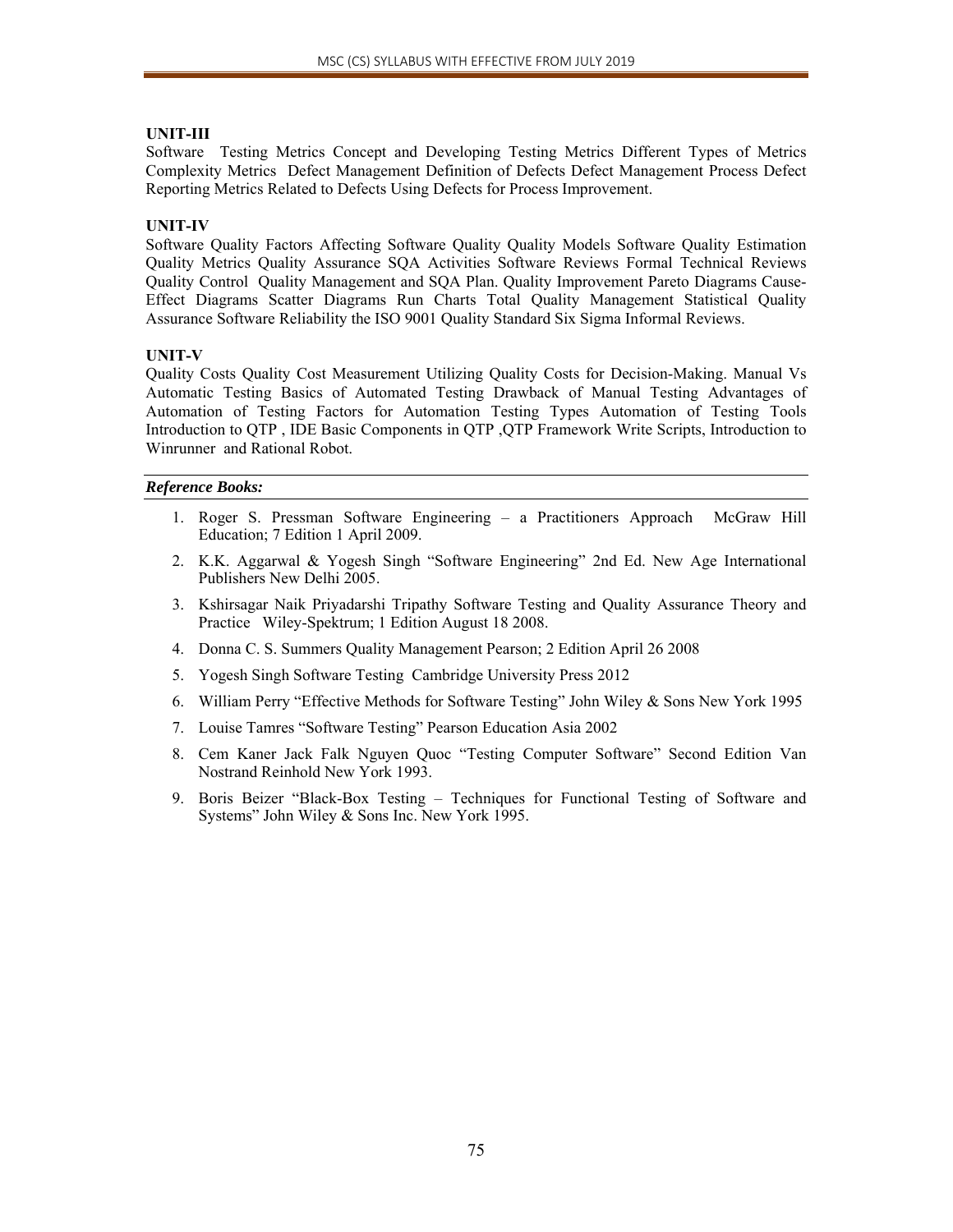# **4MSC(CS)3(B)-BIG DATA ANALYTICS**

| <b>CONT</b> | D | <b>Theory</b><br>Paper |    | <b>PracticalExams</b>   InternalEvaluation   Total Marks |     |
|-------------|---|------------------------|----|----------------------------------------------------------|-----|
|             |   | 80                     | -- | 20                                                       | 100 |

## *Course Objectives:*

- Familiarize the Students with Most Important Information Technologies used in Manipulating Storing and Analyzing Big Data.
- This Course Gives Students all Around Learning of the Big Data Framework using Hadoop and Spark Including Yarn HDFS and Mapreduce
- It Provide an Overview of Approaches Facilitating Data Analytics on Huge Datasets.

## *Course Outcome:*

- 1. Ability to identify the characteristics of datasets and compare the trivial data and big data for various applications.
- 2. Demonstrate an ability to use Hadoop framework to efficiently store retrieve and process Big Data for Analytics.
- 3. Implement several Data Intensive tasks using the Map Reduce Paradigm

## *Unit-wise Syllabus :*

## **UNIT-I**

Big Data- Introduction Characteristics Types Elements Traditional Vs. Big Data Business Approach Big Data Analytics Advantages Applications Distributed & Parallel Computing for Big Data Components in Big Data Architecture Virtualization Approaches.

# **UNIT- II**

Statistics and Probability: Sampling Techniques - Data Classification Tabulation Frequency and Graphic Representation Measures of Central Value - Mean Mode Median Random Variable and Probability Theory.

# **UNIT- III**

Hadoop- Introduction Features Advantages Versions Key Considerations of Hadoop RDBMS vs Hadoop Hadoop Ecosystem HDFS - Architecture Features Commands Processing Data with Hadoop Hadoop Yarn.

# **UNIT- IV**

Mapreduce Framework Features Uses Working on Mapreduce Mapreduce Input and Output Operations Exploring Map and Reduce Functions Mapreduce Optimization Technique HBASE Introduction Architecture HBASE in Hadoop Applications.

## **UNIT- V**

Processing Data with Mapreduce Task Execution & Environment – Installation of Eclipse Hadoop Java Development Kit and Linux Ubuntu OS Mapreduce Program Steps to Obtain Word Count Functionality of Input Format- Inputsplit Recordreader Fileinputformat Output Process of Fileoutputformat – Outputformat Recordwriter Role of Combiner Partitioner Debugging Mapreduce.

## *Reference Books:*

- 1. Rob Kitchin The Data Revolution: Big Data Open Data Data Infrastructures And Their Consequences SAGE Publications Ltd
- 2. Croll and B. Yoskovitz Lean Analytics: Use Data to Build a Better Startup Faster o'reilly
- 3. Mayer-Schönberger and K. CukierBig Data: A Revolution That Will Transform How We Live Work and Think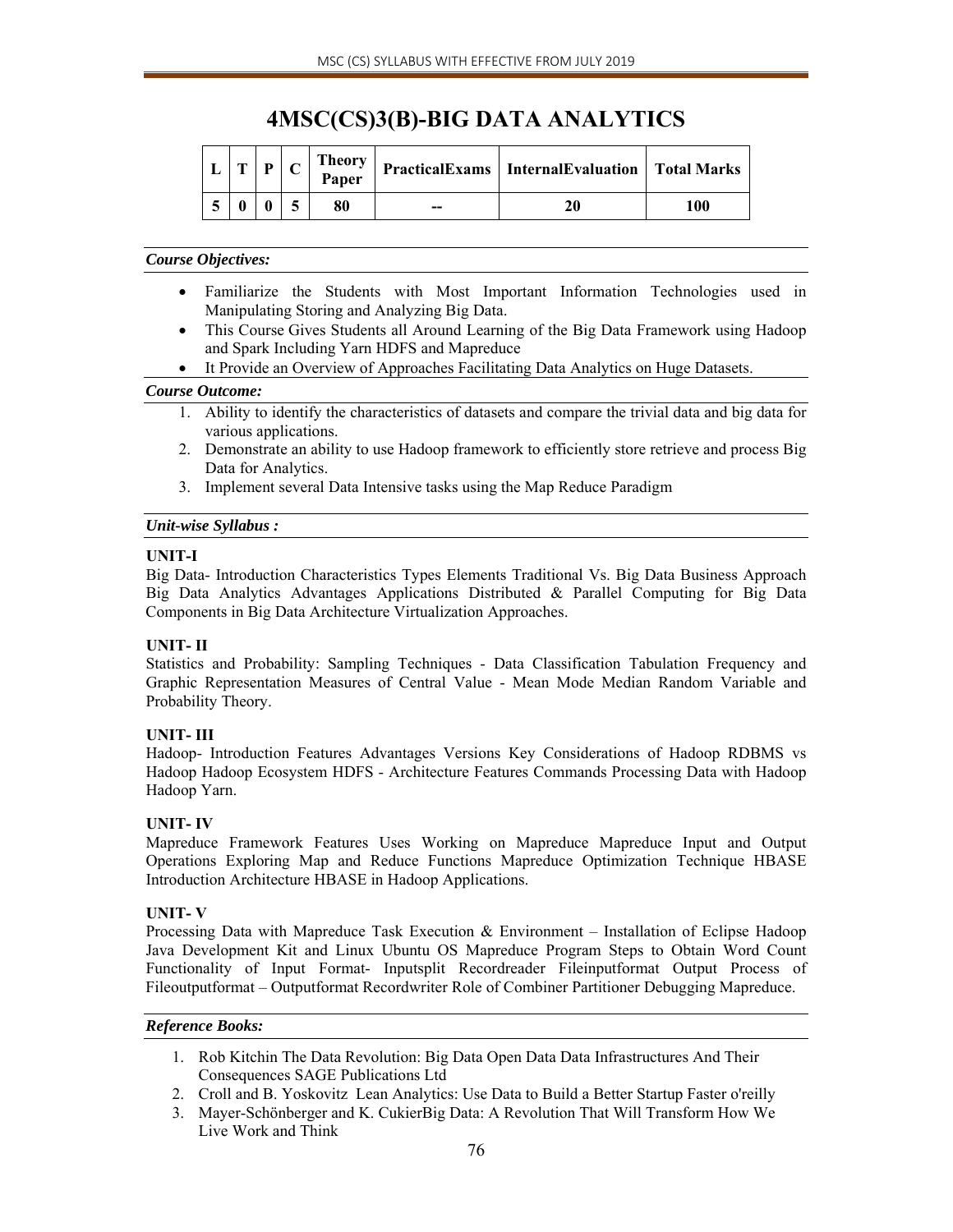- 4. E. Siegel-Predictive Analytics: The Power to Predict Who Will Click Buy Lie or Die
- **5.** Bernard Marr-Big Data in Practice Wiley publication.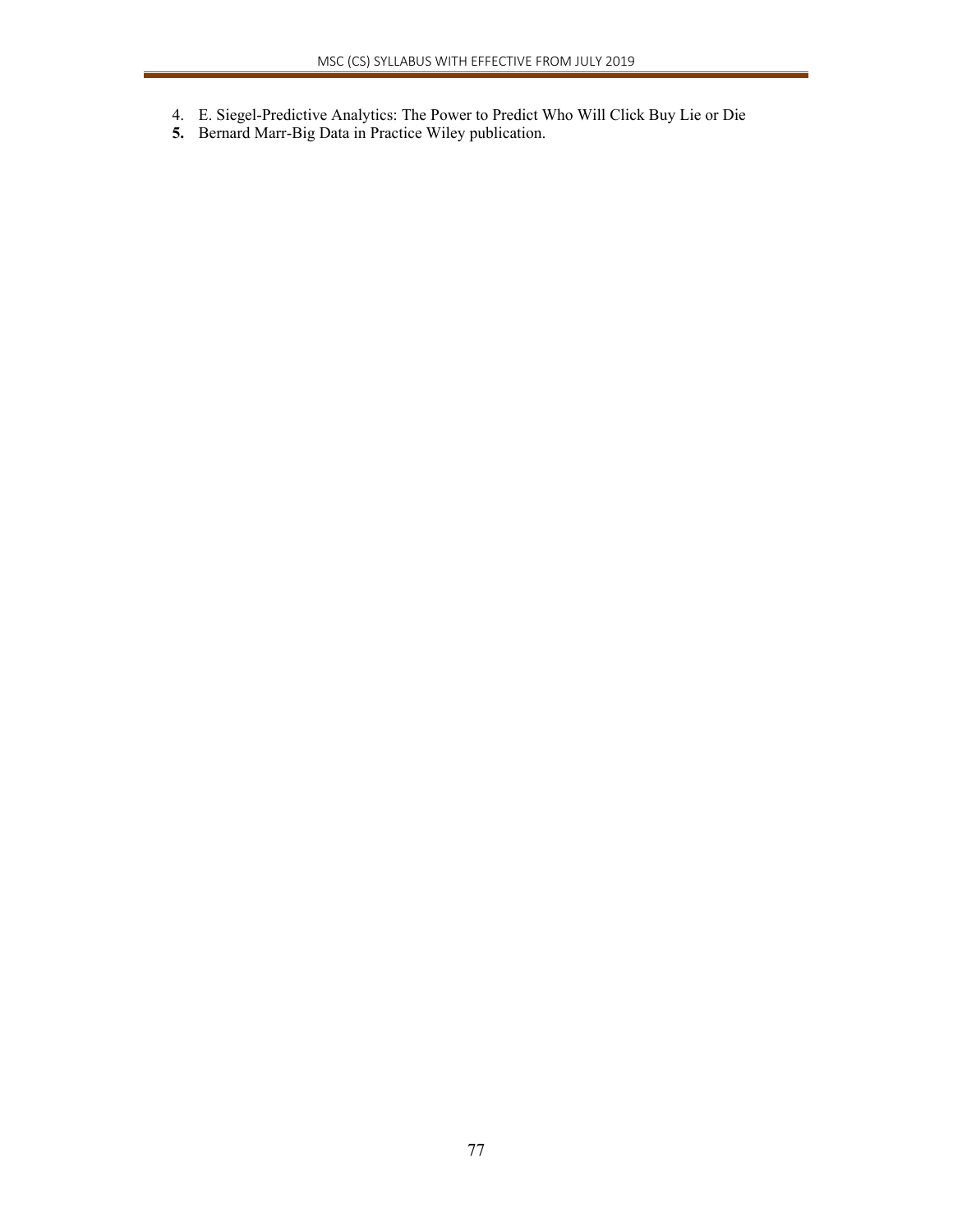# **4MSC (CS) 3(C)-INFORMATION SECURITY**

| <b>CEN</b> | D | <b>Theory</b><br>Paper |    | PracticalExams   InternalEvaluation   Total Marks |     |
|------------|---|------------------------|----|---------------------------------------------------|-----|
|            |   | 80                     | -- | 20                                                | 100 |

#### *Course Objectives:*

- Aware and Understand the Challenges and Scope of Information Security.
- Gain the Knowledge of Basic Security Concepts.
- Learn and Understand the Importance of Cryptographic Algorithms and Their Uses.
- Learn and Understand Access Control Mechanism Used for User Authentication and Authorization.
- Understand and Practice the Sockets Layer (SSL).
- Aware and Learn the Usages of Secure Internet Protocol (IP ) and HTTPS

#### *Course Outcome:*

- 1. Explain the Principles of Cryptography and Cryptanalysis Including Symmetric and Asymmetric Encryption Hashing and Digital Signatures.
- 2. Explain the Fundamental Notions of Threat Vulnerability Attack and Countermeasure.
- 3. Be Able to Identify the Security Goals of an Information System Point Out Contradictory Goals and Suggest Compromises.
- 4. Identify and Classify Particular Examples of Attacks.
- 5. Implement the Various Security Algorithms.
- 6. Analyze the Root Causes of Attacks & Suggest Appropriate Solution for Different Types of Security Breach Scenario.

## *Unit-wise Syllabus :*

## **UNIT-I**

Introduction: Security Concepts:-Confidentiality Integrity and Availability Threats Risks Sources of Threats Attacks Classification Cryptography Confusion Vs. Diffusion Stream Ciphers Vs. Block Ciphers Classical Cryptography Objectives of Cryptography Secret-Key and Public-Key Cryptography Cryptanalysis RC5 Blowfish.

## **UNIT- II**

Block Ciphers Block Cipher Principles Feistel Networks S-Boxes and P Boxes Block Cipher Des Elementary Number Theory Prime Numbers Factoring Modular Arithmetic GCD Modular Square Roots

## **UNIT- III**

Key Exchange: Diffie-Hellman Public-Key Encryption: RSA Entity Authentication: Passwords Challenge-Response Algorithms Digital SignatureDigital Certificates X509 Certificates SSL HTTPS and IPSEC.

## **UNIT- IV**

Introduction to Hash Function : Message Digest: MD5 and SHA-1 Attacks on Hash Functions. MD Family SHA Family Trapdoor Functions Digital Signatures Overview of GPG Seahorse Frontends– Kleopatra Enigmail.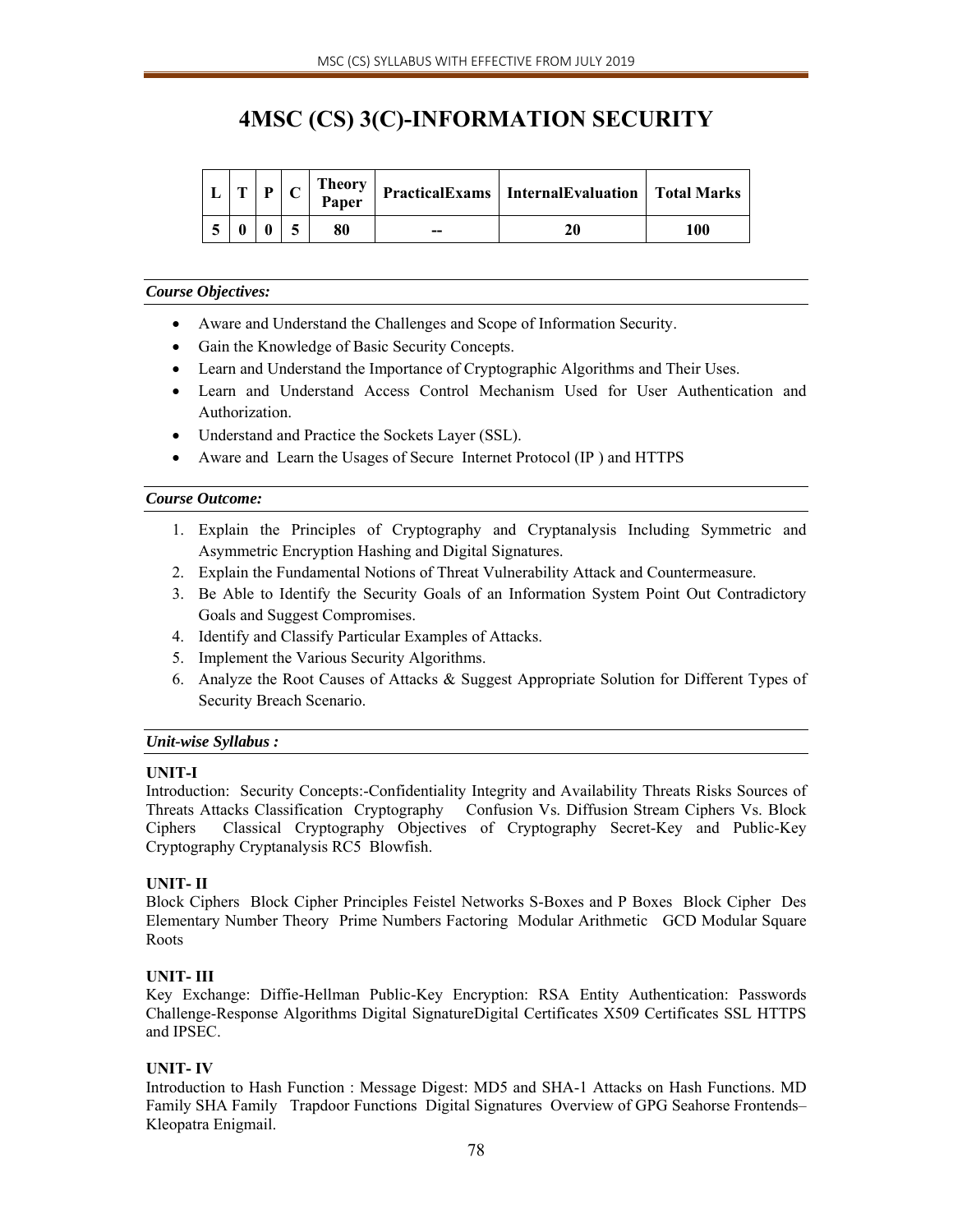## **UNIT- V**

Network Issues Public-Key Infrastructure (PKI) Kerberos Encryption Using Non-Cryptographic Tools (VI Zip) Authentication Principles and Methods Passwords Two-Factor Authentication Steganography Penetration Testing and Ethical Hacking.

#### *Reference Books*

- 1. William Stallings Cryptography and Network Security PHI.
- 2. Bruce Schneier- the Mathematics of Encryption- American Mathematical Society
- 3. Atulkahate "Cryptography and Network Security" TMH.
- 4. Calabrese Info Security Intelligence-Cryptography Principles Appl- Cengage Learn.
- 5. Krawetz- Intro to Network Security Cengage Learning.
- 6. Bruce Schneier Applied Cryptography John Wiley and Sons Mark Stamp
- 7. Mark Stamp Information Security: Principles and Practice John Wiley and Sons.
- 8. Matt Bishop Computer Security Art and Science Pearson Education.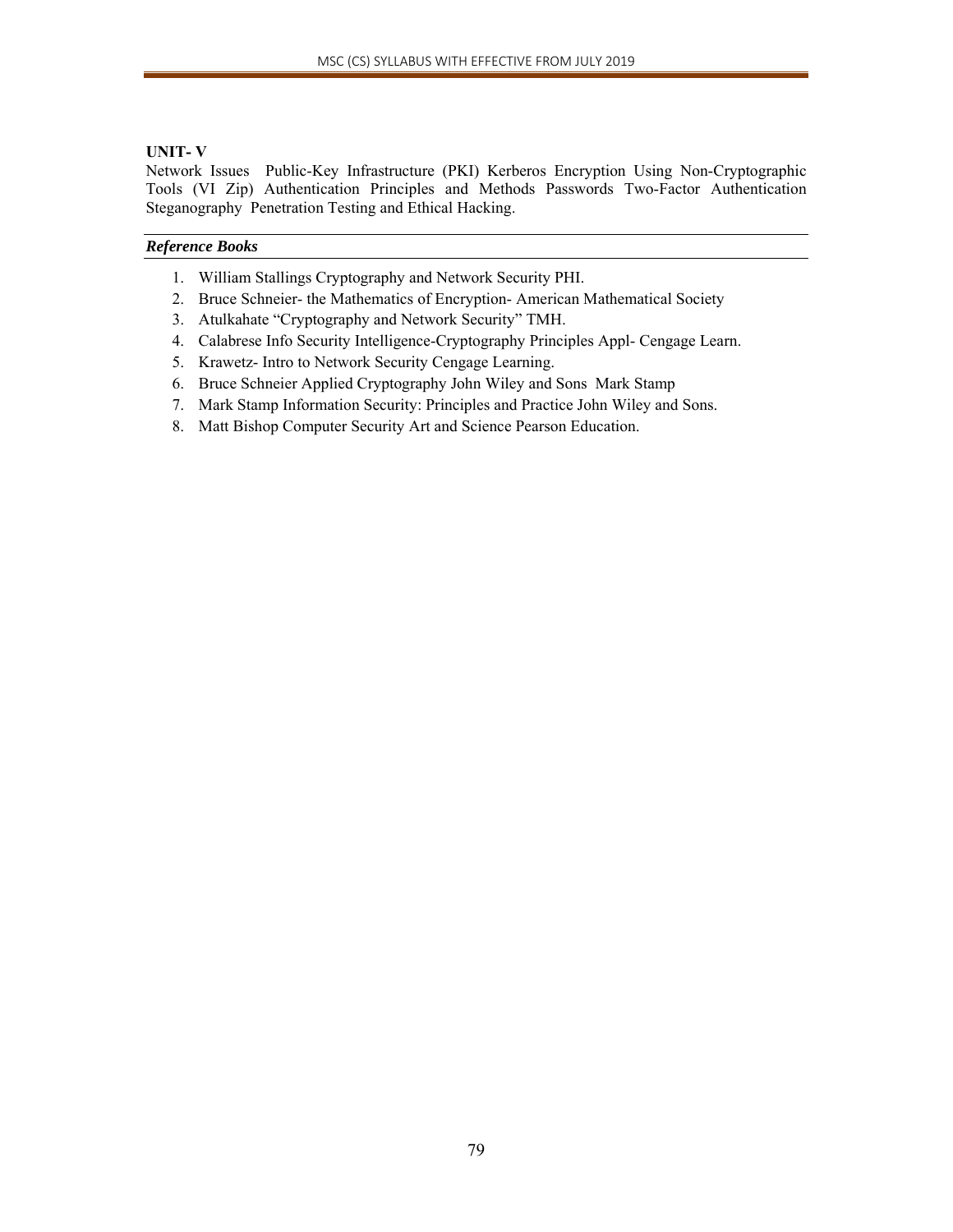# **4MSC (CS) 3(D)-ARTIFICIAL INTELLIGENCE & MACHINE LEARNING**

| m | D | <b>Theory</b><br>Paper | <b>Practical</b><br><b>Exams</b> | Internal<br><b>Evaluation</b> | <b>Total Marks</b> |  |
|---|---|------------------------|----------------------------------|-------------------------------|--------------------|--|
|   |   | 80                     | 00                               | 20                            | 100                |  |

## *Course Objectives:*

- To Understand the Concepts of Artificial Intelligence and Machine Learning.
- To Gain Knowledge of Supervised and Unsupervised Learning
- Understand the Design of Learning Systems.
- Understand the Design of Expert Systems.

## *Course Outcomes:*

- 1. Demonstrate and Apply Artificial Intelligence Techniques Various Types of Production Systems Characteristics of Production Systems.
- 2. Design Neural Networks Architecture and Implement Functions and Various Algorithms Involved.
- 3. Fuzzy Logic Various Fuzzy Systems and Their Functions.
- 4. Genetic Algorithms its Applications and Advances
- 5. Able to Analyse and Design Expert Systems Through Learning the Machine

## *Unit-wise Syllabus :*

## **UNIT-I**

AI Introduction The AI problems what is an AI technique Characteristics of AI applications Current Trends in AI. Machine Learning: Machine Learning Overview Design of a Learning system Types of machine learning Applications of machine learning Variables and probabilities - Probability Theory Probability distributions

# **UNIT-II**

Problem Solving General problem solving production systems control strategies forward and backward chaining Searching: Searching for solutions uniformed search strategies – Breadth first search depth first Search. Heuristic search Greedy best first search Knowledge Representations mapping & issues

# **UNIT-III**

Soft Computing: Introduction of soft computing soft computing vs. hard computing various types of soft computing techniques applications of soft computing. Basic concepts of neural network Human Brain- Biological neural network evolution of artificial neural network Structure and Function of a single neuron Difference between ANN and human brain characteristics and applications of ANN Learning Methods Activation function neural network architecture.

# **UNIT-IV**

Supervised Learning: Perceptron learning- Single layer multilayer Back propagation network Unsupervised Learning Neural Networks – Competitive Learning Networks – Kohonen Self-Organizing Networks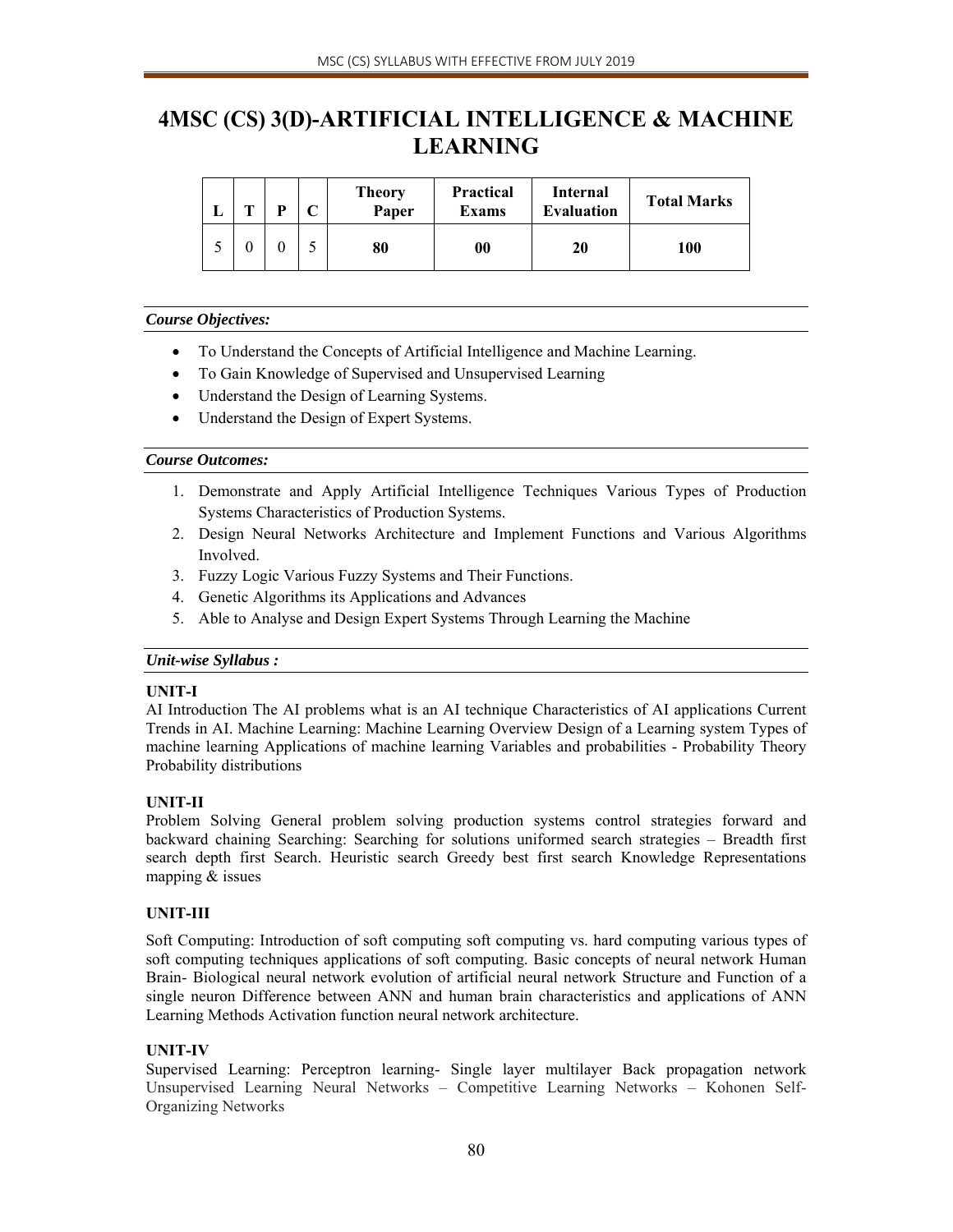## **UNIT-V**

Introduction to expert system and application of expert systems case studies MYCIN

Fuzzy Logic: Fuzzy set theory crisp set Fuzzy set Operations on Fuzzy Sets: Compliment Intersections Unions Product Difference Properties of fuzzy set.

Genetic Algorithm: Fundamentals basic concepts working principle encoding fitness function reproduction

#### *Reference Books:*

- 1. Elaine Rich and Kevin Knight "Artificial Intelligence" Tata McGraw Hill.
- 2. Dan W. Patterson "Introduction to Artificial Intelligence and Expert Systems" Prentice India.
- 3. Nils J. Nilson "Principles of Artificial Intelligence" Narosa Publishing House
- 4. Christopher Bishop "Pattern Recognition and Machine Learning" Springer
- 5. Kevin P. Murphy "Machine Learning: A Probabilistic Perspective" MIT Press
- 6. EthemAlpaydin "Introduction to Machine Learning" MIT Press
- 7. Tom Mitchell "Machine Learning" McGraw-Hill
- 8. Stephen Marsland "Machine Learning An Algorithmic Perspective" Chapman and Hall/CRC Press

9. S Rajasekaran & G.A. VijayalakshmiPai Neural Networks Fuzzy Logic & Genetic Algorithms Synthesis & Applications PHI publication.

10. S.N. Sivanandam& S.N.Deepa Principles of Soft Computing Wiley Publications.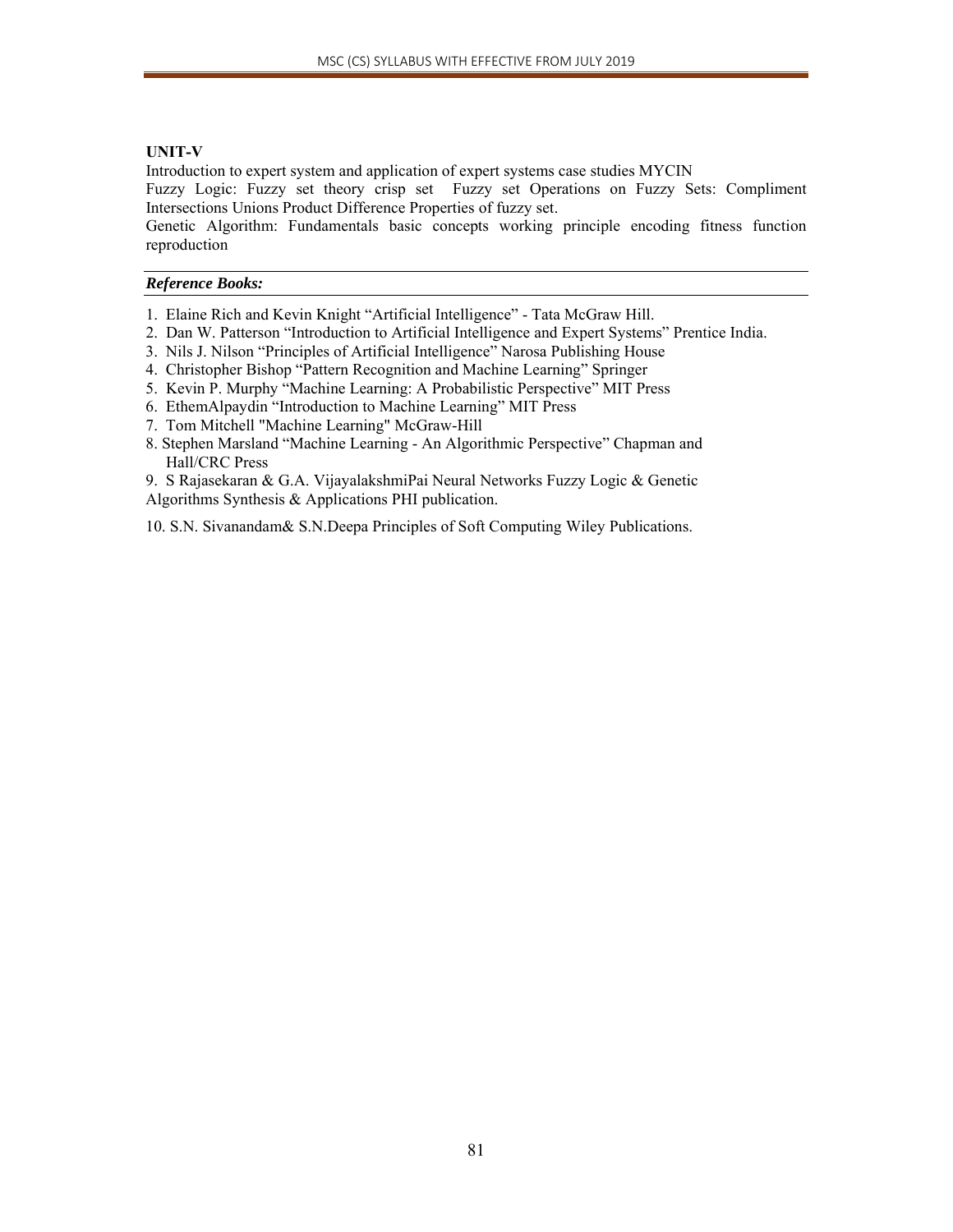# **4MSC (CS) 3(E)-MOBILE APPLICATION DEVELOPMENT**

| m | D | ⌒ | <b>Theory</b><br>Paper | <b>Practical</b><br><b>Exams</b> | Internal<br><b>Evaluation</b> | <b>Total Marks</b> |
|---|---|---|------------------------|----------------------------------|-------------------------------|--------------------|
|   |   |   | 80                     | $-$                              | 20                            | 100                |

## *Course Objectives:*

- To create basic Android applications using open-source platform
- To enhance ability of students for developing Android apps and publish onto the physical devices like tablets Smartphone's etc.

## *Course Outcomes:*

- 1. Design develop and build useful Android applications with persuasive User Interfaces.
- 2. Take advantage of Android's APIs for data storage user preferences files databases and content providers for App Development
- 3. Explain the features and challenges of mobile devices native app development frameworks hybrid app development frameworks- Understand
- 4. Apply the UI components multimedia usage location based services data storage mechanisms for the given problem.
- 5. Apply HTML5 in UI design for the given problem.
- 6. Design an application based on the user requirements.
- 7. Select appropriate framework for developing applications based on the problem requirements
- 8. Design and develop mobile applications for societal and environmental IT problems

# *Unit-wise Syllabus :*

# **UNIT-I**

Introduction to Android Why Android Android Run Time Android Studio Introduction to Gradle Fundamentals Basic Building blocks – Activities Services BroadcastReceivers& Content providers UI Components- Views & notifications Components for communication -Intents & Intent Filters Android API levels(versions & version names) Application Structure AndroidManifest.xml

# **UNIT-II**

Uses-permission Activity/services/receiver declarations Resources & R.java Layouts & Drawable Resources Activities and Activity lifecycleEmulator Launching emulator Editing emulator settings Emulator shortcuts Logcat usage Introduction to Android Device Monitor (ADM) File explorer Intents Explicit Intents Implicit intents

# **UNIT-III**

Basic UI design Styles & Themes •Form widgets Text Fields Layouts RelativeLayout TableLayout FrameLayout Linear Layout Nested layouts [dipdpsipsp] versus px styles.xml drawable resources for shapes Adapters Array Adaptersm BaseAdapters ListView and ListActivityCustom listview GridView using adapters Gallery using adapters Android Session and Session management

# **UNIT-IV**

Content Providers SQL DML & DDL Queries in brief SQLiteDatabse SQLiteOpenHelper Cursor SQLite Programming Reading and updating Contacts Android Debug Bridge(adb) tool Broadcast Receivers Services Notifications Alarm Via service Customize Toast Dialogs Tabs Animated popup panels Grid view Spinner Thread AsynTask XML Parsing Android JSON parsing using Volley How to create REST API for Android app using PHP Mysql Accessing Phone services(CallSMS)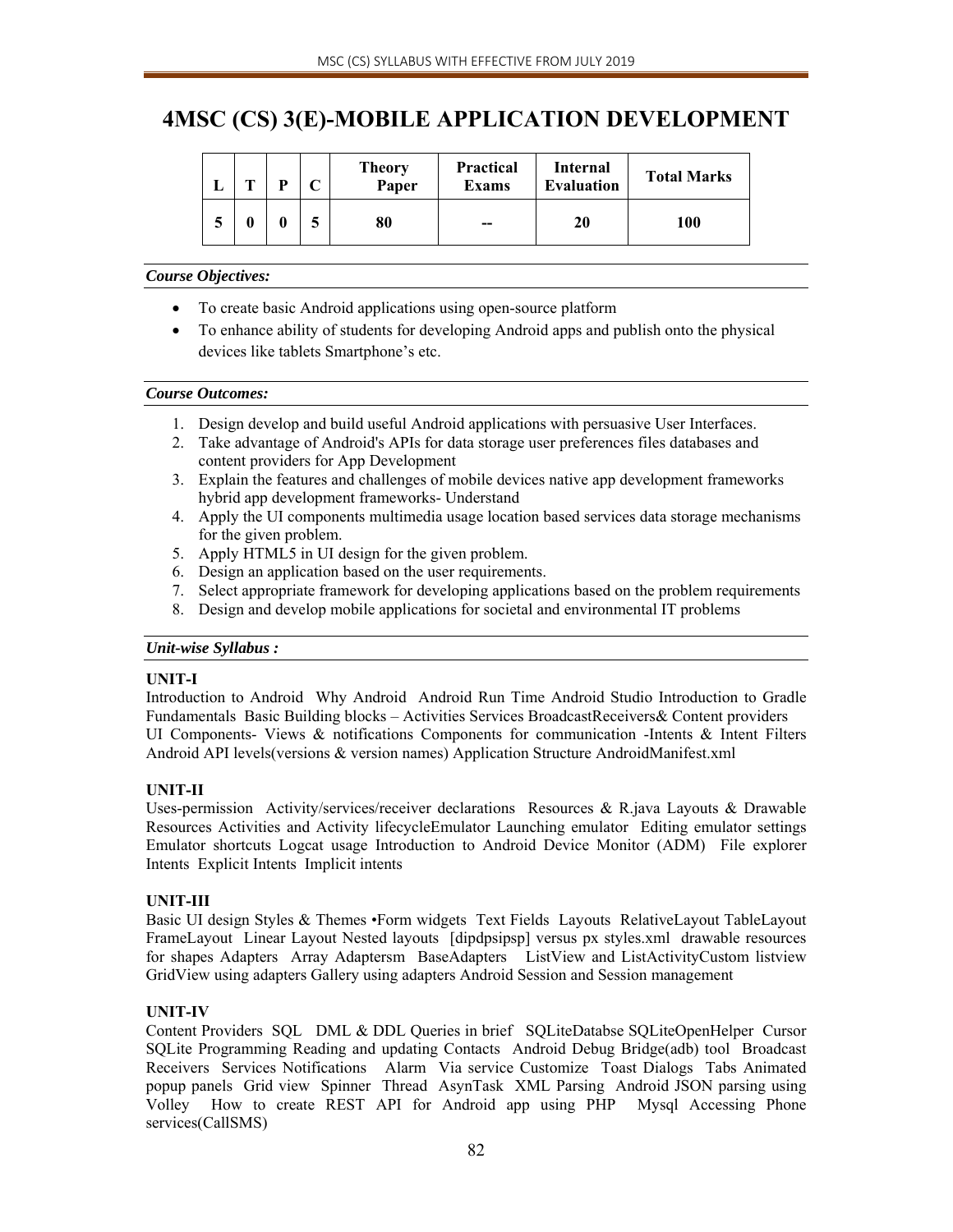## **UNIT-V**

Fragments Introduction to fragments Fragments Life Cycle Fragments in Activity Google Maps V2 using Fragments Develop Fragment based UI designs (Fragment TabsListView etc) Location based Services GPS Geocoding Network connectivity services Sensors(Accelerometer Gyroscope) Using Wi-Fi& Bluetooth Google Cloud Messaging for Android App Widgets

## *Reference Books:*

- 1. James C. Sheusi " Android Application Development for Java Programmers" Cengage Learning
- 2. Wallace Jackson "Android Apps for Absolute Beginners" Apress Isbn : 9788132211372
- 3. Michael Burton Donnfelker "android Application Development for Dummies" Dummies Isbn : 9788126538775
- 4. Pradeep Kothari " android Application Development (with Kitkat Support)" Kogent Learning Solutions Inc. Black Book Dreamtech Press ISBN : 9789351194095
- 5. Charlie Collins Michael Galpin et.al. " android in Practice" Manning ISBN : 9789350042397

# *Online Reading / Supporting Material:*

- 1. Http://Www.Developer.android.Co
- 2. Http://Developer.android.Com/About/Versions/Index.Html
- 3. Http://Developer.android.Com/Training/Basics/Firstapp/Index.Html
- 4. Http://Developer.android.Com/Guide/Components/Intents-Filters.Html.
- 5. Http://Developer.android.Com/Training/Multiscreen/Screensizes.Html
- 6. Http://Developer.android.Com/Guide/Topics/Ui/Controls.Html
- 7. Http://Developer.android.Com/Guide/Topics/Ui/Declaring-Layout.Html
- 8. Http://Developer.android.Com/Training/Basics/Data-Storage/Databases.Html

# **List of Practical:**

- 1. Installing android Environment
- 2. Create "Hello World" Application. That Will Display "Hello World" in the Middle of the Screen in the Emulator. Also Display "Hello World" in the Middle of the Screen in the android Phone.
- 3. Create an Application with Login Module. (Check Username and Password).
- 4. Create Spinner with Strings Taken from Resource Folder (Res >> Value Folder) and On Changing the Spinner Value Image Will Change.
- 5. Create a Menu with 5 Options and Selected Option Should Appear in Text Box.
- 6. Create a List of All Courses in Your College and On Selecting a Particular Course Teacherin-Charge of That Course Should Appear At the Bottom of the Screen.
- 7. Create an Application with Three Option Buttons On Selecting a Button Color of the Screen Will Change.
- 8. Create and Login Application as Above. On Successful Login Pop Up the Message.
- 9. Create an Application to Create Insert Update Delete and Retrieve Operation On the Database.
- 10. Create a Simple Application Using android Resources.
- 11. Create a Simple Application Using Layouts.
- 12. Create a Simple Application Using Intents.
- 13. Create a Simple Application Using User Interfaces.
- 14. Create a Simple Application for Playing Audio and Video Files.
- 15. Create a Simple Application Using Database Connectivity with Sqlite Database..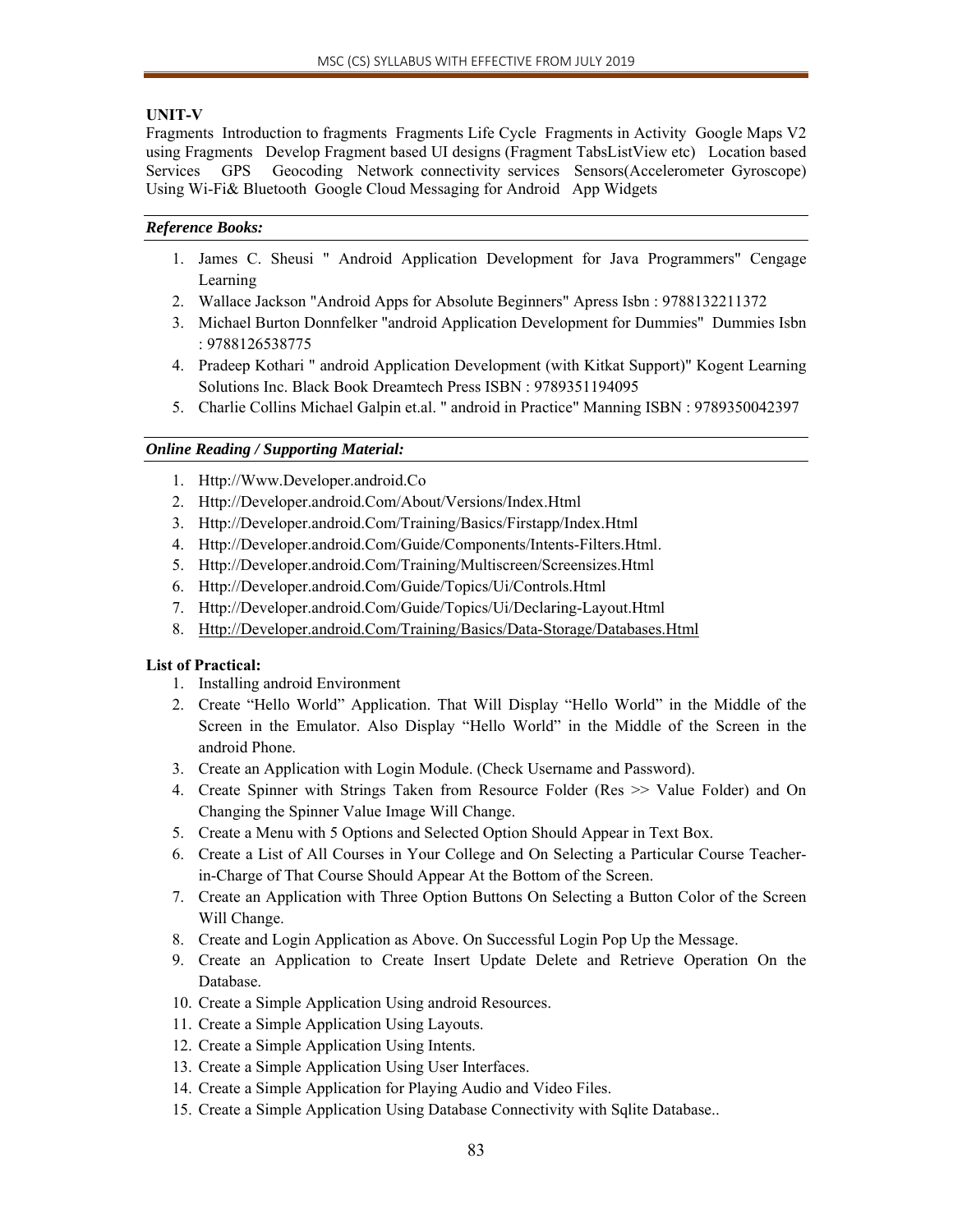| $\mathbf{r}$ | ת | $\curvearrowright$<br>◡ | Theory Paper | Internal Evaluation | Practical<br>Exams | <b>Total Marks</b> |  |
|--------------|---|-------------------------|--------------|---------------------|--------------------|--------------------|--|
|              |   |                         | $-- -$       | 20                  | 80                 | 100                |  |

## **Listof Experiments on Dot Net**

- 1. Rocket Launching.
- 2. Calculator Simple
- 3. Calculator Scientific
- 4. Video Game with Sounds and Animation
- 5. Five Loops for Finding Average of N Numbers.
- 6. Word Editor.
- 7. Library Management System Using Access
- 8. Web Browser
- 9. Student Management System
- 10. Suitable Project of Your Choice.

## **List of Experiments on Python**

- 1. Program to demonstrate basic data type in python
- 2. Program to demonstrate operators in pythonA cashier has currency notes of denominations 10 50 and 100.If the amount to be withdrawn is input through the keyboard using input() function in hundreds find the total number of currency notes of each denomination the cashier will have to give to the withdrawer
- 3. Program to demonstrate list and tuple in python
- 4. Write a program in Python A library charges a fine for every book returned late. For first 5 days the fine is 50 paisa for 6-10 days fine is one rupee and above 10 days fine is 5 rupees. If you return the book after 30 days your membership will be cancelled.
- 5. Write a program to accept the number of days the member is late to return the book and display the fine or the appropriate message
- 6. Write a program to calculate overtime pay of 10 employees. Overtime is paid at the rate of Rs.12.00 per hour for every hour worked above 40 hours. Assume that employee do not work for fractional part of an hour two numbers are entered through the keyboard write a program to find the value of one number raised to the power of another.
- 7. Write a function that receives marks received by a student in 3 subjects and returns theaverage and percentage of these marks. Call this function from main() and print the result in main
- 8. Write a program to read a file and display its contents
- 9. Write a program to demonstrate database connectivity in python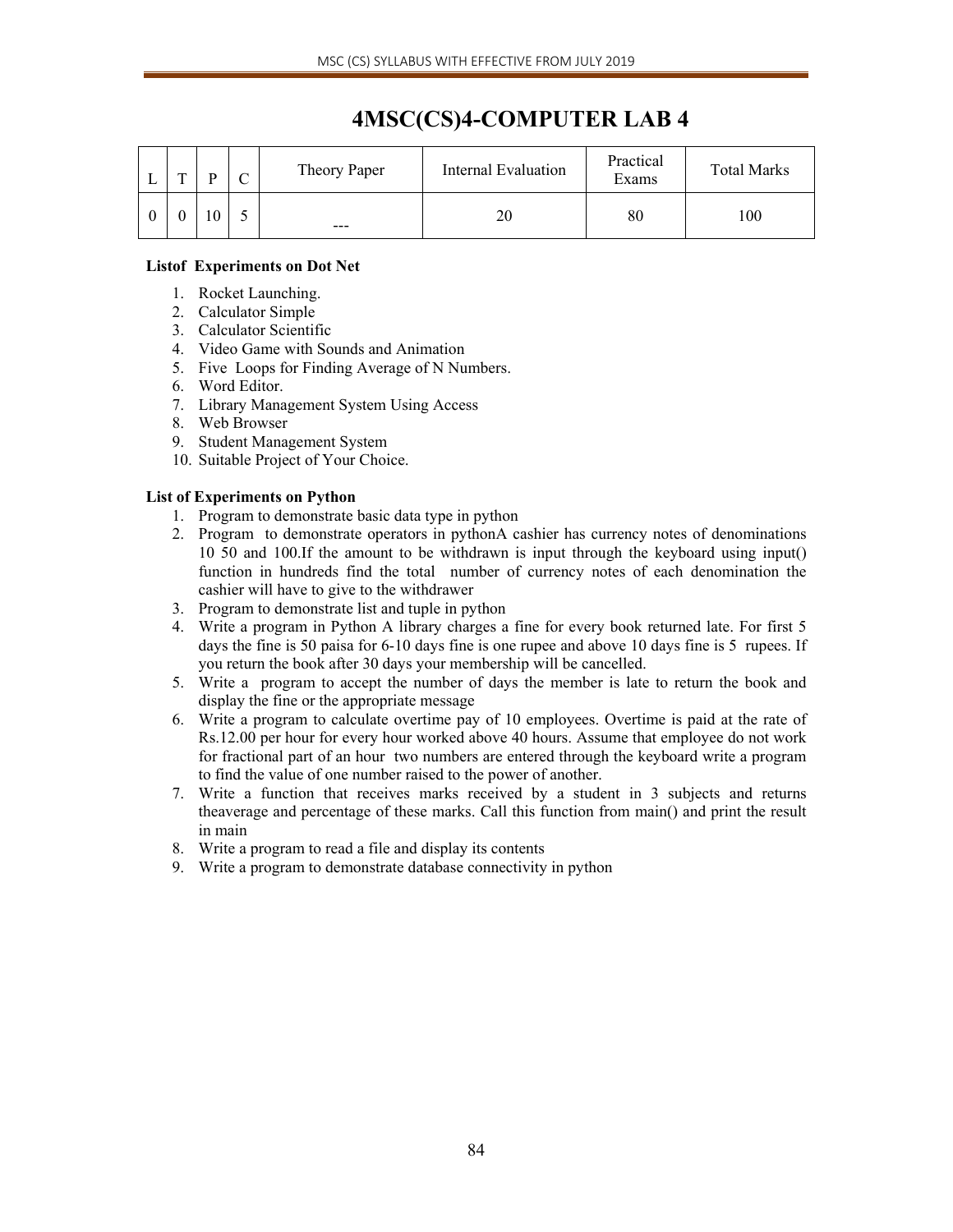| Subject<br>Code | Subject Name | L | T | P  | $\mathcal{C}$ | Theory<br>Marks | Internal<br>Marks | Practical<br>Marks | Total<br>Marks |
|-----------------|--------------|---|---|----|---------------|-----------------|-------------------|--------------------|----------------|
| 4MSC(CS)5       | Project Work |   | 0 | 20 | 10            | $-$             | 40                | 160                | 200            |
|                 | <b>Total</b> |   |   |    | 10            | $- -$           | 40                | 160                | 200            |

# **4MSC(CS)5-Project Work**

# *GUIDELINES FOR MSC (CS) PROJECT*

The Master of Science (CS) (MSC (CS)) programme is designed with the objective to prepare the students to take up positions in IT industries as Programmer Systems Designer, Software Engineer and Project Managers etc. The curricula are designed to provide students comprehensive knowledge covering the skills and core areas of computer science in theory and practical's. With the same objective, project is part of curricula in last semester of MSC (CS). In the project work students are supposed to develop quality software solutions by applying theoretical and practical knowledge of various courses learnt.

The Project work constitutes a major component in the course it needs to be carried out with due care and should be executed with seriousness by the students with essential foundation principles and practices to develop effective ways to solve computing problems.

# *OBJECTIVES*

The objective of the project is to help the student develop the ability to apply theoretical and practical tools / techniques to solve real life problems related to industry academic institutions and research laboratories. After the completion of this project work the student should be able to describe the Systems Development Life Cycle (SDLC) in their carried out project:

- Evaluate systems requirements.
- Evaluate a problem definition.
- Collect information to determine requirements.
- **Perform and evaluate feasibility studies like cost-benefit analysis technical feasibility time** feasibility and Operational feasibility for the project.
- Work on data collection methods for fact finding.
- Construct and evaluate data flow diagrams.
- Construct and evaluate data dictionaries/ decision trees/ decision table.
- Create and evaluate graphical tools as systems flow charts entity-relationship (ER) diagrams and state transition diagrams.
- Decide the S/W requirement specifications and H/W requirement specifications.
- Plan the systems design phase of the SDLC.
- Distinguish between logical and physical design requirements.
- Design and evaluate system outputs.
- **Design and evaluate systems inputs.**
- Design and evaluate validity checks for input data.
- **Design and evaluate user interfaces for input.**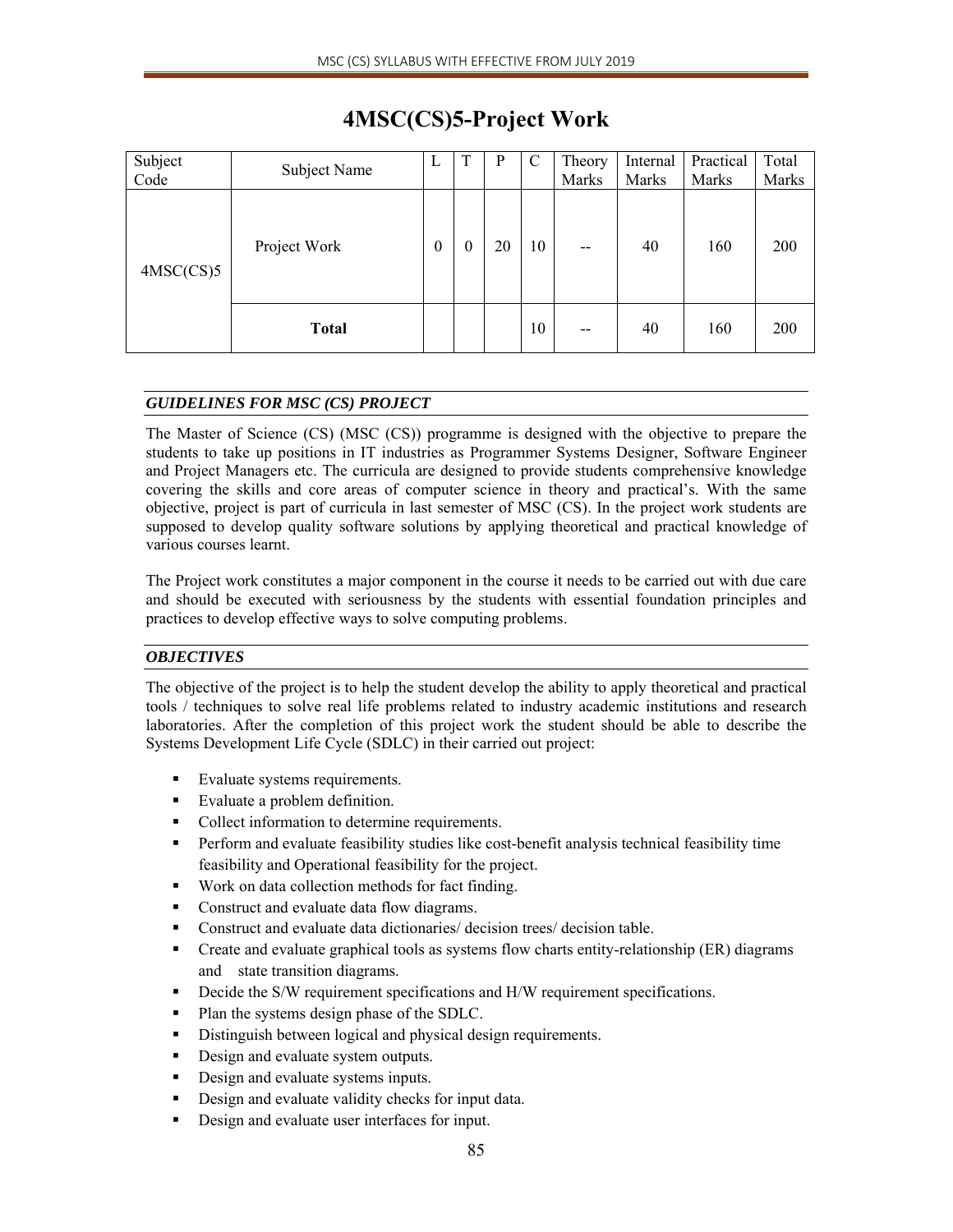- Estimate storage requirements.
- Decide and describe various data structures.
- **Perform coding for the project.**
- Documentation requirements and prepare documentation.
- **Perform various testing techniques/strategies.**
- Be able to generate various reports in project.
- Able to deploy the project on machine/Lab/Real time environment
- **Brief the maintenance procedures.**
- To decide the future scope and further enhancement of the system.
- Plan for appendices (if any) to be placed in support with the project report documentation.

## *TYPE OF PROJECT*

The majority of the students are expected to work on a real-life project preferably in some industry/ Research and Development Laboratories / Educational Institution / Software Company. Students are encouraged to work in the various areas of computer applications . However it is not mandatory for a student to work on a real-life project. The student can formulate a project problem with the help of her/his Supervisor and if approved the student can commence working on it.

# *PROJECT PROPOSAL FORMULATION*

The project proposal should be prepared in consultation with Supervisor. Approval of the project proposal is mandatory to continue and submit the project work. The project proposal should clearly state the project objectives and the environment of the proposed project to be undertaken.

The project proposal should contain complete details in the following form:

- 1. Title of the Project
- 2. Introduction and Objectives of the Project,Project Scope
- 3. Project Category (RDBMS/OOPS/Networking/Multimedia/Artificial Intelligence/Expert Systems/ Cloud/ Security/ Data Analytics etc.)
- 4. Analysis (DFDs ER Diagrams Class Diagrams, Module Specification, Time Line etc. as per the project requirements).
- 5. A complete structure which includes:
	- Number of modules and their description to provide an estimation of the student's effort on the project.
	- Data Structures as per the project requirements for all the modules
	- Process Logic of each module
	- Reports generation.
- 6. Tools / Platform Hardware and Software Requirement specifications
- 7. Security mechanisms
- 8. Project Team members (If any)
- 9. Organization/ Company details with profile of supervisor (If project is carried out outside the

department)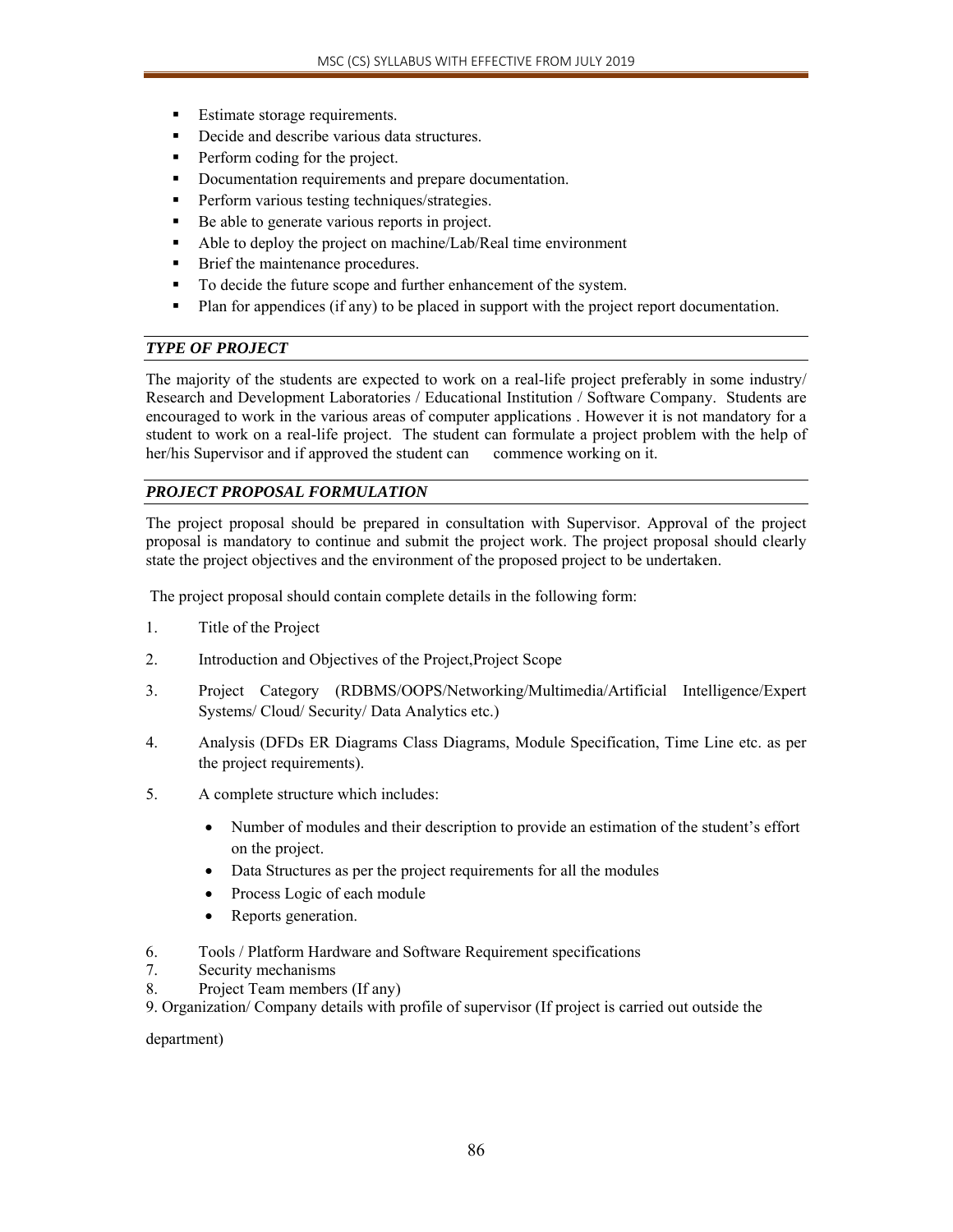## *Project Work Guideline*

- The project work should normally include software development.
- Preferably not more than one student is permitted to work on a project. However in case a large project at most two students may work on the same project. If 2 students have been allowed to work on a project the project synopsis and project reports by them must include only different modules undertaken / worked upon individually. Each student must submit a separate project proposal and a separate project reports related to her/his modules. Completely identical project synopses and/or project reports are not allowed. Only introductory and possibly concluding remarks may be similar or common. Each student has to undergo all the phases
- A candidate is required to present the progress of the Project work during the semester as per the schedule provided by the Study Institute.
- The Study Institute evaluate the progress of the project on the basis of following
	- i. Project Analysis & Planning
	- ii. Project Design & Development
	- iii. Project Testing & Validation
	- iv. Project Documentation
	- v. Project Presentation & Viva
- The Project Report is evaluated for total of 200 marks. Normally the evaluation shall be done by separate heads as Internal (40 marks) and External (160 marks).

## **PROJECT REPORT FORMULATION**

Good quality white executive bond paper A4 size should be used for typing and duplication. Care should be taken to avoid smudging while duplicating the copies.

Page Specification: Leftmargin-3.0cms,Right margin- 2.0 cm, Top margin 2.54 cm,Bottom margin 2.54 cm, Line Spacing – Single, Font Size – 12 for normal Text ,Font Size 14 Headings and 16 for Chapter Heading ,Page Numbers - All text pages as well as Program source code listing should be numbered at the bottom of the pages.

The project report should contain the following:

- 1. Front Page Pink Color
- 2. The Approved Performa and Synopsis.
- 3. Certificate from the Supervisor with her/his signature and date.
- 4. Certificate from company/industry in their letter head (if project is carried out outside the department)
- 5. Certificate of Originality/ Self Certificate
- 6. The Project Report documentation should include the following topics (as per the project requirements).
	- Acknowledgement
	- Table of Contents / Index with page numbering
	- Introduction / Objectives of the project
	- **System Analysis**
	- Feasibility Study
	- **Software and Hardware Requirement Specifications**
	- System Design